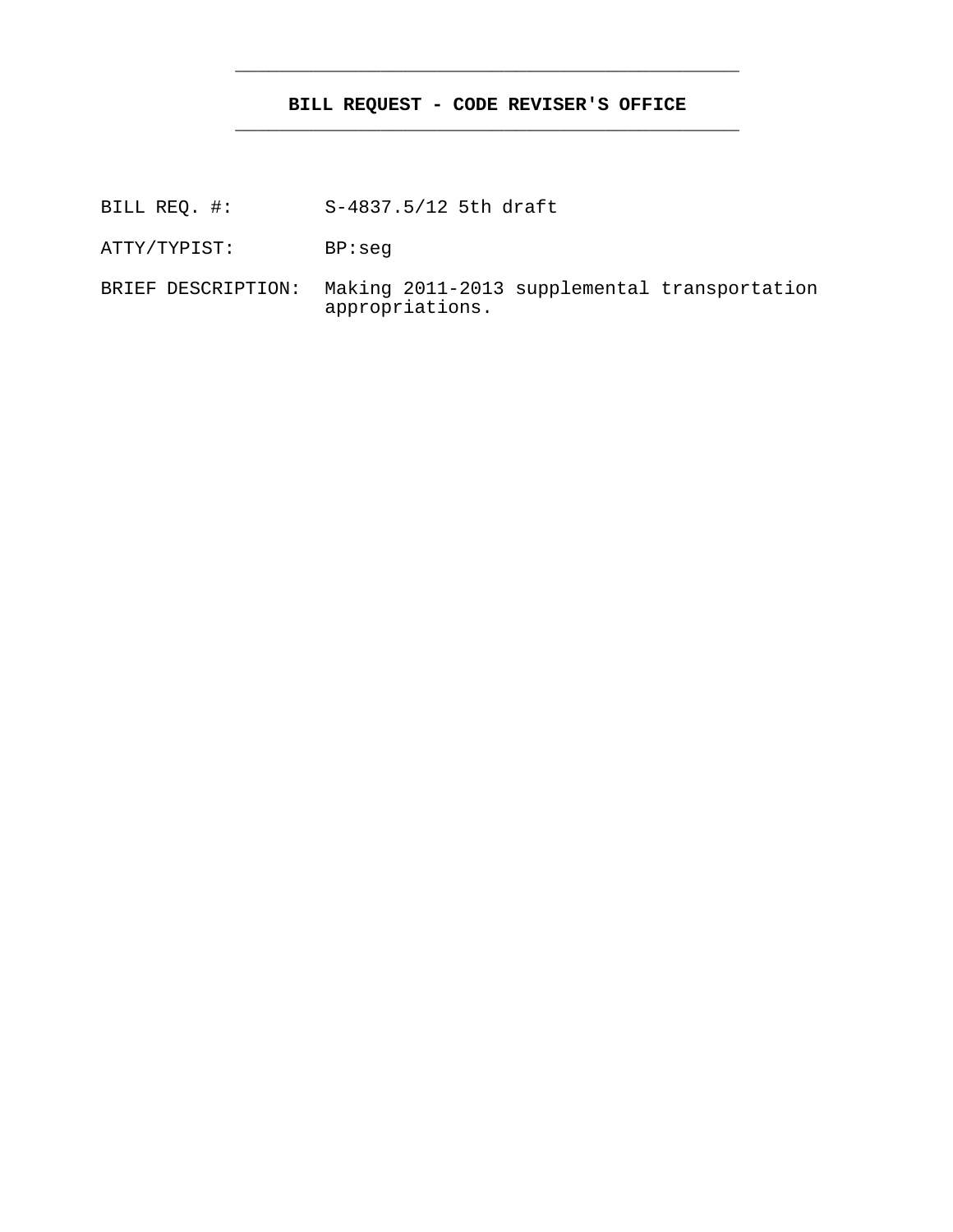1 AN ACT Relating to transportation funding and appropriations; 2 amending 2011 c 367 ss 101, 103, 105, 106, 201, 202, 203, 204, 205, 3 206, 207, 208, 209, 210, 211, 212, 213, 214, 215, 216, 217, 218, 219, 4 220, 221, 222, 223, 301, 302, 303, 304, 305, 306, 307, 308, 309, 310, 5 401, 402, 403, 404, 405, 406, 407, 502, 503, 505, 603, and 608 6 (uncodified); adding a new section to chapter 47.76 RCW; adding new 7 sections to 2011 c 367 (uncodified); creating new sections; repealing 8 2011 1st sp.s. c 50 ss 718, 719, 720, and 721 (uncodified); making 9 appropriations and authorizing expenditures for capital improvements; 10 providing effective dates; and declaring an emergency.

11 BE IT ENACTED BY THE LEGISLATURE OF THE STATE OF WASHINGTON:

### 12 **2011-2013 FISCAL BIENNIUM**

#### 13 **GENERAL GOVERNMENT AGENCIES--OPERATING**

14 **Sec. 101.** 2011 c 367 s 101 (uncodified) is amended to read as 15 follows:

## 16 **FOR THE DEPARTMENT OF ARCHAEOLOGY AND HISTORIC PRESERVATION**

17 Motor Vehicle Account--State Appropriation . . . . . . . ((\$430,000))  $18 \frac{\$416,000}{}$ 

Code Rev/BP:seg 1 1 S-4837.5/12 5th draft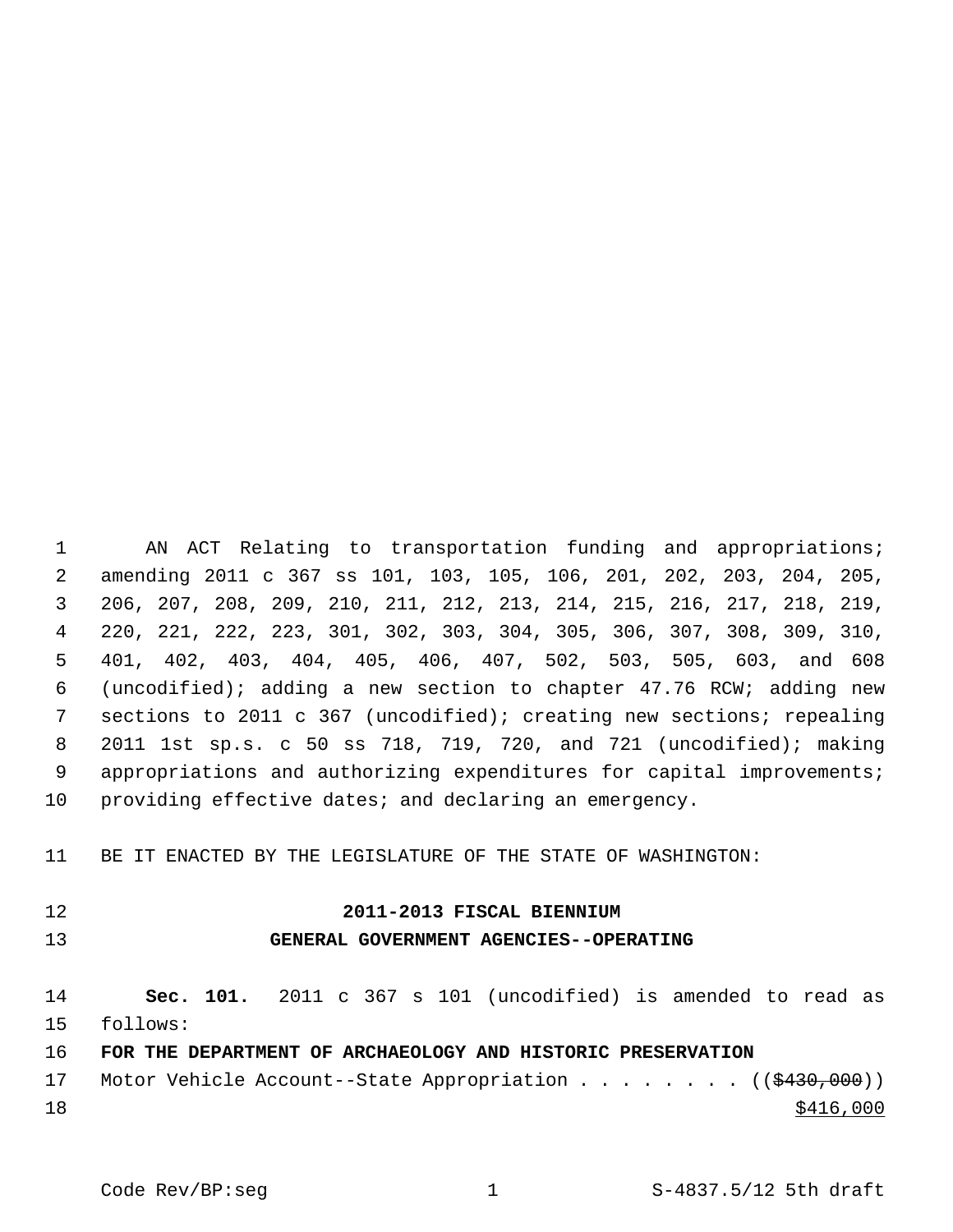1 The appropriation in this section is subject to the following 2 conditions and limitations: The entire appropriation is provided 3 solely for staffing costs to be dedicated to state transportation 4 activities. Staff hired to support transportation activities must have 5 practical experience with complex construction projects.

 6 **Sec. 102.** 2011 c 367 s 103 (uncodified) is amended to read as 7 follows:

#### 8 **FOR THE OFFICE OF FINANCIAL MANAGEMENT**

| 9  | Motor Vehicle Account--State Appropriation ( $(\frac{2}{2}, \frac{216}{100})$ ) |
|----|---------------------------------------------------------------------------------|
| 10 | \$1,728,000                                                                     |
| 11 | Puget Sound Ferry Operations Account--State                                     |
| 12 |                                                                                 |
| 13 | \$1,260,000                                                                     |
| 14 | Multimodal Transportation Account--State                                        |
| 15 |                                                                                 |
| 16 | TOTAL APPROPRIATION $($ $($ $\frac{66}{9000}$ $($ $000)$ $)$                    |
| 17 | \$3,338,000                                                                     |

18 The appropriations in this section are subject to the following 19 conditions and limitations:

20 (1) The office of financial management, in consultation with the 21 transportation committees of the legislature, shall conduct a budget 22 evaluation study for the new traffic management center proposed by the 23 department of transportation. The study must consider data resulting 24 from the plan identified in section 604 of this act. The budget 25 evaluation study team approach using value engineering techniques must 26 be utilized by the office of financial management in conducting the 27 study. The office of financial management shall select the budget 28 evaluation study team members, contract for the study, and report the 29 results to the transportation committees of the legislature and the 30 department of transportation in a timely manner following the study. 31 Options reviewed must include use of existing facilities, including the 32 Wheeler building data center in Olympia. Funds allocated for the new 33 traffic management center must be used by the office of financial 34 management through an interagency agreement with the department of 35 transportation to cover the cost of the study.

36 (2) ((\$4,480,000 of the Puget Sound ferry operations account--state 37 appropriation is provided solely for marine insurance. The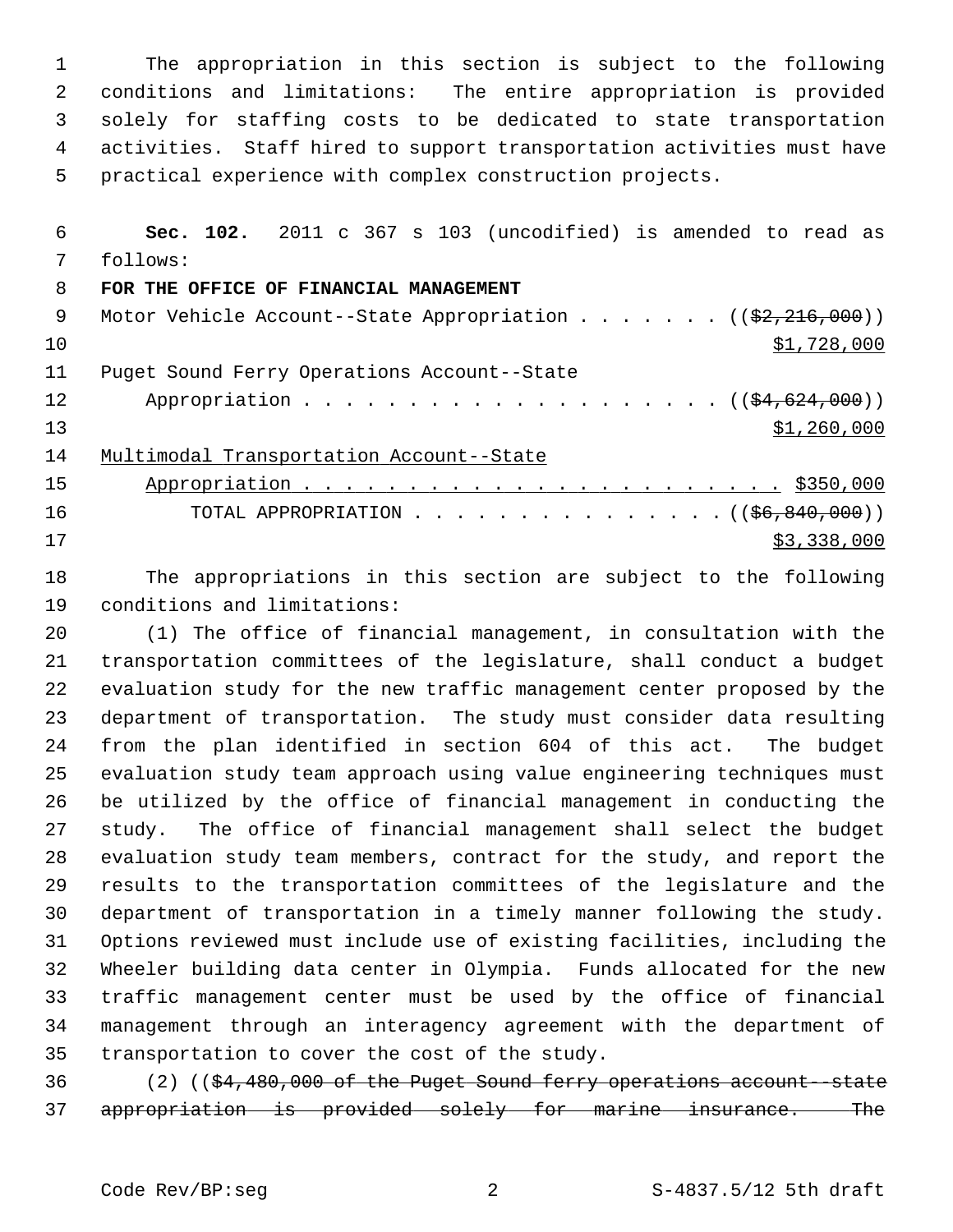appropriation is intended to fully fund a two-year policy, and the office of financial management shall increase the deductible to \$10,000,000 and reduce components of the policy in order to keep the total cost of the two-year policy at or below the appropriation in this subsection.

 $(5)$   $(5)$ ) \$1,116,000 of the Puget Sound ferry operations account--state appropriation is provided solely for marine insurance. The amount in this subsection as well as the amount in section 103(2) of this act is intended to fully fund a two-year policy. For fiscal year 2012, the office of financial management shall increase the deductible to ten million dollars and reduce components of the policy in order to keep the total cost of the two-year policy at or below the appropriation in this subsection and section 103(2) of this act.

14 (3) \$840,000 of the motor vehicle account--state appropriation is 15 provided out of funds set aside out of statewide fuel taxes distributed 16 to counties according to RCW 46.68.120(3) solely for the office of 17 financial management to contract with the Washington state association 18 of counties to identify, evaluate, and implement performance measures 19 associated with county transportation activities. The performance 20 measures must include, at a minimum, those related to safety, system 21 preservation, mobility, environmental protection, and project 22 completion. A report on the county transportation performance 23 implementation project must be provided to the transportation 24 committees of the legislature by December 31, 2012.

 $25$   $((\overline{6}))$   $(4)$  \$169,000 of the motor vehicle account--state 26 appropriation is provided solely for the office of regulatory 27 assistance integrated permitting project.

28  $((+7)^{n})$  (5) \$40,000 of the Puget Sound ferry operations account--29 state appropriation is provided solely for the state's share of the 30 marine salary survey.

 $(1 + 8)$ ) (6) The office of financial management shall study the 32 available data regarding statewide transit, bicycle, and pedestrian 33 trips and recommend additional performance measures that will 34 effectively measure the state's performance in increasing transit 35 ridership and bicycle and pedestrian trips. The office of financial 36 management shall report its findings and recommendations to the 37 transportation committees of the legislature by November 15, 2011, and 38 integrate the new performance measures into the report prepared by the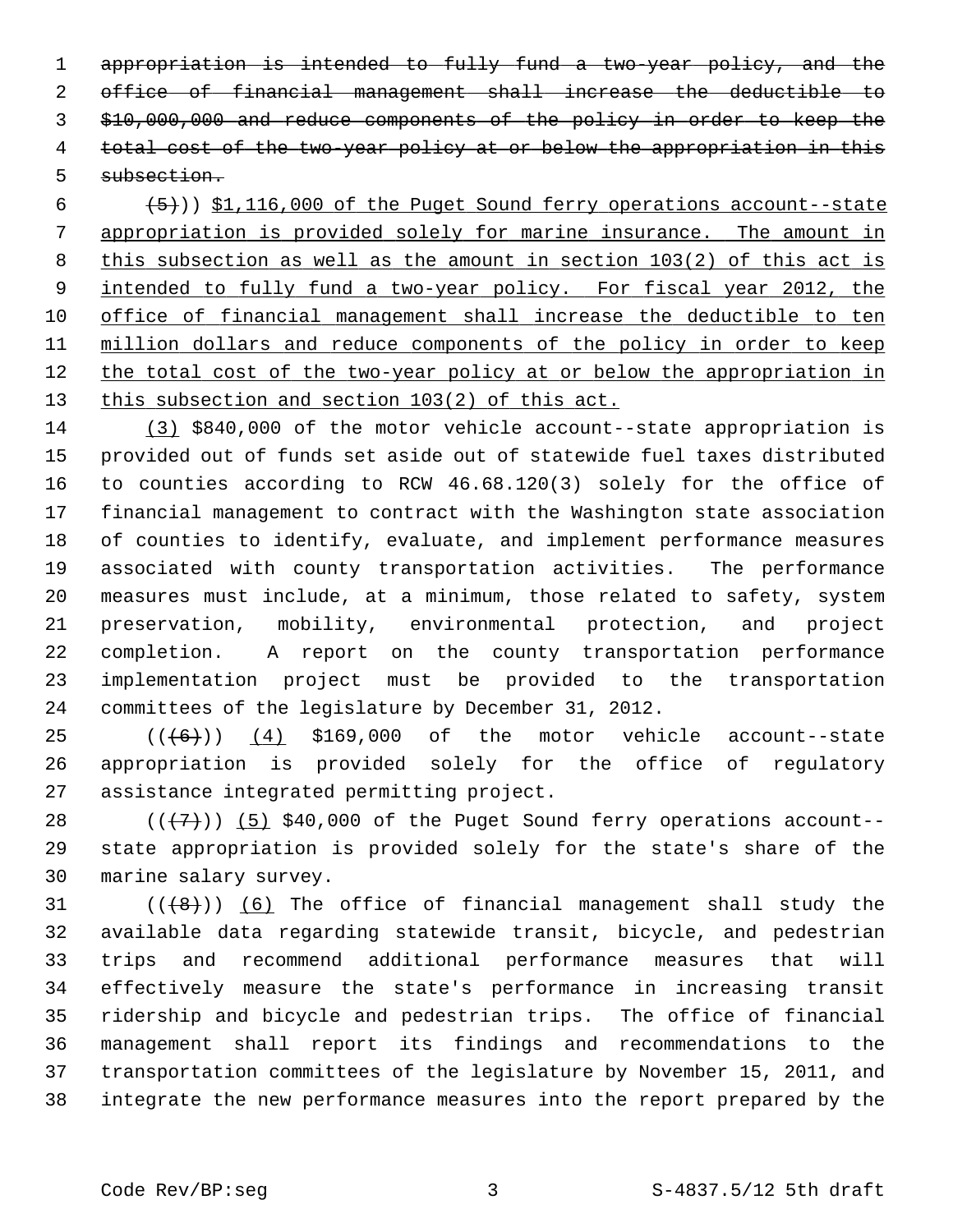1 office of financial management pursuant to RCW 47.04.280 regarding 2 progress towards achieving Washington state's transportation system 3 policy goals. (7) \$350,000 of the mulitmodal transportation account--state appropriation is provided solely for the office of financial management to contract with a statewide organization representing Washington cities and a statewide organization representing Washington counties to 8 work with the Washington state governor's office of regulatory assistance to: (a) Fulfill completion of recent iPRMT enhancements developed to consolidate applications and expedite local, state, and regional

 transportation and public works maintenance permitting related to (i) 13 general hydraulic project approval permits issued consistent with section 103(3), chapter 247, Laws of 2010 and (ii) section 106 consultations completed under the national historic preservation act;

16 (b) Work with local, state, and regional transportation and public 17 works maintenance agencies to continue to support development of iPRMT 18 enhancements and customizations based on applicant needs; and

 (c) Provide outreach and training to advance the state's interest in continuing to leverage iPRMT web infrastructure to support and accelerate local, regional, and state transportation and public works planning, permitting, and compliance.

23 NEW SECTION. **Sec. 103.** A new section is added to 2011 c 367 24 (uncodified) to read as follows:

## 25 **FOR THE DEPARTMENT OF ENTERPRISE SERVICES**

26 Motor Vehicle Account--State Appropriation . . . . . . . . . \$462,000 27 Puget Sound Ferry Operations Account--State

28 Appropriation . . . . . . . . . . . . . . . . . . . . . . \$3,360,000 29 TOTAL APPROPRIATION . . . . . . . . . . . . . . . . . \$3,822,000

30 The appropriations in this section are subject to the following 31 conditions and limitations:

32 (1) \$462,000 of the motor vehicle account--state appropriation is 33 provided solely for the transportation executive information system.

34 (2) \$3,360,000 of the Puget Sound ferry operations account--state 35 appropriation is provided solely for marine insurance. The amount in 36 this subsection as well as the amount in section 102(2) of this act is 37 intended to fully fund a two-year policy. For fiscal year 2013, the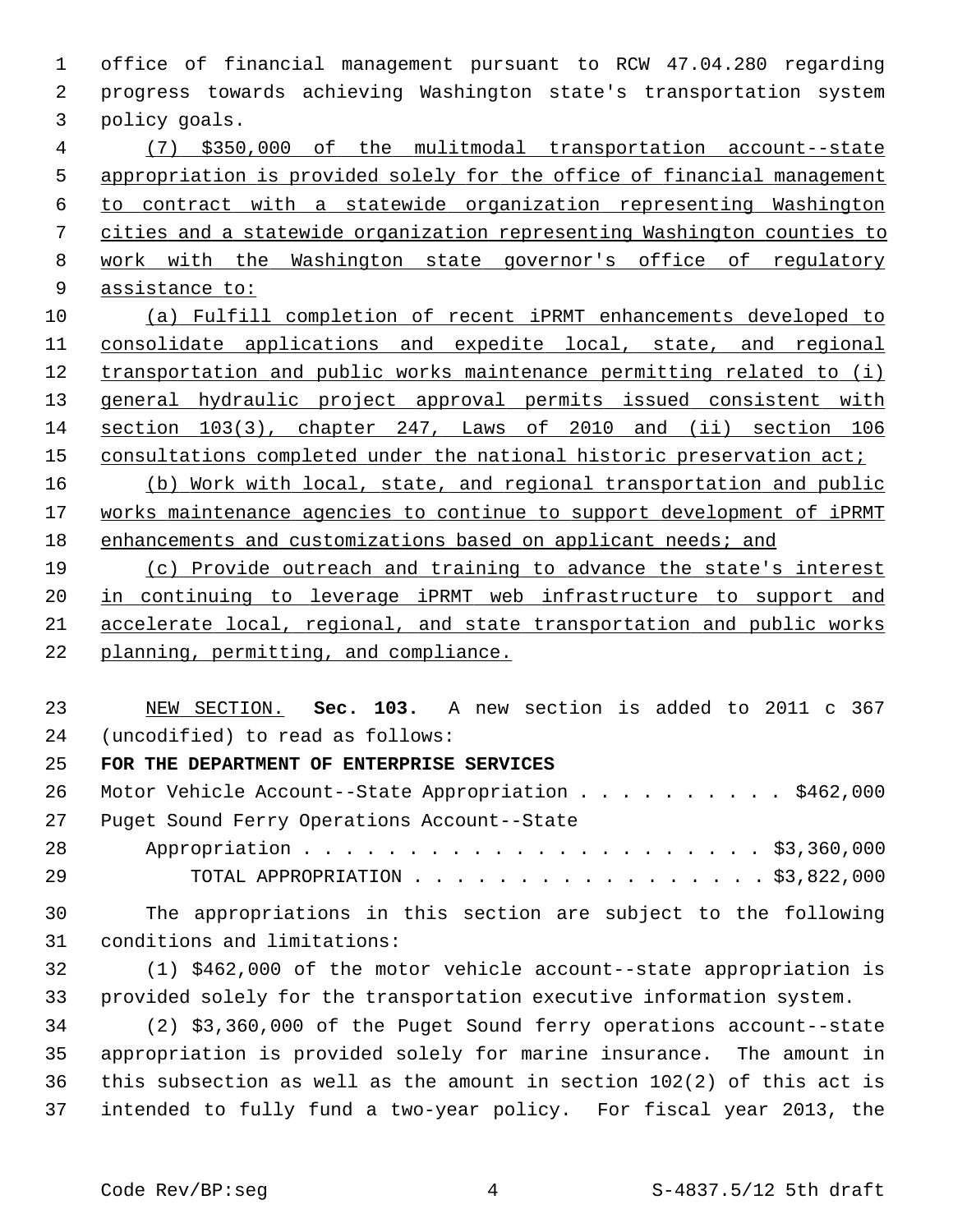1 department of enterprise services shall increase the deductible to ten 2 million dollars and reduce components of the policy in order to keep 3 the total cost of the two-year policy at or below the appropriation in 4 this subsection and section 102(2) of this act.

 5 NEW SECTION. **Sec. 104.** A new section is added to 2011 c 367 6 (uncodified) to read as follows: 7 **FOR THE PUBLIC EMPLOYMENT RELATIONS COMMISSION** 8 Puget Sound Ferry Operations Account--State 9 Appropriation . . . . . . . . . . . . . . . . . . . . . .((\$95,000))  $10 \frac{\text{S}}{75,000}$ 11 **Sec. 105.** 2011 c 367 s 105 (uncodified) is amended to read as 12 follows: 13 **FOR THE DEPARTMENT OF AGRICULTURE** 14 Motor Vehicle Account--State Appropriation . . . . . . ((\$1,210,000))  $\frac{15}{15}$   $\frac{185}{000}$ 16 The appropriation in this section is subject to the following 17 conditions and limitations: 18 (1) \$351,000 of the motor vehicle account--state appropriation is 19 provided solely for costs associated with the motor fuel quality 20 program. 21 (2) \$686,000 of the motor vehicle account--state appropriation is 22 provided solely to test the quality of biofuel. The department must 23 test fuel quality at the biofuel manufacturer, distributor, and 24 retailer. 25 **Sec. 106.** 2011 c 367 s 106 (uncodified) is amended to read as 26 follows: 27 **FOR THE LEGISLATIVE EVALUATION AND ACCOUNTABILITY PROGRAM COMMITTEE** 28 Motor Vehicle Account--State Appropriation . . . . . . . ((\$513,000))  $29$ 30 **TRANSPORTATION AGENCIES--OPERATING** 31 **Sec. 201.** 2011 c 367 s 201 (uncodified) is amended to read as 32 follows:

Code Rev/BP:seg 5 5 S-4837.5/12 5th draft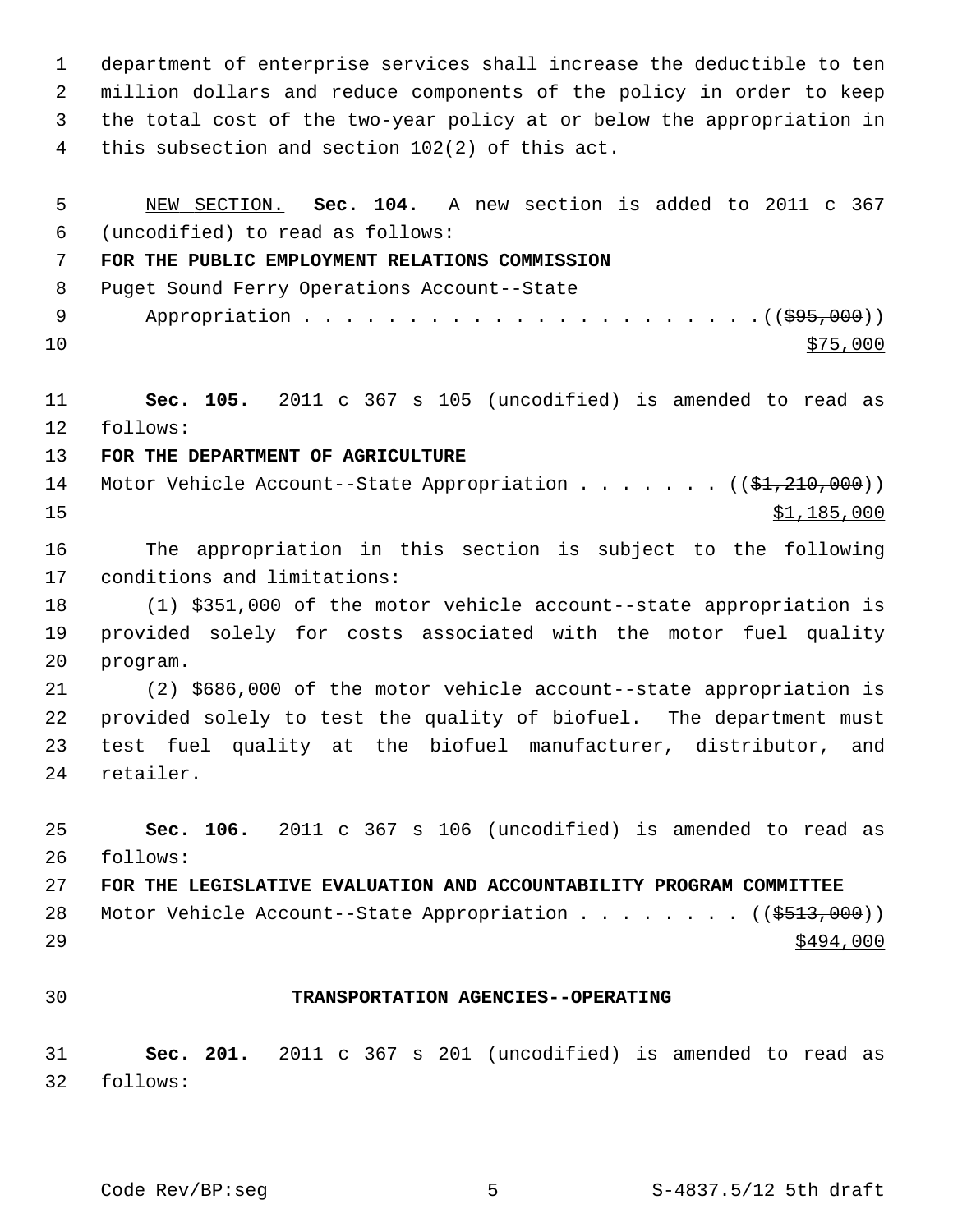1 **FOR THE WASHINGTON TRAFFIC SAFETY COMMISSION** 2 Highway Safety Account--State Appropriation . . . . . ((\$3,003,000)) 3  $\frac{1}{2}$  3 4 Highway Safety Account--Federal Appropriation . . . . . ((\$42,625,000))  $\frac{$42,507,000}{ }$  6 Highway Safety Account--Private/Local Appropriation . . . . . . \$50,000 7 School Zone Safety Account--State Appropriation . . . . . . \$3,340,000 8 TOTAL APPROPRIATION . . . . . . . . . . . . . ((\$49,018,000))

 $9 \hspace{2.5cm}$  \$48,880,000

10 The appropriations in this section are subject to the following 11 conditions and limitations:

12 (1) \$1,673,900 of the highway safety account--federal appropriation 13 is provided solely for the conclusion of the target zero trooper pilot 14 program, which the commission has developed and implemented in 15 collaboration with the Washington state patrol. The pilot program must 16 continue to demonstrate the effectiveness of intense, high visibility, 17 driving under the influence enforcement in Washington. The commission 18 shall continue to apply to the national highway traffic safety 19 administration for federal highway safety grants to cover the cost of 20 the pilot program. State funding is provided in section 207 of this 21 act for the state patrol to continue the target zero trooper program in 22 fiscal year 2013.

23 (2) The commission may oversee pilot projects implementing the use 24 of automated traffic safety cameras to detect speed violations within 25 cities west of the Cascade mountains that have a population over one 26 hundred ninety-five thousand. For the purposes of pilot projects in 27 this subsection, no more than one automated traffic safety camera may 28 be used to detect speed violations within any one jurisdiction.

29 (a) The commission shall comply with RCW 46.63.170 in administering 30 the pilot projects.

31 (b) In order to ensure adequate time in the 2011-2013 fiscal 32 biennium to evaluate the effectiveness of the pilot projects, any 33 projects authorized by the commission must be authorized by December 34 31, 2011.

35 (c) By January 1, 2013, the commission shall provide a report to 36 the legislature regarding the use, public acceptance, outcomes, and 37 other relevant issues regarding automated traffic safety cameras 38 demonstrated by the pilot projects.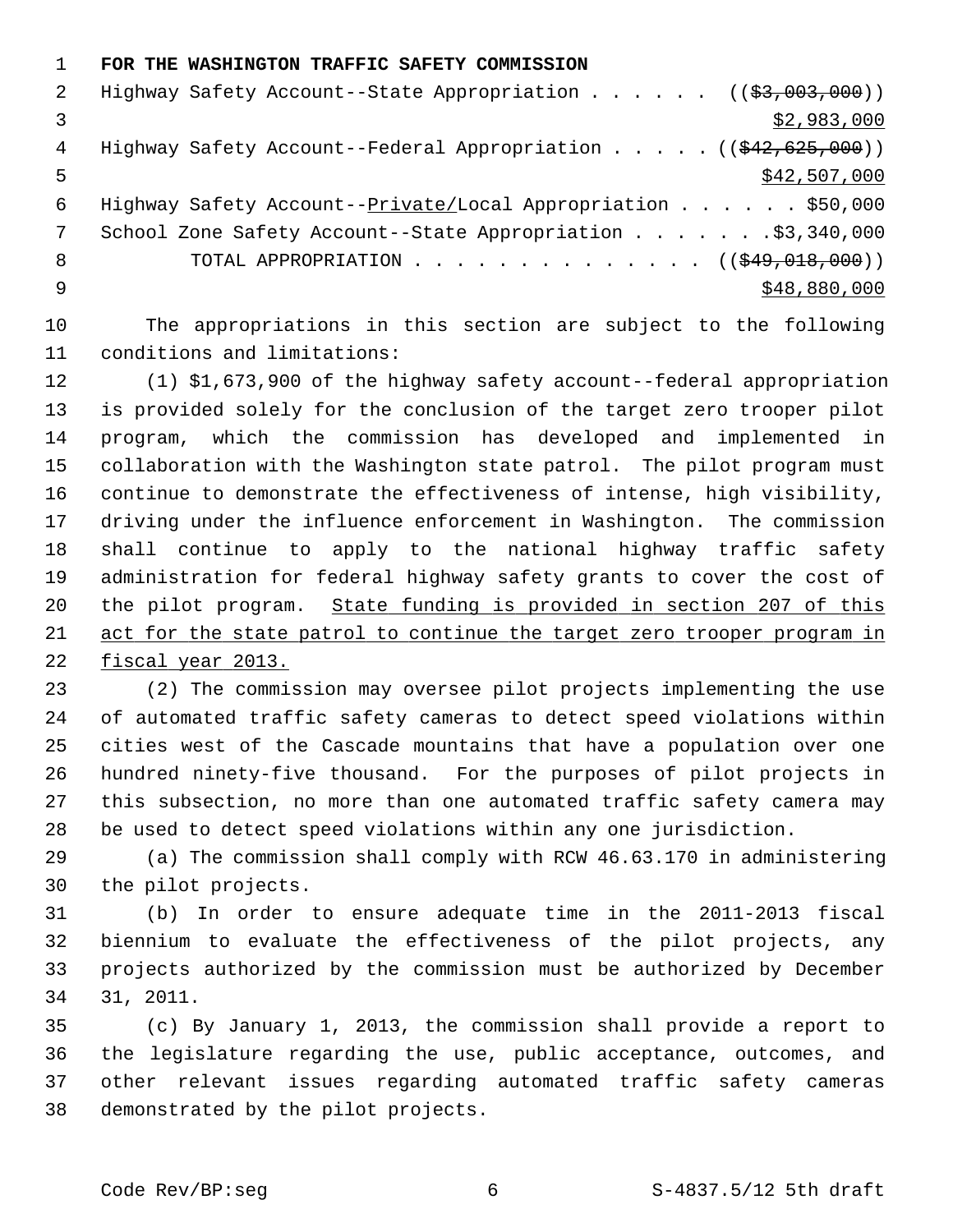1 (3) \$460,000 of the highway safety account--state appropriation is 2 provided solely for the implementation of chapter ... (Engrossed Second 3 Substitute House Bill No. 1789), Laws of 2011 (addressing DUI 4 accountability). If chapter ... (Engrossed Second Substitute House 5 Bill No. 1789), Laws of 2011 is not enacted by June 30, 2011, the 6 amount provided in this subsection lapses.

 7 (4) The commission shall conduct a review of the literature on 8 potential safety benefits realized from drivers using their headlights 9 and windshield wipers simultaneously and shall report to the 10 transportation committees of the legislature by December 1, 2011.

11 (5) \$22,000,000 of the highway safety account--federal 12 appropriation is provided solely for federal funds that may be 13 obligated to the commission pursuant to 23 U.S.C. Sec. 164 during the 14 2011-2013 fiscal biennium.

15 **Sec. 202.** 2011 c 367 s 202 (uncodified) is amended to read as 16 follows:

17 **FOR THE COUNTY ROAD ADMINISTRATION BOARD**

| 18 | Rural Arterial Trust Account--State Appropriation ((\$948,000))          |
|----|--------------------------------------------------------------------------|
| 19 | \$915,000                                                                |
| 20 | Motor Vehicle Account--State Appropriation ( $(\frac{2}{2}, 161, 000)$ ) |
| 21 | \$2,088,000                                                              |
| 22 | County Arterial Preservation Account--State                              |
| 23 | Appropriation $($ $($ \$1,480,000) $)$                                   |
| 24 | \$1,428,000                                                              |
| 25 | TOTAL APPROPRIATION $($ $($ $\frac{24}{569},000)$ $)$                    |
| 26 | \$4,431,000                                                              |

27 The appropriations in this section are subject to the following 28 conditions and limitations: The county road administration board shall 29 submit a report to the transportation committees of the legislature by 30 December 1, 2011, on the implementation of the recommendations that 31 resulted from the evaluation of efficiencies in the delivery of 32 transportation funding and services to local governments that was 33 required under section 204(8), chapter 247, Laws of 2010. The report 34 must include a description of how recommendations were implemented, 35 what efficiencies were achieved, and an explanation of any 36 recommendations that were not implemented.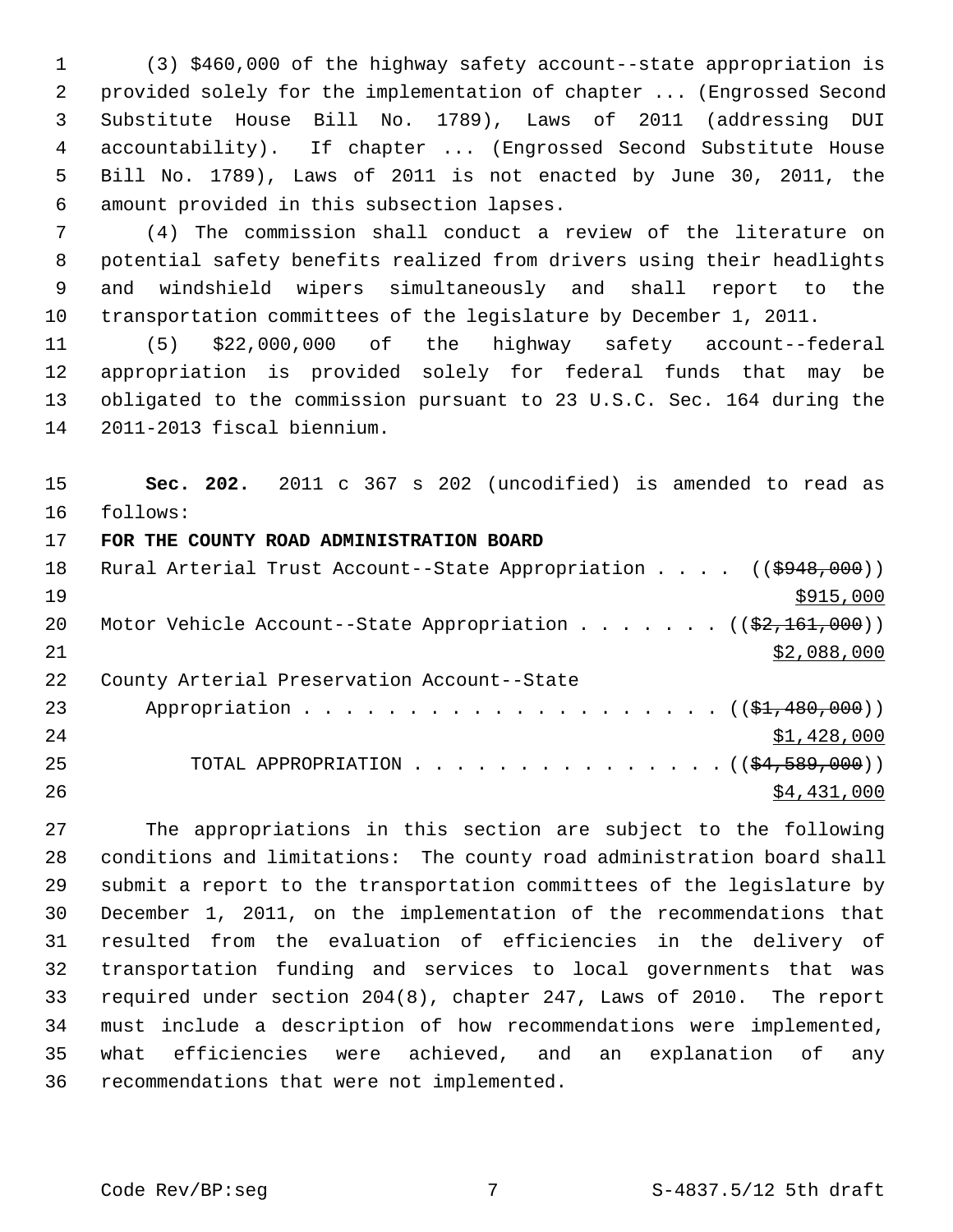|                                             |  |  |  | <b>Sec. 203.</b> 2011 c 367 s 203 (uncodified) is amended to read as |  |  |  |
|---------------------------------------------|--|--|--|----------------------------------------------------------------------|--|--|--|
| 2 follows:                                  |  |  |  |                                                                      |  |  |  |
| 3 FOR THE TRANSPORTATION IMPROVEMENT BOARD  |  |  |  |                                                                      |  |  |  |
| 4 Transportation Improvement Account--State |  |  |  |                                                                      |  |  |  |

5 Appropriation . . . . . . . . . . . . . . . . . . (  $(\frac{23}{707},000)$  )  $\frac{1}{53,625,000}$ 

 7 The appropriation in this section is subject to the following 8 conditions and limitations: The transportation improvement board shall 9 submit a report to the transportation committees of the legislature by 10 December 1, 2011, on the implementation of the recommendations that 11 resulted from the evaluation of efficiencies in the delivery of 12 transportation funding and services to local governments that was 13 required under section 204(8), chapter 247, Laws of 2010. The report 14 must include a description of how recommendations were implemented, 15 what efficiencies were achieved, and an explanation of any 16 recommendations that were not implemented.

17 **Sec. 204.** 2011 c 367 s 204 (uncodified) is amended to read as 18 follows:

19 **FOR THE JOINT TRANSPORTATION COMMITTEE**

20 Motor Vehicle Account--State Appropriation . . . . . . ((\$2,060,000))  $21$  \$2,028,000

22 The appropriation in this section is subject to the following 23 conditions and limitations:

24 (1) \$200,000 of the motor vehicle account--state appropriation is 25 for a study of Washington state ferries fares that recommends the most 26 appropriate fare media for use with the reservation system and the 27 implementation of demand management pricing and interoperability with 28 other payment methods. The study must include direct collaboration 29 with transportation commission members.

30  $((+3))$  (2) \$200,000 of the motor vehicle account--state 31 appropriation is from the cities statewide fuel tax distributions under 32 RCW 46.68.110(2) for the joint transportation committee to study and 33 make recommendations on RCW 90.03.525. The study must include: (a) An 34 inventory of state highways subject to the federal clean water act (40 35 C.F.R. Parts 122 through 124) (national pollutant discharge elimination 36 system) that are within city boundaries; (b) a survey of cities that 37 impose storm water fees or charges to the department of transportation,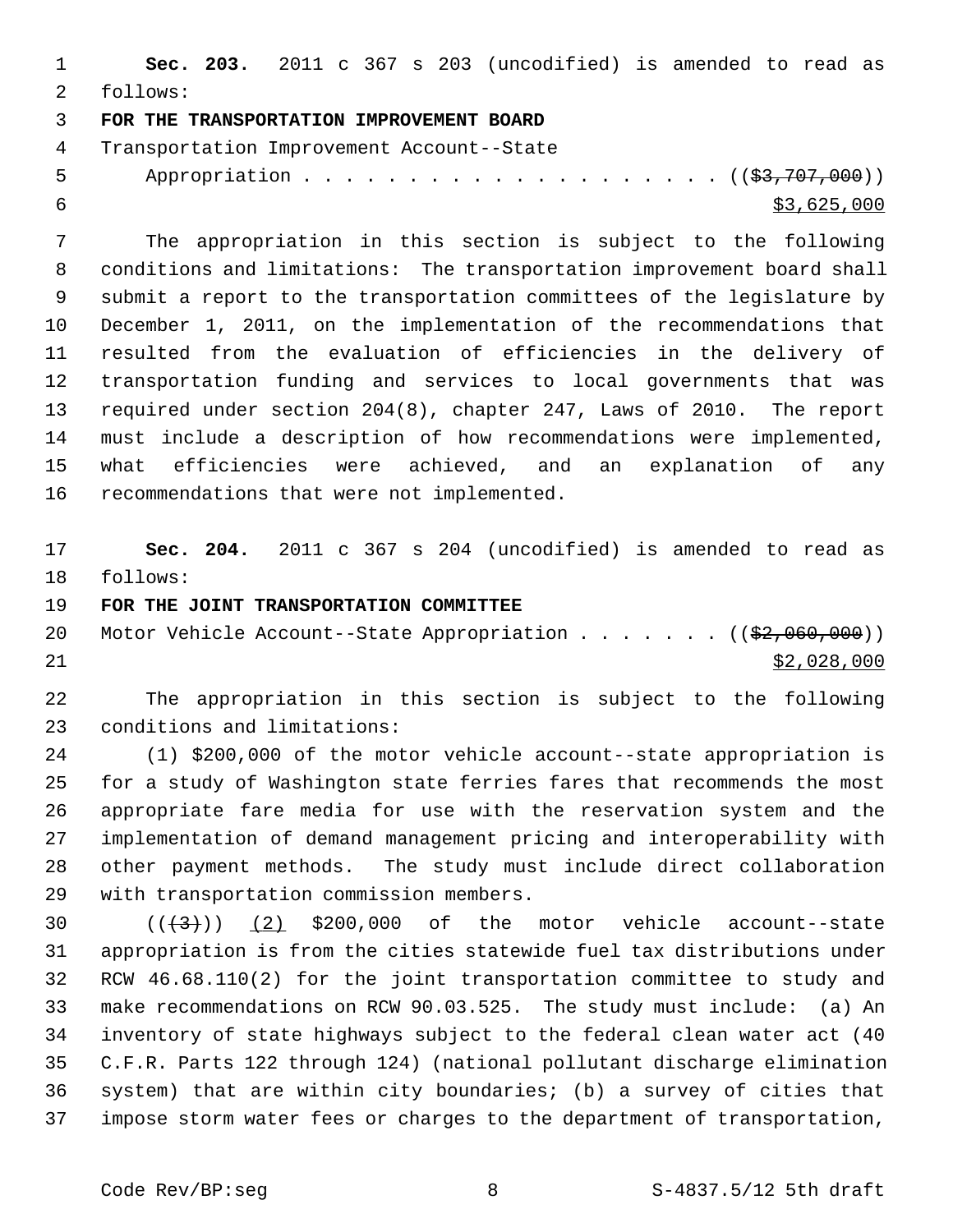1 or otherwise manage storm water runoff from state highways within their 2 jurisdiction; (c) case studies from a representative cross-section of 3 cities on how the department and cities have used RCW 90.03.525; and 4 (d) recommendations on how to achieve efficiencies in the cost and 5 management of state highway storm water runoff within cities under RCW 6 90.03.525.

 $7$  ( $(\overline{+4})$ ) (3) \$425,000 of the motor vehicle account--state 8 appropriation is for the joint transportation committee to conduct a 9 study to evaluate the potential for financing state transportation 10 projects using public-private partnerships. The study must compare the 11 costs, advantages, and disadvantages of various forms of public-private 12 partnerships with conventional financing. Projects to be evaluated 13 include Interstate 405, state route number 509, state route number 167, 14 the Columbia River crossing, and the Monroe bypass. At a minimum, the 15 study must identify the public interest in the financing and 16 construction of transportation projects, the public interest in the 17 operation of transportation projects, and the provisions in public-18 private partnership agreements that best protect the public interest. 19 To the extent possible, the study must identify the lowest-cost and 20 best-value model for each project that best protects the public 21 interest. In addition, the study must evaluate whether public-private 22 partnerships serve the defined public interest including, but not 23 limited to, the advantage and disadvantage of risk allocation, the 24 effects of private versus public financing on the state's bonding 25 capacity, the state's ability to retain public ownership of the asset, 26 the process that would allow for the most transparency during the 27 negotiation of terms of a public-private partnership agreement, and the 28 state's ability to oversee the private entity's management of the 29 asset. The study must identify any barriers to the implementation of 30 funding models that best protect the public interest, including 31 statutory and constitutional barriers. The committee shall issue a 32 report of its evaluation to the house of representatives and senate 33 transportation committees by December 16, 2011.

 $34$  ( $(\overline{(+5+)}$ ) (4) \$100,000 of the motor vehicle account--state 35 appropriation is for an investigation of the use of liquid natural gas 36 on existing Washington state ferry vessels as well as the 144-car class 37 vessels and report to the legislature by December 31, 2011.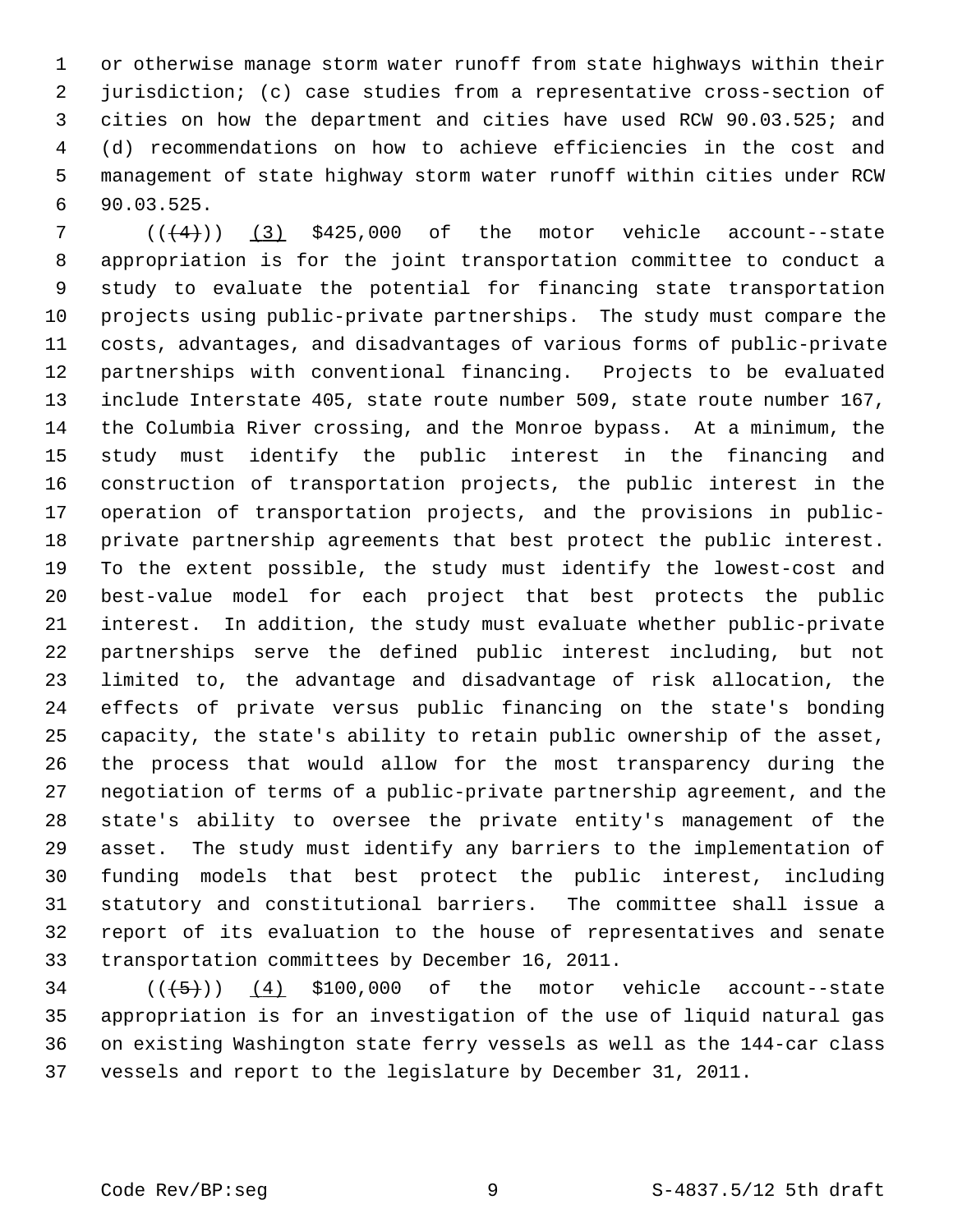(5) The joint transportation committee shall convene a study group to evaluate the most appropriate organization for the aviation search and rescue program, currently operating from the department of transportation's aviation division. The joint transportation committee 5 shall invite a representative from the following organizations to participate in meetings in the city of Olympia: The aircraft owners and pilots association; the Washington pilots association; the Washington wing of the civil air patrol; the civil air patrol - United States air force; the Washington department of transportation, aviation 10 division; the emergency management division of the military department; the Washington association of search and rescue; and the Washington state patrol. The committee shall issue a report of its findings to the legislature by December 14, 2012, to include the following information: (a) Where should aviation search and rescue operations be located to provide the maximum benefit for these searches? (b) How should the duplication of services and training be addressed? (c) Is the current structure the best use of state and federal funding? (d) If aviation search and rescue is relocated, what should be the source of funding? **Sec. 205.** 2011 c 367 s 205 (uncodified) is amended to read as 24 follows: **FOR THE TRANSPORTATION COMMISSION** 26 Motor Vehicle Account--State Appropriation  $\ldots$  .....  $\left(\frac{2}{2,142,000}\right)$ 27 \$2,093,000 28 Multimodal Transportation Account--State Appropriation . . . . \$112,000 29 TOTAL APPROPRIATION  $\ldots$ , . . . . . . . . . . . . ( $(\frac{2}{2}, \frac{254}{254}, 000)$ ) \$2,205,000 31 The appropriations in this section are subject to the following 32 conditions and limitations: 33 (1) Consistent with RCW 43.135.055, 47.60.290, and 47.60.315, 34 during the 2011-2013 fiscal biennium, the legislature authorizes the 35 transportation commission to periodically review and, if necessary, 36 adjust the schedule of fares for the Washington state ferry system only

37 in amounts not greater than those sufficient to generate the amount of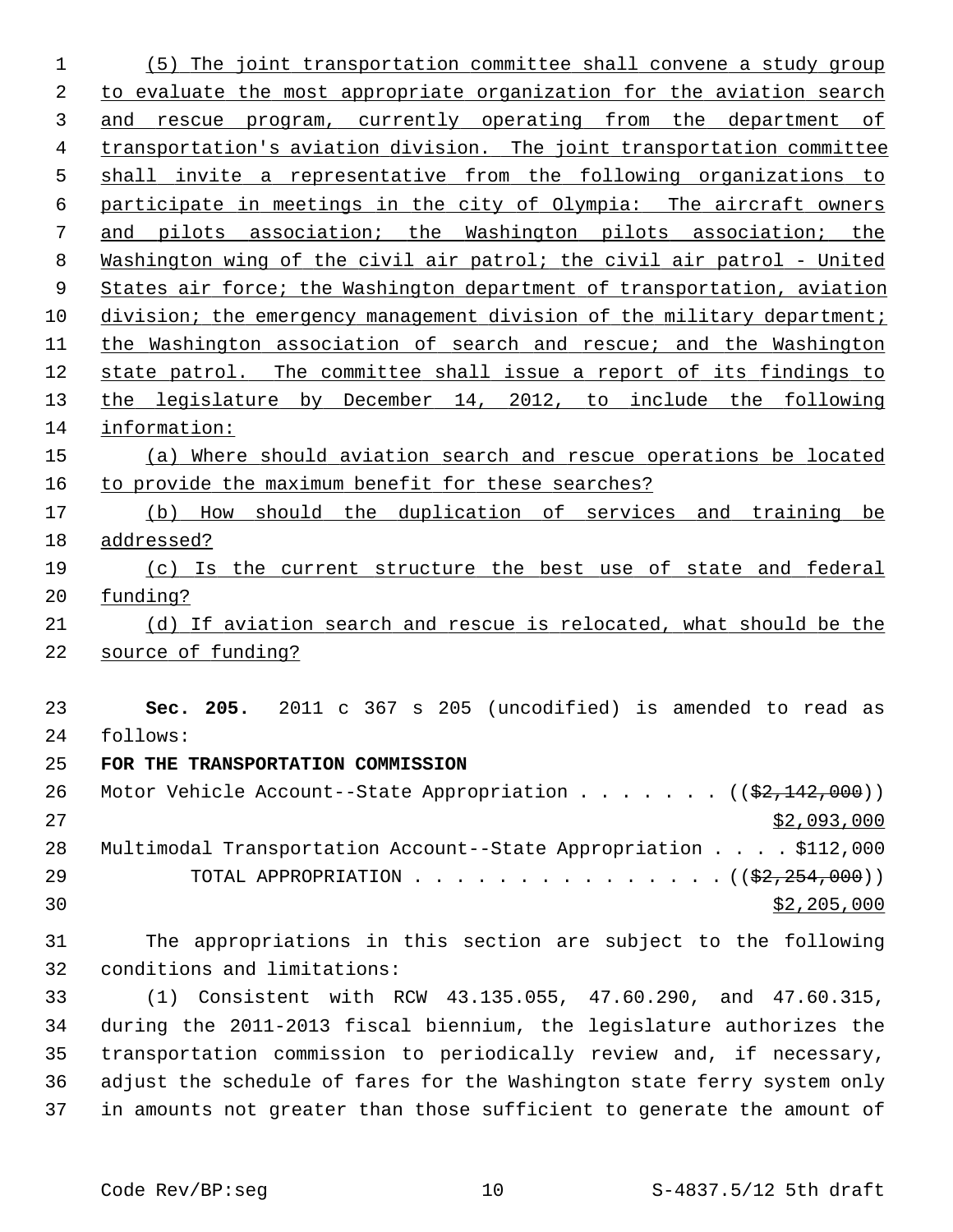1 revenue required by the biennial transportation budget. When adjusting 2 ferry fares, the commission must consider input from affected ferry 3 users by public hearing and by review with the affected ferry advisory 4 committees, in addition to the data gathered from the current ferry 5 user survey.

 6 (2) Consistent with RCW 43.135.055 and 47.46.100, during the 7 2011-2013 fiscal biennium, the legislature authorizes the 8 transportation commission to periodically review and, if necessary, 9 adjust the schedule of toll charges applicable to the Tacoma Narrows 10 bridge only in amounts not greater than those sufficient to support (a) 11 any required costs for operating and maintaining the toll bridge, 12 including the cost of insurance, (b) any amount required by law to meet 13 the redemption of bonds and applicable interest payments, and (c) 14 repayment of the motor vehicle fund.

15  $((+4))$  (3) Consistent with its authority in RCW 47.56.840, the 16 transportation commission shall consider the need for a citizen 17 advisory group that provides oversight on new tolled facilities.

18 **Sec. 206.** 2011 c 367 s 206 (uncodified) is amended to read as 19 follows:

20 **FOR THE FREIGHT MOBILITY STRATEGIC INVESTMENT BOARD**

21 Motor Vehicle Account--State Appropriation . . . . . . . ((\$702,000))  $22$ 

23 The appropriation in this section is subject to the following 24 conditions and limitations: The freight mobility strategic investment 25 board shall submit a report to the transportation committees of the 26 legislature by December 1, 2011, on the implementation of the 27 recommendations that resulted from the evaluation of efficiencies in 28 the delivery of transportation funding and services to local 29 governments that was required under section 204(8), chapter 247, Laws 30 of 2010. The report must include a description of how recommendations 31 were implemented, what efficiencies were achieved, and an explanation 32 of any recommendations that were not implemented.

33 **Sec. 207.** 2011 c 367 s 207 (uncodified) is amended to read as 34 follows:

### 35 **FOR THE WASHINGTON STATE PATROL**

36 ((Vehicle Licensing Fraud Account--State Appropriation . . . \$100,000))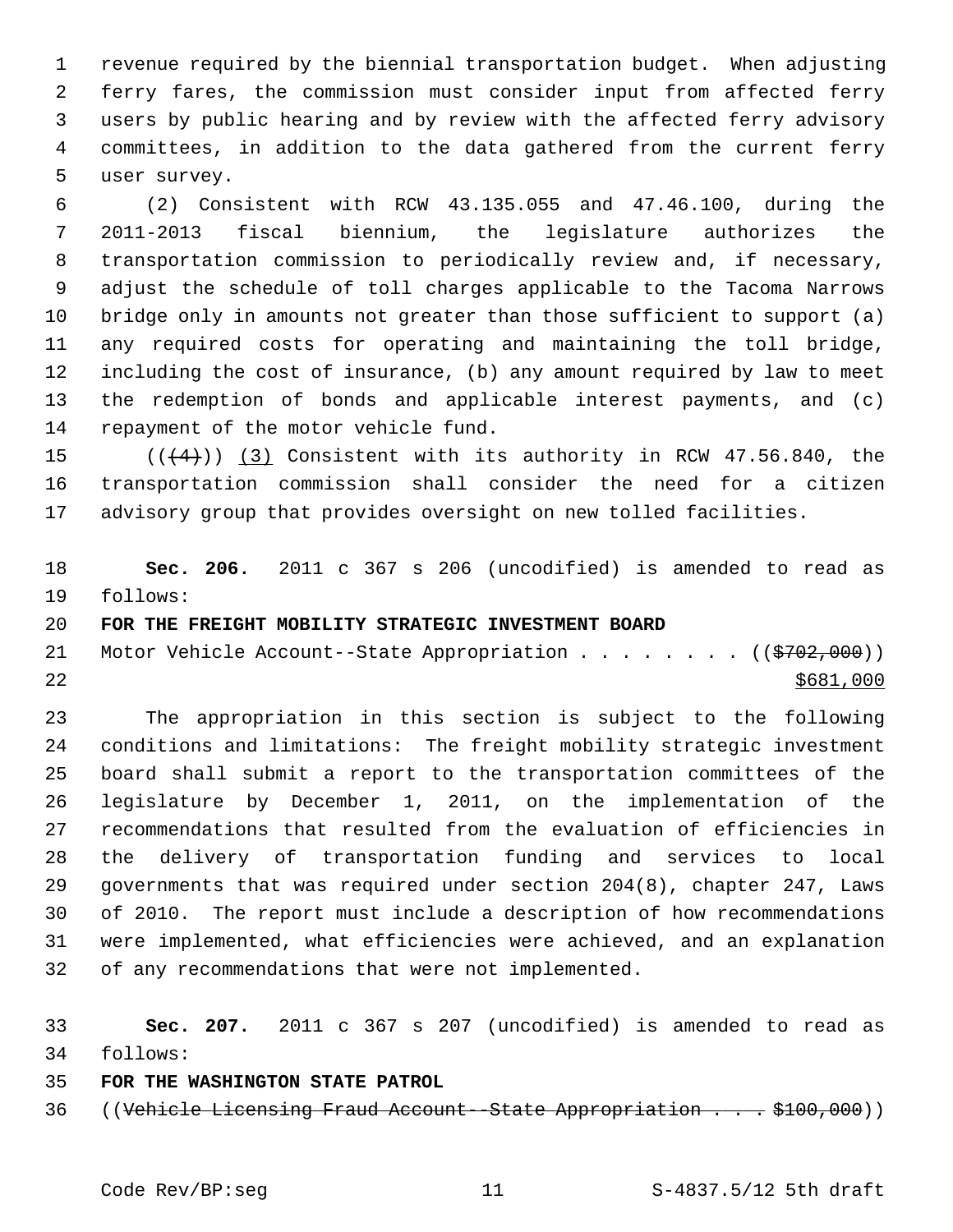|     | Ignition Interlock Device Revolving Account--   |
|-----|-------------------------------------------------|
| 2   |                                                 |
| 3   | State Patrol Highway Account--State             |
| 4   | Appropriation ( $(\frac{2349}{121}, 000)$ )     |
| 5   | \$350,605,000                                   |
| 6   | State Patrol Highway Account--Federal           |
|     |                                                 |
| 8   | State Patrol Highway Account--Private/Local     |
| - 9 |                                                 |
| 10  | \$3,494,000                                     |
| 11  | TOTAL APPROPRIATION ( $(\frac{2364}{184000})$ ) |
| 12  | \$365,108,000                                   |
|     |                                                 |

13 The appropriations in this section are subject to the following 14 conditions and limitations:

15 (1) Washington state patrol officers engaged in off-duty uniformed 16 employment providing traffic control services to the department of 17 transportation or other state agencies may use state patrol vehicles 18 for the purpose of that employment, subject to guidelines adopted by 19 the chief of the Washington state patrol. The Washington state patrol 20 must be reimbursed for the use of the vehicle at the prevailing state 21 employee rate for mileage and hours of usage, subject to guidelines 22 developed by the chief of the Washington state patrol. Cessna pilots 23 funded from the state patrol highway account who are certified to fly 24 the King Airs may pilot those aircraft for general fund purposes with 25 the general fund reimbursing the state patrol highway account an hourly 26 rate to cover the costs incurred during the flights since the aviation 27 section is no longer part of the Washington state patrol cost 28 allocation system as of July 1, 2009.

29 (2) The Washington state patrol shall continue to collaborate with 30 the Washington traffic safety commission on the target zero trooper 31 pilot program referenced in section 201(1) of this act.

32 (3) \$370,000 of the state patrol highway account--state 33 appropriation is provided solely for costs associated with the pilot 34 program described under section 216(5) of this act. The Washington 35 state patrol may incur costs related only to the assignment of cadets 36 and necessary computer equipment and to the reimbursement of the 37 Washington state department of transportation for contract costs. The 38 appropriation in this subsection must be funded from the portion of the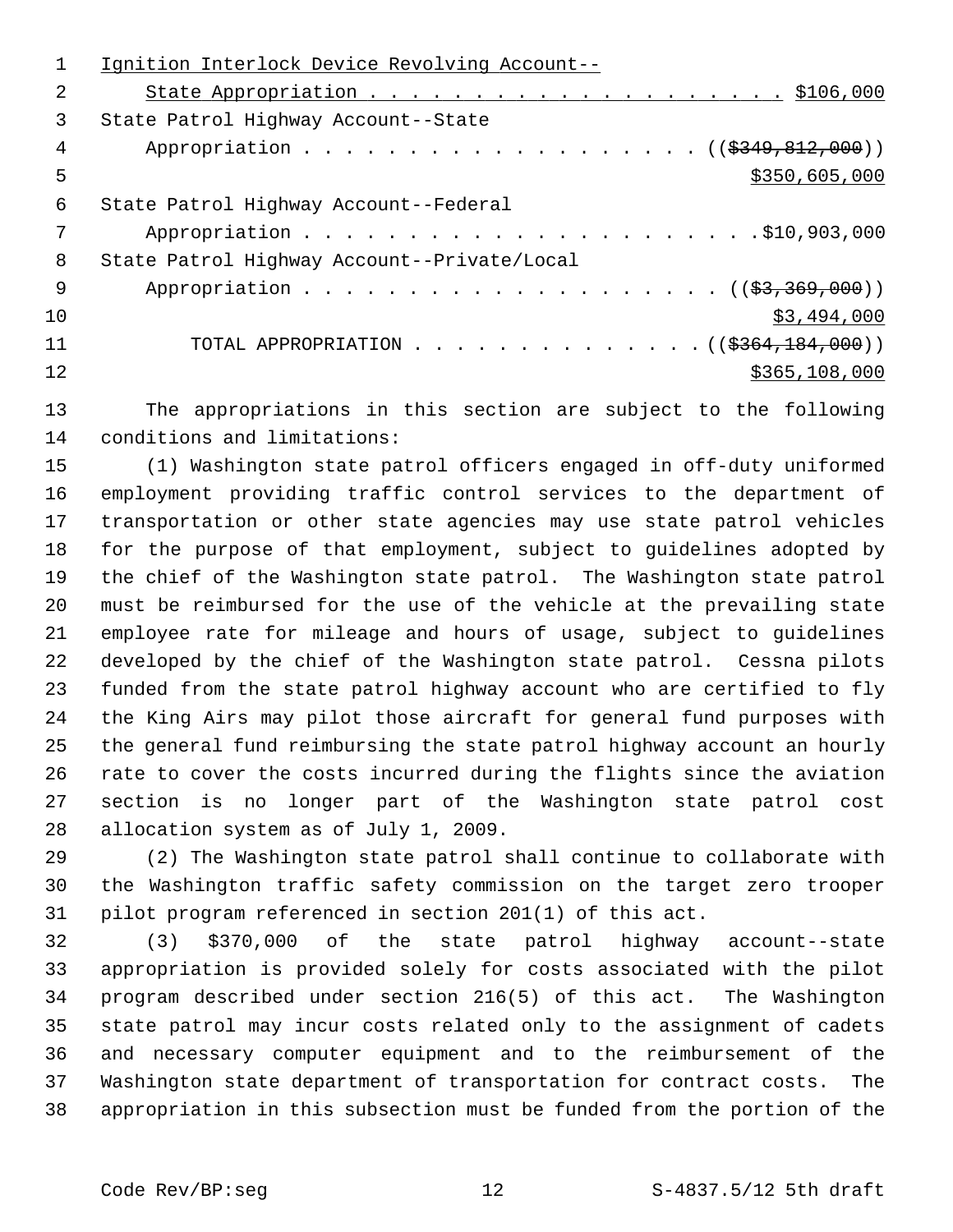1 automated traffic safety camera fines deposited into the state patrol 2 highway account; however, if the fines deposited into the state patrol 3 highway account from automated traffic safety camera infractions do not 4 reach three hundred seventy thousand dollars, the department of 5 transportation shall remit funds necessary to the Washington state 6 patrol to ensure the completion of the pilot program. The Washington 7 state patrol may not incur overtime as a result of this pilot program. 8 The Washington state patrol shall not assign troopers to operate or 9 deploy the pilot program equipment used in the roadway construction 10 zones.

11 (4) ((\$12,655,000)) \$12,166,000 of the total appropriation is 12 provided solely for automobile fuel in the 2011-2013 fiscal biennium. 13 The Washington state patrol shall analyze their fuel consumption and 14 submit a report to the legislative transportation committees by 15 December 31, 2011, on fuel conservation methods that could be used to 16 minimize costs and ensure that the Washington state patrol is managing 17 fuel consumption effectively.

18 (5) ((\$7,421,000)) \$7,672,000 of the total appropriation is 19 provided solely for the purchase of pursuit vehicles.

20 (6) ((\$6,611,000)) \$6,689,000 of the total appropriation is 21 provided solely for vehicle repair and maintenance costs of vehicles 22 used for highway purposes.

23 (7) ((\$1,724,000)) \$1,730,000 of the total appropriation is 24 provided solely for the purchase of mission vehicles used for highway 25 purposes in the commercial vehicle and traffic investigation sections 26 of the Washington state patrol.

27 (8) \$1,200,000 of the total appropriation is provided solely for 28 outfitting officers. The Washington state patrol shall prepare a cost-29 benefit analysis of the standard trooper uniform as compared to a 30 battle dress uniform and uniforms used by other states and 31 jurisdictions. The Washington state patrol shall report the results of 32 the analysis to the transportation committees of the legislature by 33 December 1, 2011.

34 (9) The Washington state patrol shall not account for or record 35 locally provided DUI cost reimbursement payments as expenditure credits 36 to the state patrol highway account. The patrol shall report the 37 amount of expected locally provided DUI cost reimbursements to the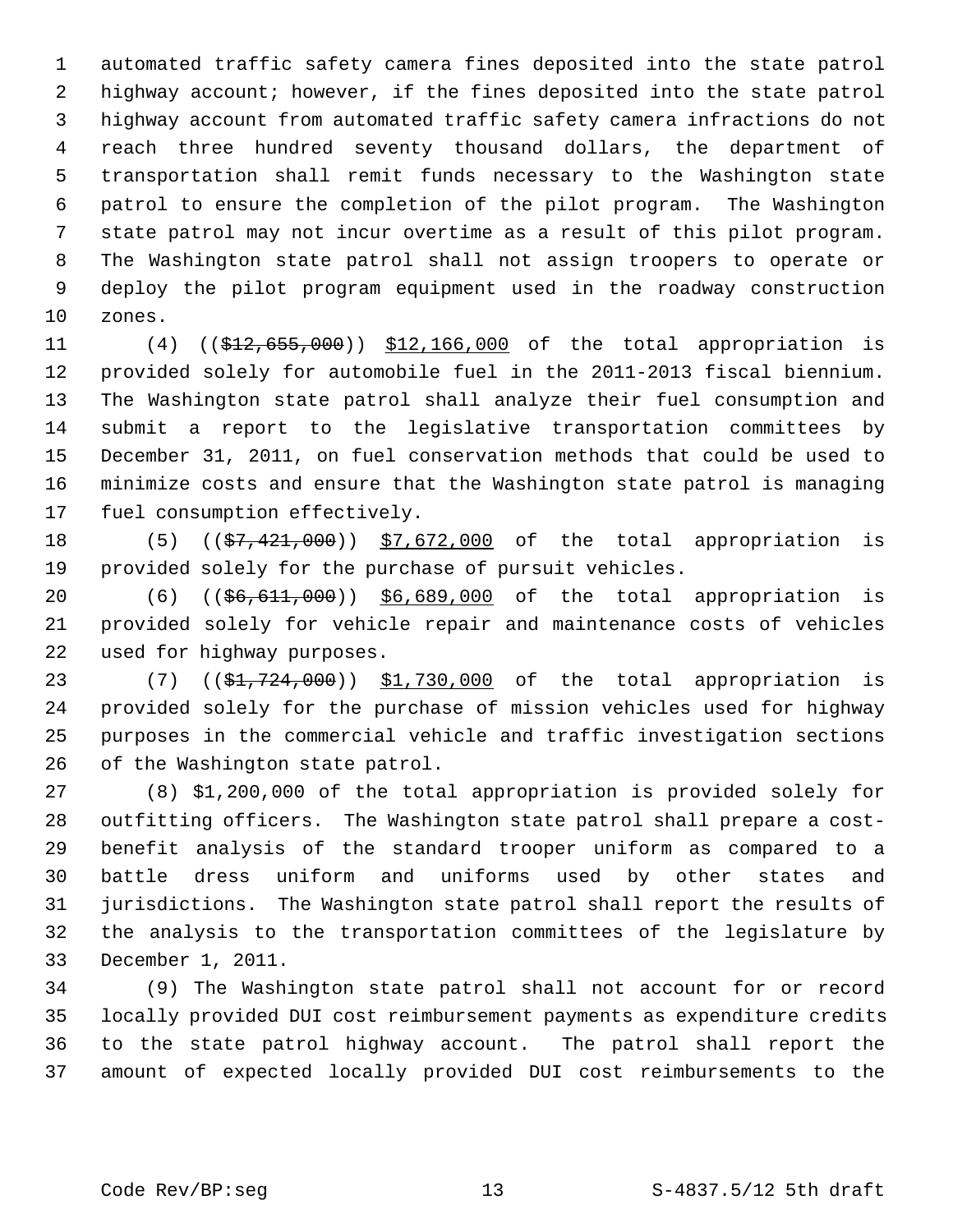1 office of financial management and transportation committees of the 2 legislature by September 30th of each year.

 3 (10) During the 2011-2013 fiscal biennium, the Washington state 4 patrol shall continue to perform traffic accident investigations on 5 Thurston county roads, and shall work with Thurston county to 6 transition the traffic accident investigations on Thurston county roads 7 to Thurston county by July 1, 2013.

8 (11) ((\$100,000 of the vehicle licensing fraud account--state appropriation is provided solely to support the transportation portion of the vehicle license fraud program during the 2011-2013 fiscal biennium)) \$2,187,000 of the state patrol highway account--state appropriation is provided solely for mobile office platforms.

13 (12) \$2,731,000 of the state patrol highway account--state 14 appropriation is provided solely for the continuation of the target 15 zero trooper program.

16 **Sec. 208.** 2011 c 367 s 208 (uncodified) is amended to read as 17 follows:

18 **FOR THE DEPARTMENT OF LICENSING**

| 19 | Marine Fuel Tax Refund Account--State Appropriation \$32,000                               |
|----|--------------------------------------------------------------------------------------------|
| 20 | Motorcycle Safety Education Account--State                                                 |
| 21 | Appropriation $($ $(\frac{24}{11}, 000))$                                                  |
| 22 | \$4,367,000                                                                                |
| 23 | Wildlife Account--State Appropriation ( $(\frac{2859}{100})$ )                             |
| 24 | \$826,000                                                                                  |
| 25 | Highway Safety Account--State Appropriation $($ $($ $\frac{149}{7941})$                    |
| 26 | \$148,102,000                                                                              |
| 27 | Highway Safety Account--Federal Appropriation $($ $($ $\frac{2}{7}$ , $\frac{284}{100})$ ) |
| 28 | \$4,299,000                                                                                |
| 29 | Highway Safety Account--Private/Local Appropriation \$200,000                              |
| 30 | Motor Vehicle Account--State Appropriation ((\$78,586,000))                                |
| 31 | \$76,605,000                                                                               |
| 32 | Motor Vehicle Account--Private/Local Appropriation $((\frac{1}{21}, 721, 000))$            |
| 33 | \$1,714,000                                                                                |
| 34 | Motor Vehicle Account--Federal Appropriation ( $(\frac{2242}{000})$ )                      |
| 35 | \$380,000                                                                                  |
| 36 | Department of Licensing Services Account--State                                            |
| 37 |                                                                                            |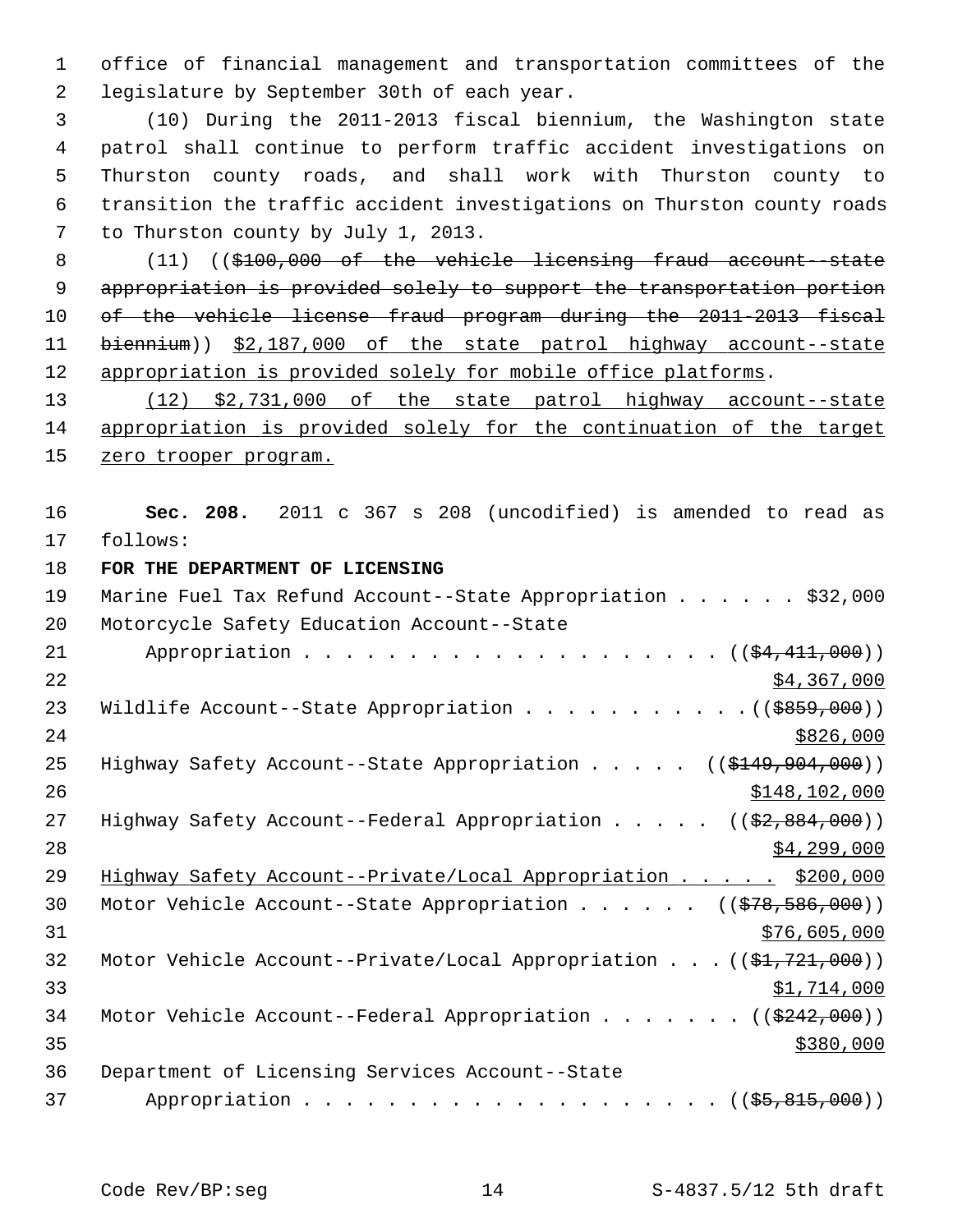$1$  \$6,095,000

 2 Ignition Interlock Device Revolving Account--State 3 Appropriation . . . . . . . . . . . . . . . . . . . . . . \$1,315,000 4 TOTAL APPROPRIATION . . . . . . . . . . . . . ((\$245,769,000))  $5 - 5$  \$243,935,000

 6 The appropriations in this section are subject to the following 7 conditions and limitations:

8 (1) ((\$62,000 of the motor vehicle account--state appropriation is 9 provided solely for the implementation of chapter ... (Engrossed 10 Substitute Senate Bill No. 5251), Laws of 2011 (electric vehicle fee). 11 If chapter ... (Engrossed Substitute Senate Bill No. 5251), Laws of 12 2011 is not enacted by June 30, 2011, the amount provided in this 13 subsection lapses.

14  $(2)$ ) \$231,000 of the motor vehicle account--state appropriation is 15 provided solely for the implementation of chapter ... (Substitute 16 Senate Bill No. 5800), Laws of 2011 (off-road motorcycles). If chapter 17 ... (Substitute Senate Bill No. 5800), Laws of 2011 is not enacted by 18 June 30, 2011, the amount provided in this subsection lapses.

19  $((+3))$   $(2)$  \$193,000 of the department of licensing services 20 account--state appropriation is provided solely for a phased 21 implementation of chapter ... (Substitute House Bill No. 1046), Laws of 22 2011 (vehicle and vessel quick titles). Funding is contingent upon 23 revenues associated with the vehicle and vessel quick title program 24 paying all direct and indirect expenditures associated with the 25 department's implementation of this subsection. If chapter ... 26 (Substitute House Bill No. 1046), Laws of 2011 is not enacted by June 27 30, 2011, the amount provided in this subsection lapses.

 $(4)$  The department may seek federal funds to implement a driver's license and identicard biometric matching system pilot program to verify the identity of applicants for, and holders of, drivers' licenses and identicards if applicants are provided the opportunity to 32 opt out of participating in the program, which meets the requirement of 33 RCW 46.20.037 that such a program be voluntary. If funds are received, the department shall report any benefits or problems identified during the course of the pilot program to the transportation committees of the legislature upon the completion of the program.

 $(5)$   $(5)$   $(3)$   $(3)$   $(4)$ ,  $(3)$   $(5)$   $(7)$   $(8)$   $(9)$  of the highway safety account--38 federal appropriation is for federal funds that may be received during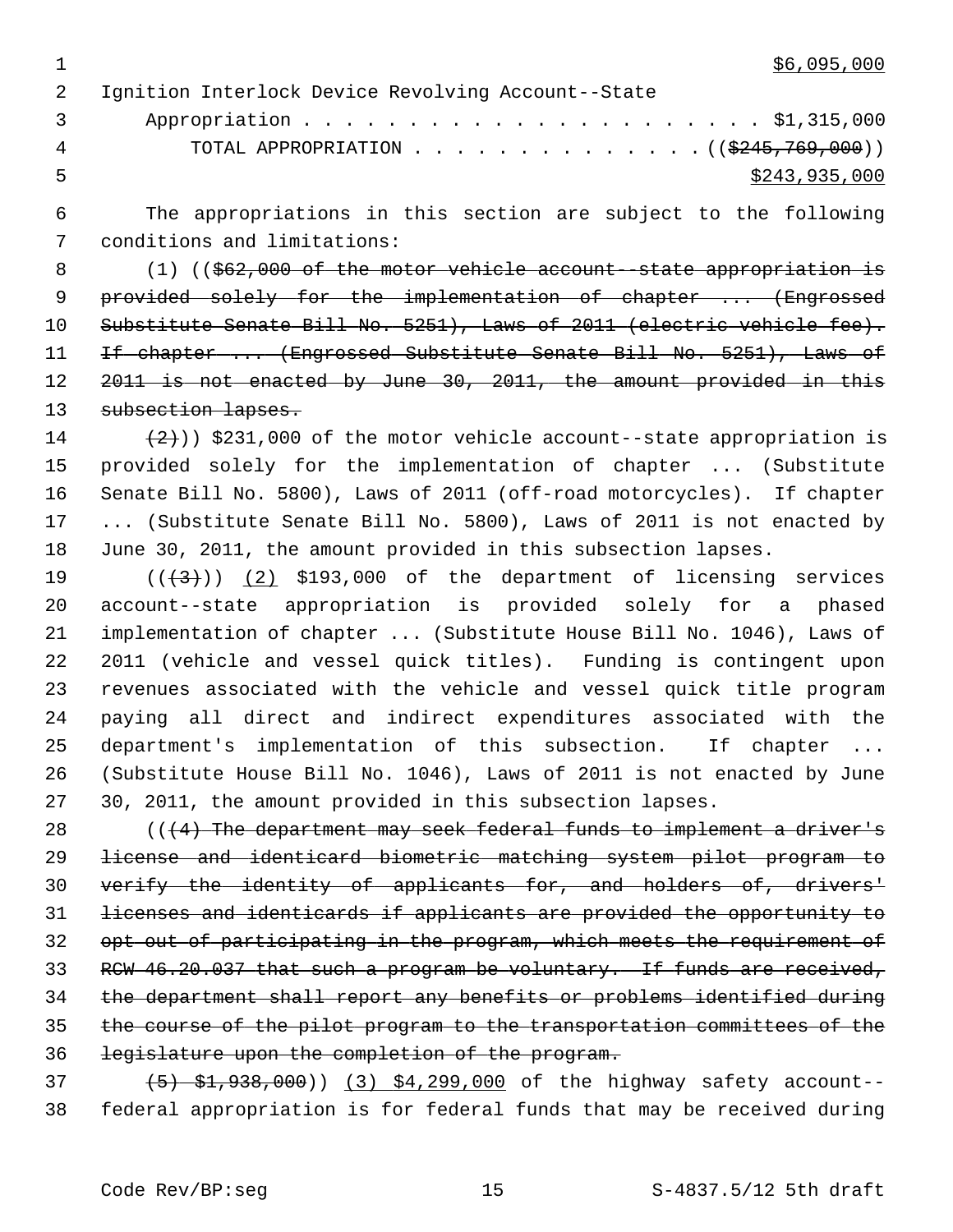1 the 2011-2013 fiscal biennium. Upon receipt of the funds, the 2 department shall provide a report on the use of the funds to the 3 transportation committees of the legislature and the office of 4 financial management.

5  $((\lbrace 6 \rbrace) )$  (4) By December 31, 2011, the department shall submit to 6 the office of financial management and the transportation committees of 7 the legislature draft legislation that rewrites the tow truck statutes 8 (chapter 46.55 RCW) in plain language and is revenue and policy 9 neutral.

10  $((+7+))$   $(5)$  \$128,000 of the highway safety account--state 11 appropriation is provided solely for the implementation of chapter ... 12 (Engrossed Substitute House Bill No. 1635), Laws of 2011 (driver's 13 license exams). If chapter ... (Engrossed Substitute House Bill No. 14 1635), Laws of 2011 is not enacted by June 30, 2011, the amount 15 provided in this subsection lapses.

16  $((+8))$   $(6)$  \$68,000 of the highway safety account--state 17 appropriation is provided solely for the implementation of chapter ... 18 (Engrossed Second Substitute House Bill No. 1789), Laws of 2011 19 (( $\overline{d}$ ) ( $\overline{d}$ ) ( $\overline{d}$ ) (addressing DUI accountability). If 20 chapter ... (Engrossed Second Substitute House Bill No. 1789), Laws of 21 2011 is not enacted by June 30, 2011, the amount provided in this 22 subsection lapses.

23  $((+9))$   $(7)$  \$63,000 of the highway safety account--state 24 appropriation is provided solely for the implementation of chapter ... 25 (Substitute House Bill No. 1237), Laws of 2011 (selective service 26 system). If chapter ... (Substitute House Bill No. 1237), Laws of 2011 27 is not enacted by June 30, 2011, the amount provided in this subsection 28 lapses.

29  $((+10))$  (8) \$340,000 of the motor vehicle account--private/local 30 appropriation is provided solely for the implementation of chapter ... 31 (Engrossed Substitute Senate Bill No. 5457), Laws of 2011 (congestion 32 reduction charge). If chapter ... (Engrossed Substitute Senate Bill 33 No. 5457), Laws of 2011 is not enacted by June 30, 2011, the amount 34 provided in this subsection lapses.

 $(1+12)(1+12)$  (9) \$1,738,000 of the department of licensing services 36 account--state appropriation is provided solely for purchasing 37 equipment for field licensing service offices and subagent offices.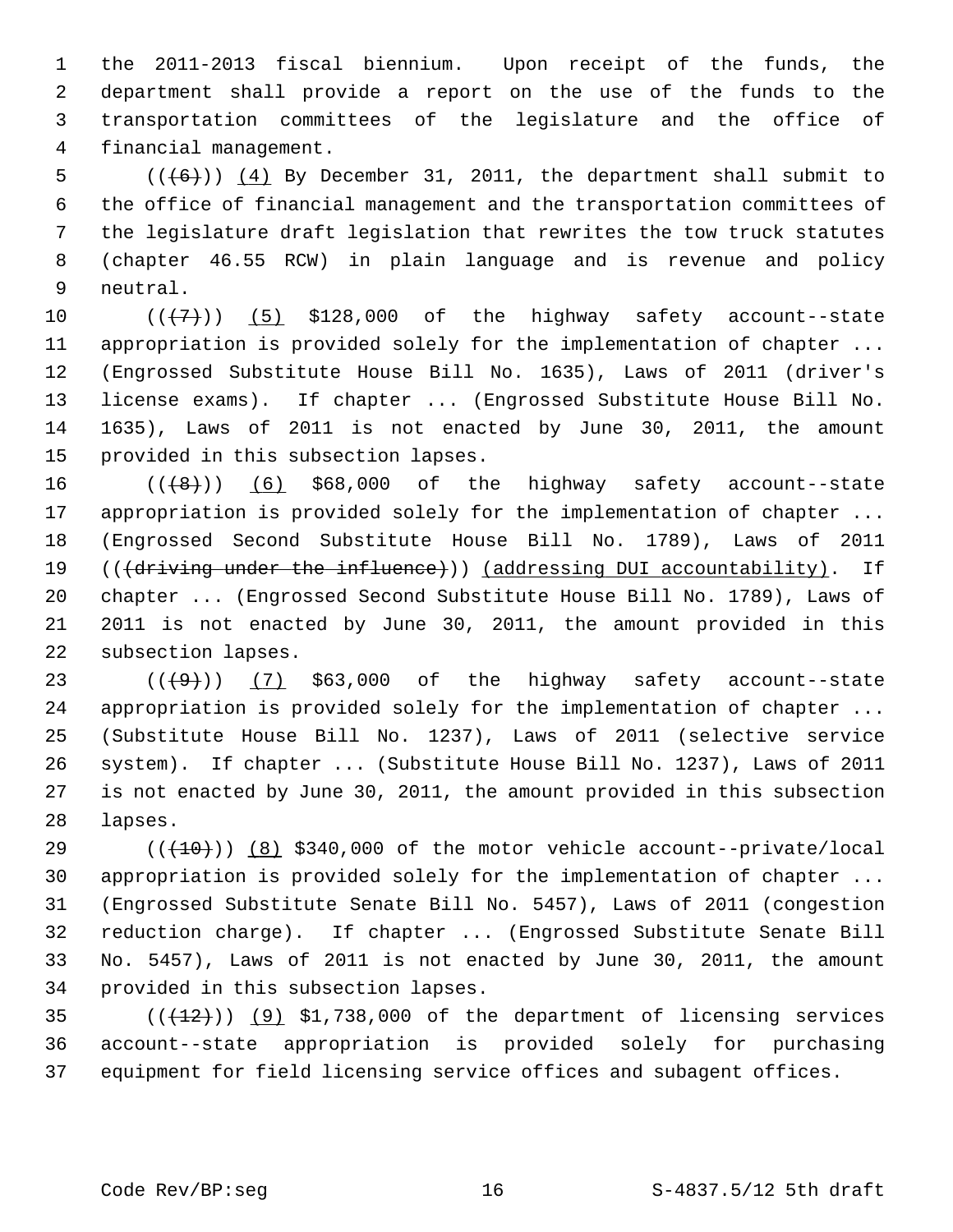| 1              | $(10)$ \$2,500,000 of the highway safety account--state appropriation  |
|----------------|------------------------------------------------------------------------|
| 2              | is provided solely for information technology field system             |
| 3              | modernization.                                                         |
| $\overline{4}$ | (11) \$963,000 of the highway safety account--state appropriation is   |
| 5              | provided solely for implementation of chapter 374, Laws of 2011        |
| 6              | (limousine carriers) and chapter 298, Laws of 2011 (master license     |
| 7              | service program).                                                      |
| 8              | (12) \$104,000 of the motor vehicle account--state appropriation is    |
| 9              | provided solely for the implementation of chapter (Second              |
| 10             | Substitute Senate Bill No. 5251), Laws of 2012 (electric vehicle       |
| 11             | license fee). If chapter (Second Substitute Senate Bill No.            |
| 12             | 5251), Laws of 2012 is not enacted by June 30, 2012, the amount        |
| 13             | provided in this subsection lapses.                                    |
| 14             | $(13)$ \$176,000 of the motor vehicle account--state appropriation is  |
| 15             | provided solely for the implementation of chapter (Engrossed           |
| 16             | Second Substitute Senate Bill No. 5366), Laws of 2012 (four-wheel all- |
| 17             | terrain vehicles). If chapter (Engrossed Second Substitute             |
| 18             | Senate Bill No. 5366), Laws of 2012 is not enacted by June 30, 2012,   |
| 19             | the amount provided in this subsection lapses.                         |
| 20             | (14) \$69,000 of the motor vehicle account--state appropriation is     |
| 21             | provided solely for the implementation of chapter (Engrossed           |
| 22             | Substitute Senate Bill No. 5990), Laws of 2012 (state flower license   |
| 23             | plate). If chapter (Engrossed Substitute Senate Bill No. 5990),        |
| 24             | Laws of 2012 is not enacted by June 30, 2012, the amount provided in   |
| 25             | this subsection lapses.                                                |
| 26             | (15) \$190,000 of the highway safety account--state appropriation is   |
| 27             | provided solely for the implementation of chapter (Substitute          |
| 28             | Senate Bill No. 6075), Laws of 2012 (vehicle owner information). If    |
| 29             | chapter (Substitute Senate Bill No. 6075), Laws of 2012 is not         |
| 30             | enacted by June 30, 2012, the amount provided in this subsection       |
| 31             | lapses.                                                                |
| 32             | (16) \$68,000 of the motor vehicle account--state appropriation is     |
| 33             | provided solely for the implementation of chapter (Substitute          |
| 34             | Senate Bill No. 6123), Laws of 2012 (NRA license plate). If chapter    |
| 35             | (Substitute Senate Bill No. 6123), Laws of 2012 is not enacted by      |
| 36             | June 30, 2012, the amount provided in this subsection lapses.          |
| 37             | (17) \$276,000 of the highway safety account--state appropriation is   |
| 38             | provided solely for the implementation of chapter (Engrossed           |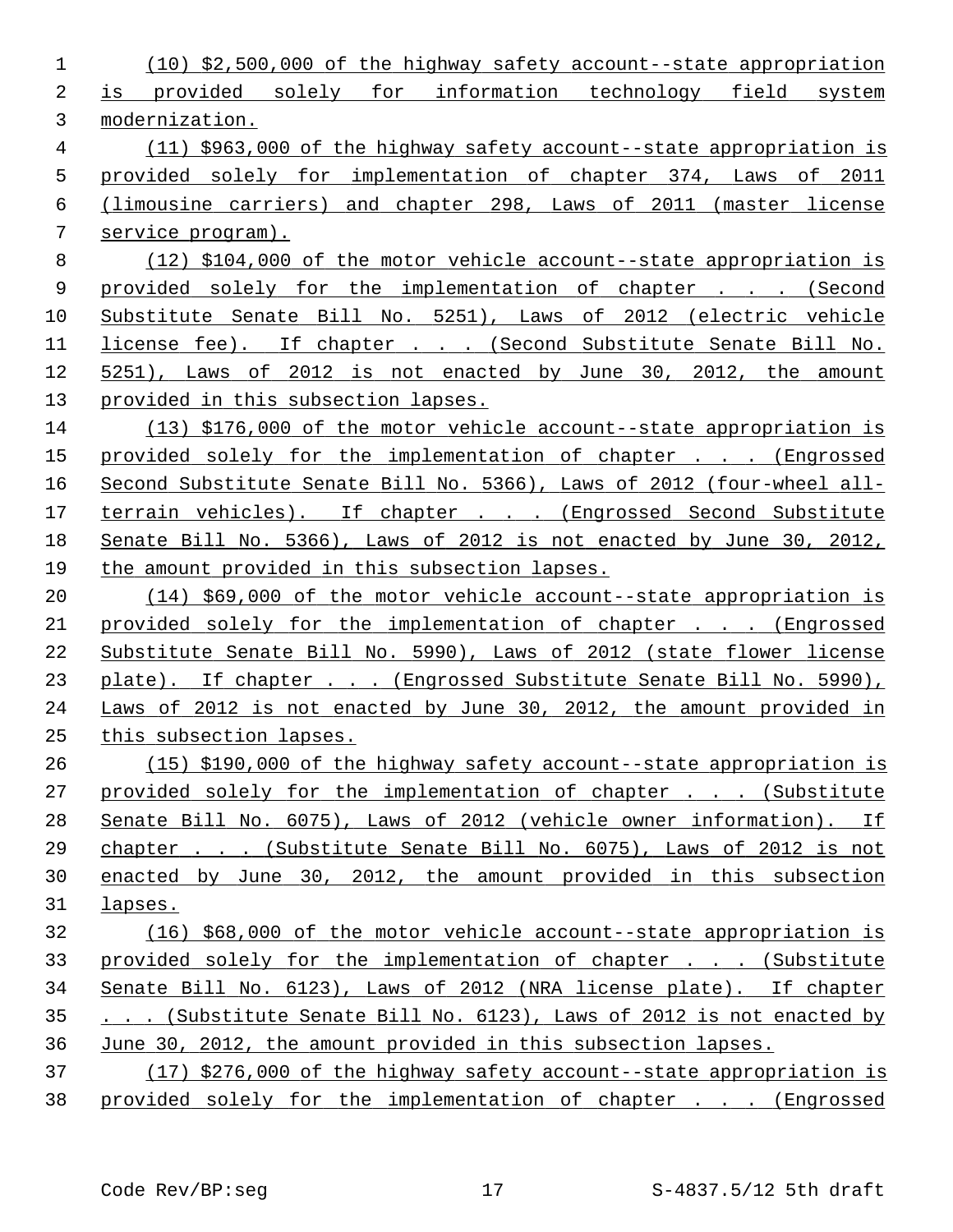Substitute Senate Bill No. 6150), Laws of 2012 (facial recognition matching system). If chapter . . . (Engrossed Substitute Senate Bill No. 6150), Laws of 2012 is not enacted by June 30, 2012, the amount provided in this subsection lapses.

 (18) Consistent with chapter . . . (Engrossed Substitute Senate Bill No. 6150), Laws of 2012:

 (a) The department shall post notices in conspicuous locations at all department driver licensing offices, make written information available to all applicants at department driver licensing offices, and provide information on the department's web site regarding the facial recognition matching system. The notices, written information, and information provided on the web site must address how the facial recognition matching system works, all ways in which the department may use results from the facial recognition matching system, how an investigation based on results from the facial recognition matching system would be conducted, and a person's right to appeal any 17 determinations made under this chapter;

 (b) The department shall report to the governor and the legislature by October 1, 2012, regarding the number of investigations initiated by the department based on results from the facial recognition matching system and the final outcomes of those investigations, if known; and

 (c) The office of the chief information officer shall develop the appropriate security standards for the department's use of the facial recognition matching system, subject to approval and oversight by the technology services board.

 (19) \$142,000 of the motor vehicle account--state appropriation is provided solely for the implementation of chapter . . . (Engrossed Substitute Senate Bill No. 6455), Laws of 2012 (transportation revenue). If chapter . . . (Engrossed Substitute Senate Bill No. 6455), Laws of 2012 is not enacted by June 30, 2012, the amount provided in this subsection lapses.

 (20) \$323,000 of the motor vehicle account--state appropriation is provided solely for the implementation of chapter . . . (Engrossed Substitute Senate Bill No. 6582), Laws of 2012 (local transportation revenue options). If chapter . . . (Engrossed Substitute Senate Bill No. 6582), Laws of 2012 is not enacted by June 30, 2012, the amount provided in this subsection lapses.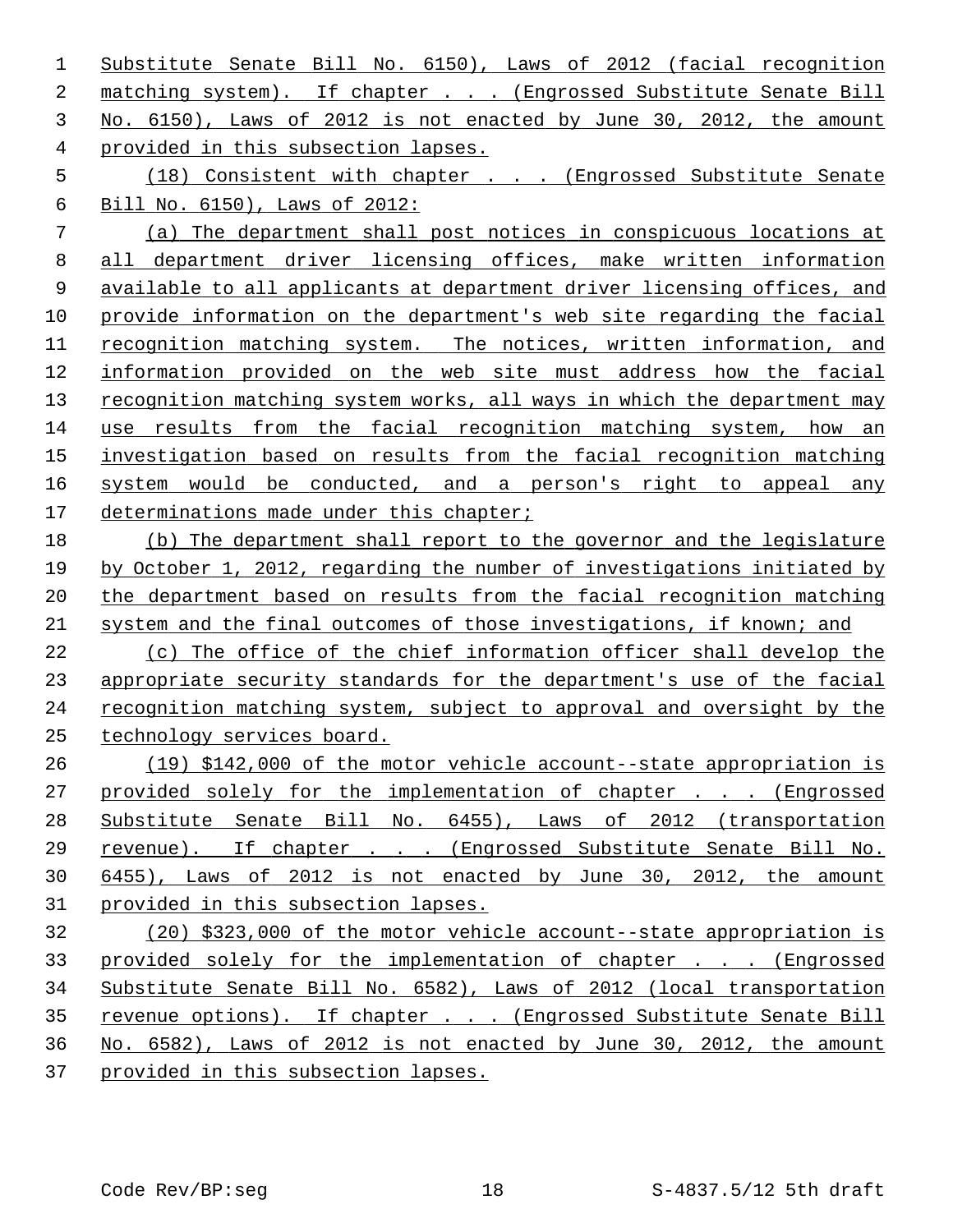(21) Within the amounts provided in this section, the department must develop a transition plan for moving to a paperless renewal notice. The plan must consider people that do not have access to the internet and must include an opportunity for people to opt-in to a paper renewal notice. Prior to the implementation of a paperless renewal system, the department must consult with the joint transportation committee.

 (22) Within existing resources, the department shall develop a plan to transition to a ten-year replacement license plate cycle. At a minimum the plan must include the following provisions: (a) A ten-year replacement cycle for license plates only on vehicles that are subject to annual vehicle registration renewal; (b) a requirement that new license plates and registration, including all fees and taxes due upon annual registration, are required when a vehicle changes ownership, except when a vehicle is sold to a vehicle dealer for resale, in which case they are due only when the dealer sells the vehicle; (c) an original issue license plate fee that is equal to the current license plate replacement fee; and (d) an estimate of the plan's costs to implement and revenues generated. The department shall submit the plan with draft legislation implementing the plan to the transportation committees of the legislature by December 31, 2012.

 **Sec. 209.** 2011 c 367 s 209 (uncodified) is amended to read as 23 follows: **FOR THE DEPARTMENT OF TRANSPORTATION--TOLL OPERATIONS AND MAINTENANCE--PROGRAM B** 26 High Occupancy Toll Lanes Operations Account--State 27 Appropriation . . . . . . . . . . . . . . . . . . (  $(\frac{21}{295},000)$  ) 28 \$1,276,000 29 Motor Vehicle Account--State Appropriation . . . . . . . ((\$550,000)) 31 Tacoma Narrows Toll Bridge Account--State 32 Appropriation . . . . . . . . . . . . . . . . . ((\$23,429,000)) \$23,365,000 34 State Route Number 520 Corridor Account--State 35 Appropriation . . . . . . . . . . . . . . . . . . . . . .\$27,295,000 36 State Route Number 520 Civil Penalties 37 Account--State Appropriation . . . . . . . . . . .  $($   $($ \$4,622,000))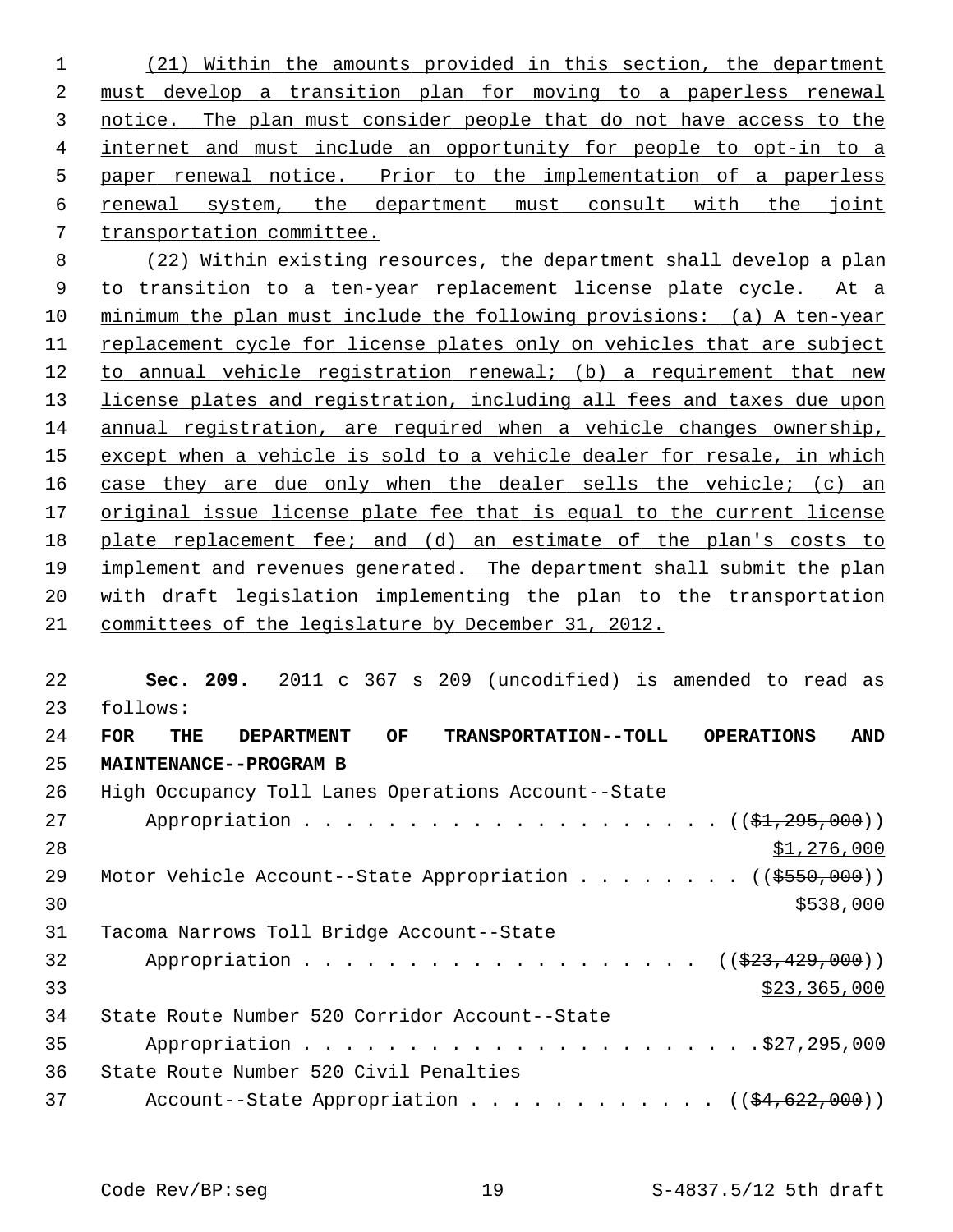1  $\frac{1}{33,622,000}$ 

2 TOTAL APPROPRIATION . . . . . . . . . . . . . ((<del>\$57,191,000</del>))  $\frac{1}{2}$  \$56,096,000

 4 The appropriations in this section are subject to the following 5 conditions and limitations:

 6 (1) The department shall make detailed quarterly expenditure 7 reports available to the transportation commission and to the public on 8 the department's web site using current department resources. The 9 reports must include a summary of toll revenue by facility on all 10 operating toll facilities and high occupancy toll lane systems, and an 11 itemized depiction of the use of that revenue.

12 (2) ((\$4,622,000)) \$3,622,000 of the state route number 520 civil 13 penalties account--state appropriation and \$1,458,000 of the Tacoma 14 Narrows toll bridge account--state appropriation are provided solely 15 for expenditures related to the toll adjudication process. All costs 16 associated with the toll adjudication process are anticipated to be 17 covered by revenue collected from the toll adjudication process. The 18 department shall report quarterly on the civil penalty process to the 19 office of financial management and the house of representatives and 20 senate transportation committees beginning September 30, 2011. The 21 reports must include a summary table for each toll facility that 22 includes: The number of notices of civil penalty issued; the number of 23 recipients who pay before the notice becomes a penalty; the number of 24 recipients who request a hearing and the number who do not respond; 25 workload costs related to hearings; the cost and effectiveness of debt 26 collection activities; and revenues generated from notices of civil 27 penalty.

28 (3) It is the intent of the legislature that transitioning to a 29 statewide tolling operations center and preparing for all-electronic 30 tolling on certain toll facilities will have no adverse revenue or 31 expenditure impact on the Tacoma Narrows toll bridge account. Any 32 increased costs related to this transition shall not be allocated to 33 the Tacoma Narrows toll bridge account. All costs associated with the 34 toll adjudication process are anticipated to be covered by revenue 35 collected from the toll adjudication process.

36 (4) The department shall ensure that, at no cost to the Tacoma 37 Narrows toll bridge account, new electronic tolling tag readers are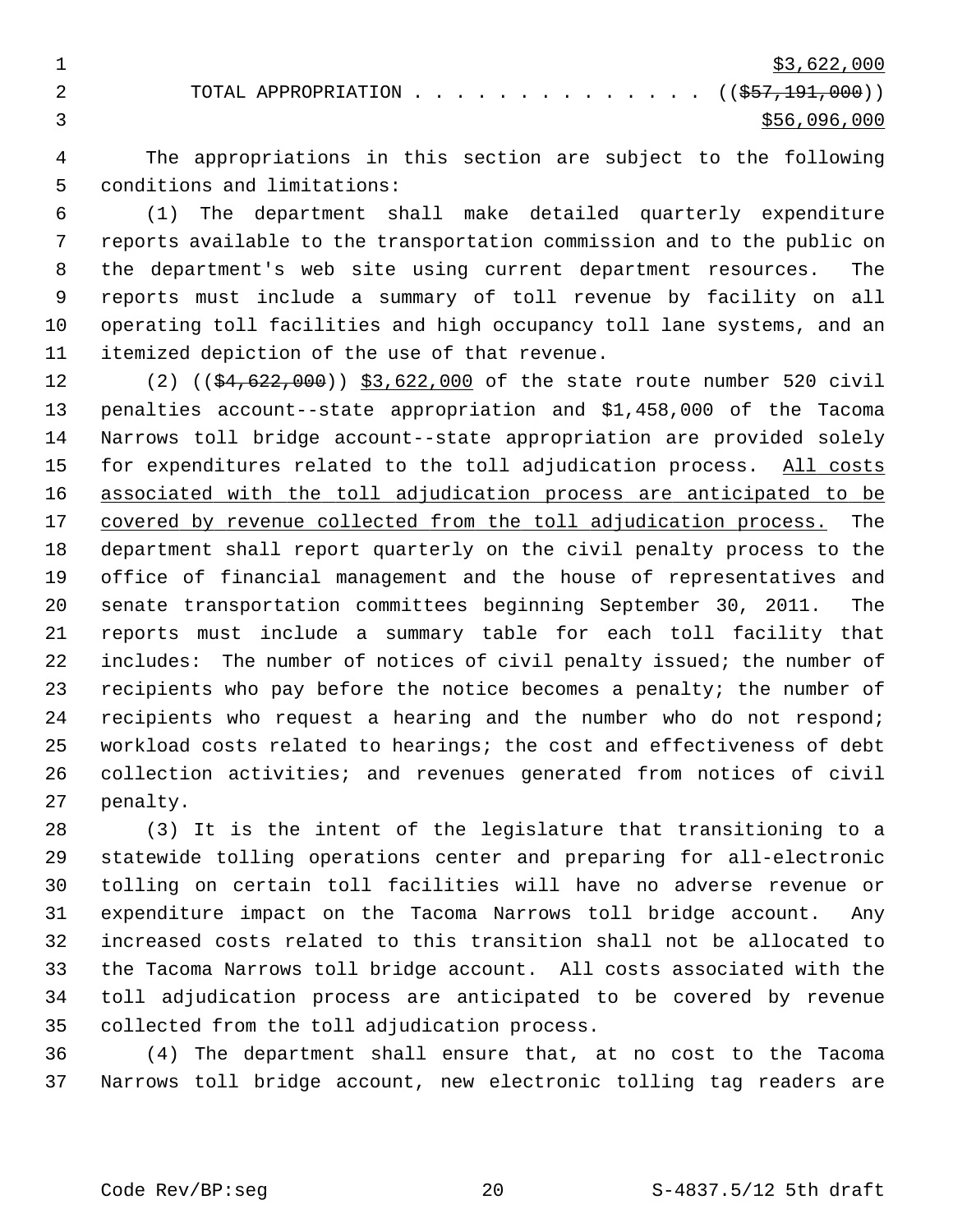1 installed on the Tacoma Narrows bridge as soon as practicable that are 2 able to read existing and new electronic tolling tags.

 3 (5) \$17,786,000 of the state route number 520 corridor account-- 4 state appropriation is provided solely for nonvendor costs associated 5 with tolling the state route number 520 bridge. Funds from the state 6 route number 520 corridor account--state appropriation shall not be 7 used to pay for items prohibited by Executive Order No. 1057, including 8 subscriptions to technical publications, employee educational expenses, 9 professional membership dues and fees, employee recognition and safety 10 awards, meeting meals and light refreshments, commute trip reduction 11 incentives, and employee travel.

12 **Sec. 210.** 2011 c 367 s 210 (uncodified) is amended to read as 13 follows: 14 **FOR THE DEPARTMENT OF TRANSPORTATION--INFORMATION TECHNOLOGY--PROGRAM** 15 **C** 16 Motor Vehicle Account--State Appropriation . . . . . ((\$69,107,000))  $17$  \$67,398,000 18 Transportation Partnership Account--State 19 Appropriation . . . . . . . . . . . . . . . . . . . . . . \$1,460,000 20 Multimodal Transportation Account--State 21 Appropriation . . . . . . . . . . . . . . . . . . . . . . . \$363,000 22 Transportation 2003 Account (Nickel Account)--State 23 Appropriation . . . . . . . . . . . . . . . . . . . . . . \$1,460,000 24 TOTAL APPROPRIATION . . . . . . . . . . . . . ((<del>\$72,390,000</del>))  $25$  \$70,681,000

26 The appropriations in this section are subject to the following 27 conditions and limitations:

28 (1) The department shall consult with the office of financial 29 management and the department of ((information)) enterprise services 30 to: (a) Ensure that the department's current and future system 31 development is consistent with the overall direction of other key state 32 systems; and (b) when possible, use or develop common statewide 33 information systems to encourage coordination and integration of 34 information used by the department and other state agencies and to 35 avoid duplication.

36 (2) \$1,460,000 of the transportation partnership account--state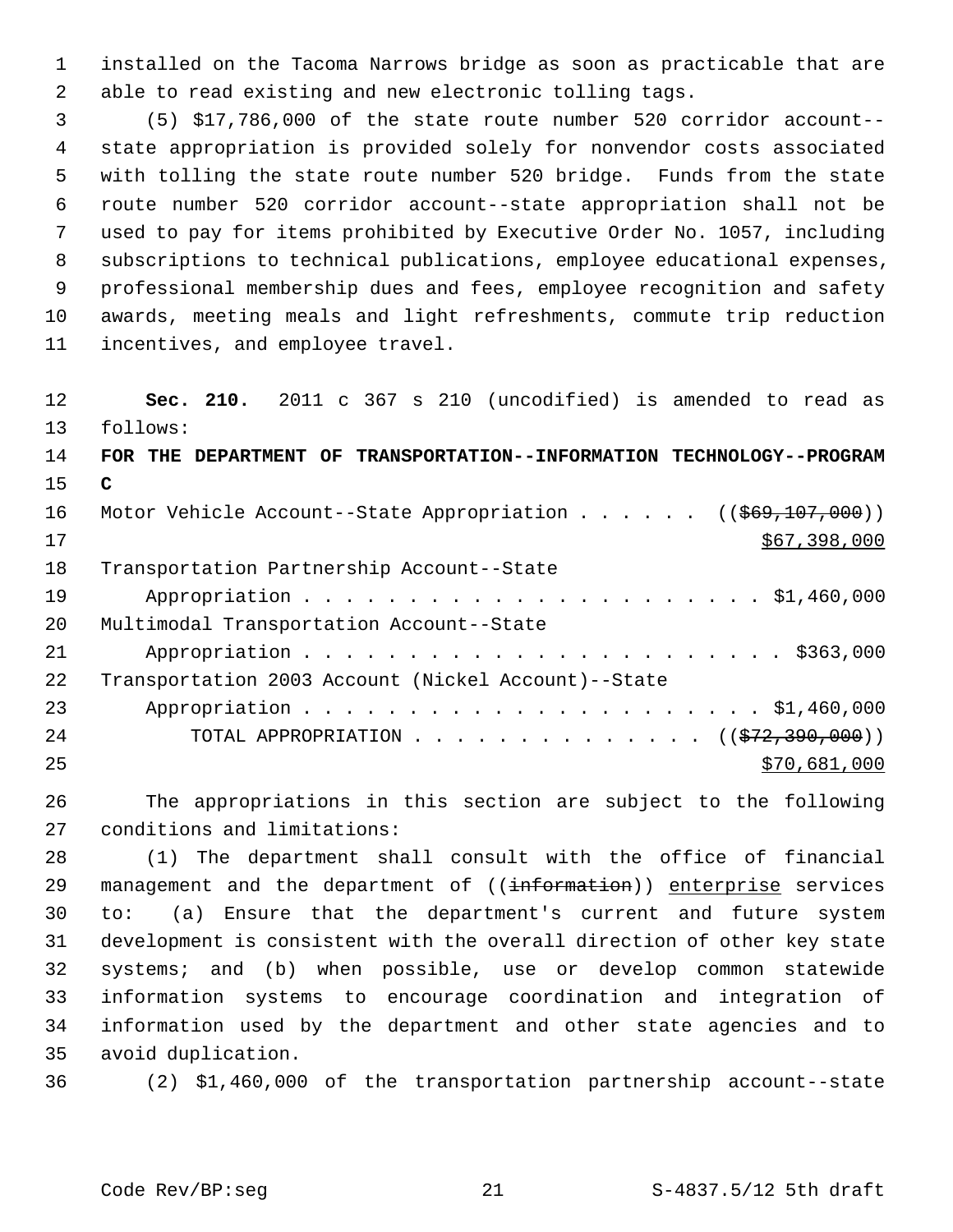1 appropriation and \$1,460,000 of the transportation 2003 account (nickel 2 account)--state appropriation are provided solely for maintaining the 3 department's project management reporting system.

 4 (3) \$210,000 of the motor vehicle account--state appropriation is 5 provided solely for the department's compliance with its national 6 pollution discharge elimination system permit.

 $7$  ( $(\overline{5})$ ) (4) \$502,000 of the motor vehicle account--state 8 appropriation is provided solely to provide support for the 9 transportation executive information system.

10 **Sec. 211.** 2011 c 367 s 211 (uncodified) is amended to read as 11 follows:

12 **FOR THE DEPARTMENT OF TRANSPORTATION--FACILITY MAINTENANCE, OPERATIONS** 13 **AND CONSTRUCTION--PROGRAM D--OPERATING**

14 Motor Vehicle Account--State Appropriation . . . . . ((\$25,851,000))  $\frac{$25,466,000}{25}$ 

16 The appropriation in this section is subject to the following 17 conditions and limitations:

18 (1) The department shall submit a predesign proposal for a new 19 traffic management center to the office of financial management 20 consistent with the process followed by nontransportation capital 21 construction projects. The department shall not award a contract for 22 construction of a new traffic management center until the predesign 23 proposal has been submitted and the office of financial management has 24 completed a budget evaluation study that indicates a new building is 25 the recommended option for accommodating additional traffic management 26 operations.

27 (2) \$850,000 of the motor vehicle account--state appropriation is 28 provided solely for the department's compliance with its national 29 pollution discharge elimination system permit.

30 **Sec. 212.** 2011 c 367 s 212 (uncodified) is amended to read as 31 follows:

32 **FOR THE DEPARTMENT OF TRANSPORTATION--AVIATION--PROGRAM F**

|    | 33 Aeronautics Account--State Appropriation ((\$6,066,000))    |             |
|----|----------------------------------------------------------------|-------------|
| 34 |                                                                | \$6,002,000 |
|    | 35 Aeronautics Account--Federal Appropriation \$2,150,000      |             |
| 36 | TOTAL APPROPRIATION $($ $($ $\frac{68}{216}, \frac{216}{000})$ |             |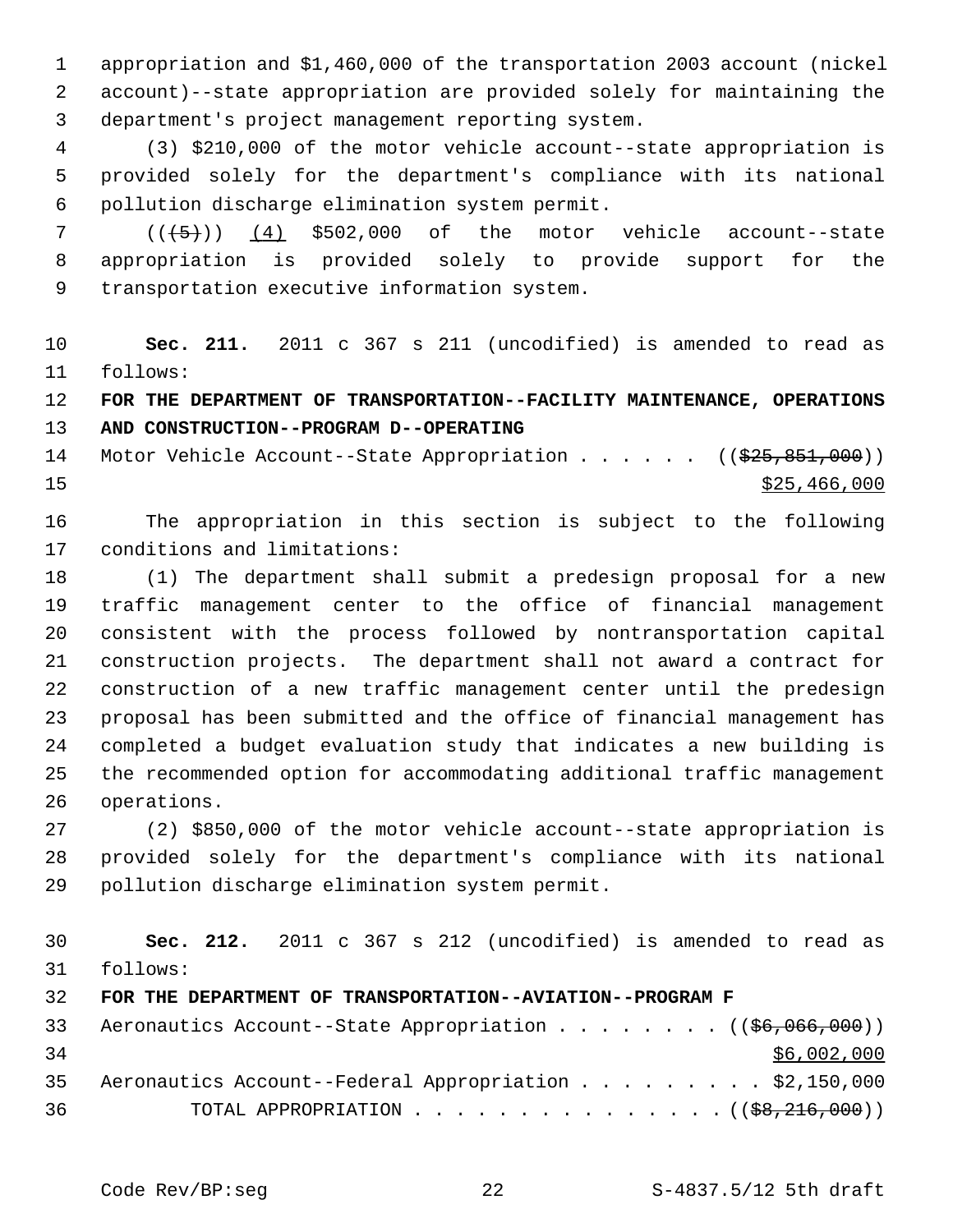$\frac{1}{88,152,000}$ 

 2 The appropriations in this section are subject to the following 3 conditions and limitations: \$200,000 of the aeronautics account--state 4 appropriation is a reappropriation provided solely to complete runway 5 preservation projects.

 6 **Sec. 213.** 2011 c 367 s 213 (uncodified) is amended to read as 7 follows: 8 **FOR THE DEPARTMENT OF TRANSPORTATION--PROGRAM DELIVERY MANAGEMENT AND** 9 **SUPPORT--PROGRAM H** 10 Motor Vehicle Account--State Appropriation . . . . . ((\$47,418,000))  $11$  \$45,796,000 12 Motor Vehicle Account--Federal Appropriation . . . . . . . . \$500,000 13 Multimodal Transportation Account--State 14 Appropriation . . . . . . . . . . . . . . . . . . . . . . . \$250,000 15 TOTAL APPROPRIATION . . . . . . . . . . . . . . ((\$48,168,000))  $16$  \$46,546,000

17 The appropriations in this section are subject to the following 18 conditions and limitations:

19 (1) ((The department shall provide updated information on six 20 project milestones for all active projects, funded in part or in whole 21 with 2005 transportation partnership account funds or 2003 nickel 22 account funds, on a quarterly basis in the transportation executive 23 information system. The department shall also provide updated 24 information on six project milestones for projects funded with 25 preexisting funds and that are agreed to by the legislature, office of 26 financial management, and the department, on a quarterly basis.

27  $(2)$  (2)) \$3,754,000 of the motor vehicle account--state appropriation 28 is provided solely for the department's compliance with its national 29 pollution discharge elimination system permit.

 $((+3))$  (2) It is the intent of the legislature that ((the real estate services division of the department will recover the cost of its efforts from future sale proceeds)) future surplus property sale proceeds support the efforts of the real estate services division of the department.

35  $((4+))$  (3) The legislature recognizes that the Dryden pit site 36 (WSDOT Inventory Control (IC) No. 2-04-00103) is unused state-owned 37 real property under the jurisdiction of the department of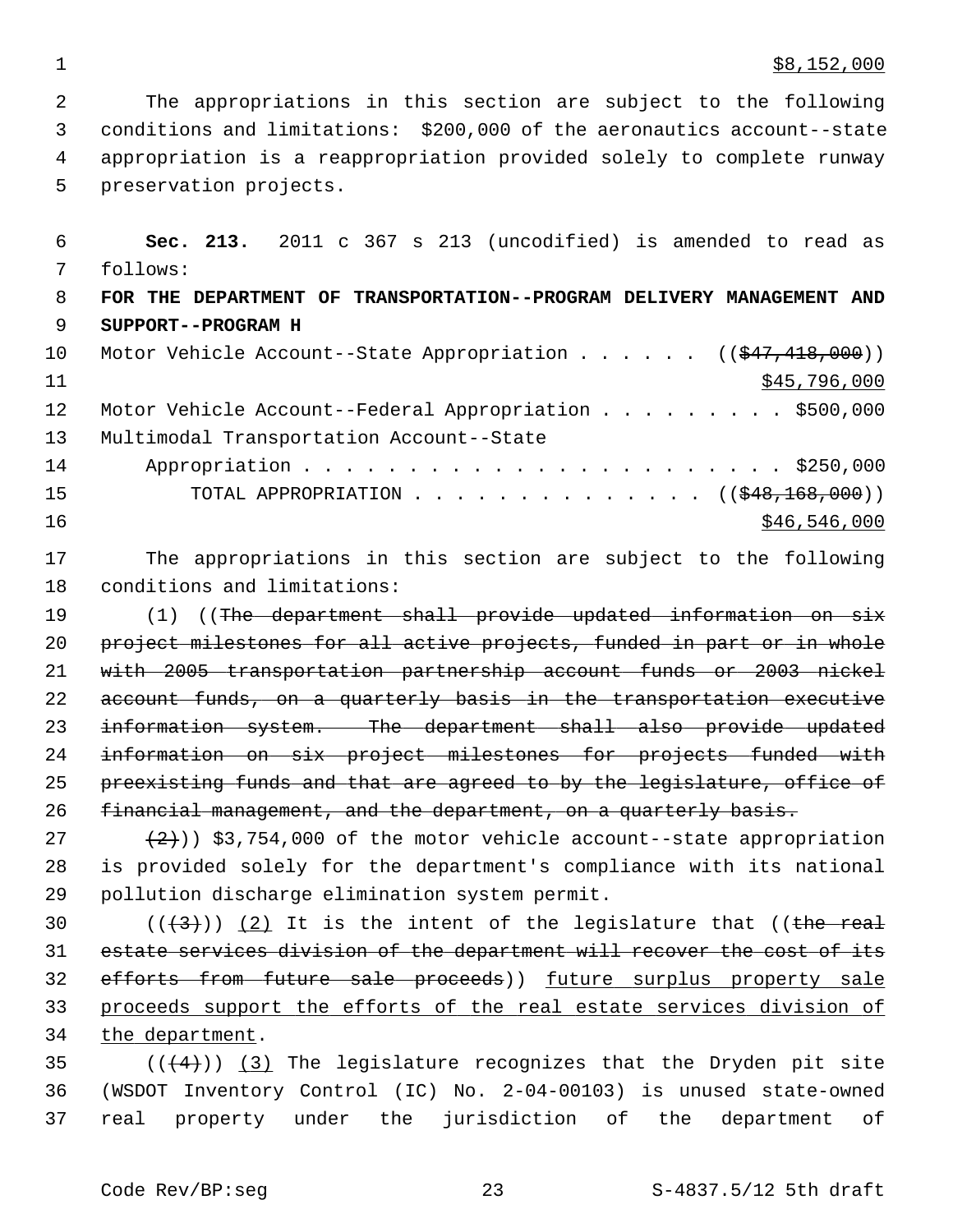1 transportation, and that the public would benefit significantly from 2 the complete enjoyment of the natural scenic beauty and recreational 3 opportunities available at the site. Therefore, pursuant to RCW 4 47.12.080, the legislature declares that transferring the property to 5 the department of fish and wildlife for recreational use and fish and 6 wildlife restoration efforts is consistent with the public interest in 7 order to preserve the area for the use of the public and the betterment 8 of the natural environment. The department of transportation shall 9 work with the department of fish and wildlife, and shall transfer and 10 convey the Dryden pit site to the department of fish and wildlife as is 11 for an adjusted fair market value reflecting site conditions, the 12 proceeds of which must be deposited in the motor vehicle fund. The 13 department of transportation is not responsible for any costs 14 associated with the cleanup or transfer of this property. By July 1, 15 2011, and annually thereafter until the entire Dryden pit property has 16 been transferred, the department shall submit a status report regarding 17 the transaction to the chairs of the legislative transportation 18 committees.

 (4) Consistent with chapter . . . (Engrossed Second Substitute House Bill No. 2238), Laws of 2012 (wetlands mitigation) and to the extent practicable, the department shall work with the department of ecology and the department of fish and wildlife to determine if the department can utilize the following three programs as opportunities for mitigation of environmental impacts from projects: The forestry riparian easement program; the family forest fish passage program; and the riparian open space program. The department shall provide a report to the legislature by December 31, 2012, on results of this effort. The use of these programs is not intended to be additive to existing compensatory mitigation.

30 **Sec. 214.** 2011 c 367 s 214 (uncodified) is amended to read as 31 follows: 32 **FOR THE DEPARTMENT OF TRANSPORTATION--ECONOMIC PARTNERSHIPS--PROGRAM** 33 **K** 34 Motor Vehicle Account--State Appropriation . . . . . . . ((\$622,000))

| 35 |                                                                     |  | \$602,000 |
|----|---------------------------------------------------------------------|--|-----------|
|    | 36 Multimodal Transportation Account--State Appropriation \$110,000 |  |           |
| 37 | TOTAL APPROPRIATION $\ldots$ , ( $(\frac{15732,000}{100})$          |  |           |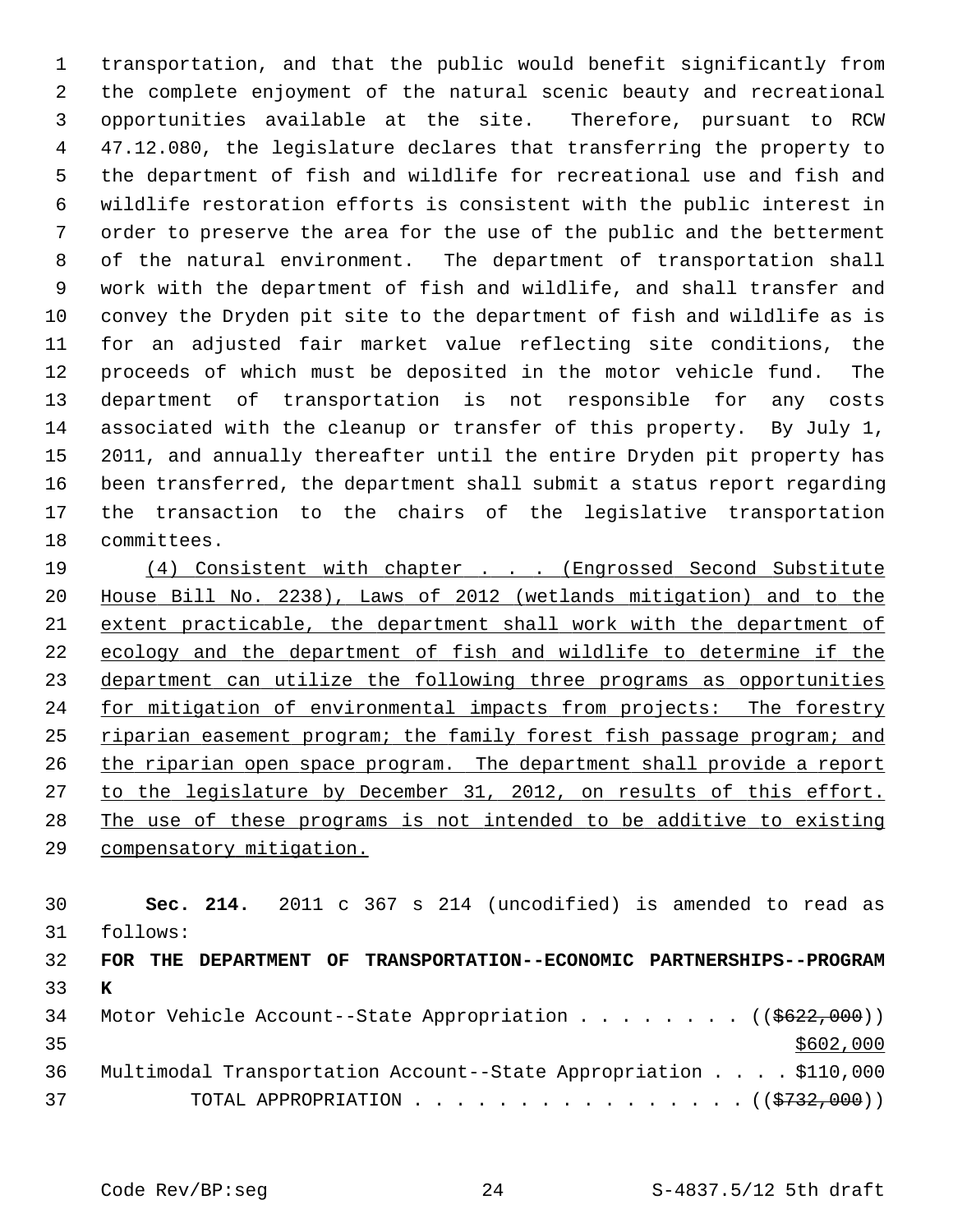2 The appropriations in this section are subject to the following 3 conditions and limitations: The department shall conduct a study on 4 the potential to generate revenue from off-premise outdoor advertising 5 signs that are erected or maintained adjacent and visible to the 6 interstate system highways, primary system highways, or scenic system 7 highways. The study must provide an evaluation of the market for 8 outdoor advertising signs, including an evaluation of the number of 9 potential advertisers and the amount charged by other jurisdictions for 10 sign permits, and must provide a recommendation for a revised fee 11 structure that recognizes the market value for off-premise signs and 12 considers charging differential fees based on the size, type, and 13 location of the sign.

14 **Sec. 215.** 2011 c 367 s 215 (uncodified) is amended to read as 15 follows:

| 16 | FOR THE DEPARTMENT OF TRANSPORTATION--HIGHWAY MAINTENANCE--PROGRAM M |
|----|----------------------------------------------------------------------|
| 17 | Motor Vehicle Account--State Appropriation ((\$380,327,000))         |
| 18 | \$373,709,000                                                        |
| 19 | Motor Vehicle Account--Federal Appropriation \$7,000,000             |
| 20 | TOTAL APPROPRIATION $\ldots$ , ( $(\frac{2387,327,000}{$ )           |
| 21 | \$380,709,000                                                        |

22 The appropriations in this section are subject to the following 23 conditions and limitations:

24 (1) The department shall request an unanticipated receipt for any 25 federal moneys received for emergency snow and ice removal and shall 26 place an equal amount of the motor vehicle account--state appropriation 27 into unallotted status. This exchange shall not affect the amount of 28 funding available for snow and ice removal.

29 (2) \$7,000,000 of the motor vehicle account--state appropriation is 30 provided solely for third-party damages to the highway system where the 31 responsible party is known and reimbursement is anticipated. The 32 department shall request additional appropriation authority for any 33 funds received for reimbursements of third-party damages that are in 34 excess of this appropriation.

35 (3) \$7,000,000 of the motor vehicle account--federal appropriation 36 is for unanticipated federal funds that may be received during the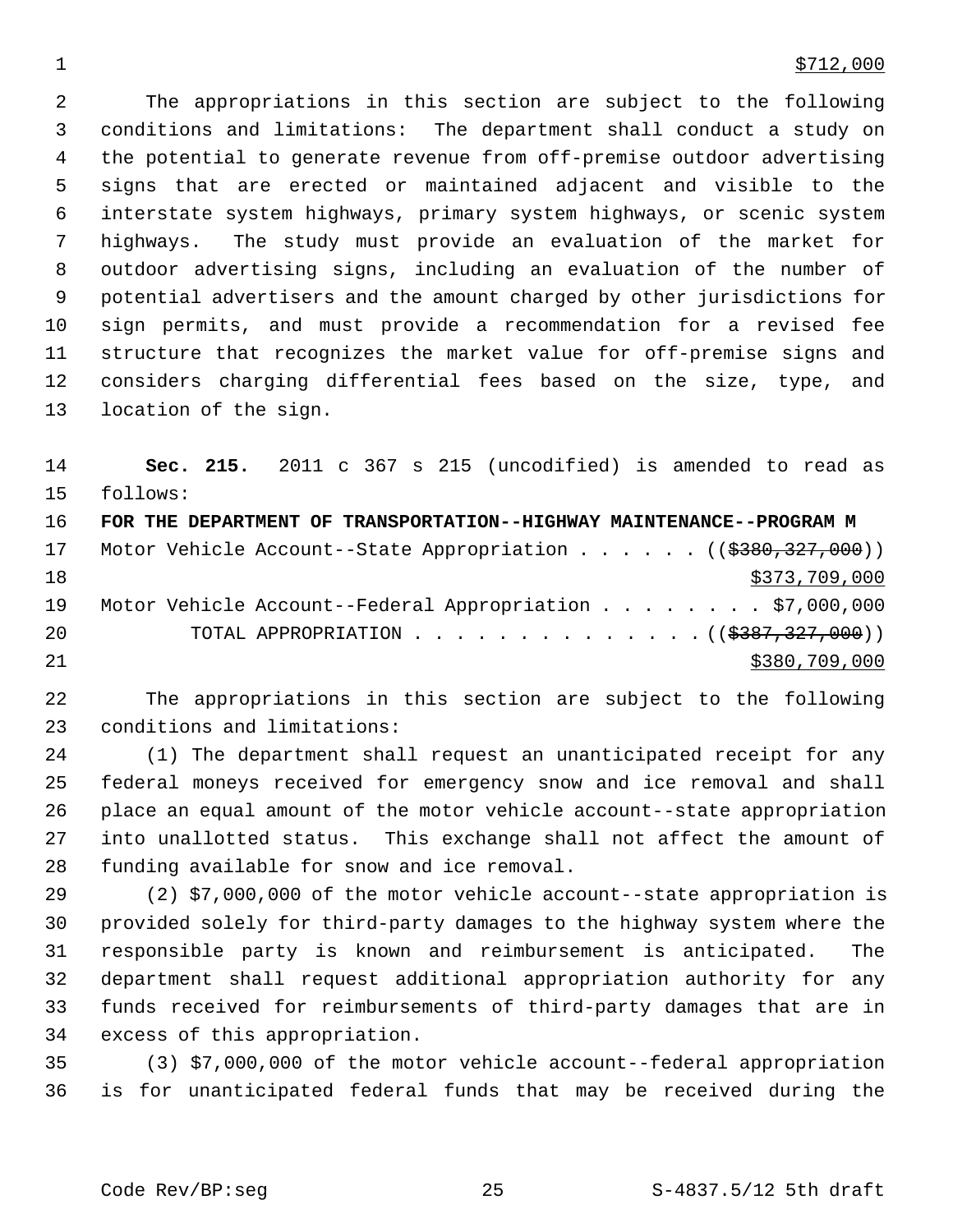1 2011-2013 fiscal biennium. Upon receipt of the funds, the department 2 shall provide a report on the use of the funds to the transportation 3 committees of the legislature and the office of financial management.

 4 (4) The department may work with the department of corrections to 5 utilize corrections crews for the purposes of litter pickup on state 6 highways.

 7 (5) \$4,530,000 of the motor vehicle account--state appropriation is 8 provided solely for the department's compliance with its national 9 pollution discharge elimination system permit.

10 (6) The department shall continue to report maintenance 11 accountability process (MAP) targets and achievements on an annual 12 basis. The department shall use available funding to target and 13 deliver a minimum MAP grade of C for the activity of roadway striping.

14 (7) \$6,884,000 of the motor vehicle account--state appropriation is 15 provided solely for the high priority maintenance backlog. Addressing 16 the maintenance backlog must result in increased levels of service. If 17 chapter . . . (Engrossed Substitute Senate Bill No. 5251), Laws of 2011 18 (electric vehicle fee) is not enacted by June 30, 2011, \$500,000 of the 19 appropriation provided in this subsection lapses.

20 (8) ((\$317,000 of the motor vehicle account--state appropriation is 21 provided solely for maintaining a new active traffic management system 22 on Interstate 5, Interstate 90, and state route number 520.) The 23 department shall track the costs associated with  $($  ( $t$ hese)) active 24 traffic management systems on a corridor basis and report to the 25 transportation committees of the legislature on the costs and benefits 26 of the systems by December 1, 2011.

27 **Sec. 216.** 2011 c 367 s 216 (uncodified) is amended to read as 28 follows:

# 29 **FOR THE DEPARTMENT OF TRANSPORTATION--TRAFFIC OPERATIONS--PROGRAM Q--** 30 **OPERATING**

| 31 |  | Motor Vehicle Account--State Appropriation ( $(\frac{250}{166}, 000)$ )              |
|----|--|--------------------------------------------------------------------------------------|
| 32 |  | \$48,818,000                                                                         |
| 33 |  | Motor Vehicle Account--Federal Appropriation \$2,050,000                             |
| 34 |  | Motor Vehicle Account--Private/Local Appropriation $($ $($ $\frac{27}{27}, 000)$ $)$ |
| 35 |  | \$250,000                                                                            |
| 36 |  | TOTAL APPROPRIATION $\ldots$ , ( $(\frac{252}{343}, \frac{343}{900})$ )              |
| 37 |  | \$51,118,000                                                                         |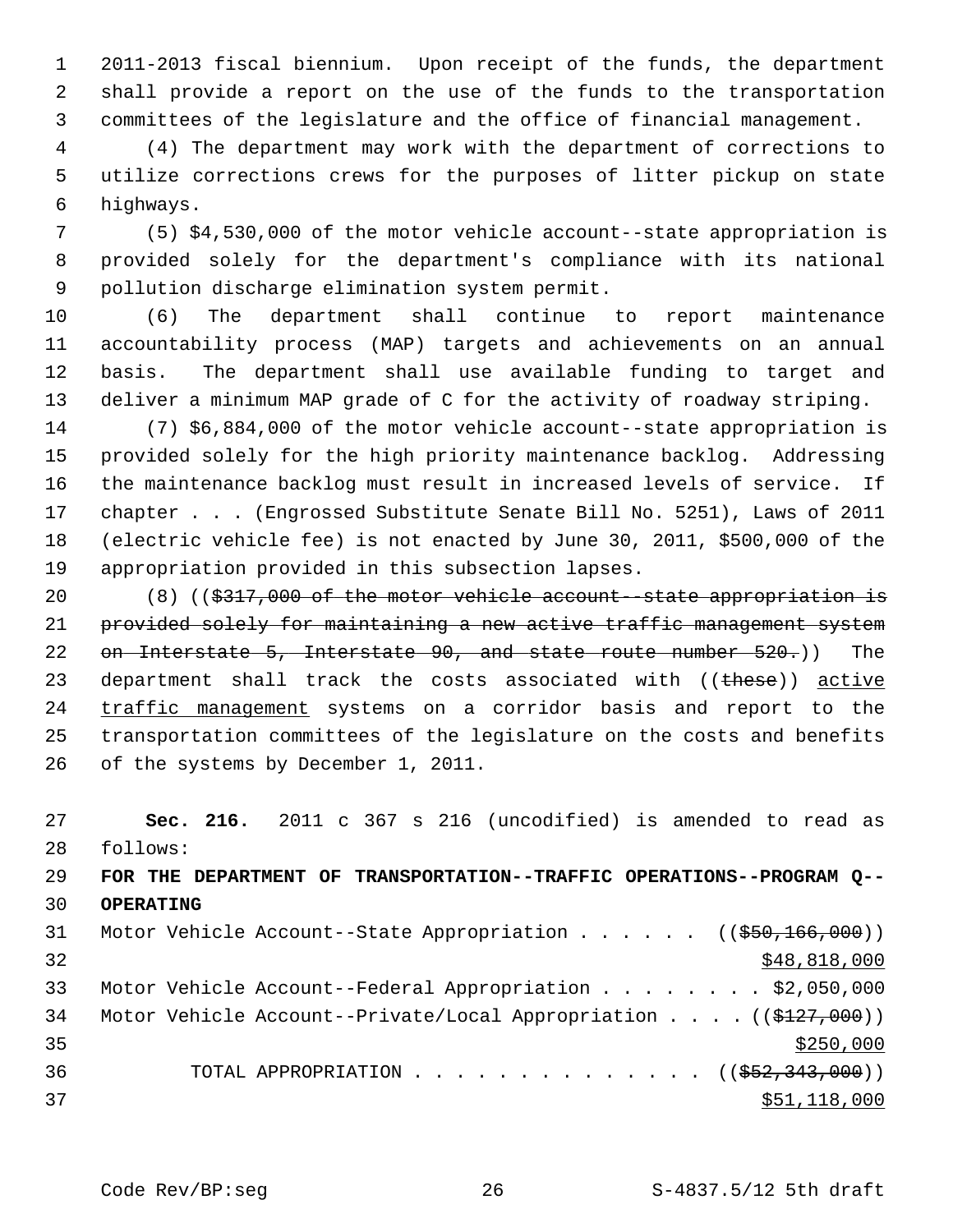1 The appropriations in this section are subject to the following 2 conditions and limitations:

 3 (1) \$6,000,000 of the motor vehicle account--state appropriation is 4 provided solely for low-cost enhancements. Of this amount, \$10,000 of 5 the motor vehicle account--state appropriation is provided solely for 6 the department to install additional farm machinery signs to promote 7 safety in agricultural areas along state highways. The department 8 shall give priority to low-cost enhancement projects that improve 9 safety or provide congestion relief. The department shall prioritize 10 low-cost enhancement projects on a statewide rather than regional 11 basis. By ((September)) October 1st of each ((even)) odd-numbered 12 year, the department shall provide a report to the legislature listing 13 all low-cost enhancement projects prioritized on a statewide rather 14 than regional basis completed in the prior year.

15 (2) \$145,000 of the motor vehicle account--state appropriation is 16 provided solely for the department to continue a pilot tow truck 17 incentive program and to expand the program to other areas of the 18 state. The department may provide incentive payments to towing 19 companies that meet clearance goals on accidents that involve heavy 20 trucks.

21 (3) During the 2011-2013 fiscal biennium, the department shall 22 implement a pilot program that expands private transportation 23 providers' access to high occupancy vehicle lanes. Under the pilot 24 program, when the department reserves a portion of a highway based on 25 the number of passengers in a vehicle, the following vehicles must be 26 authorized to use the reserved portion of the highway if the vehicle 27 has the capacity to carry eight or more passengers, regardless of the 28 number of passengers in the vehicle: (a) Auto transportation company 29 vehicles regulated under chapter 81.68 RCW; (b) passenger charter 30 carrier vehicles regulated under chapter 81.70 RCW, except marked or 31 unmarked stretch limousines and stretch sport utility vehicles as 32 defined under department of licensing rules; (c) private nonprofit 33 transportation provider vehicles regulated under chapter 81.66 RCW; and 34 (d) private employer transportation service vehicles. For purposes of 35 this subsection, "private employer transportation service" means 36 regularly scheduled, fixed-route transportation service that is offered 37 by an employer for the benefit of its employees. By June 30, 2013, the 38 department shall report to the transportation committees of the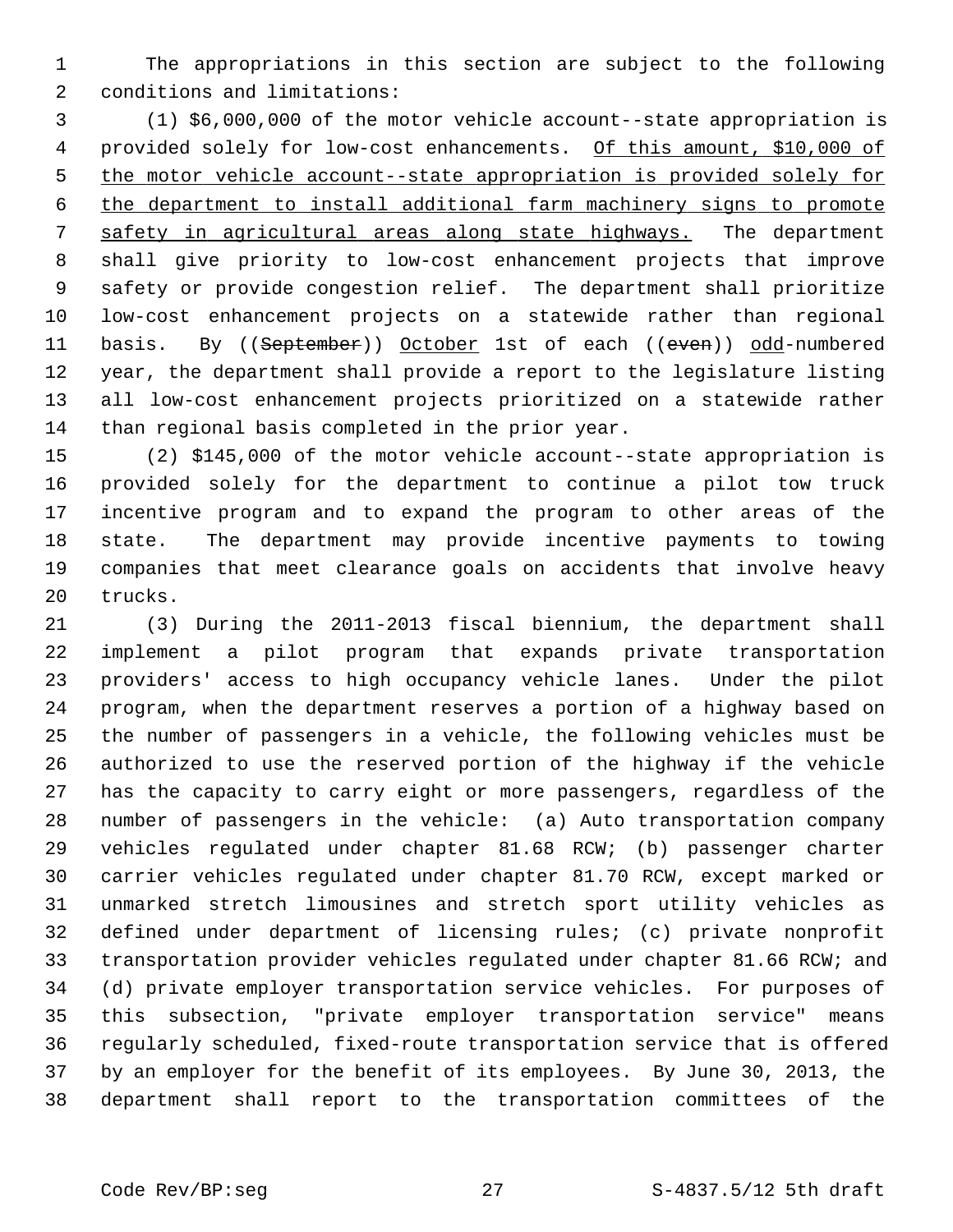1 legislature on whether private transportation provider use of high 2 occupancy vehicle lanes under the pilot program reduces the speeds of 3 high occupancy vehicle lanes. Nothing in this subsection is intended 4 to authorize the conversion of public infrastructure to private, for- 5 profit purposes or to otherwise create an entitlement or other claim by 6 private users to public infrastructure. If chapter ... (Substitute 7 Senate Bill No. 5836), Laws of 2011 is enacted by June 30, 2011, this 8 subsection is null and void.

 9 (4) \$9,000,000 of the motor vehicle account--state appropriation is 10 provided solely for the department's incident response program.

11 (5) The department, in consultation with the Washington state 12 patrol, must continue a pilot program for the patrol to issue 13 infractions based on information from automated traffic safety cameras 14 in roadway construction zones on state highways. The department must 15 report to the joint transportation committee by January 1, 2012, and 16 January 1, 2013, on the status of this pilot program. For the purpose 17 of this pilot program, during the 2011-2013 fiscal biennium, a roadway 18 construction zone includes areas where public employees or private 19 contractors may be present or where a driving condition exists that 20 would make it unsafe to drive at higher speeds, such as, when the 21 department is redirecting or realigning lanes on any public roadway 22 pursuant to ongoing construction. The department shall use the 23 following guidelines to administer the program:

24 (a) Automated traffic safety cameras may only take pictures of the 25 vehicle and vehicle license plate and only while an infraction is 26 occurring. The picture must not reveal the face of the driver or of 27 passengers in the vehicle;

28 (b) The department shall plainly mark the locations where the 29 automated traffic safety cameras are used by placing signs on locations 30 that clearly indicate to a driver that he or she is entering a roadway 31 construction zone where traffic laws are enforced by an automated 32 traffic safety camera;

33 (c) Notices of infractions must be mailed to the registered owner 34 of a vehicle within fourteen days of the infraction occurring;

35 (d) The owner of the vehicle is not responsible for the violation 36 if the owner of the vehicle, within fourteen days of receiving 37 notification of the violation, mails to the patrol, a declaration under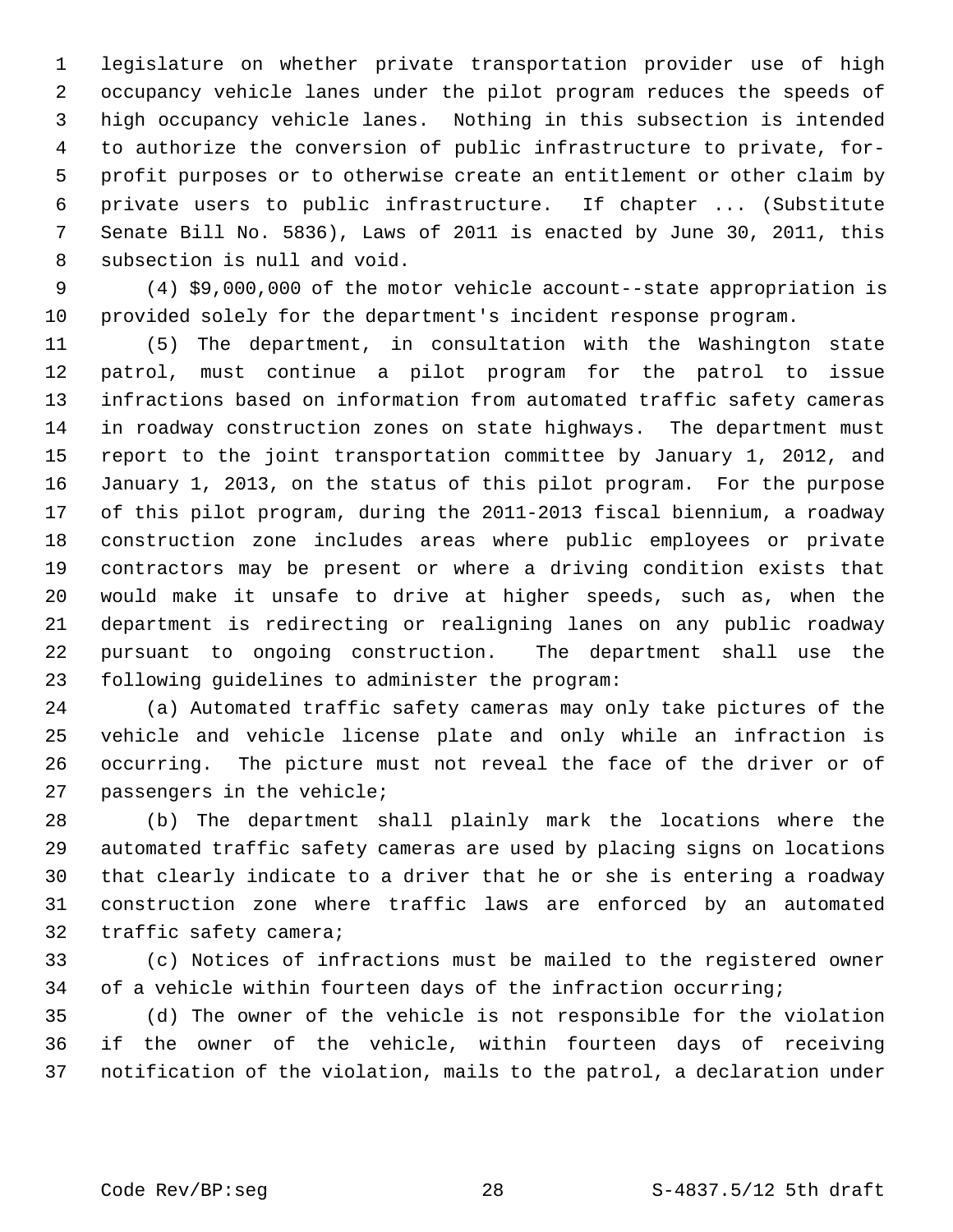1 penalty of perjury, stating that the vehicle involved was, at the time, 2 stolen or in the care, custody, or control of some person other than 3 the registered owner, or any other extenuating circumstances;

 4 (e) For purposes of the 2011-2013 fiscal biennium pilot program, 5 infractions detected through the use of automated traffic safety 6 cameras are not part of the registered owner's driving record under RCW 7 46.52.101 and 46.52.120. Additionally, infractions generated by the 8 use of automated traffic safety cameras must be processed in the same 9 manner as parking infractions for the purposes of RCW 3.50.100, 10 35.20.220, 46.16A.120, and 46.20.270(3). However, the amount of the 11 fine issued under this subsection (5) for an infraction generated 12 through the use of an automated traffic safety camera is one hundred 13 thirty-seven dollars. The court shall remit thirty-two dollars of the 14 fine to the state treasurer for deposit into the state patrol highway 15 account; and

16 (f) If a notice of infraction is sent to the registered owner and 17 the registered owner is a rental car business, the infraction must be 18 dismissed against the business if it mails to the patrol, within 19 fourteen days of receiving the notice, a declaration under penalty of 20 perjury of the name and known mailing address of the individual driving 21 or renting the vehicle when the infraction occurred. If the business 22 is unable to determine who was driving or renting the vehicle at the 23 time the infraction occurred, the business must sign a declaration 24 under penalty of perjury to this effect. The declaration must be 25 mailed to the patrol within fourteen days of receiving the notice of 26 traffic infraction. Timely mailing of this declaration to the issuing 27 agency relieves a rental car business of any liability under this 28 section for the notice of infraction. A declaration form suitable for 29 this purpose must be included with each automated traffic infraction 30 notice issued, along with instructions for its completion and use.

31 (6) The department shall track the costs associated with active 32 traffic management systems on a corridor basis and report to the 33 transportation committees of the legislature on the cost and benefits 34 of the systems by December 1, 2011.

35 **Sec. 217.** 2011 c 367 s 217 (uncodified) is amended to read as 36 follows: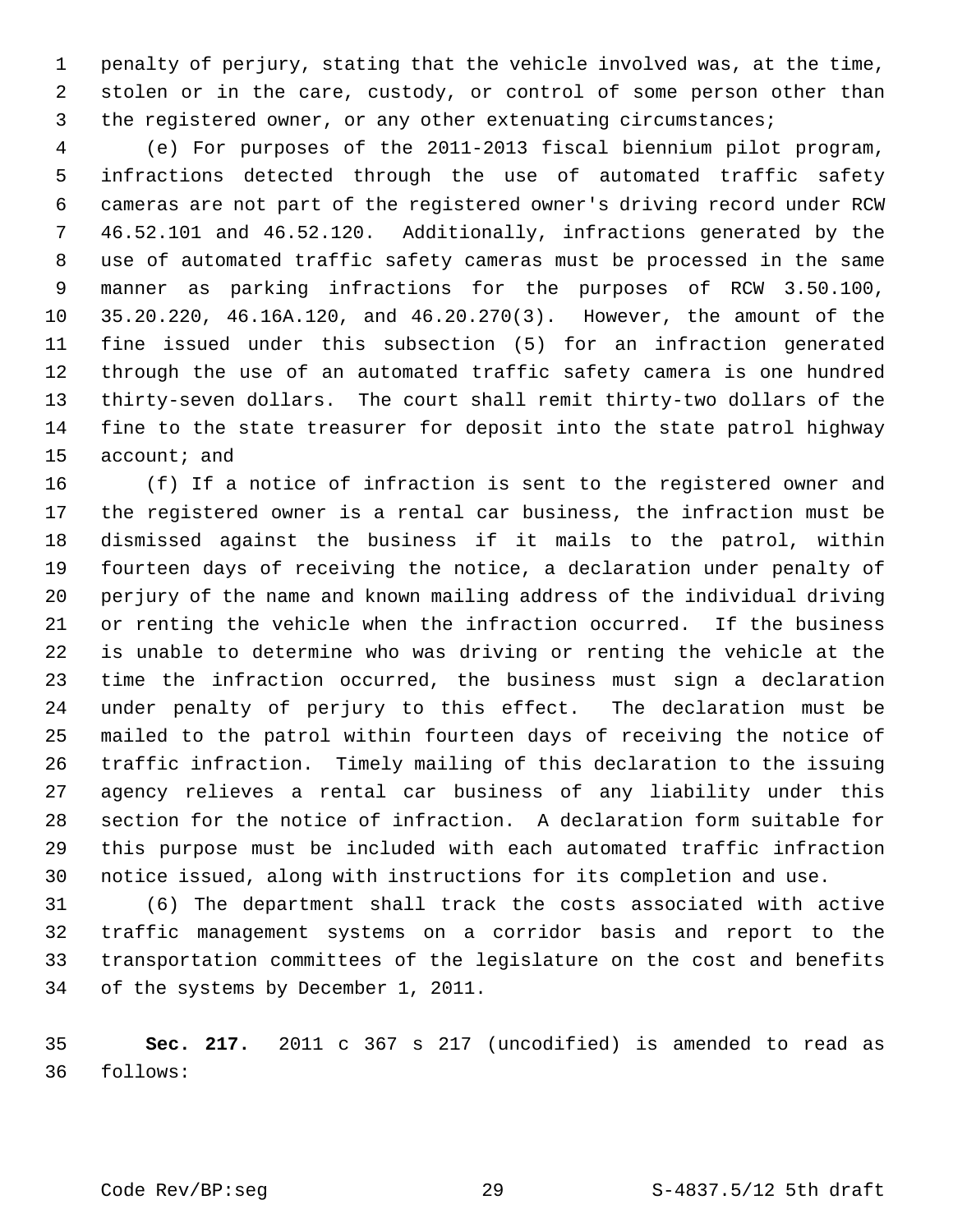1 **FOR THE DEPARTMENT OF TRANSPORTATION--TRANSPORTATION MANAGEMENT AND** 2 **SUPPORT--PROGRAM S** 3 Motor Vehicle Account--State Appropriation . . . . . ((\$28,430,000)) 4  $\frac{1}{27}$ , 389, 000 5 Motor Vehicle Account--Federal Appropriation . . . . . . . . . . \$30,000 6 Multimodal Transportation Account--State 7 Appropriation . . . . . . . . . . . . . . . . . . . . . . . \$973,000 8 TOTAL APPROPRIATION . . . . . . . . . . . . . ((<del>\$29,433,000</del>))  $\frac{$28,392,000}{ }$ 10 The appropriations in this section are subject to the following 11 conditions and limitations: The department shall utilize existing 12 resources and customer service staff to develop and implement new 13 policies and procedures to ensure compliance with new federal passenger 14 vessel Americans with disabilities act requirements. 15 **Sec. 218.** 2011 c 367 s 218 (uncodified) is amended to read as 16 follows: 17 **FOR THE DEPARTMENT OF TRANSPORTATION--TRANSPORTATION PLANNING, DATA,** 18 **AND RESEARCH--PROGRAM T** 19 Motor Vehicle Account--State Appropriation . . . . . ((\$23,394,000)) 20 \$22,114,000 21 Motor Vehicle Account--Federal Appropriation . . . . . . . . \$21,885,000 22 Multimodal Transportation Account--State 23 Appropriation . . . . . . . . . . . . . . . . . . . . . . . \$662,000 24 Multimodal Transportation Account--Federal 25 Appropriation . . . . . . . . . . . . . . . . . . . . . . \$3,559,000 26 Multimodal Transportation Account--Private/Local 27 Appropriation . . . . . . . . . . . . . . . . . . . . . . . \$100,000 28 TOTAL APPROPRIATION . . . . . . . . . . . . . ((<del>\$49,600,000</del>)) 29 \$48,320,000 \$48,320,000 \$48,320,000 \$48,320,000 \$48,320,000 \$48,320,000 \$48,1  $\sim$ 30 The appropriations in this section are subject to the following 31 conditions and limitations: 32 (1) \$70,000 of the motor vehicle account--state appropriation is a 33 reappropriation provided solely for a corridor study of state route 34 number 516 from the eastern border of Maple Valley to state route

35 number 167 to determine whether improvements are needed and the costs 36 of any needed improvements.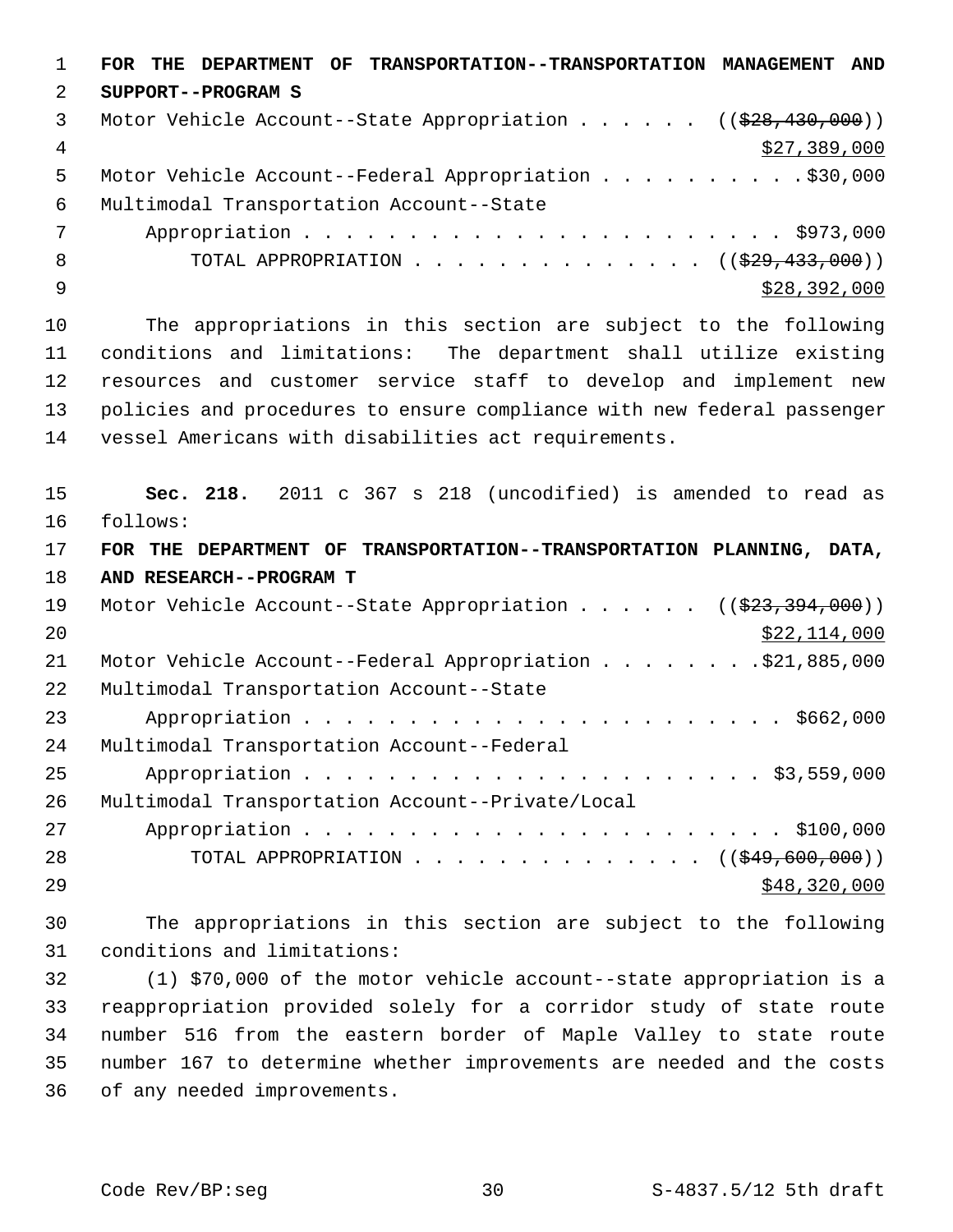1 (2) \$200,000 of the motor vehicle account--state appropriation is 2 provided solely for extending the freight database pilot project that 3 began in 2009. Global positioning system (GPS) data is intended to 4 help guide freight investment decisions and track highway project 5 effectiveness as it relates to freight traffic.

 6 (3) Within available resources, the department must collaborate 7 with the affected metropolitan planning organizations, regional 8 transportation planning organizations, transit agencies, and private 9 transportation providers to develop a plan to reduce vehicle demand, 10 increase public transportation options, and reduce vehicle miles 11 traveled on corridors affected by growth at Joint Base Lewis-McChord.

12 (4) As part of their ongoing regional transportation planning, the 13 regional transportation planning organizations across the state shall 14 work together to provide a comprehensive framework for sources and uses 15 of next-stage investments in transportation needed to improve 16 structural conditions and ongoing operations and lay the groundwork for 17 the transportation systems to support the long-term economic vitality 18 of the state. This planning must include all forms of transportation 19 to reflect the state's interests, including: Highways, streets, and 20 roads; ferries; public transportation; systems for freight; and walking 21 and biking systems. The department shall support this planning by 22 providing information on potential state transportation uses and an 23 analysis of potential sources of revenue to implement investments. In 24 carrying out this planning, regional transportation planning 25 organizations must be broadly inclusive of business, civic, labor, 26 governmental, and environmental interests in regional communities 27 across the state.

 (5) The total appropriation provided in this section assumes enactment of chapter . . . (Second Substitute Senate Bill No. 5128), Laws of 2012 (statewide transportation planning) and reflects an accompanying cost savings of at least five hundred thousand dollars.

 **Sec. 219.** 2011 c 367 s 219 (uncodified) is amended to read as 33 follows: **FOR THE DEPARTMENT OF TRANSPORTATION--CHARGES FROM OTHER AGENCIES-- PROGRAM U**

36 Motor Vehicle Account--State Appropriation . . . . . ((\$85,209,000)) 37 \$74,786,000

Code Rev/BP:seg 31 S-4837.5/12 5th draft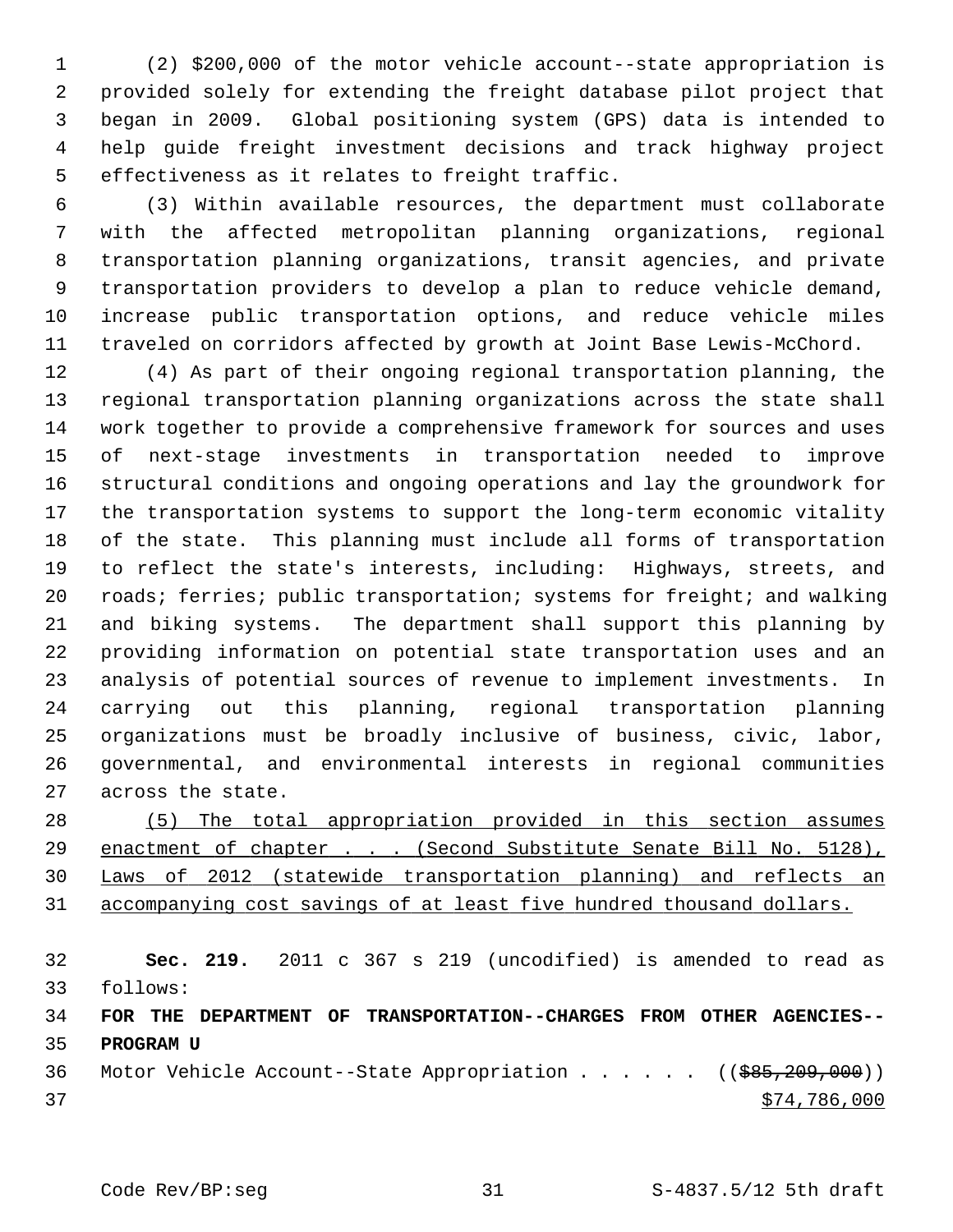| $\mathbf{1}$ | Motor Vehicle Account--Federal Appropriation \$400,000                                                                                                                                                                                                                                                                                |
|--------------|---------------------------------------------------------------------------------------------------------------------------------------------------------------------------------------------------------------------------------------------------------------------------------------------------------------------------------------|
| 2            | Multimodal Transportation Account--State                                                                                                                                                                                                                                                                                              |
| 3            | Appropriation<br>(( <del>\$3,320,000</del> ))                                                                                                                                                                                                                                                                                         |
| 4            | \$1,798,000                                                                                                                                                                                                                                                                                                                           |
| 5            | $($ (\$88,929,000))<br>TOTAL APPROPRIATION                                                                                                                                                                                                                                                                                            |
| 6            | \$76,984,000                                                                                                                                                                                                                                                                                                                          |
| 7            | ((The appropriations in this section are subject to the following                                                                                                                                                                                                                                                                     |
| 8            | conditions and limitations:                                                                                                                                                                                                                                                                                                           |
| 9            | $(1)$ The office of financial management must provide a detailed                                                                                                                                                                                                                                                                      |
| 10           | accounting of the revenues and expenditures of the self-insurance fund                                                                                                                                                                                                                                                                |
| 11           | to the transportation committees of the legislature on December 31st                                                                                                                                                                                                                                                                  |
| 12           | and June 30th of each year.                                                                                                                                                                                                                                                                                                           |
| 13           | (2) Payments in this section represent charges from other state                                                                                                                                                                                                                                                                       |
| 14           | agencies to the department of transportation.                                                                                                                                                                                                                                                                                         |
| 15           | (a) FOR PAYMENT OF OFFICE OF FINANCIAL MANAGEMENT                                                                                                                                                                                                                                                                                     |
| 16           | DIVISION OF RISK MANAGEMENT FEES \$1,639,000                                                                                                                                                                                                                                                                                          |
| 17           | (b) FOR PAYMENT OF COSTS OF THE OFFICE OF THE                                                                                                                                                                                                                                                                                         |
| 18           | STATE AUDITOR $\cdots$ $\cdots$ $\cdots$ $\cdots$ $\cdots$ $\cdots$ $\cdots$ $\cdots$ $\cdots$ $\cdots$ $\cdots$ $\cdots$ $\cdots$ $\cdots$ $\cdots$ $\cdots$ $\cdots$ $\cdots$ $\cdots$ $\cdots$ $\cdots$ $\cdots$ $\cdots$ $\cdots$ $\cdots$ $\cdots$ $\cdots$ $\cdots$ $\cdots$ $\cdots$ $\cdots$ $\cdots$ $\cdots$ $\cdots$ $\cd$ |
| 19           | (c) FOR PAYMENT OF COSTS OF THE DEPARTMENT OF                                                                                                                                                                                                                                                                                         |
| 20           |                                                                                                                                                                                                                                                                                                                                       |
| 21           | (d) FOR PAYMENT OF COSTS OF THE DEPARTMENT OF                                                                                                                                                                                                                                                                                         |
| 22           |                                                                                                                                                                                                                                                                                                                                       |
| 23           | (e) FOR PAYMENT OF SELF-INSURANCE LIABILITY                                                                                                                                                                                                                                                                                           |
| 24           | PREMIUMS AND ADMINISTRATION<br>\$44,418,000                                                                                                                                                                                                                                                                                           |
| 25           | $\frac{1}{1000}$ $\frac{1}{1000}$ $\frac{1}{1000}$ $\frac{1}{1000}$ $\frac{1}{1000}$<br>(f) FOR ARCHIVES AND RECORDS MANAGEMENT.                                                                                                                                                                                                      |
| 26           | (a) FOR OFFICE OF MINORITIES AND WOMEN BUSINESS                                                                                                                                                                                                                                                                                       |
| 27           |                                                                                                                                                                                                                                                                                                                                       |
| 28           | (h) FOR USE OF FINANCIAL AND REPORTING SYSTEMS                                                                                                                                                                                                                                                                                        |
| 29           | PROVIDED BY THE OFFICE OF FINANCIAL MANAGEMENT \$1,143,000                                                                                                                                                                                                                                                                            |
| 30           | (i) FOR POLICY AND SYSTEM ASSISTANCE FROM THE                                                                                                                                                                                                                                                                                         |
| 31           | DEPARTMENT OF INFORMATION SERVICES \$1,980,000                                                                                                                                                                                                                                                                                        |
| 32           | $\{\dagger\}$ FOR LEGAL SERVICE PROVIDED BY THE ATTORNEY                                                                                                                                                                                                                                                                              |
| 33           |                                                                                                                                                                                                                                                                                                                                       |
| 34           | (k) FOR LEGAL SERVICE PROVIDED BY THE ATTORNEY                                                                                                                                                                                                                                                                                        |
| 35           | GENERALLS OFFICE FOR THE SECOND PHASE OF THE BOLDT                                                                                                                                                                                                                                                                                    |
| 36           |                                                                                                                                                                                                                                                                                                                                       |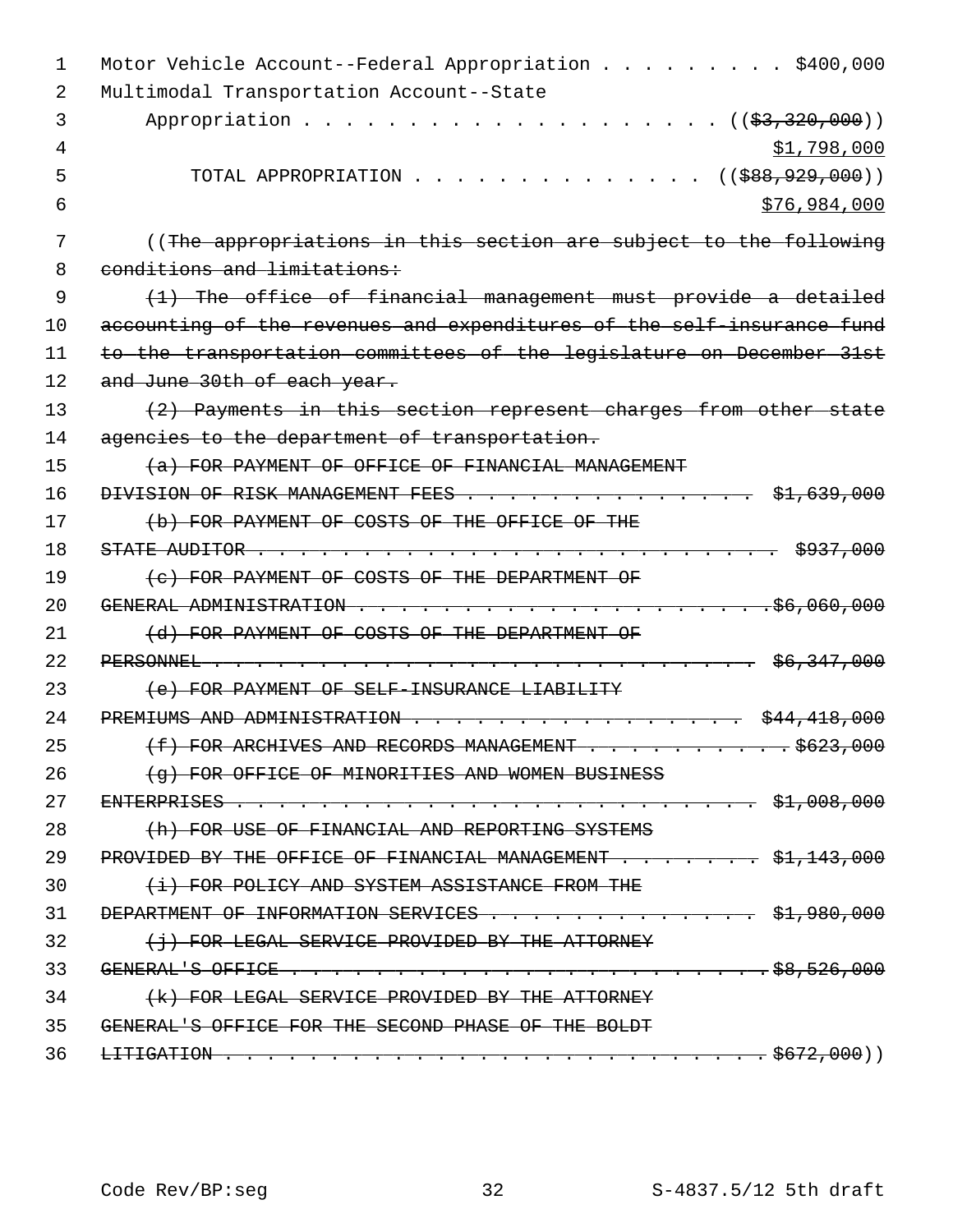| 1  | Sec. 220. 2011 c 367 s 220 (uncodified) is amended to read as        |
|----|----------------------------------------------------------------------|
| 2  | follows:                                                             |
| 3  | FOR THE DEPARTMENT OF TRANSPORTATION--PUBLIC TRANSPORTATION--PROGRAM |
| 4  | $\mathbf v$                                                          |
| 5  | State Vehicle Parking Account--State Appropriation \$452,000         |
| 6  | Regional Mobility Grant Program Account--State                       |
| 7  |                                                                      |
| 8  | Multimodal Transportation Account--State                             |
| 9  | Appropriation ((\$41,706,000))                                       |
| 10 | \$41,471,000                                                         |
| 11 | Multimodal Transportation Account--Federal                           |
| 12 |                                                                      |
| 13 | Multimodal Transportation Account--Private/Local                     |
| 14 |                                                                      |
| 15 | Rural Mobility Grant Program Account--State                          |
| 16 |                                                                      |
| 17 | TOTAL APPROPRIATION ( $(\frac{111}{709}, 000)$ )                     |
| 18 | \$111,474,000                                                        |

19 The appropriations in this section are subject to the following 20 conditions and limitations:

21 (1) \$25,000,000 of the multimodal transportation account--state 22 appropriation is provided solely for a grant program for special needs 23 transportation provided by transit agencies and nonprofit providers of 24 transportation.

25 (a) \$5,500,000 of the ((amount provided in this subsection)) 26 multimodal transportation account--state appropriation is provided 27 solely for grants to nonprofit providers of special needs 28 transportation. Grants for nonprofit providers must be based on need, 29 including the availability of other providers of service in the area, 30 efforts to coordinate trips among providers and riders, and the cost 31 effectiveness of trips provided.

32 (b) \$19,500,000 of the ((amount provided in this subsection)) 33 multimodal transportation account--state appropriation is provided 34 solely for grants to transit agencies to transport persons with special 35 transportation needs. To receive a grant, the transit agency must have 36 a maintenance of effort for special needs transportation that is no 37 less than the previous year's maintenance of effort for special needs 38 transportation. Grants for transit agencies must be prorated based on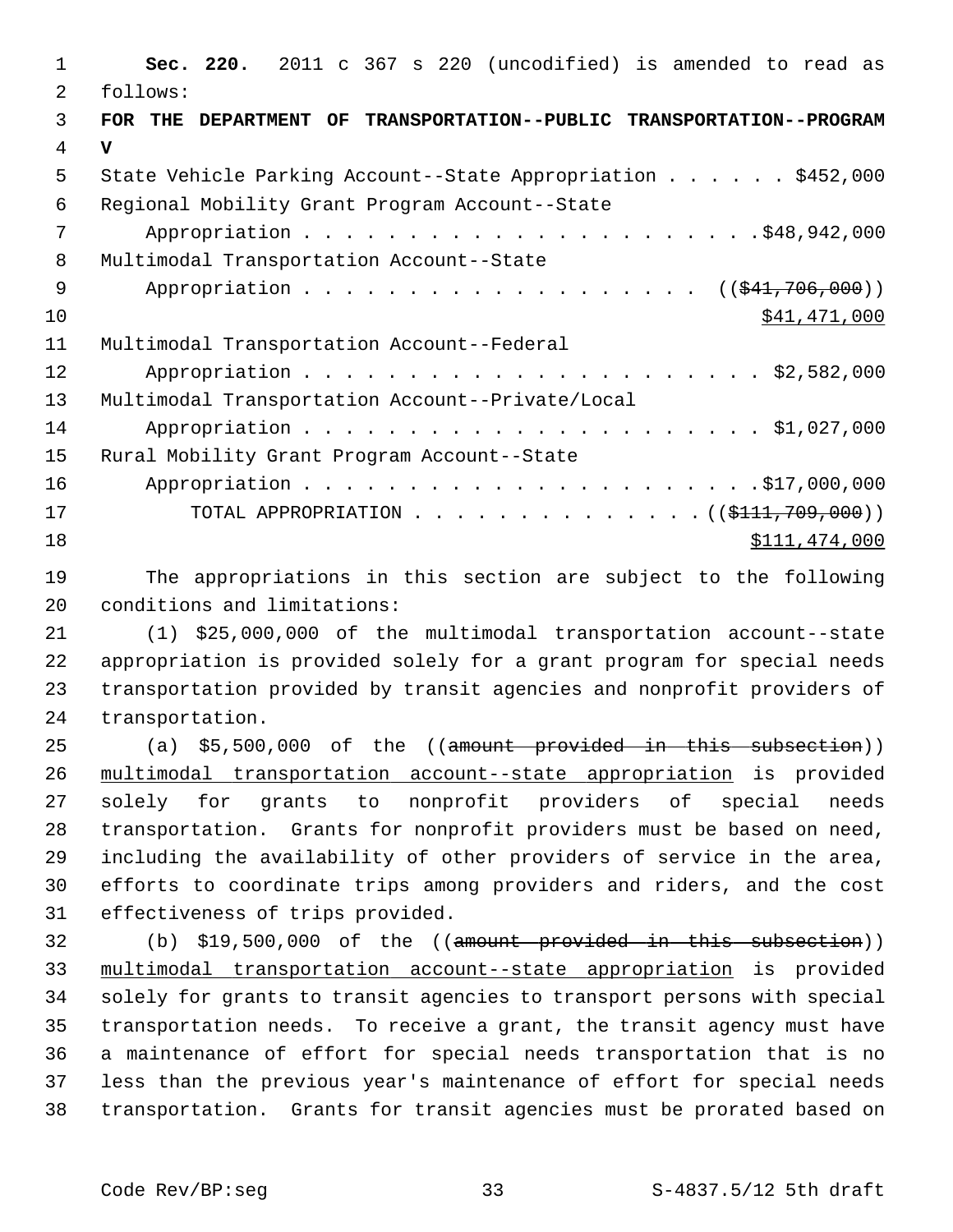1 the amount expended for demand response service and route deviated 2 service in calendar year 2009 as reported in the "Summary of Public 3 Transportation - 2009" published by the department of transportation. 4 No transit agency may receive more than thirty percent of these 5 distributions.

 6 (2) Funds are provided for the rural mobility grant program as 7 follows:

 8 (a) \$8,500,000 of the rural mobility grant program account--state 9 appropriation is provided solely for grants for those transit systems 10 serving small cities and rural areas as identified in the "Summary of 11 Public Transportation - 2009" published by the department of 12 transportation. Noncompetitive grants must be distributed to the 13 transit systems serving small cities and rural areas in a manner 14 similar to past disparity equalization programs. If the funding 15 provided in this subsection (2)(a) exceeds the amount required for 16 recipient counties to reach eighty percent of the average per capita 17 sales tax, funds in excess of that amount may be used for the 18 competitive grant process established in (b) of this subsection.

19 (b) \$8,500,000 of the rural mobility grant program account--state 20 appropriation is provided solely to providers of rural mobility service 21 in areas not served or underserved by transit agencies through a 22 competitive grant process.

23 (3)(a) \$6,000,000 of the multimodal transportation account--state 24 appropriation is provided solely for a vanpool grant program for: (a) 25 Public transit agencies to add vanpools or replace vans; and (b) 26 incentives for employers to increase employee vanpool use. The grant 27 program for public transit agencies will cover capital costs only; 28 operating costs for public transit agencies are not eligible for 29 funding under this grant program. Additional employees may not be 30 hired from the funds provided in this section for the vanpool grant 31 program, and supplanting of transit funds currently funding vanpools is 32 not allowed. The department shall encourage grant applicants and 33 recipients to leverage funds other than state funds.

34 (b) At least \$1,600,000 of the amount provided in this subsection 35 must be used for vanpool grants in congested corridors.

36 (c) \$520,000 of the amount provided in this subsection is provided 37 solely for the purchase of additional vans for use by vanpools serving 38 soldiers and civilian employees at Joint Base Lewis-McChord.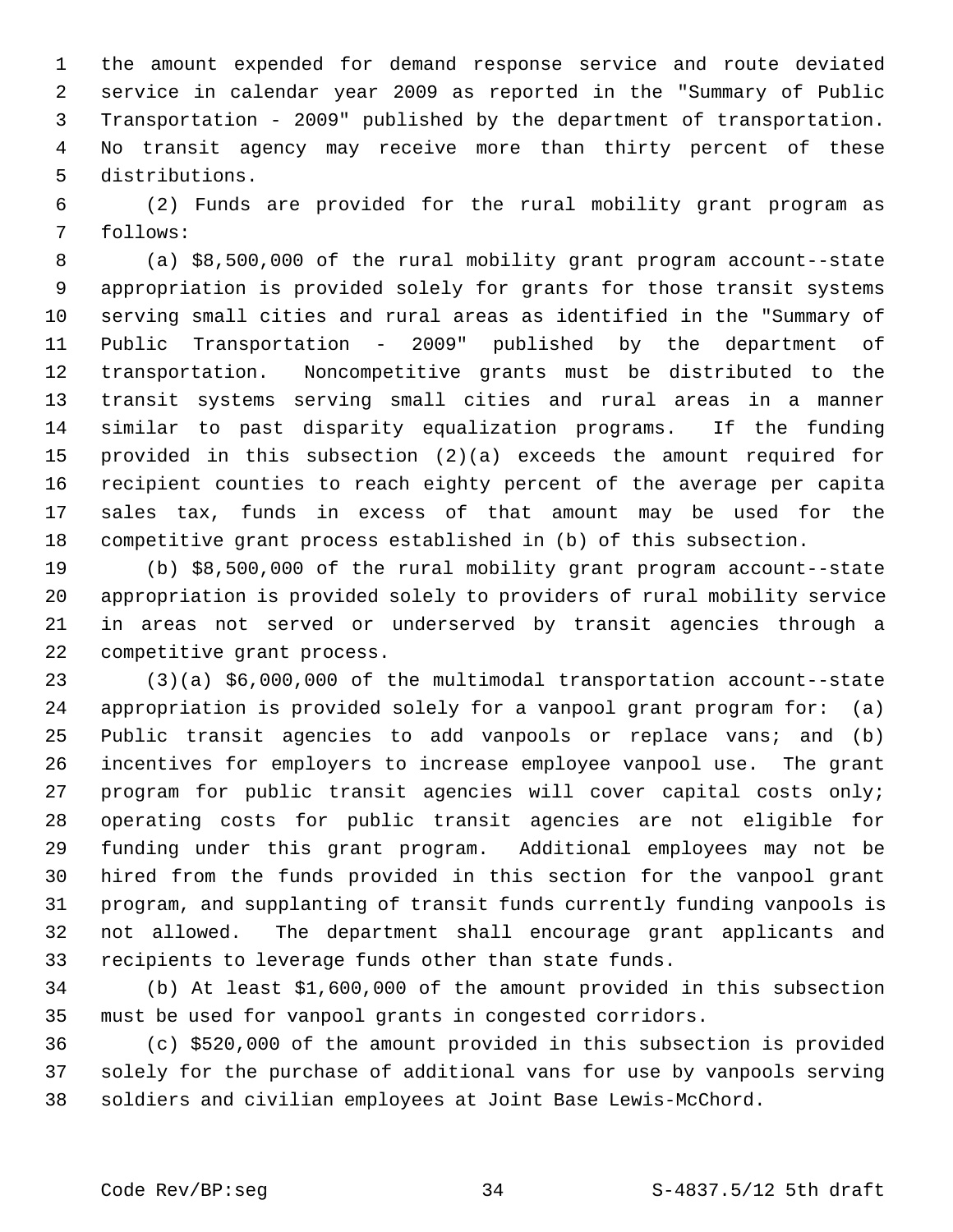1 (4) \$8,942,000 of the regional mobility grant program account-- 2 state appropriation is reappropriated and provided solely for the 3 regional mobility grant projects identified in LEAP Transportation 4 Document ((2007-B, as developed April 20, 2007, or LEAP Transportation 5 Document 2009-B, as developed April 24, 2009)) 2012-1 ALL PROJECTS - 6 Public Transportation - Program (V) as developed February 21, 2012. 7 The department shall continue to review all projects receiving grant 8 awards under this program at least semiannually to determine whether 9 the projects are making satisfactory progress. The department shall 10 promptly close out grants when projects have been completed, and any 11 remaining funds must be used only to fund projects identified in( $(\div)$ ) 12 the LEAP Transportation Document ((2007-B, as developed April 20, 2007; 13 LEAP Transportation Document 2009-B, as developed April 24, 2009; or 14 LEAP Transportation Document 2011-B, as developed April 19, 2011)) 15 referenced in this subsection. It is the intent of the legislature to 16 appropriate funds through the regional mobility grant program only for 17 projects that will be completed on schedule and that all funds in the 18 regional mobility grant program be used as soon as practicable to 19 advance eligible projects.

20 (5)(a) \$40,000,000 of the regional mobility grant program account-- 21 state appropriation is provided solely for the regional mobility grant 22 projects identified in LEAP Transportation Document ((2011-B, as 23 developed April 19, 2011)) 2012-1 ALL PROJECTS - Public Transportation 24 - Program (V) as developed February 21, 2012. The department shall 25 review all projects receiving grant awards under this program at least 26 semiannually to determine whether the projects are making satisfactory 27 progress. Any project that has been awarded funds, but does not report 28 activity on the project within one year of the grant award, must be 29 reviewed by the department to determine whether the grant should be 30 terminated. The department shall promptly close out grants when 31 projects have been completed, and any remaining funds must be used only 32 to fund projects identified in the LEAP Transportation Document ((2011-33 B, as developed April 19, 2011)) referenced in this subsection. The 34 department shall provide annual status reports on December 15, 2011, 35 and December 15, 2012, to the office of financial management and the 36 transportation committees of the legislature regarding the projects 37 receiving the grants. It is the intent of the legislature to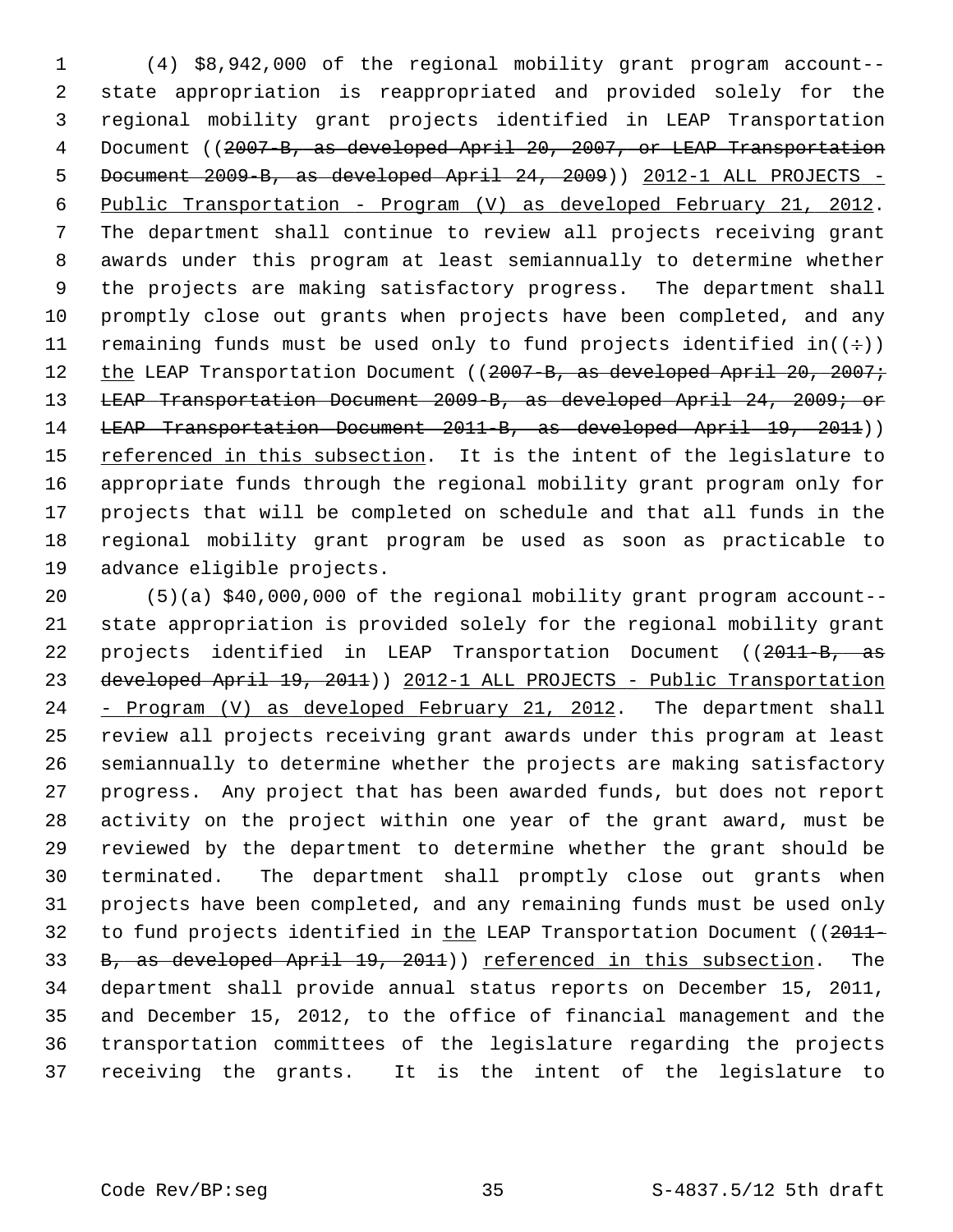1 appropriate funds through the regional mobility grant program only for 2 projects that will be completed on schedule.

 3 (b) In order to be eligible to receive a grant under (a) of this 4 subsection during the 2011-2013 fiscal biennium, a transit agency must 5 establish a process for private transportation providers to apply for 6 the use of park and ride facilities. For purposes of this subsection, 7 (i) "private transportation provider" means: An auto transportation 8 company regulated under chapter 81.68 RCW; a passenger charter carrier 9 regulated under chapter 81.70 RCW, except marked or unmarked stretch 10 limousines and stretch sport utility vehicles as defined under 11 department of licensing rules; a private nonprofit transportation 12 provider regulated under chapter 81.66 RCW; or a private employer 13 transportation service provider; and (ii) "private employer 14 transportation service" means regularly scheduled, fixed-route 15 transportation service that is offered by an employer for the benefit 16 of its employees.

17 (6) \$2,309,000 of the multimodal transportation account--state 18 appropriation is provided solely for the tri-county connection service 19 for Island, Skagit, and Whatcom transit agencies.

20 (7) \$200,000 of the multimodal transportation account--state 21 appropriation is contingent on the timely development of an annual 22 report summarizing the status of public transportation systems as 23 identified under RCW 35.58.2796.

24 (8) Funds provided for the commute trip reduction program may also 25 be used for the growth and transportation efficiency center program.

26 (9) An affected urban growth area that has not previously 27 implemented a commute trip reduction program is exempt from the 28 requirements in RCW 70.94.527 if a solution to address the state 29 highway deficiency that exceeds the person hours of delay threshold has 30 been funded and is in progress during the 2011-2013 fiscal biennium.

| 31 |          |  |  |  | <b>Sec. 221.</b> 2011 c 367 s 221 (uncodified) is amended to read as |  |                 |  |
|----|----------|--|--|--|----------------------------------------------------------------------|--|-----------------|--|
| 32 | follows: |  |  |  |                                                                      |  |                 |  |
| 33 |          |  |  |  | FOR THE DEPARTMENT OF TRANSPORTATION--MARINE--PROGRAM X              |  |                 |  |
| 34 |          |  |  |  | Puget Sound Ferry Operations Account--State                          |  |                 |  |
| 35 |          |  |  |  | Appropriation $($ $($ $\frac{467}{773}, 000) )$                      |  |                 |  |
| 36 |          |  |  |  |                                                                      |  | \$468, 135, 000 |  |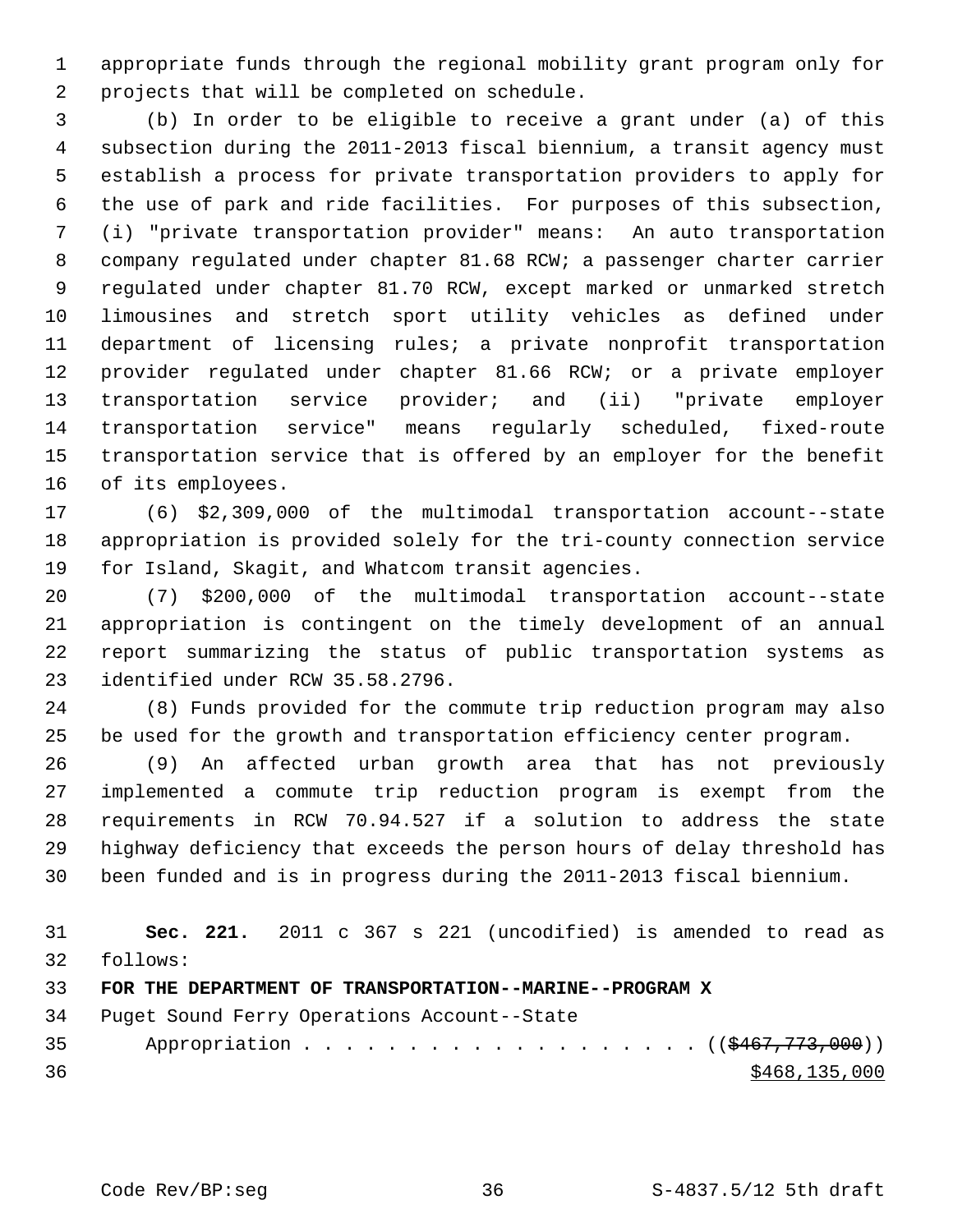1 The appropriation in this section is subject to the following 2 conditions and limitations:

 3 (1) The office of financial management budget instructions require 4 agencies to recast enacted budgets into activities. The Washington 5 state ferries shall include a greater level of detail in its 2011-2013 6 supplemental and 2013-2015 omnibus transportation appropriations act 7 requests, as determined jointly by the office of financial management, 8 the Washington state ferries, and the transportation committees of the 9 legislature. This level of detail must include the administrative 10 functions in the operating as well as capital programs.

11 (2) When purchasing uniforms that are required by collective 12 bargaining agreements, the department shall contract with the lowest 13 cost provider.

14 ( $(\overline{5})$ ) (3) Until a reservation system is operational on the San 15 Juan islands inner-island route, the department shall provide the same 16 priority loading benefits on the San Juan islands inner-island route to 17 home health care workers as are currently provided to patients 18 traveling for purposes of receiving medical treatment.

19  $((+6))$  (4) The department shall request from the United States 20 coast guard variable minimum staffing levels on all of its vessels by 21 December 31, 2011.

22  $((+10))$  (5) The department shall continue to provide service to 23 Sidney, British Columbia and shall explore the option of purchasing a 24 foreign built vehicle and passenger ferry vessel either with safety of 25 life at sea (SOLAS) certification or the ability to be retrofitted for 26 SOLAS certification to operate solely on the Anacortes to Sidney, 27 British Columbia route currently served by vessels of the Washington 28 state ferries fleet. The vessel should have the capability of carrying 29 at least one hundred standard vehicles and approximately four hundred 30 to five hundred passengers. Further, the department shall explore the 31 possibilities of contracting a commercial company to operate the vessel 32 exclusively on this route so long as the contractor's employees 33 assigned to the vessel are represented by the same employee 34 organizations as the Washington state ferries. The department shall 35 report back to the transportation committees of the legislature 36 regarding: The availability of a vessel; the cost of the vessel, 37 including transport to the Puget Sound region; and the need for any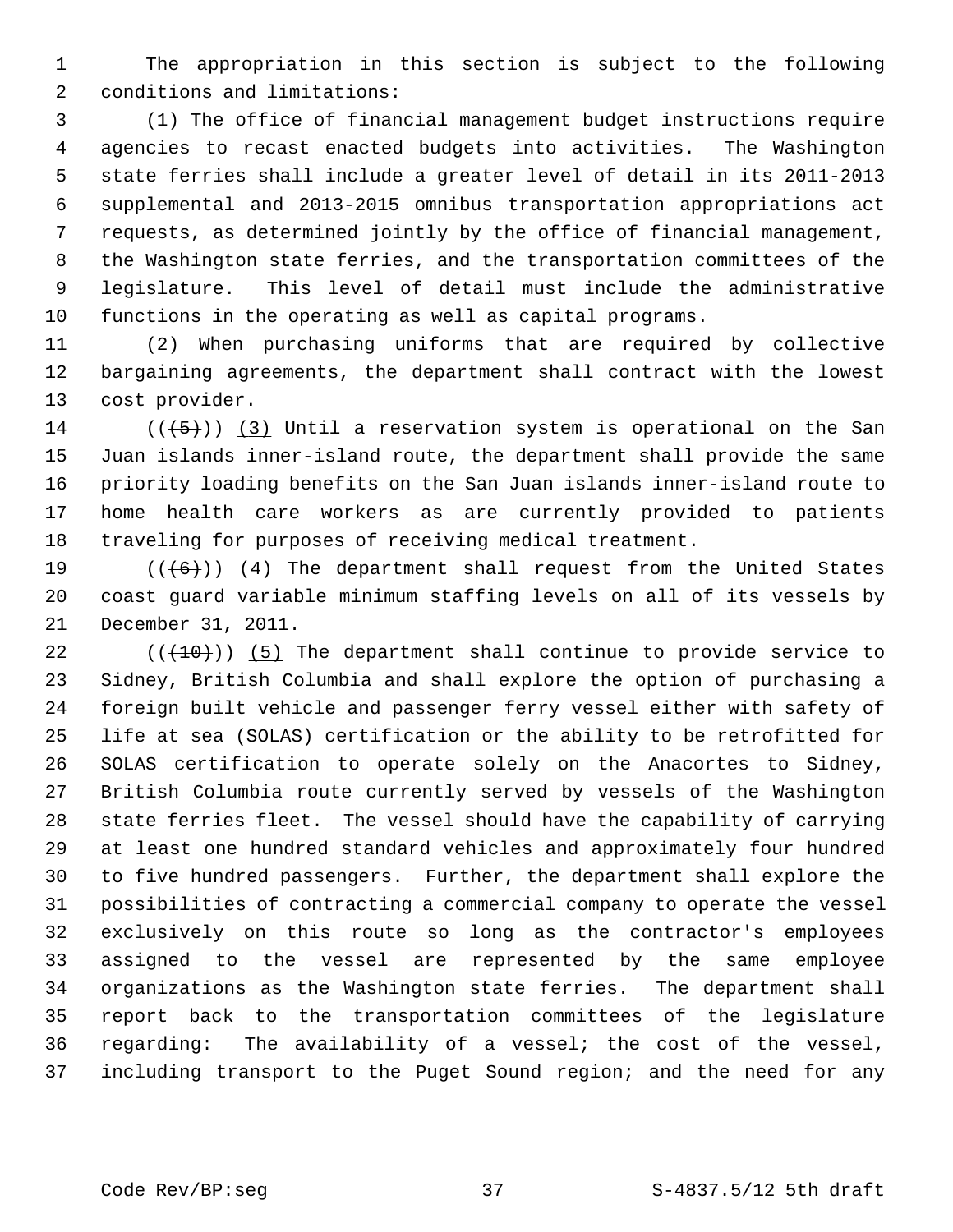1 statutory changes for the operation of the Sydney, British Columbia 2 service by a private company.

 $($   $($   $($   $($   $($   $($   $+$   $1$  $)$   $)$   $($   $6$   $)$  For the 2011-2013 fiscal biennium, the department of 4 transportation may enter into a distributor controlled fuel hedging 5 program and other methods of hedging approved by the fuel hedging 6 committee.

7 (( $(12)$ ) The department shall target service reductions totaling 8 \$4,000,000, such that the shortening of shoulder seasons and 9 eliminations of off-peak runs on all routes are considered. Prior to 10 implementing the reductions, the department shall consult with ferry 11 employees and ferry advisory committees to determine which reductions 12 would impact the fewest number of riders. The reductions must be 13 identified and implementation must begin no later than the fall 2011 14 schedule.

15 (13)) (7) \$135,248,000 of the Puget Sound ferry operations 16 account--state appropriation is provided solely for auto ferry vessel 17 operating fuel in the 2011-2013 fiscal biennium. The amount provided 18 in this appropriation represents the fuel budget for the purposes of 19 calculating any ferry fare fuel surcharge.

20  $((+14))$   $(8)$  \$150,000 of the Puget Sound ferry operations account--21 state appropriation is provided solely for the department to increase 22 recreation and tourist ridership by entering into agreements for 23 marketing and outreach strategies with local economic development 24 agencies. The department shall identify the number of tourist and 25 recreation riders on the applicable ferry routes both before and after 26 implementation of marketing and outreach strategies developed through 27 the agreements. The department shall report results of the marketing 28 and outreach strategies to the transportation committees of the 29 legislature by October 15, 2012.

30  $((+15))$  (9) The Washington state ferries shall participate in the 31 facilities plan included in section 604 of this act and shall include 32 an investigation and identification of less costly relocation options 33 for the Seattle headquarters office. The department shall include 34 relocation options for the Washington state ferries Seattle 35 headquarters office in the facilities plan. Until September 1, 2012, 36 the department may not enter into a lease renewal for the Seattle 37 headquarters office.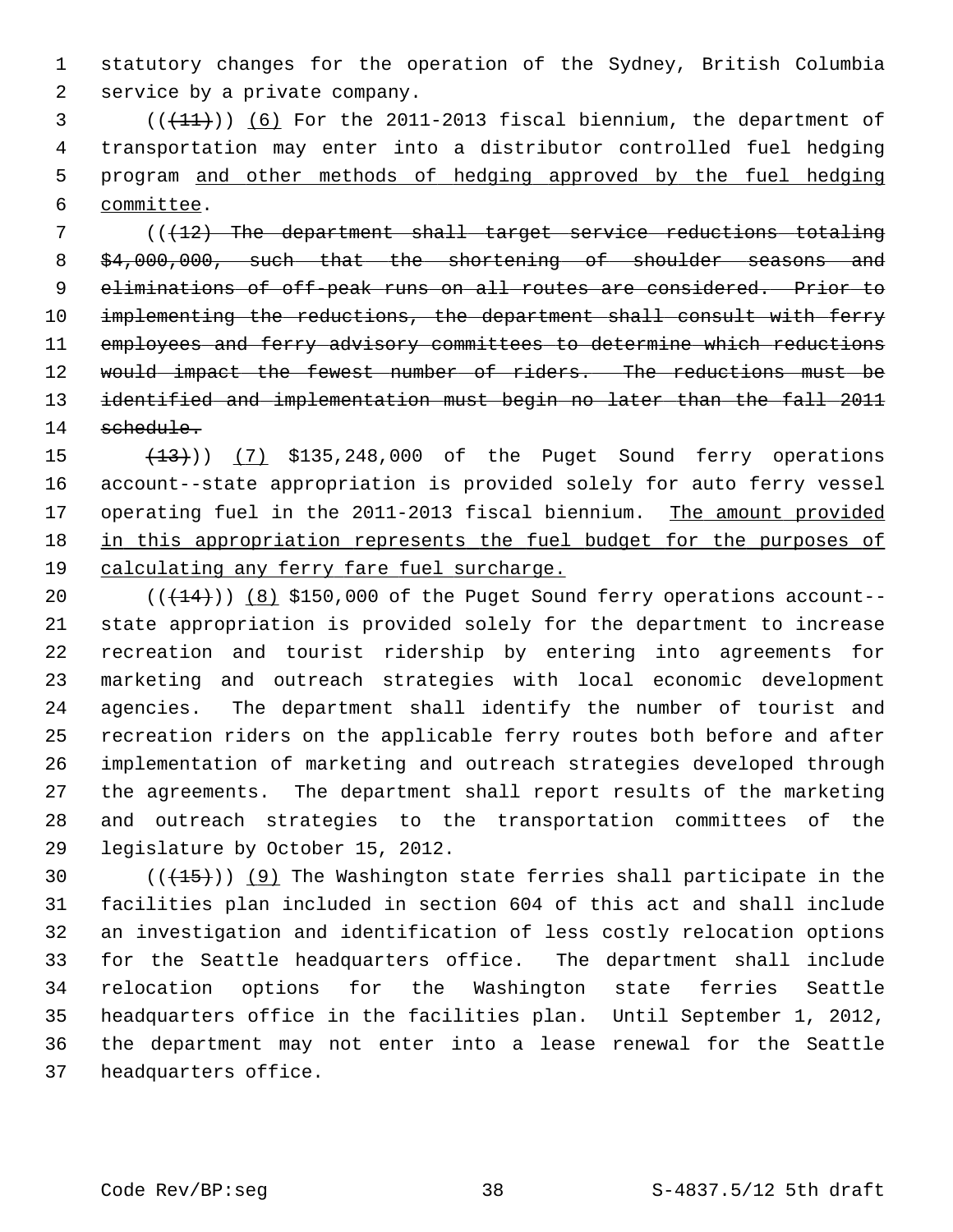1 (( $(16)$ )) (10) The department, office of financial management, and 2 transportation committees of the legislature shall make recommendations 3 regarding an appropriate budget structure for the Washington state 4 ferries. The recommendation may include a potential restructuring of 5 the Washington state ferries budget. The recommendation must 6 facilitate transparency in reporting and budgeting as well as provide 7 the opportunity to link revenue sources with expenditures. Findings 8 and recommendations must be reported to the office of financial 9 management and the joint transportation committee by September 1, 2011.

10  $((+17))$  (11) Two Kwa-di-tabil class ferry vessels must be placed 11 on the Port Townsend/Coupeville (Keystone) route to provide service at 12 the same levels provided when the steel electric vessels were in 13 service. After the vessels as funded under section  $308((+7))$  (5) of 14 this act are in service, the two most appropriate of these vessels for 15 the Port Townsend/Coupeville (Keystone) route must be placed on the 16 route. \$100,000 of the Puget Sound ferry operations account--state 17 appropriation is provided solely for the additional staffing required 18 to maintain a reservation system at this route when the second vessel 19 is in service.

20  $((+19))$   $(12)$  \$706,000 of the Puget Sound ferry operations 21 account--state appropriation is provided solely for terminal operations 22 to implement new federal passenger vessel Americans with disabilities 23 act requirements.

24  $((+20))$   $(13)$  \$152,000 of the Puget Sound ferry operations 25 account--state appropriation is provided solely for the department's 26 compliance with its national pollution discharge elimination system 27 permit.

28 ( $(\frac{21}{11} + \frac{1}{11})$  if chapter ... (Substitute House Bill No. 2053), Laws of 2011 (additive transportation funding) is not enacted by June 30, 2011, the \$4,000,000 in service reductions identified in subsection (12) of this section must be restored and an identical amount must be reduced from the amount provided for the second 144-car vessel identified in section 308(8) of this act.))

34 **Sec. 222.** 2011 c 367 s 222 (uncodified) is amended to read as 35 follows:

36 **FOR THE DEPARTMENT OF TRANSPORTATION--RAIL--PROGRAM Y--OPERATING**

37 Multimodal Transportation Account--State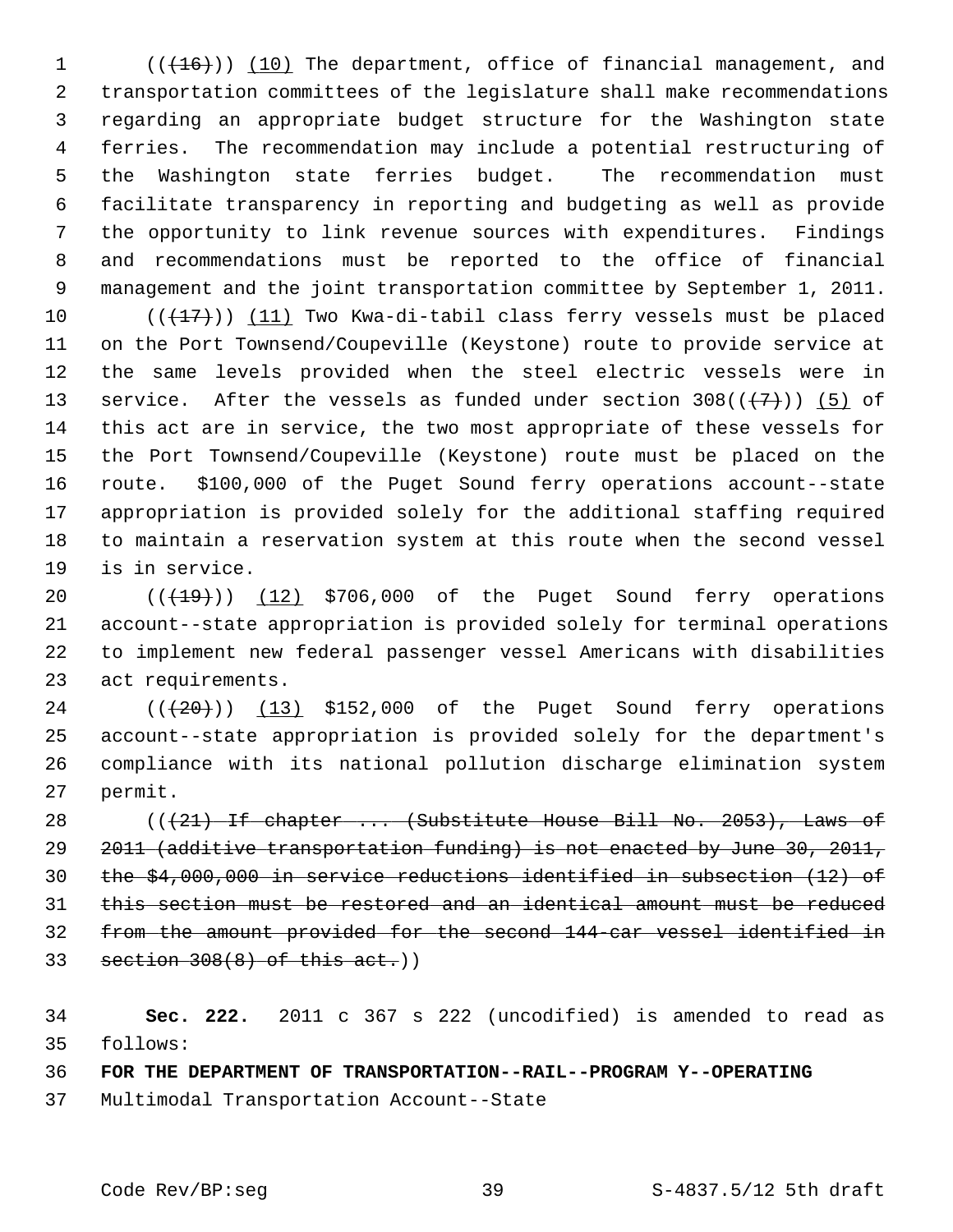|   | Appropriation ( $(\frac{29}{29}, \frac{688}{600})$ )      |
|---|-----------------------------------------------------------|
|   | \$33,342,000                                              |
|   | Multimodal Transportation Account--Federal                |
| 4 |                                                           |
| 5 | \$400,000                                                 |
| h | TOTAL APPROPRIATION ( $(\frac{29}{7})$ , $988$ , $000)$ ) |
|   | \$33,742,000                                              |
|   |                                                           |

 8 The appropriations in this section are subject to the following 9 conditions and limitations:

10 (1) ((\$24,091,000)) \$27,816,000 of the multimodal transportation 11 account--state appropriation is provided solely for the Amtrak service 12 contract and Talgo maintenance contract associated with providing and 13 maintaining state-supported passenger rail service. The department is 14 directed to continue to pursue efforts to reduce costs, increase 15 ridership, and review fares or fare schedules. Within thirty days of 16 each annual cost/revenue reconciliation under the Amtrak service 17 contract, the department shall report annual credits to the office of 18 financial management and the legislative transportation committees. 19 Annual credits from Amtrak to the department including, but not limited 20 to, credits for increased revenue due to higher ridership, and fare or 21 fare schedule adjustments, must be used to offset corresponding amounts 22 of the multimodal transportation account--state appropriation, which 23 must be placed in reserve. Upon completion of the rail platform 24 project in the city of Stanwood, the department shall continue to 25 provide daily Amtrak Cascades service to the city.

26 (2) Amtrak Cascade runs may not be eliminated.

27 (3) The department shall plan for a third roundtrip Cascades train 28 between Seattle and Vancouver, B.C.

29 (4) The department shall conduct a pilot program by partnering with 30 the travel industry on the Amtrak Cascades service between Vancouver, 31 British Columbia, and Seattle to test opportunities for increasing 32 ridership, maximizing farebox recovery, and stimulating private 33 investment. The pilot program must run from July 1, 2011, to June 30, 34 2012. The department shall report on the results of the pilot program 35 to the office of financial management and the legislature by September 36 30, 2012.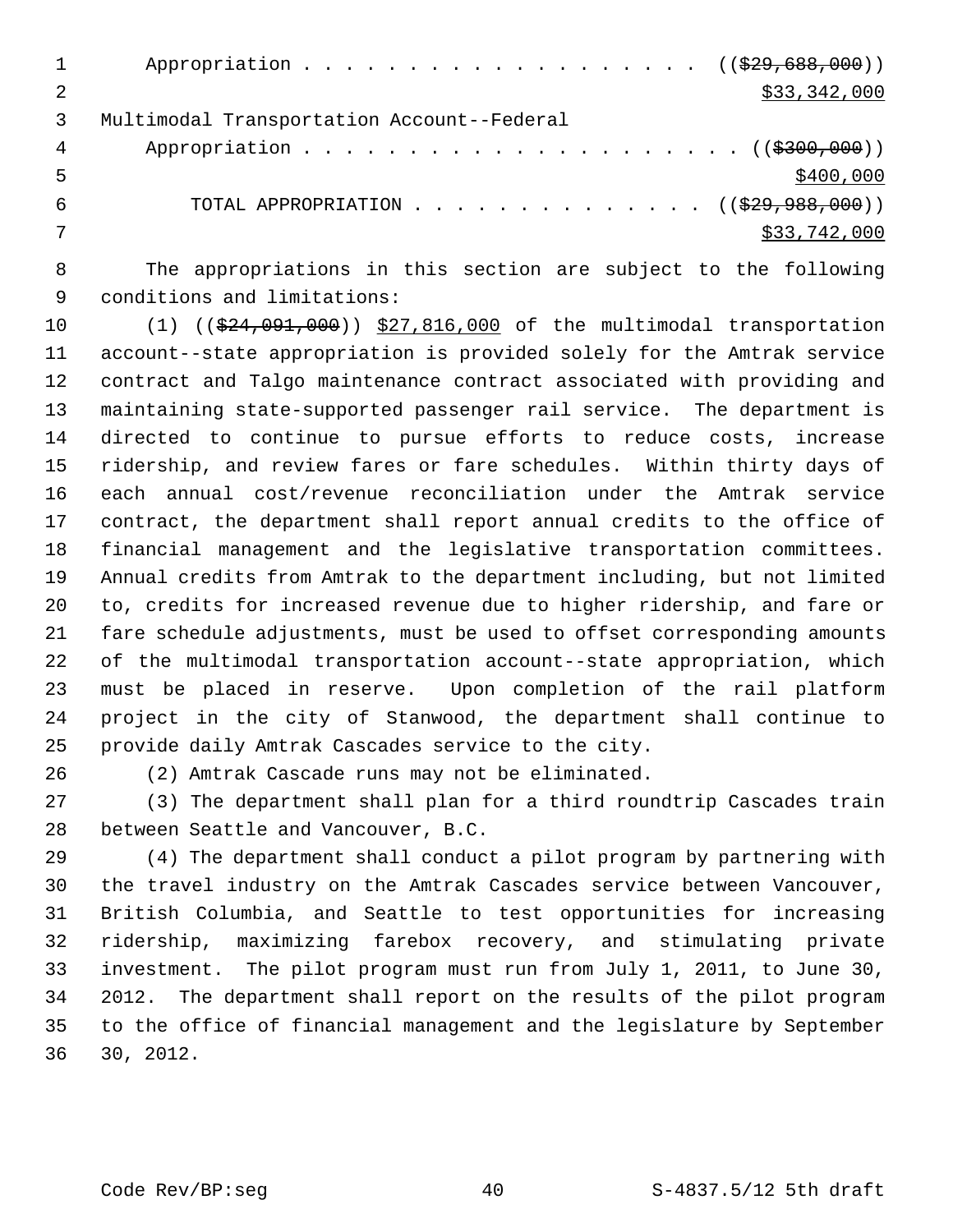1 **Sec. 223.** 2011 c 367 s 223 (uncodified) is amended to read as 2 follows: 3 **FOR THE DEPARTMENT OF TRANSPORTATION--LOCAL PROGRAMS--PROGRAM Z--** 4 **OPERATING** 5 Motor Vehicle Account--State Appropriation . . . . . . ((\$8,853,000))  $\frac{1}{58,518,000}$  7 Motor Vehicle Account--Federal Appropriation . . . . . . . . \$2,567,000 8 TOTAL APPROPRIATION . . . . . . . . . . . . . ((<del>\$11,420,000</del>))  $\frac{$11,085,000}{ }$ 

10 The appropriations in this section are subject to the following 11 conditions and limitations: The department shall submit a report to 12 the transportation committees of the legislature by December 1, 2011, 13 on the implementation of the recommendations that resulted from the 14 evaluation of efficiencies in the delivery of transportation funding 15 and services to local governments that was required under section 16 204(8), chapter 247, Laws of 2010. The report must include a 17 description of how recommendations were implemented, what efficiencies 18 were achieved, and an explanation of any recommendations that were not 19 implemented.

## 20 **TRANSPORTATION AGENCIES--CAPITAL**

21 **Sec. 301.** 2011 c 367 s 301 (uncodified) is amended to read as 22 follows:

## 23 **FOR THE WASHINGTON STATE PATROL**

24 State Patrol Highway Account--State Appropriation . . . ((\$6,487,000))  $25$  \$6,681,000

26 The appropriation in this section is subject to the following 27 conditions and limitations:

28 (1) ((\$653,000)) \$1,357,000 of the state patrol highway account--29 state appropriation is provided solely for the following minor works 30 projects: \$200,000 for emergency infrastructure repairs; \$75,000 for 31 water and sewer upgrades; \$210,000 for emergency backup system 32 replacement; \$85,000 for chiller replacement; ((and)) \$83,000 for roof 33 replacements; \$128,000 for septic system repairs; and \$576,000 for HVAC 34 replacement and energy upgrades.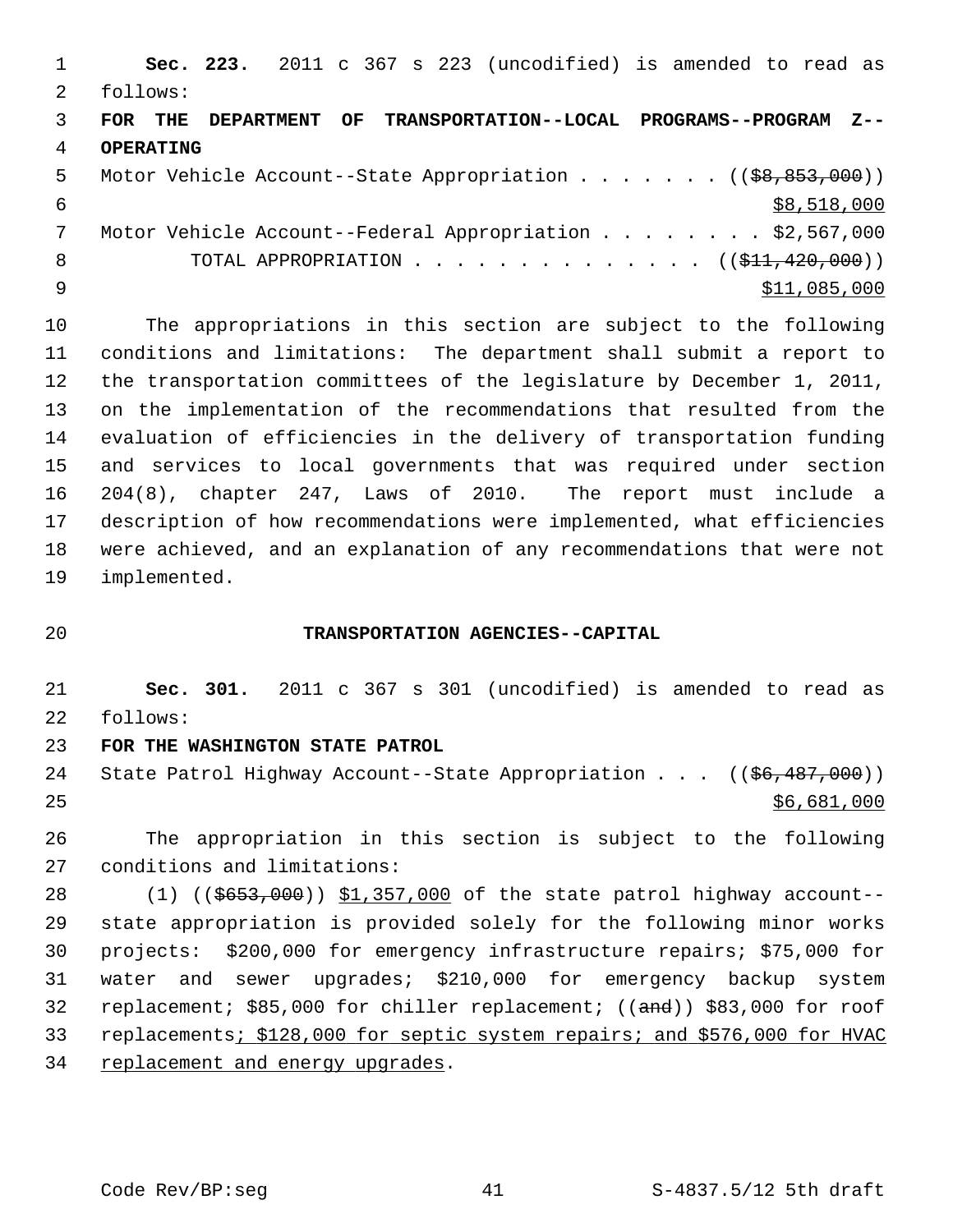1 (2) ((\$3,226,000)) \$4,903,000 of the state patrol highway account-- 2 state appropriation is provided solely for the Shelton academy of the 3 Washington state patrol for the new waste water treatment lines, waste 4 water plants, water lines, and water systems. ((However, \$2,129,000 of 5 this amount is contingent on the department of corrections receiving 6 funding for its portion of the regional water project in the 2011-2013 7 omnibus capital appropriations act. If this funding is not provided by 8 June 30, 2011, \$2,129,000 of the appropriation provided in this 9 subsection lapses.))

10 (3) \$421,000 of the state patrol highway account--state 11 appropriation is provided solely for the reappropriation of the Shelton 12 regional water project.

13 (4) ((\$2,187,000 of the total appropriation is provided solely for 14 mobile office platforms.

15  $(5)$ ) It is the intent of the legislature that the omnibus 16 operating appropriations act provide funding for the portion of any 17 applicable debt service payments, resulting from financial contracts 18 identified under section 601 of this act, that are attributable to the 19 general fund as identified in the Washington state patrol's cost 20 allocation model.

21 **Sec. 302.** 2011 c 367 s 302 (uncodified) is amended to read as 22 follows:

## 23 **FOR THE COUNTY ROAD ADMINISTRATION BOARD**

| 24 | Motor Vehicle Account--State Appropriation \$874,000                                  |
|----|---------------------------------------------------------------------------------------|
| 25 | Rural Arterial Trust Account--State Appropriation $((\frac{27}{7}, \frac{417}{900}))$ |
| 26 | \$62,510,000                                                                          |
| 27 | County Arterial Preservation Account--State                                           |
| 28 |                                                                                       |
| 29 | TOTAL APPROPRIATION $\ldots$ , ( $(\frac{667}{651}, \frac{651}{600})$ )               |
| 30 | \$92,744,000                                                                          |

31 The appropriations in this section are subject to the following 32 conditions and limitations:

33 (1) \$874,000 of the motor vehicle account--state appropriation may 34 be used for county ferry projects as developed pursuant to RCW 35 47.56.725(4).

36 (2) ((\$37,417,000)) \$62,510,000 of the rural arterial trust 37 account--state appropriation is provided solely for county road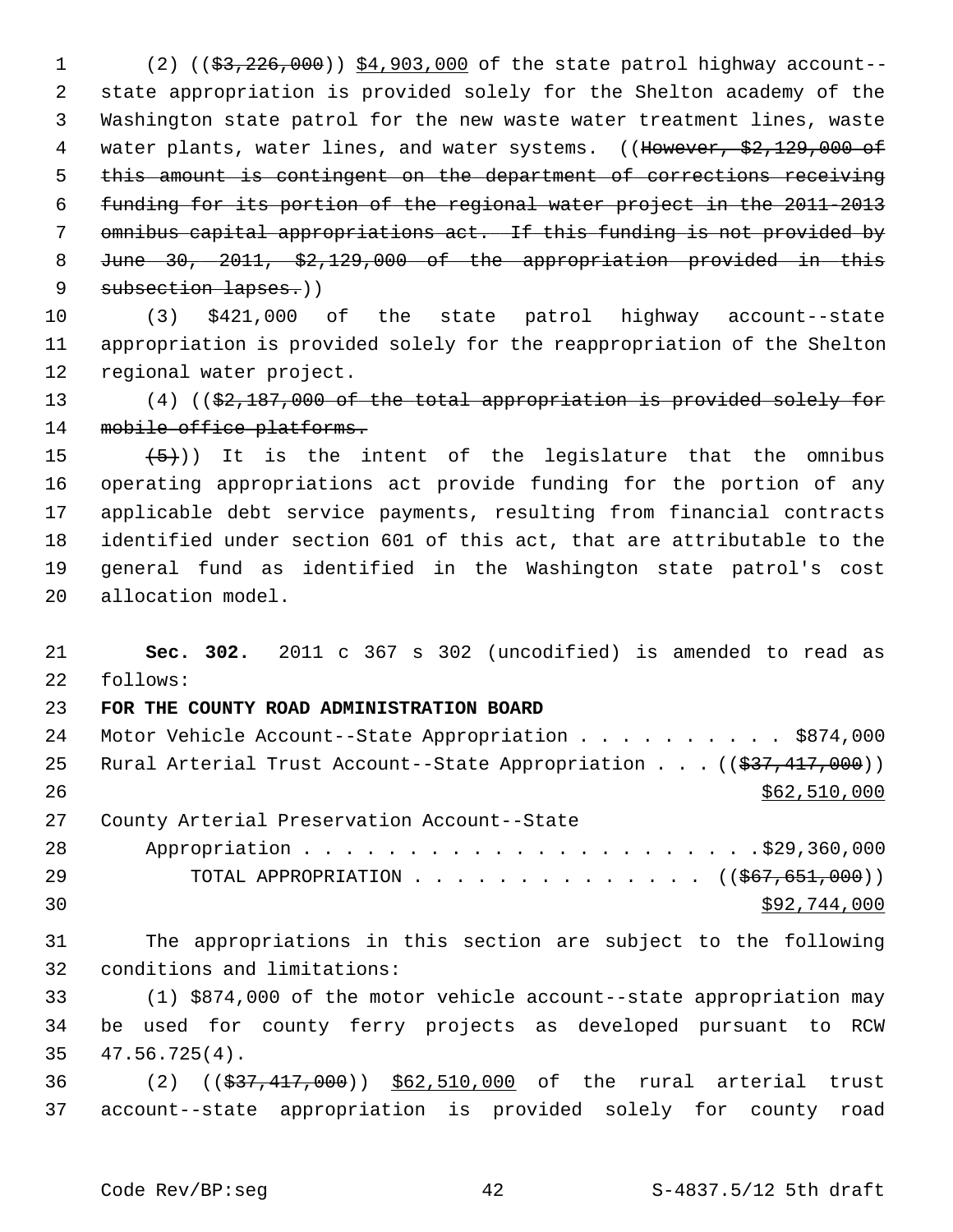1 preservation grant projects as approved by the county road 2 administration board. These funds may be used to assist counties 3 recovering from federally declared emergencies by providing 4 capitalization advances and local match for federal emergency funding, 5 and may only be made using existing fund balances. It is the intent of 6 the legislature that the rural arterial trust account be managed based 7 on cash flow. The county road administration board shall specifically 8 identify any of the selected projects and shall include information 9 concerning the selected projects in its next annual report to the 10 legislature.

11 **Sec. 303.** 2011 c 367 s 303 (uncodified) is amended to read as 12 follows: 13 **FOR THE TRANSPORTATION IMPROVEMENT BOARD** 14 Small City Pavement and Sidewalk Account--State 15 Appropriation . . . . . . . . . . . . . . . . . . (  $(\frac{23}{83}, \frac{812}{100})$  ) 16 \$5,270,000 17 Transportation Improvement Account--State 18 Appropriation . . . . . . . . . . . . . . . . . ((\$201,050,000))  $\frac{$237,545,000}{2}$ 20 TOTAL APPROPRIATION . . . . . . . . . . . . . . ((\$204,862,000)) 21 \$242,815,000

22 The appropriations in this section are subject to the following 23 conditions and limitations: The transportation improvement 24 account--state appropriation includes up to \$22,143,000 in proceeds 25 from the sale of bonds authorized in RCW 47.26.500.

 **Sec. 304.** 2011 c 367 s 304 (uncodified) is amended to read as 27 follows: **FOR THE DEPARTMENT OF TRANSPORTATION--FACILITIES--PROGRAM D-- (DEPARTMENT OF TRANSPORTATION-ONLY PROJECTS)--CAPITAL** 30 Motor Vehicle Account--State Appropriation . . . . . . ((\$5,433,000)) \$5,545,000 Transportation Partnership Account--State Appropriation . . . . . . . . . . . . . . . . . . . . . . \$1,575,000 TOTAL APPROPRIATION . . . . . . . . . . . . . . . . . \$7,120,000 35 The appropriation in this section is subject to the following 36 conditions and limitations: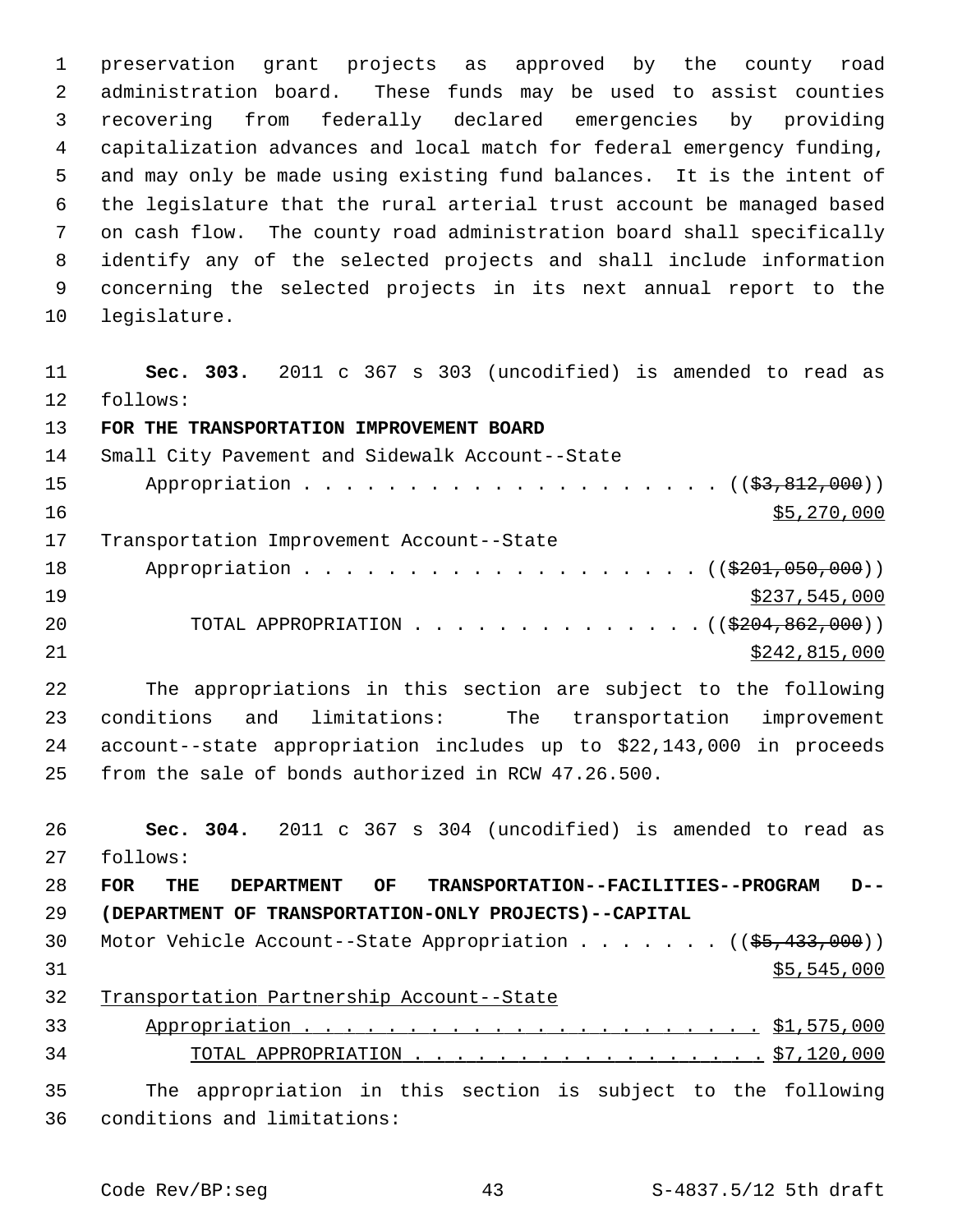1 (1) \$1,364,000 of the motor vehicle account--state appropriation is 2 provided solely for the Olympic region site acquisition debt service 3 payments and administrative costs associated with capital improvement 4 and preservation project and financial management.

 5 (2) ((\$3,669,000)) \$3,781,000 of the motor vehicle account--state 6 appropriation is provided solely for high priority safety projects that 7 are directly linked to employee safety, environmental risk, or minor 8 works that prevent facility deterioration.

 9 (3) \$400,000 of the motor vehicle account--state appropriation is 10 provided solely for the department's compliance with its national 11 pollution discharge elimination system permit.

12 (4) \$1,575,000 of the transportation partnership account--state 13 appropriation is provided solely for the traffic management center 14 (100010T).

 (5) The department shall make all future requests for the construction of new buildings and facilities within Facilities--Program D--(Department of Transportation-Only Projects)--Capital. Each capital facility construction project must be listed in this program's capital facilities project list submitted by the department as part of its budget submittal. It is the intent of the legislature that the construction of buildings and facilities is not appropriated through the capital highway improvements appropriation.

23 **Sec. 305.** 2011 c 367 s 305 (uncodified) is amended to read as 24 follows:

```
25 FOR THE DEPARTMENT OF TRANSPORTATION--IMPROVEMENTS--PROGRAM I
```
26 ((Multimodal Transportation Account--State

| 27 |                                                                                          |
|----|------------------------------------------------------------------------------------------|
| 28 | Transportation Partnership Account--State                                                |
| 29 | Appropriation $($ $(*1, 991, 547, 000))$                                                 |
| 30 | \$1,632,450,000                                                                          |
| 31 | Motor Vehicle Account--State Appropriation ( $(\frac{686}{139}, 000)$ )                  |
| 32 | \$103,454,000                                                                            |
| 33 | Motor Vehicle Account--Federal Appropriation $($ $($ $\frac{450}{691}, \frac{691}{100})$ |
| 34 | \$841,365,000                                                                            |
| 35 | Motor Vehicle Account--Private/Local                                                     |
| 36 | Appropriation ((\$50,485,000))                                                           |
| 37 | \$128,783,000                                                                            |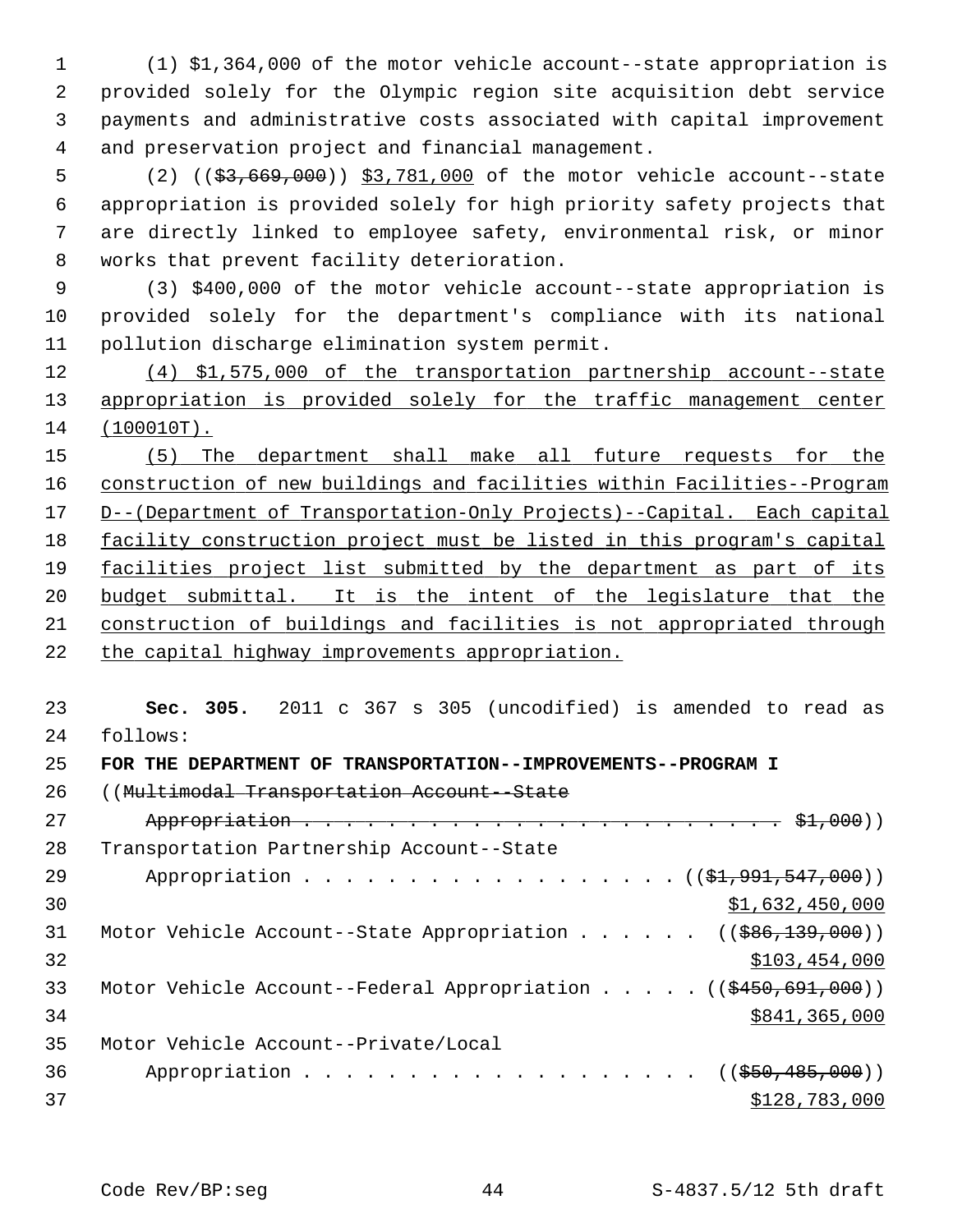|     | Transportation 2003 Account (Nickel Account)--State      |
|-----|----------------------------------------------------------|
| 2   | Appropriation ( $(\frac{2436,005,000}{1})$ )             |
| 3   | \$416, 123, 000                                          |
| 4   | State Route Number 520 Corridor Account--State           |
| 5   | Appropriation ( $(\frac{1}{21}, 019, 460, 000)$ )        |
| 6   | \$1,779,000,000                                          |
|     |                                                          |
| 8   | Tacoma Narrows Toll Bridge Account--State                |
| - 9 |                                                          |
| 10  | TOTAL APPROPRIATION ( $(\frac{24}{94}, 034, 328, 000)$ ) |
| 11  | \$4,888,228,000                                          |
|     |                                                          |

12 The appropriations in this section are subject to the following 13 conditions and limitations:

14 (1) Except as provided otherwise in this section, the entire 15 transportation 2003 account (nickel account) appropriation and the 16 entire transportation partnership account appropriation are provided 17 solely for the projects and activities as listed by fund, project, and 18 amount in LEAP Transportation Document ((2011-1)) 2012-2 as developed 19 ((April 19, 2011)) February 21, 2012, Program - Highway Improvement 20 Program (I). However, limited transfers of specific line-item project 21 appropriations may occur between projects for those amounts listed 22 subject to the conditions and limitations in section 603 of this act.

23 (2) ((The department shall, on a quarterly basis beginning July 1, 2011, provide to the office of financial management and the legislature reports providing the status on each active project funded in part or whole by the transportation 2003 account (nickel account) or the 27 transportation partnership account. Funding provided at a programmatic level for transportation partnership account and transportation 2003 29 account (nickel account) projects relating to bridge rail, quard rail, fish passage barrier removal, and roadside safety projects must be reported on a programmatic basis. Projects within this programmatic level funding must be completed on a priority basis and scoped to be completed within the current programmatic budget. Report formatting and elements must be consistent with the October 2009 quarterly project report. The department shall also provide the information required under this subsection on a quarterly basis.

 $(37 + 3)$ ) Within the motor vehicle account--state appropriation and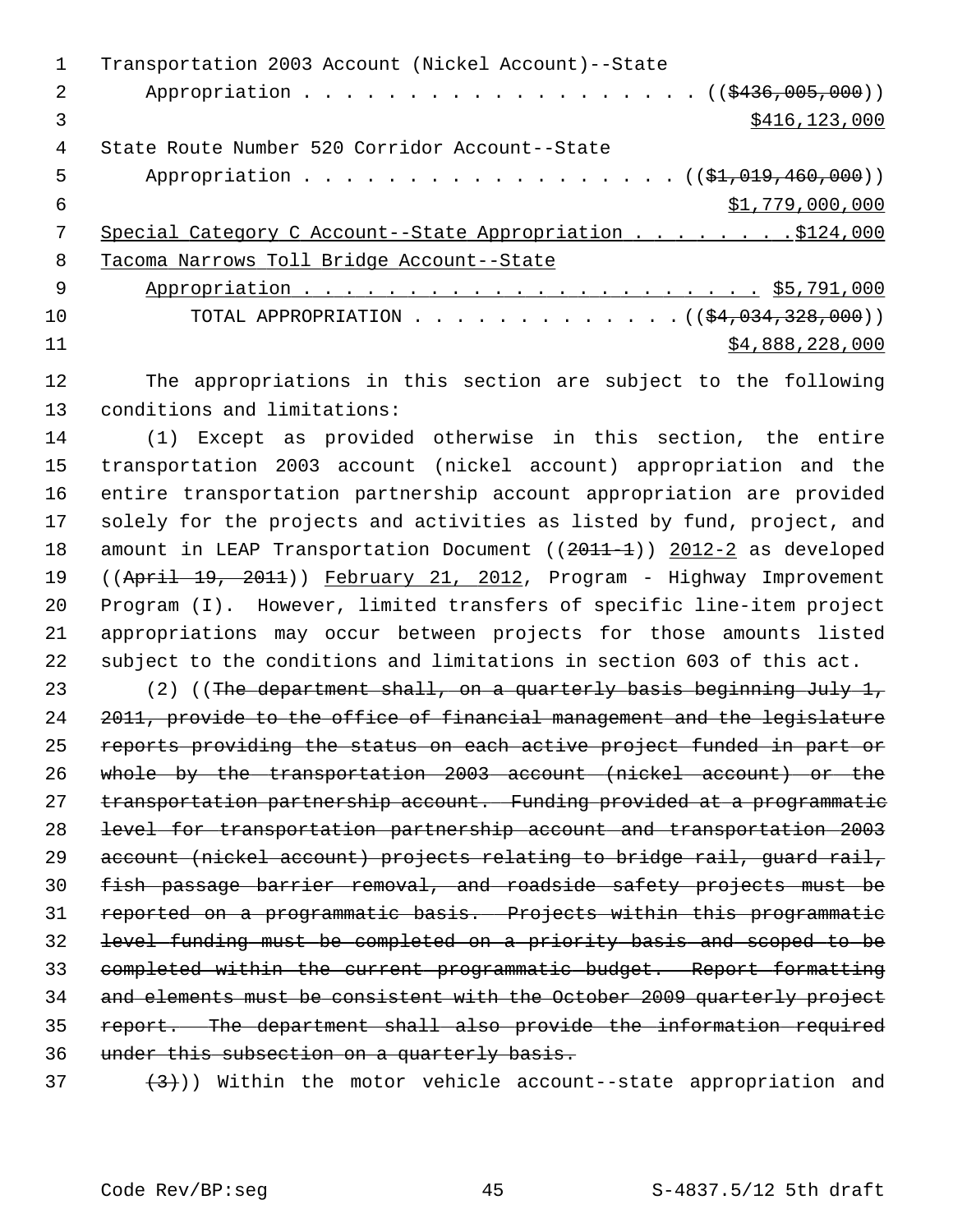1 motor vehicle account--federal appropriation, the department may 2 transfer funds between programs I and P, except for funds that are 3 otherwise restricted in this act.

 $4$  (( $(4)$ )) (3) The department shall apply for surface transportation 5 program enhancement funds to be expended in lieu of or in addition to 6 state funds for eligible costs of projects in programs I and P 7 including, but not limited to, the state route number 518, state route 8 number 520, Columbia river crossing, and Alaskan Way viaduct projects.

9  $((+5))$  (4) The department shall apply for the competitive portion 10 of federal transit administration funds for eligible transit-related 11 costs of the state route number 520 bridge replacement and HOV project 12 and the Columbia river crossing project. The federal funds described 13 in this subsection must not include those federal transit 14 administration funds distributed by formula. The department shall 15 provide a report regarding this effort to the legislature by October 1, 16 2011.

17  $((+7)^{n})$  (5) The department shall work with the department of 18 archaeology and historic preservation to ensure that the cultural 19 resources investigation is properly conducted on all mega-highway 20 projects and large ferry terminal projects. These projects must be 21 conducted with active archaeological management. Additionally, the 22 department shall establish a scientific peer review of independent 23 archaeologists that are knowledgeable about the region and its cultural 24 resources.

25  $((+8))$  (6) For highway construction projects where the department 26 considers agricultural lands of long-term commercial significance, as 27 defined in RCW 36.70A.030, in reviewing and selecting sites to meet 28 environmental mitigation requirements under the national environmental 29 policy act (42 U.S.C. Sec. 4321 et seq.) and the state environmental 30 policy act (chapter 43.21C RCW), the department shall, to the greatest 31 extent possible, consider using public land first. If public lands are 32 not available that meet the required environmental mitigation needs, 33 the department may use other sites while making every effort to avoid 34 any net loss of agricultural lands that have a designation of long-term 35 commercial significance.

36 (((9) \$361,000)) (7) \$561,000 of the transportation partnership 37 account--state appropriation and  $($  $$1,245,000$ )  $$1,176,000$  of the 38 transportation 2003 account (nickel account)--state appropriation are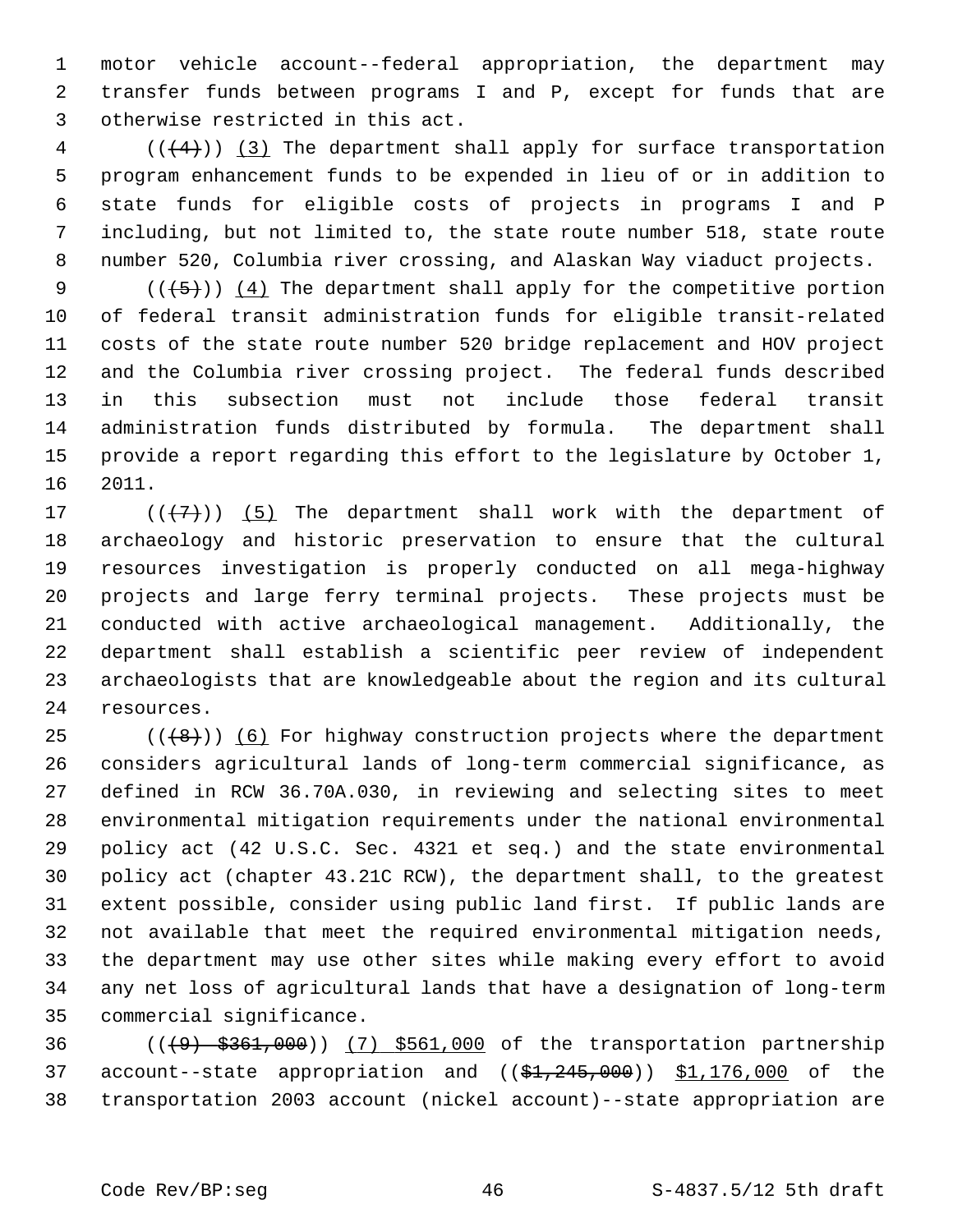1 provided solely for project 0BI4ENV, Environmental Mitigation Reserve - 2 Nickel/TPA project, as indicated in the LEAP transportation document 3 referenced in subsection (1) of this section. Funds may be used only 4 for environmental mitigation work that is required by permits that were 5 issued for projects funded by the transportation partnership account or 6 transportation 2003 account (nickel account). ((As part of the 2012 7 budget submittal, the department shall provide a list of all projects 8 and associated amounts that are being charged to project OBI4ENV during 9 the 2011-2013 fiscal biennium.

10  $(10)$   $(8)$  The transportation 2003 account (nickel account)--state 11 appropriation includes up to ((\$361,005,000)) \$338,751,000 in proceeds 12 from the sale of bonds authorized by RCW 47.10.861.

13  $((+11))$  (9) The transportation partnership account--state 14 appropriation includes up to ((\$1,427,696,000)) \$968,396,000 in 15 proceeds from the sale of bonds authorized in RCW 47.10.873.

16  $((+12))$  (10) The motor vehicle account--state appropriation 17 includes up to  $((\frac{666}{373},000))$  \$45,870,000 in proceeds from the sale of 18 bonds authorized in RCW 47.10.843.

19  $((+13))$   $(11)$  The state route number 520 corridor account--state 20 appropriation includes up to ((\$987,717,000)) \$1,779,000,000 in 21 proceeds from the sale of bonds authorized in RCW 47.10.879.

22 (( $(14)$  \$391,000)) (12) \$767,000 of the motor vehicle account--state 23 appropriation and  $((\frac{24}{94},027,000))$  \$3,736,000 of the motor vehicle 24 account--federal appropriation are provided solely for the US 2 High 25 Priority Safety project (100224I). Expenditure of these funds is for 26 safety projects on state route number 2 between Monroe and Gold Bar, 27 which may include median rumble strips, traffic cameras, and electronic 28 message signs.

29 (( $(15)$  \$687,000)) (13) \$820,000 of the motor vehicle account--30 federal appropriation, \$16,308,000 of the motor vehicle account-- 31 private/local appropriation, and ((\$22,000)) \$48,000 of the motor 32 vehicle account--state appropriation are provided solely for the US 33 2/Bickford Avenue - Intersection Safety Improvements project (100210E).

 $34$  ( $(416)$   $$435,000$ )) (14) \$595,000 of the motor vehicle account--state 35 appropriation is provided solely for environmental work on the Belfair 36 Bypass project (300344C).

37 (( $(17)$  \$108,000)) (15) \$372,000 of the motor vehicle account--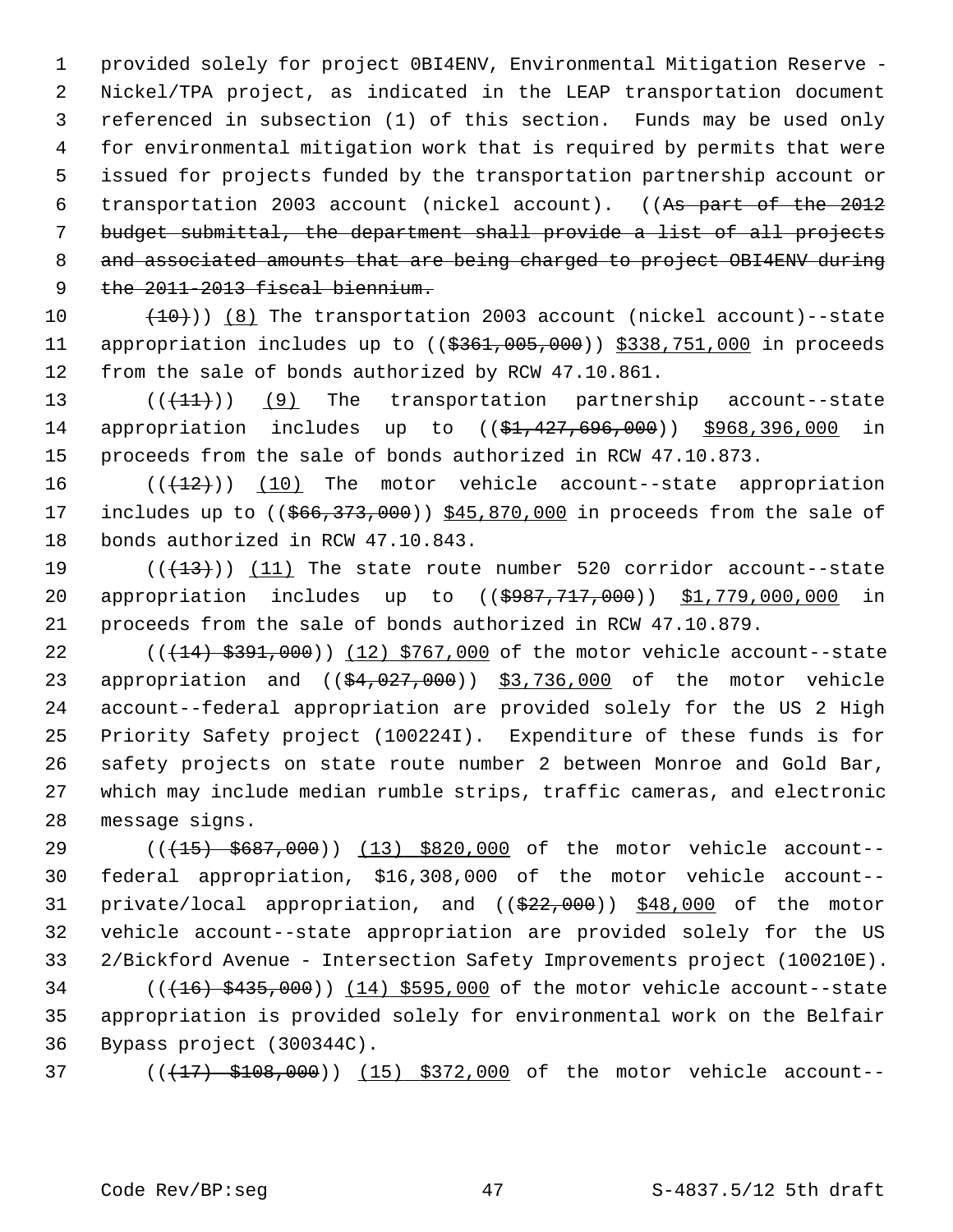1 federal appropriation and ((\$3,000)) \$9,000 of the motor vehicle 2 account--state appropriation are provided solely for the I-5/Vicinity 3 of Joint Base Lewis-McChord - Install Ramp Meters project (300596M).

 4 (((18) \$253,444,000)) (16) \$202,863,000 of the transportation 5 partnership account--state appropriation and ((\$66,034,000)) 6 \$51,136,000 of the transportation 2003 account (nickel account)--state 7 appropriation are provided solely for the I-5/Tacoma HOV Improvements 8 (Nickel/TPA) project (300504A). The use of funds in this subsection to 9 renovate any buildings is subject to the requirements of section 604 of 10 this act. The department shall report to the legislature and the 11 office of financial management on any costs associated with building 12 renovations funded in this subsection.

13 (( $(19)$ )) (17)(a) (( $$8,321,000$ )) \$9,343,000 of the transportation 14 partnership account--state appropriation and ((\$31,380,000)) 15 \$54,461,000 of the motor vehicle account--federal appropriation are 16 provided solely for the I-5/Columbia River Crossing project (400506A). 17 ((Of this amount,)) Of the amounts appropriated in this subsection, 18 \$30,000,000 of the motor vehicle account--federal appropriation must be 19 put into unallotted status and is subject to the review of the office 20 of financial management. This funding may be allotted in five million 21 dollar increments only when the state of Oregon's total share of 22 expenses on the project are within five percent of the state of 23 Washington's expenses. \$200,000 of the transportation partnership 24 account--state appropriation in this subsection is provided solely for 25 the department to work with the department of archaeology and historic 26 preservation to ensure that the cultural resources investigation is 27 properly conducted on the Columbia river crossing project. This 28 project must be conducted with active archaeological management and 29 result in one report that spans the single cultural area in Oregon and 30 Washington. Additionally, the department shall establish a scientific 31 peer review of independent archaeologists that are knowledgeable about 32 the region and its cultural resources. ((No funding from any account 33 may be expended until written confirmation has been received by the 34 department that the state of Oregon is providing an equal amount of 35 additional funding to the project.))

36 (b) Consistent with the draft environmental impact statement and 37 the Columbia river crossing project's independent review panel report, 38 the Columbia river crossing project's financial plan must include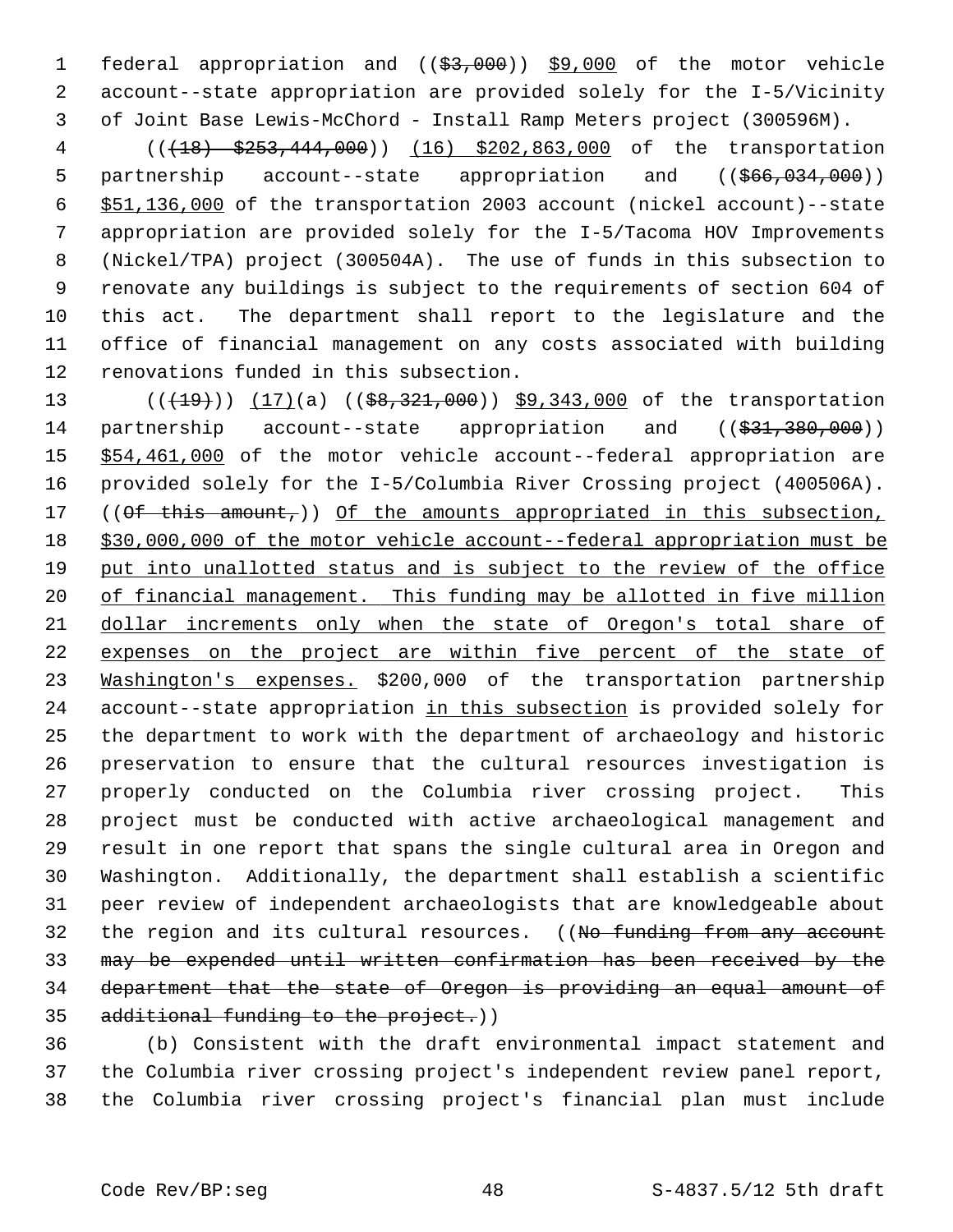1 recognition of state transportation funding contributions from both 2 Washington and Oregon, federal transportation funding, and a funding 3 contribution from toll bond proceeds. Following the refinement of the 4 finance plan as recommended by the independent review panel, the 5 department may seek authorization from the legislature to collect tolls 6 on the existing Columbia river crossing or on a replacement crossing 7 over Interstate 5.

8 (( $(20)$  \$107,000)) (18) \$309,000 of the motor vehicle account--9 federal appropriation and ((\$27,000)) \$78,000 of the motor vehicle 10 account--state appropriation are provided solely for the SR 9/SR 204 11 Intersection Improvement project (L2000040).

12 (( $(21)$   $\frac{2}{32}$ , 134, 000)) (19) \$3, 385, 000 of the motor vehicle account--13 federal appropriation and (( $\frac{247,000}{1550,000}$  of the motor vehicle 14 account--state appropriation are provided solely for the US 12/Nine 15 Mile Hill to Woodward Canyon Vic - Build New Highway project (501210T). 16 (( $\left(\frac{22}{32}, \frac{294}{900}\right)$  (20) \$5,791,000 of the Tacoma Narrows toll bridge 17 account--state appropriation is provided solely for deferred sales tax 18 expenses on the construction of the new Tacoma Narrows bridge. 19 However, if chapter . . . (Senate Bill No. 6073), Laws of 2012 (sales 20 tax exemption on SR 16 projects) is enacted by June 30, 2012, the 21 amount provided in this subsection lapses.

22 (21) \$391,000 of the motor vehicle account--federal appropriation 23 and ((\$13,000)) \$16,000 of the motor vehicle account--state 24 appropriation are provided solely for the SR 16/Rosedale Street NW 25 Vicinity - Frontage Road project (301639C). The frontage road must be 26 built for driving speeds of no more than thirty-five miles per hour.

27 (( $(23)$  \$1,000,000)) (22) \$621,000 of the motor vehicle account--28 federal appropriation is provided solely for the SR 20/Race Road to 29 Jacob's Road safety project (L2200042).

30 (((24) \$24,002,000)) (23) \$32,162,000 of the transportation 31 partnership account--state appropriation is provided solely for the SR 32 28/ US 2 and US 97 Eastmont Avenue Extension project (202800D).

33 (((25) \$569,000)) (24) \$1,227,000 of the motor vehicle account-- 34 federal appropriation and  $((\frac{69,000}{9})$  \$38,000 of the motor vehicle 35 account--state appropriation are provided solely for design and right-36 of-way work on the I-82/Red Mountain Vicinity project (508208M). The 37 department shall continue to work with the local partners in developing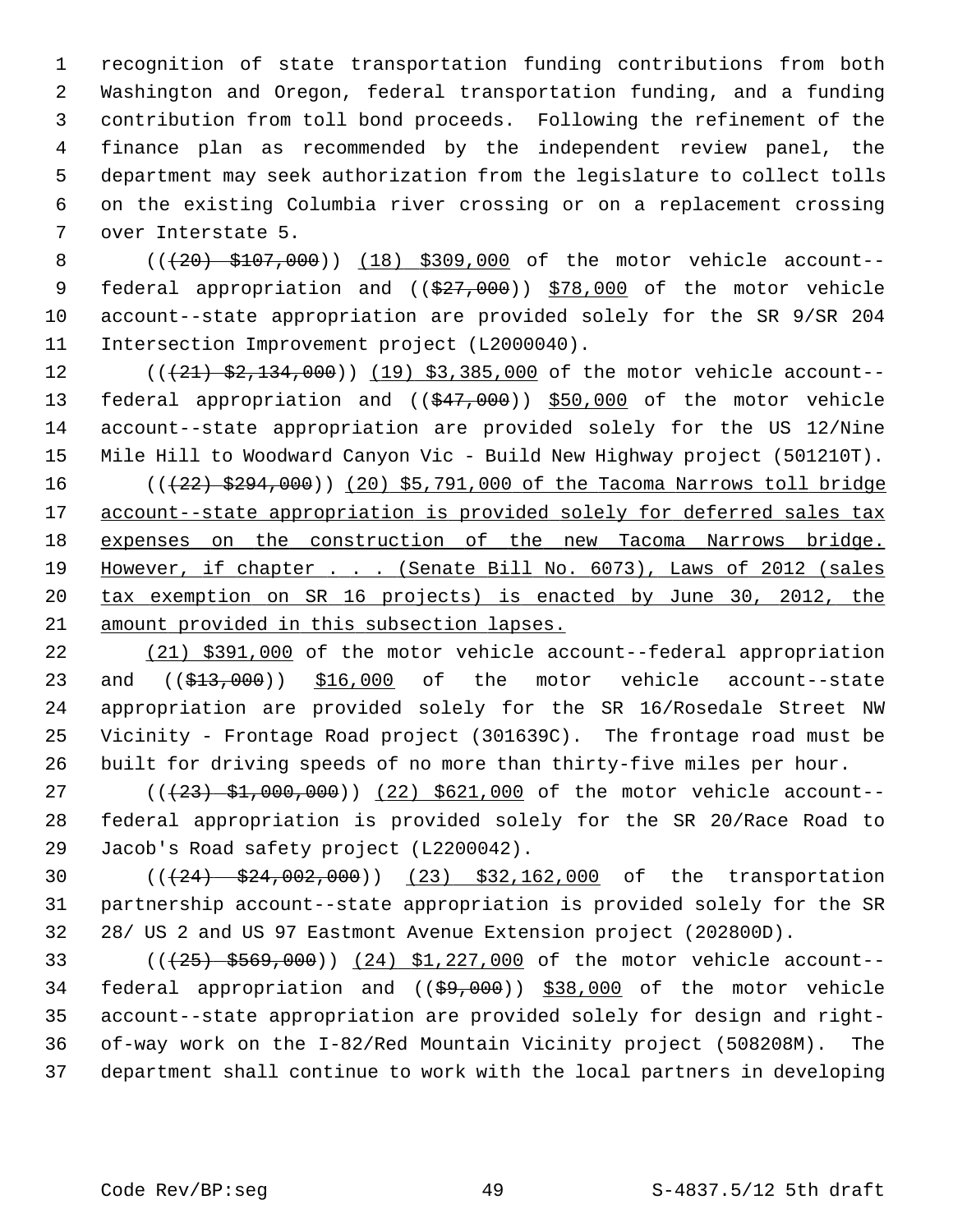1 transportation solutions necessary for the economic growth in the Red 2 Mountain American viticulture area of Benton county.

 $3$   $((+26))$   $(25)$  \$1,500,000 of the motor vehicle account--federal 4 appropriation is provided solely for the I-90 Comprehensive Tolling 5 Study project (100067T).

6 ( $(\frac{27}{59}, \frac{22}{100})$  (26) \$12,149,000 of the motor vehicle account-- 7 federal appropriation and ((\$193,000)) \$362,000 of the motor vehicle 8 account--state appropriation are provided solely for the I-90/Sullivan 9 Road to Barker Road - Additional Lanes project (609049N).

10  $((+28))$   $(27)$  Up to \$8,000,000 in savings realized on the I-11 90/Snoqualmie Pass East - Hyak to Keechelus Dam - Corridor project 12 (509009B) may be used for design work on the next two-mile segment of 13 the corridor. Any additional savings on this project must remain on 14 the corridor. ((\$590,000 of the funds appropriated for this project 15 may be used to purchase land currently owned by the state parks 16 department.)) Project funds may not be used to build or improve 17 buildings until the plan described in section 604 of this act is 18 complete.

19 (( $(29)$  \$932,000)) (28) \$657,000 of the motor vehicle account--20 federal appropriation is provided solely for the US 97A/North of 21 Wenatchee - Wildlife Fence project (209790B).

22  $((+30))$  (29) The department shall reconvene an expert review panel 23 of no more than three members as described under RCW 47.01.400 for the 24 purpose of updating the work that was previously completed by the panel 25 on the Alaskan Way viaduct replacement project and to ensure that an 26 appropriate and viable financial plan is created and regularly 27 reviewed. The expert review panel must be selected cooperatively by 28 the chairs of the senate and house of representatives transportation 29 committees, the secretary of transportation, and the governor. The 30 expert review panel must report findings and recommendations to the 31 transportation committees of the legislature, the governor's Alaskan 32 Way viaduct project oversight committee, and the transportation 33 commission by October 2011, and annually thereafter until the project 34 is operationally complete.

 $(1+31)$  (30) It is important that the public and policymakers have 36 accurate and timely access to information related to the Alaskan Way 37 viaduct replacement project as it proceeds to, and during, the 38 construction of all aspects of the project including, but not limited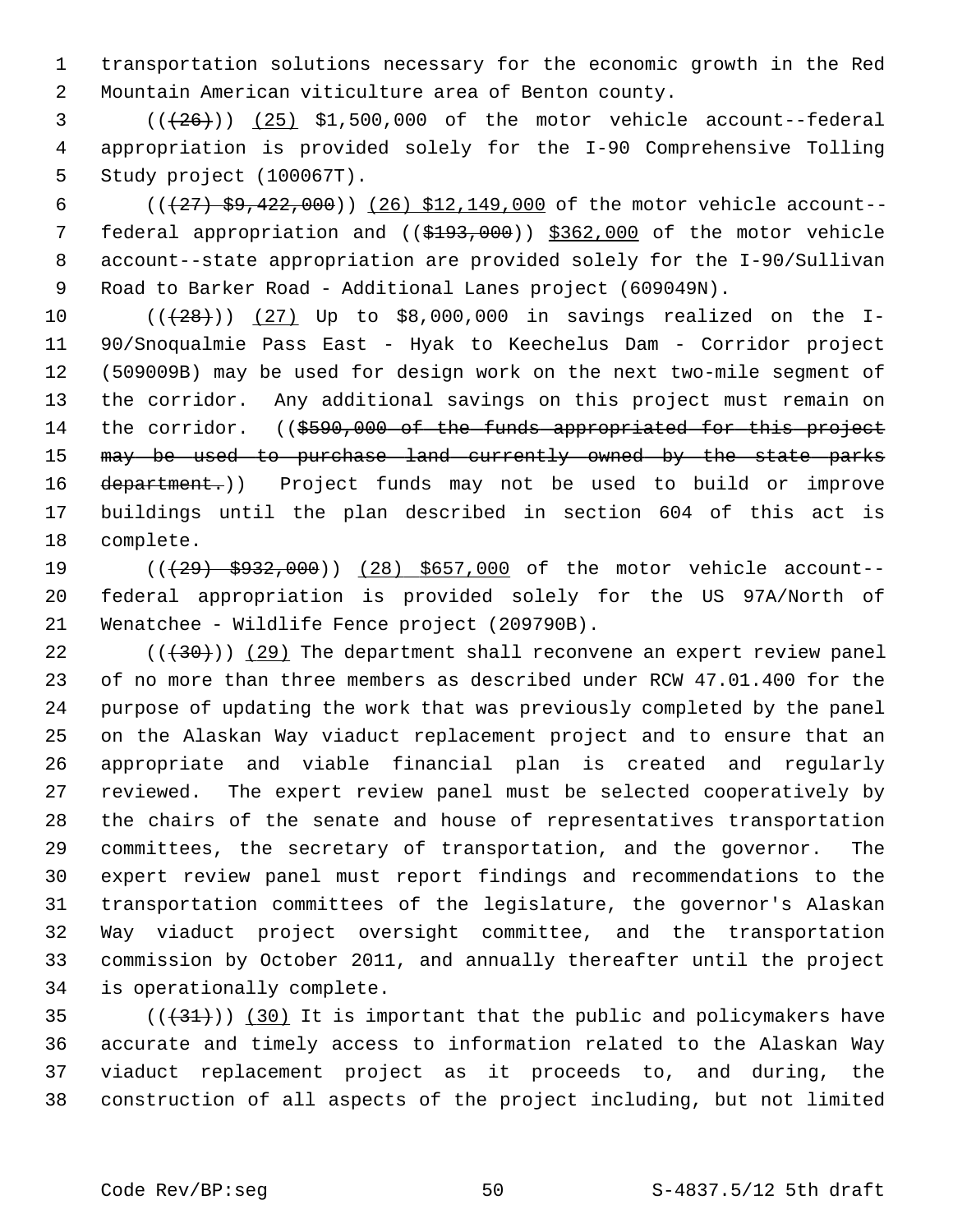1 to, information regarding costs, schedules, contracts, project status, 2 and neighborhood impacts. Therefore, it is the intent of the 3 legislature that the state, city, and county departments of 4 transportation establish a single source of accountability for 5 integration, coordination, tracking, and information of all requisite 6 components of the replacement project, which must include, at a 7 minimum:

 8 (a) A master schedule of all subprojects included in the full 9 replacement project or program; and

10 (b) A single point of contact for the public, media, stakeholders, 11 and other interested parties.

12  $((+32))$   $(31)$  Within the amounts provided in this section, \$20,000 13 of the motor vehicle account--state appropriation and \$980,000 of the 14 motor vehicle account--federal appropriation are provided solely for 15 the department to continue work on a comprehensive tolling study of the 16 state route number 167 corridor (project 316718S). As funding allows, 17 the department shall also continue work on a comprehensive tolling 18 study of the state route number 509 corridor.

19 ((<del>(33)</del>)) (32)(a) ((\$131,303,000)) \$137,022,000 of the 20 transportation partnership account--state appropriation( $(\frac{1}{\epsilon})$ 21 \$51,410,000)) and \$50,623,000 of the transportation 2003 account 22 (nickel account)--state appropriation((, and \$10,000,000 of the motor 23 vehicle account--federal appropriation)) are provided solely for the I-24 405/Kirkland Vicinity Stage 2 - Widening project (8BI1002). This 25 project must be completed as soon as practicable as a design-build 26 project and must be constructed with a footprint that would accommodate 27 potential future express toll lanes.

28 (b) As part of the project, the department shall conduct a traffic 29 and revenue analysis and complete a financial plan to provide 30 additional information on the revenues, expenditures, and financing 31 options available for active traffic management and congestion relief 32 in the Interstate 405 and state route number 167 corridors. A report 33 must be provided to the transportation committees of the legislature 34 and the office of financial management by January 2012. However, this 35 subsection  $((+33))$   $(32)(b)$  is null and void if chapter . . . 36 (Engrossed House Bill No. 1382), Laws of 2011 (I-405 express toll 37 lanes) is enacted by June 30, 2011.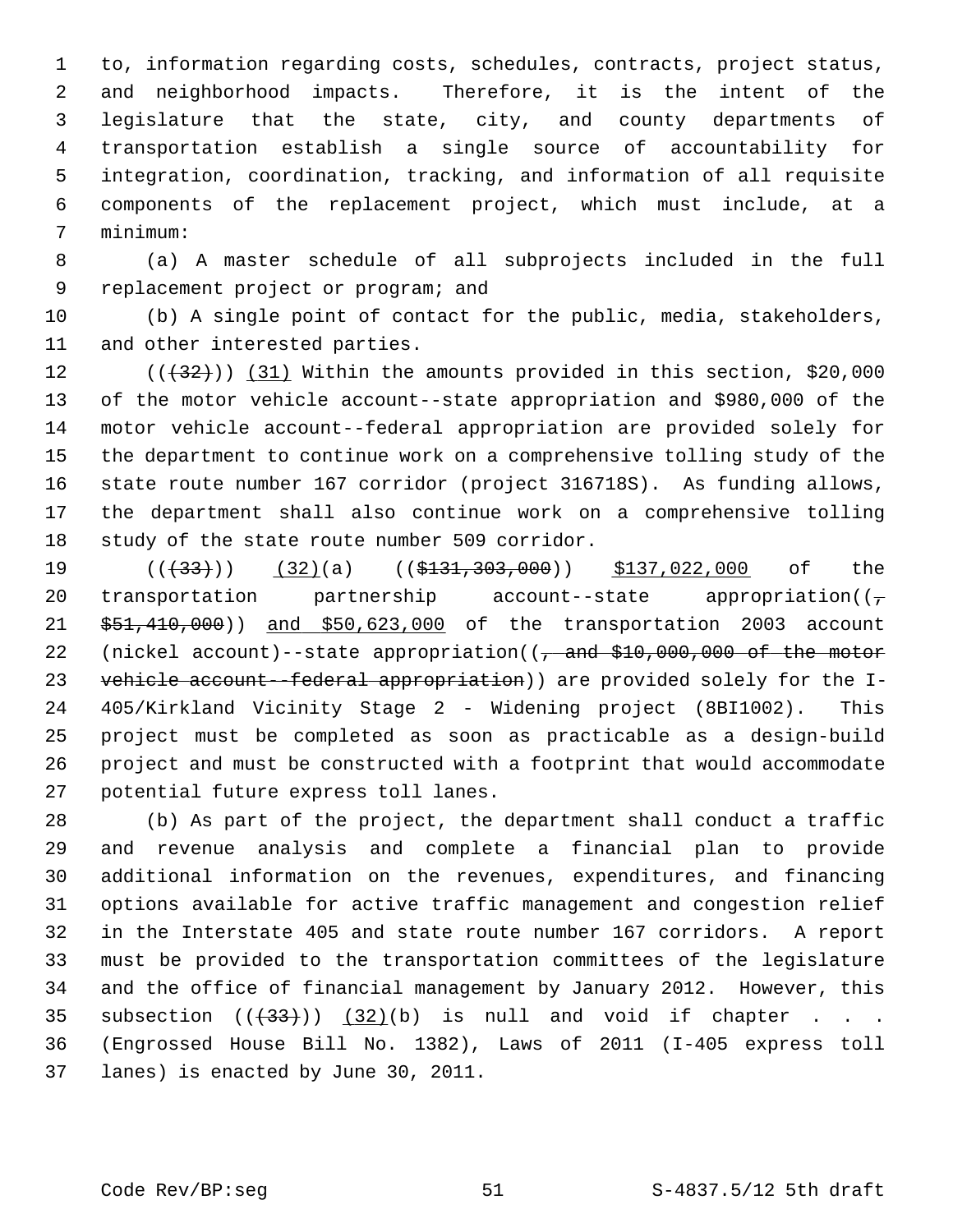(c) Of the amount appropriated in (a) of this subsection, \$15,000,000 of the transportation partnership account--state appropriation is provided solely for the preliminary design and purchase of rights-of-way on the state route number 167 direct connector. It is the intent of the legislature to fund an additional \$25,000,000 of the transportation partnership account--state appropriation for the preliminary design and purchase of rights-of-way on the state route number 167 direct connector during the 2013-2015 biennium.

10  $((+34))$   $(33)$  Funding for a signal at state route number 507 and 11 Yew Street is included in the appropriation for intersection and spot 12 improvements (0BI2002).

13 (( $\left(435\right)$  \$226,809,000)) (34) \$224,592,000 of the transportation 14 partnership account--state appropriation and ((\$1,019,460,000)) 15 \$898,286,000 of the state route number 520 corridor account--state 16 appropriation are provided solely for the state route number 520 bridge 17 replacement and HOV program (8BI1003). When developing the financial 18 plan for the program, the department shall assume that all maintenance 19 and operation costs for the new facility are to be covered by tolls 20 collected on the toll facility, and not by the motor vehicle account.

21 ((436) \$650,000 of the motor vehicle account--federal appropriation 22 is provided solely for the SR 522 Improvements/61st Avenue NE and NE 23 181st Street project (L1000055).

 $(37)$   $(35)$  \$500,000 of the motor vehicle account--state appropriation is provided solely for a multimodal corridor plan on state route number 520 between Interstate 405 and Avondale Road in Redmond (L1000054).

28 (36) \$300,000 of the motor vehicle account--federal appropriation 29 is provided solely for the SR 523 Corridor study (L1000059).

30  $((+38))$   $(37)$  The department shall consider using the city of 31 Mukilteo's off-site mitigation program in the event any projects on 32 state route number 525 or 526 require environmental mitigation.

 $($  ( $($   $($   $+$  39 $)$ ) (38) Any savings on projects on the state route number 532 34 corridor must be used within the corridor to begin work on flood 35 prevention and raising portions of the highway above flood and storm 36 influences.

37 (39) The total appropriation provided in this section assumes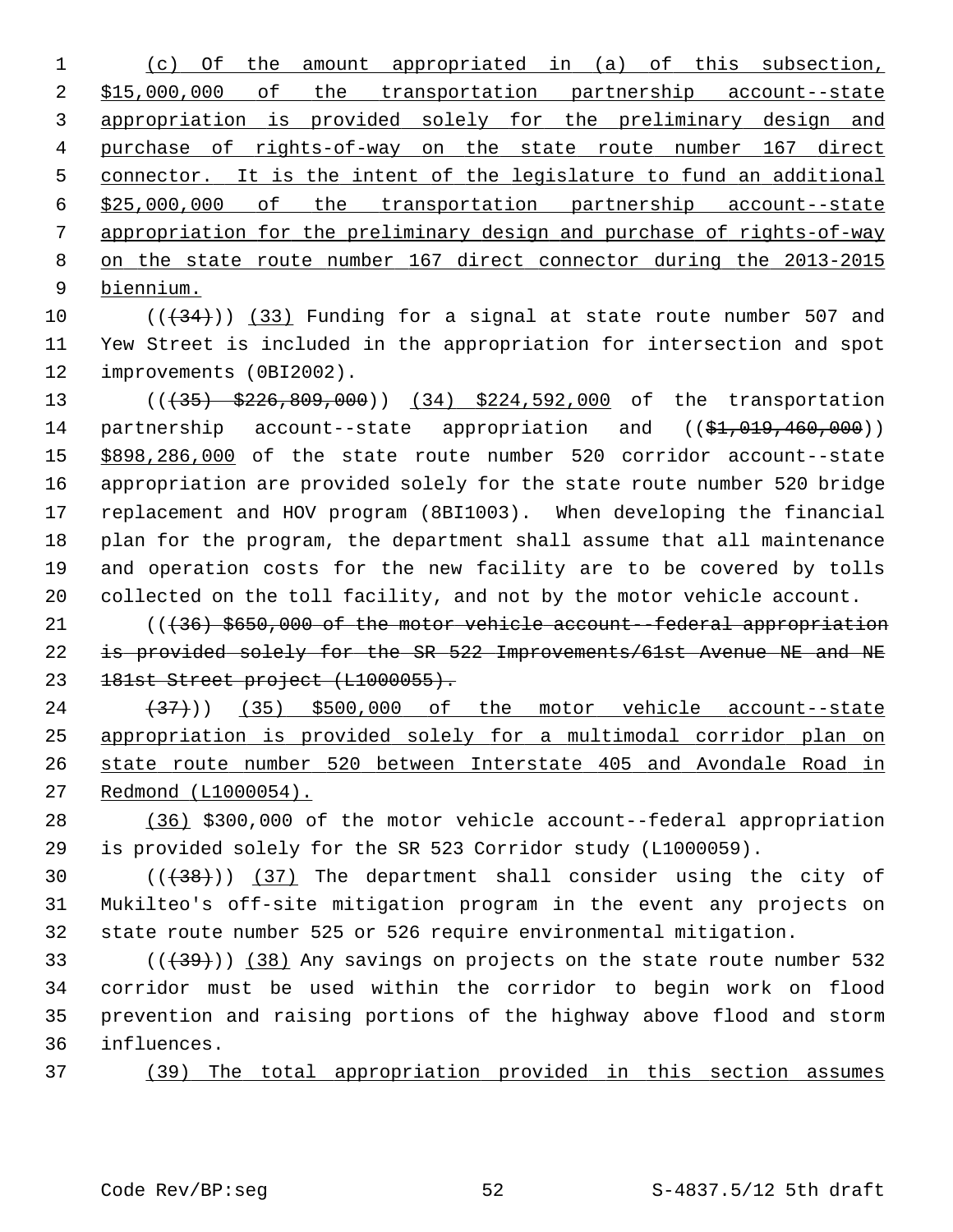| 1  | enactment of chapter (Second Substitute Senate Bill No. 5250),                            |
|----|-------------------------------------------------------------------------------------------|
| 2  | Laws of 2012 (design-build procedures) and reflects efficiencies and                      |
| 3  | cost savings generated by this innovative design and contracting tool.                    |
|    |                                                                                           |
| 4  | Sec. 306. 2011 c 367 s 306 (uncodified) is amended to read as                             |
| 5  | follows:                                                                                  |
| 6  | FOR THE DEPARTMENT OF TRANSPORTATION--PRESERVATION--PROGRAM P                             |
| 7  | Transportation Partnership Account--State                                                 |
| 8  | $((\frac{234}{182},000))$                                                                 |
| 9  | \$44,463,000                                                                              |
| 10 | Motor Vehicle Account--State Appropriation ( $(\frac{667}{790}, \frac{790}{000})$ )       |
| 11 | \$85,241,000                                                                              |
| 12 | Motor Vehicle Account--Federal Appropriation $($ $($ $\frac{2632}{100})$                  |
| 13 | \$548,306,000                                                                             |
| 14 | Motor Vehicle Account--Private/Local Appropriation $((\frac{219}{253}, \frac{253}{260}))$ |
| 15 | \$21,585,000                                                                              |
| 16 | Transportation 2003 Account (Nickel Account)--State                                       |
| 17 |                                                                                           |
| 18 | TOTAL APPROPRIATION ( $(\frac{2753}{714},000)$ )                                          |
| 19 | \$699,618,000                                                                             |

20 The appropriations in this section are subject to the following 21 conditions and limitations:

22 (1) Except as provided otherwise in this section, the entire 23 transportation 2003 account (nickel account) appropriation and the 24 entire transportation partnership account appropriation are provided 25 solely for the projects and activities as listed by fund, project, and 26 amount in LEAP Transportation Document ((2011-1)) 2012-2 as developed 27 ((April 19, 2011)) February 21, 2012, Program - Highway Preservation 28 Program (P). However, limited transfers of specific line-item project 29 appropriations may occur between projects for those amounts listed 30 subject to the conditions and limitations in section 603 of this act.

31 (2) ((The department shall, on a quarterly basis beginning July 1, 2011, provide to the office of financial management and the legislature reports providing the status on each active project funded in part or whole by the transportation 2003 account (nickel account) or the transportation partnership account. Funding provided at a programmatic level for transportation partnership account projects relating to seismic bridges must be reported on a programmatic basis. Projects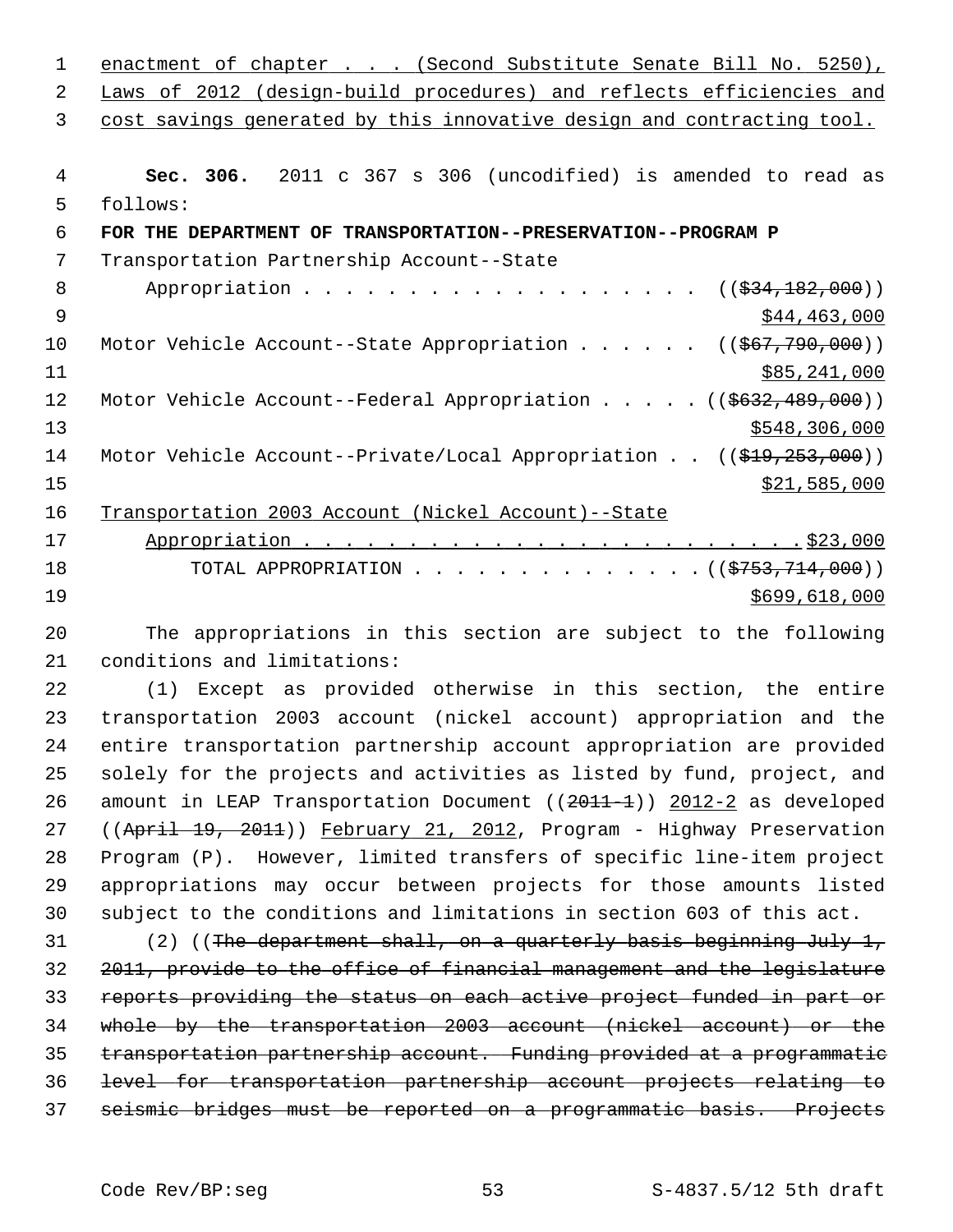within this programmatic level funding must be completed on a priority basis and scoped to be completed within the current programmatic budget. The department shall work with the office of financial management and the transportation committees of the legislature to agree on report formatting and elements. Elements must include, but not be limited to, project scope, schedule, and costs. The department shall also provide the information required under this subsection on a 8 quarterly basis.

9  $(3)$ )) The department of transportation shall continue to implement 10 the lowest life-cycle cost planning approach to pavement management 11 throughout the state to encourage the most effective and efficient use 12 of pavement preservation funds. Emphasis should be placed on 13 increasing the number of roads addressed on time and reducing the 14 number of roads past due.

15  $((+5))$  (3) Within the motor vehicle account--state appropriation 16 and motor vehicle account--federal appropriation, the department may 17 transfer funds between programs I and P, except for funds that are 18 otherwise restricted in this act.

19  $((+6))$  (4) The department shall apply for surface transportation 20 program enhancement funds to be expended in lieu of or in addition to 21 state funds for eligible costs of projects in programs I and P.

22  $((+7))$  (5) The motor vehicle account--state appropriation includes 23 up to \$17,652,000 in proceeds from the sale of bonds authorized in RCW 24 47.10.843.

25  $((+8))$  (6) The department must work with cities and counties to 26 develop a comparison of direct and indirect labor costs, overhead 27 rates, and other costs for high-cost bridge inspections charged by the 28 state, counties, and other entities. The comparison is due to the 29 transportation committees of the legislature on September 1, 2011.

30  $((49) $277,000)$   $(7) $789,000$  of the motor vehicle account--federal 31 appropriation and ((\$10,000)) \$6,000 of the motor vehicle account-- 32 state appropriation are provided solely for the environmental impact 33 statement and preliminary planning for the replacement of the state 34 route number 9 Snohomish river bridge (project L2000018).

35 (((10) \$9,641,000)) (8) \$10,843,000 of the motor vehicle account-- 36 federal appropriation, ((\$2,000,000)) \$1,992,000 of the motor vehicle 37 account--private/local appropriation, and ((\$361,000)) \$390,000 of the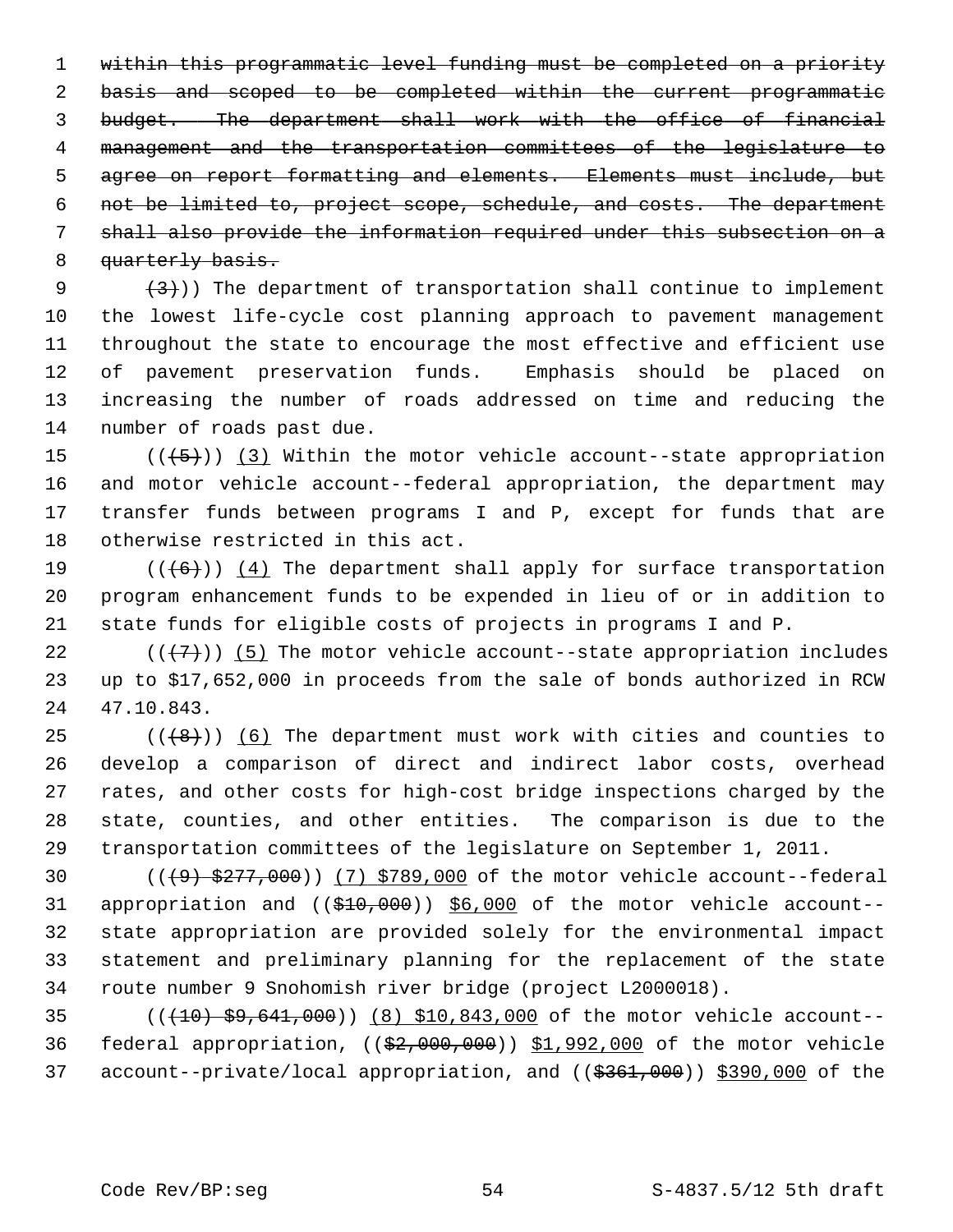1 motor vehicle account--state appropriation are provided solely for the 2 SR 21/Keller Ferry - Replace Boat project (602110J).

 3 (((11) \$3,093,000)) (9) \$165,000 of the motor vehicle account-- 4 federal appropriation is provided solely for the I-90/Ritzville to 5 Tokio - Paving of Outside Lanes project (609041G).

6 ( $(12)$   $$2,733,000$ )) (10) \$5,565,000 of the motor vehicle account--7 federal appropriation and ((\$114,000)) \$232,000 of the motor vehicle 8 account--state appropriation are provided solely for the SR 9 167/Puyallup River Bridge Replacement project (316725A). This project 10 must be completed as a design-build project. The department must work 11 with local jurisdictions and the community during the environmental 12 review process to develop appropriate esthetic design elements, at no 13 additional cost to the department, and traffic management plans 14 pertaining to this project. The department must report to the 15 transportation committees of the legislature on estimated cost and/or 16 time savings realized as a result of using the design-build process.

17 (( $(13)$  \$295,000)) (11) \$507,000 of the motor vehicle account--18 federal appropriation and ((\$5,000)) \$13,000 of the motor vehicle 19 account--state appropriation are provided solely for the SR 20 906/Travelers Rest - Building Renovation project (090600A).

21 (12) The department shall submit a renewal and rehabilitation plan 22 for the new state route number 16 Tacoma Narrows bridge as a decision 23 package as part of its 2013-2015 biennial budget submittal.

24 **Sec. 307.** 2011 c 367 s 307 (uncodified) is amended to read as 25 follows:

26 **FOR THE DEPARTMENT OF TRANSPORTATION--TRAFFIC OPERATIONS--PROGRAM Q--** 27 **CAPITAL**

28 Motor Vehicle Account--State Appropriation . . . . . . ((<del>\$6,439,000</del>))  $29$   $\frac{$8,742,000}{ }$ 30 Motor Vehicle Account--Federal Appropriation . . . . . ((\$5,600,000))  $31$  \$7,246,000 32 TOTAL APPROPRIATION  $\ldots$ , . . . . . . . . . . . ( $(\frac{12}{12}, 039, 000)$ )  $\frac{$15,988,000}{$15,988,000}$ 

34 The appropriations in this section are subject to the following 35 conditions and limitations: \$1,000,000 of the motor vehicle account-- 36 state appropriation for project 000005Q is provided solely for state 37 matching funds for federally selected competitive grants or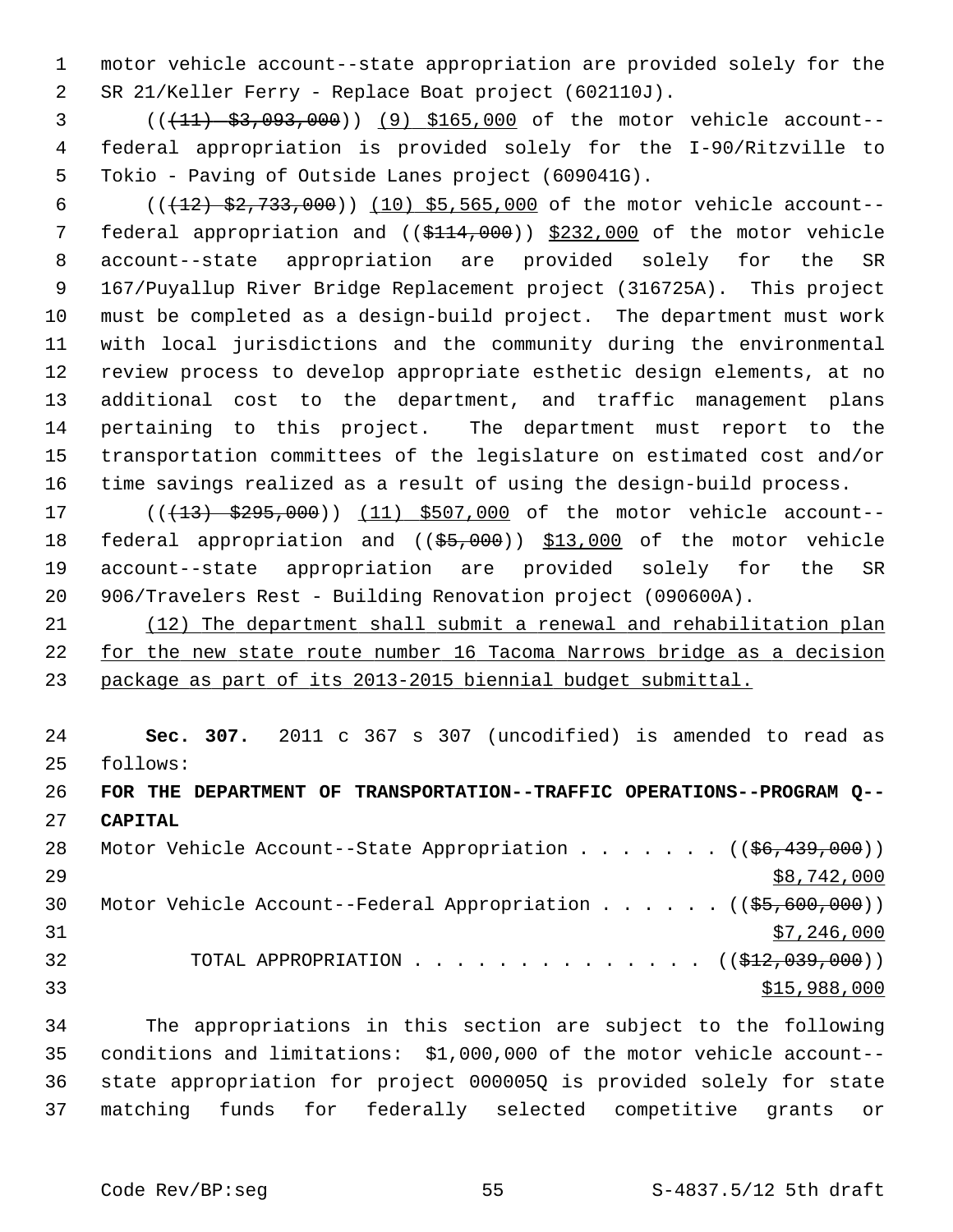1 congressional earmark projects. These moneys must be placed into 2 reserve status until such time as federal funds are secured that 3 require a state match. 4 **Sec. 308.** 2011 c 367 s 308 (uncodified) is amended to read as 5 follows: 6 **FOR THE DEPARTMENT OF TRANSPORTATION--WASHINGTON STATE FERRIES** 7 **CONSTRUCTION--PROGRAM W** 8 Puget Sound Capital Construction Account--State 9 Appropriation . . . . . . . . . . . . . . . . . ( $(\frac{266}{66}, \frac{013}{000})$ )  $10$  \$64,878,000 11 Puget Sound Capital Construction Account--Federal 12 Appropriation . . . . . . . . . . . . . . . . . ((\$41,500,000)) 13 \$56,086,000 14 Puget Sound Capital Construction Account--Private/Local 15 Appropriation . . . . . . . . . . . . . . . . . . . . . . . \$200,000 16 Transportation 2003 Account (Nickel Account)--State 17 Appropriation . . . . . . . . . . . . . . . . . ( (\$118,027,000)) 18 \$110,928,000 19 Transportation Partnership Account--State 20 Appropriation . . . . . . . . . . . . . . . . . (  $(\frac{212}{536},000)$  )  $21$   $512,838,000$ 22 Multimodal Transportation Account--State 23 Appropriation . . . . . . . . . . . . . . . . . ((\$43,265,000)) 24 \$38,254,000 25 TOTAL APPROPRIATION . . . . . . . . . . . . . . ((<del>\$283,341,000</del>)) 26 \$283,184,000 27 The appropriations in this section are subject to the following 28 conditions and limitations: 29 (1) ((\$68,013,000 of the Puget Sound capital construction 30 account--state appropriation, \$41,500,000 of the Puget Sound capital 31 construction account--federal appropriation, \$12,536,000 of the 32 transportation partnership account--state appropriation, \$118,027,000 33 of the transportation 2003 account (nickel account)--state 34 appropriation, and \$43,265,000 of the multimodal transportation 35 account--state appropriation are provided solely for ferry projects,)) 36 Except as provided otherwise in this section, the entire appropriations 37 in this section are provided solely for the projects and activities as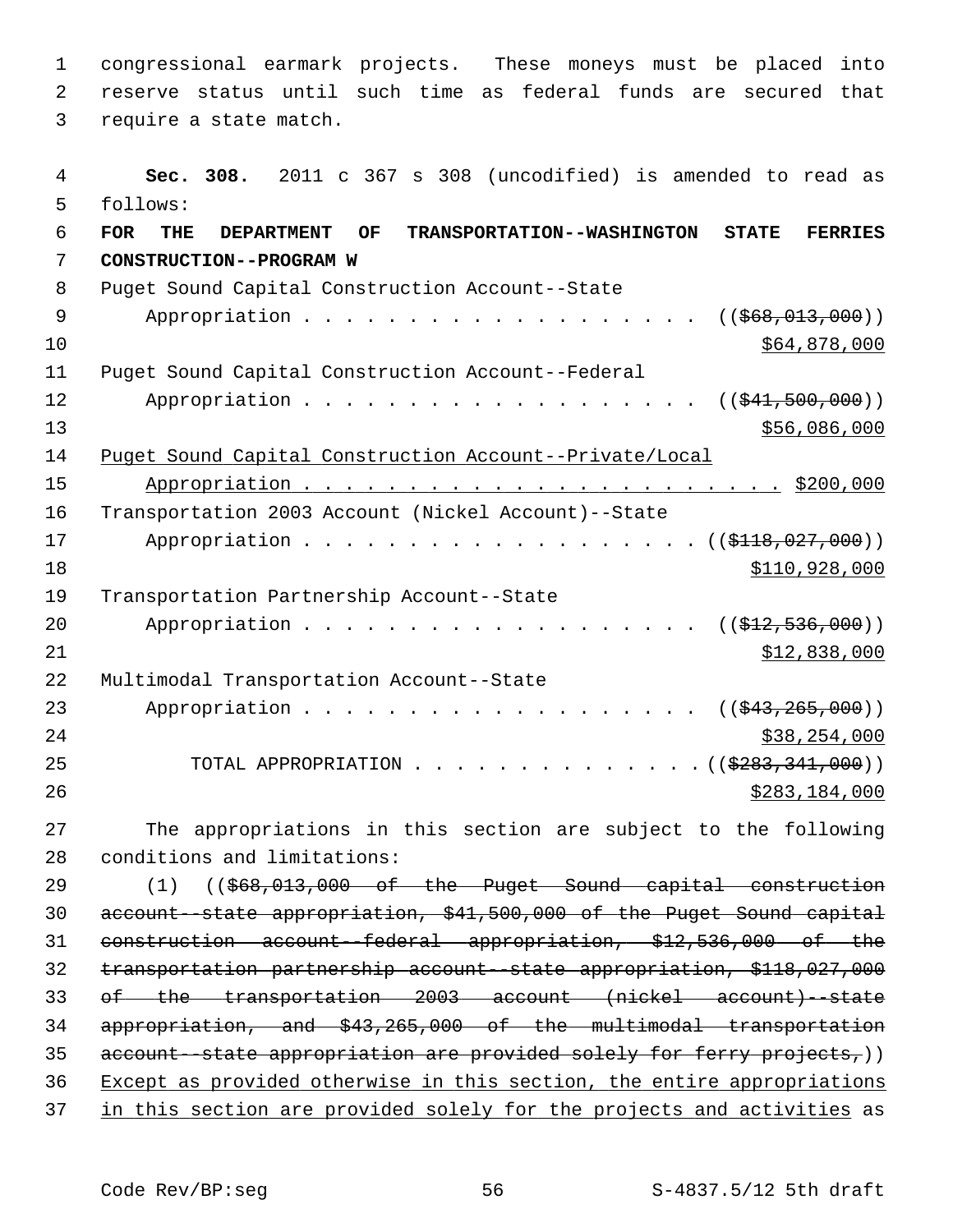1 listed in LEAP Transportation Document ((2011-2)) 2012-1 ALL PROJECTS 2 as developed ((April 19, 2011)) February 21, 2012, Program - Washington 3 State Ferries Capital Program (W).

 4 (2) The department shall work with the department of archaeology 5 and historic preservation to ensure that the cultural resources 6 investigation is properly conducted on all large ferry terminal 7 projects. These projects must be conducted with active archaeological 8 management.

 9 (3) The multimodal transportation account--state appropriation 10 includes up to  $(( $$43, 265, 000)$ )  $$38,000,000$  in proceeds from the sale of$ 11 bonds authorized in RCW 47.10.867.

12 (4) ((The transportation 2003 account (nickel account)--state 13 appropriation includes up to \$82,143,000 in proceeds from the sale of 14 bonds authorized in RCW 47.10.861.

15  $(5)$ ) The Puget Sound capital construction account--state 16 appropriation includes up to ((\$52,516,000)) \$45,000,000 in proceeds 17 from the sale of bonds authorized in RCW 47.10.843.

18 (( $\left(\frac{1}{7} + \frac{20}{520} + \frac{906}{100}\right)$  (5) \$17,970,000 of the transportation 2003 19 account (nickel account)--state appropriation(( $\frac{29}{7}$ , 711,000 of the 20 multimodal transportation account--state appropriation, and \$1,537,000 21 of the Puget Sound capital construction account--state appropriation 22 are)) is provided solely for the acquisition of new Kwa-di-tabil class 23 ferry vessels (project 944470A) subject to the conditions of RCW 24 47.56.780.

 $25$  ( $(\overline{8})$ ) (6) \$33,404,000 of the multimodal transportation account--26 state appropriation, ((\$2,000,000)) \$1,000,000 of the Puget Sound 27 capital construction account--((state)) federal appropriation, 28 \$11,500,000 of the transportation partnership account--state 29 appropriation, and ((\$81,085,000)) \$76,924,000 of the transportation 30 2003 account (nickel account)--state appropriation are provided solely 31 for the acquisition of  $((\text{two}))$  one 144-car vessel((s contingent upon 32 new and sufficient resources. Of these amounts, \$123,828,000 is 33 provided solely for the first 144-car vessel)) (project L2200038). The 34 department shall use as much already procured equipment as practicable 35 on the 144-car vessel. The vendor must present to the joint 36 transportation committee and the office of financial management, by 37 August 15, 2011, a list of options that will result in significant cost 38 savings changes in terms of construction or the long-term maintenance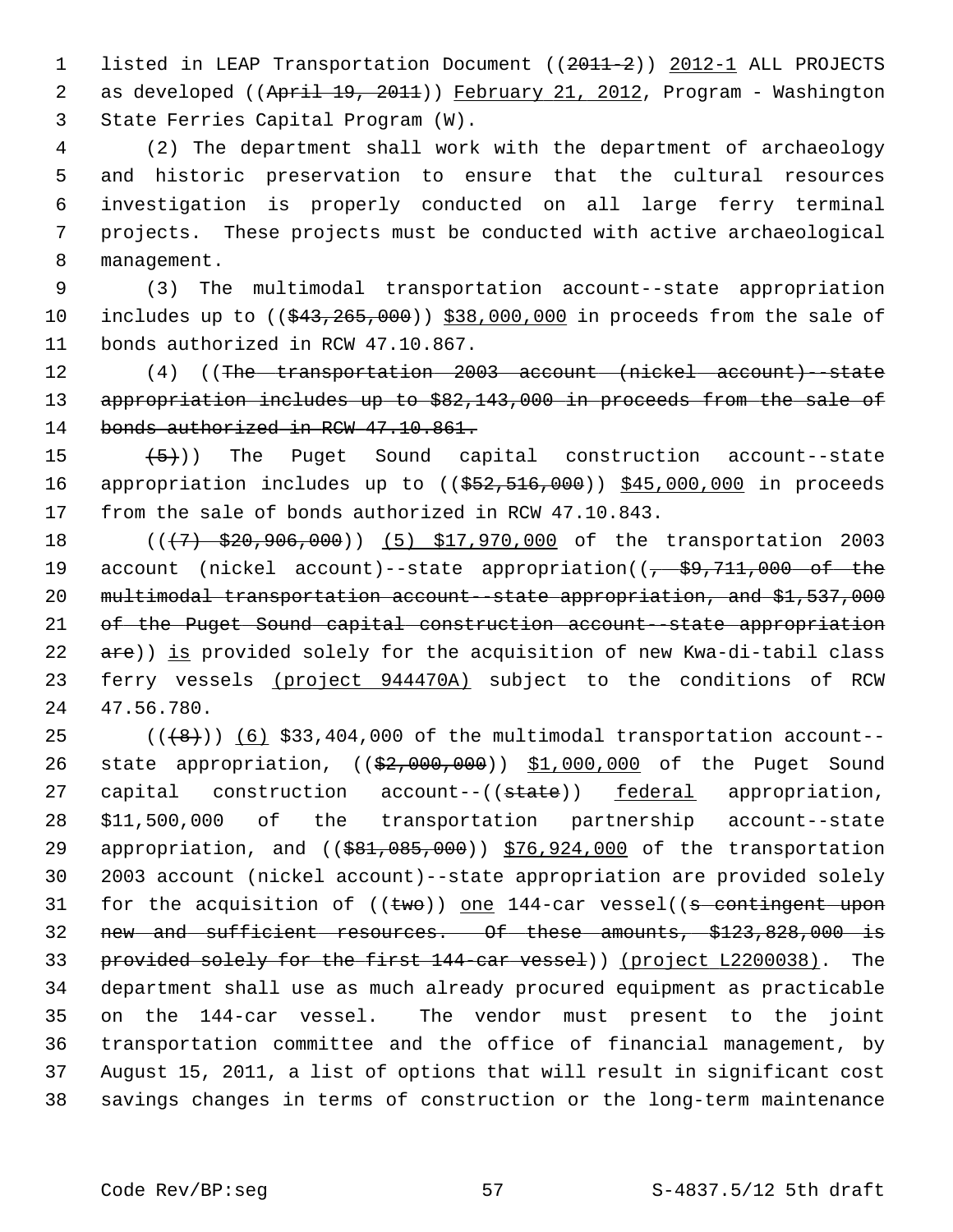1 and operations of the vessel. The vendor must allow for exercising the 2 options without a penalty. If neither chapter ... (Engrossed 3 Substitute Senate Bill No. 5742), Laws of 2011 nor chapter ... (House 4 Bill No. 2083), Laws of 2011 is enacted by June 30, 2011, \$75,000,000 5 of the transportation 2003 account (nickel account)--state 6 appropriation in this subsection lapses.

7 (((9) The department shall provide to the office of financial 8 management and the legislature quarterly reports providing the status 9 on each project listed in this section and in the project lists 10 submitted pursuant to this act and on any additional projects for which 11 the department has expended funds during the 2011-2013 fiscal biennium. 12 Elements must include, but not be limited to, project scope, schedule, 13 and costs. The department shall also provide the information required 14 under this subsection via the transportation executive information 15 system. The quarterly report regarding the status of projects 16 identified on the list referenced in subsection (1) of this section 17 must be developed according to an earned value method of project 18 monitoring.

19 (11) \$3,932,000)) (7) \$5,749,000 of the total appropriation is 20 provided solely for continued permitting work on the Mukilteo ferry 21 terminal (project 952515P). The department shall seek additional 22 federal funding for this project. Prior to beginning terminal 23 improvements, the department shall report to the legislature on the 24 final environmental impact statement by December 31, 2012. The report 25 must include an overview of the costs and benefits of each of the 26 alternatives considered, as well as an identification of costs and a 27 funding plan for the preferred alternative.

28  $((+13))$   $(8)$  The department shall review all terminal project cost 29 estimates to identify projects where similar design requirements could 30 result in reduced preliminary engineering or miscellaneous items costs. 31 The department shall report to the legislature by September 1, 2011. 32 The report must use programmatic design and include estimated cost 33 savings by reducing repetitive design costs or miscellaneous costs, or 34 both, applied to projects.

35 (((14) \$2,000,000)) (9) \$3,000,000 of the Puget Sound capital 36 construction account--state appropriation is provided solely for 37 emergency capital repair costs (project 999910K). Funds may be spent 38 only after approval from the office of financial management.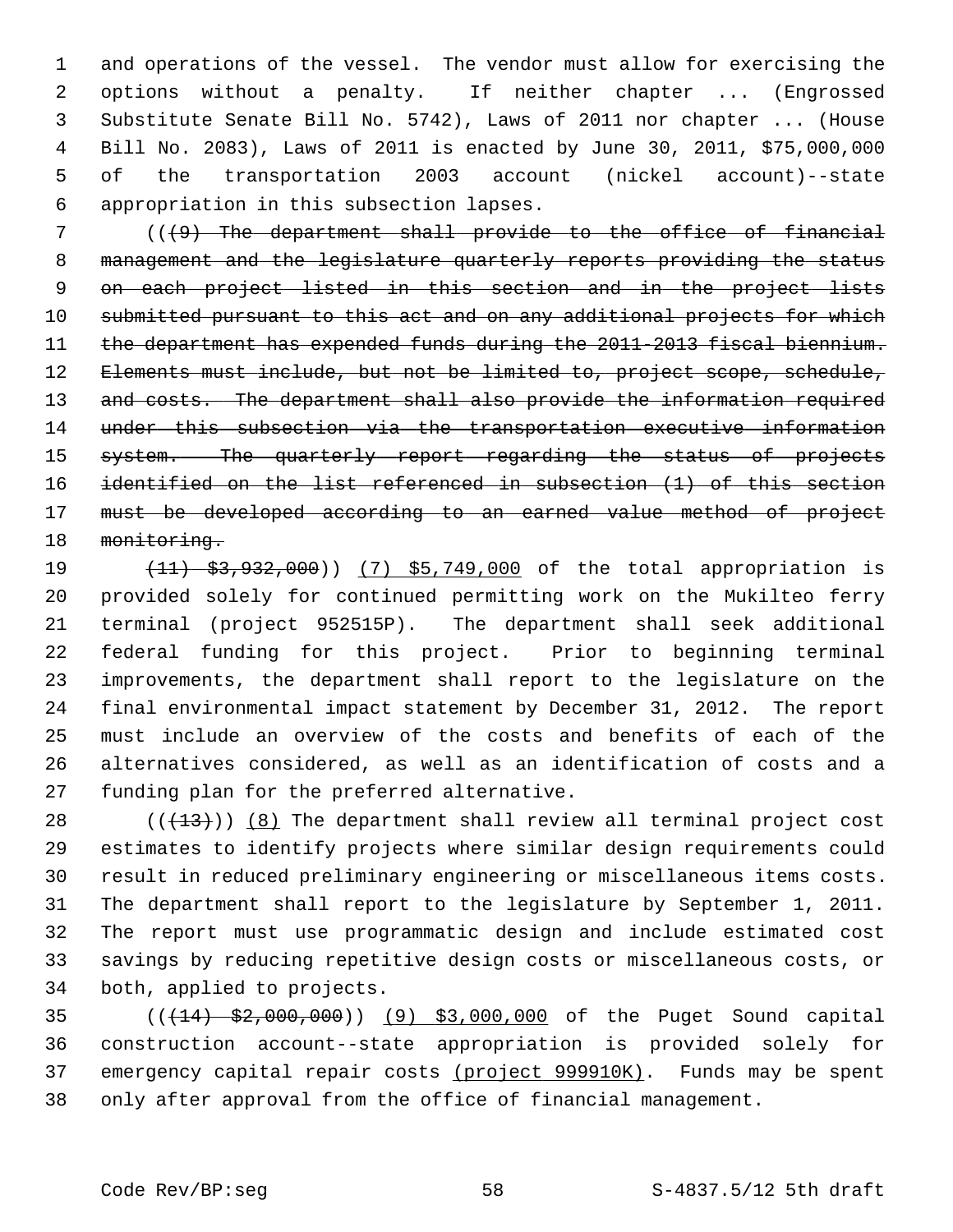1 (( $\left(\frac{15}{15}\right)$   $\left(\frac{57}{167},\frac{167}{160}\right)$  (10) \$4,851,000 of the Puget Sound capital 2 construction account--state appropriation is provided solely for the 3 reservation and communications system projects (L200041 & L200042).

 (11) \$641,000 of the Puget Sound capital construction account-- state appropriation is provided solely for the department to continue efforts to convert the existing diesel powered Issaquah class fleet to liquid natural gas powered vessels. Of this amount, \$391,000 is solely for the department to work with appropriate agencies of the state and federal government to amend the state's current alternative security plan to account for the use of liquid natural gas as a propulsion fuel 11 in the ferry fleet. Of this amount, \$250,000 is solely for the department to issue a request for proposals for a design-build contract to fully convert the existing diesel powered Issaquah class fleet to be solely powered by liquid natural gas. The successful bidder must be able to offer detailed design services, attain coast guard approval regarding vessel safety and any other requirements pertaining to design, acquire engines with liquid natural gas as a sole fuel source, provide public outreach and education regarding the conversion of ferry vessels to liquid natural gas, perform all conversion work, and supply dependable and suitable quantities of liquid natural gas without any additional, direct appropriations from the legislature other than that provided in this act. To the extent allowable under current law, the bidder awarded the design-build contract for converting the Issaquah fleet to liquid natural gas under this subsection shall be given bidding preferences in any future liquid natural gas related ferry proposals or projects.

 (12) \$500,000 of the Puget Sound capital construction account-- state appropriation is provided solely for the ADA visual paging project (L2200083). If any new federal grants are received by the department that may supplant the state funds in this appropriation, the state funds in this appropriation must be placed in unallotted status.

 **Sec. 309.** 2011 c 367 s 309 (uncodified) is amended to read as 33 follows: **FOR THE DEPARTMENT OF TRANSPORTATION--RAIL--PROGRAM Y--CAPITAL** 35 Essential Rail Assistance Account--State

36 Appropriation . . . . . . . . . . . . . . . . . . (  $(\frac{1}{2}, 000, 000)$  )  $31,565,000$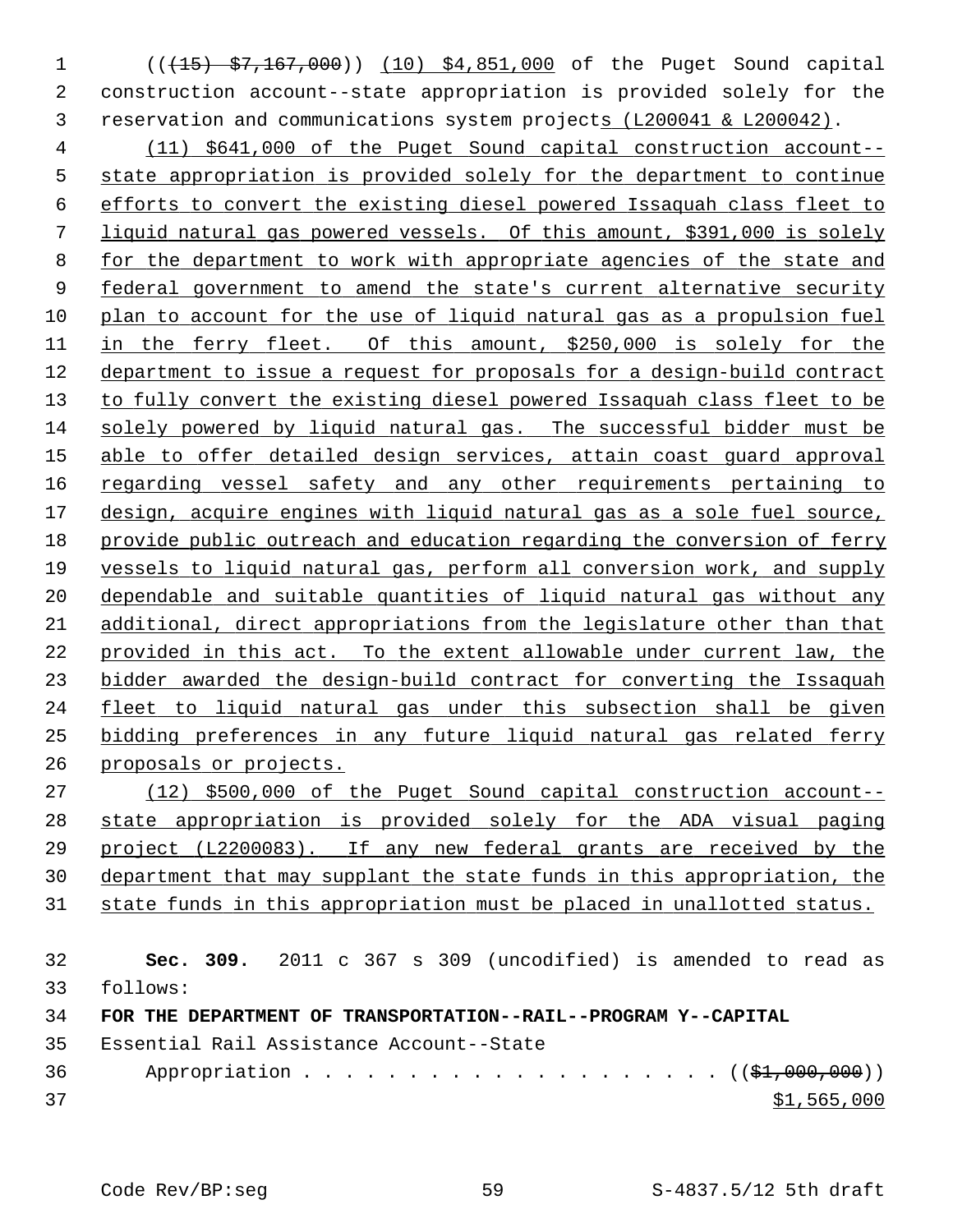|    | Transportation Infrastructure Account--State     |
|----|--------------------------------------------------|
| 2. |                                                  |
| 3  | \$5,693,000                                      |
| 4  | Multimodal Transportation Account--State         |
| 5  | Appropriation ( $(\frac{252,000,000)}{100,000})$ |
| 6  | \$58,020,000                                     |
| 7  | Multimodal Transportation Account--Federal       |
| 8  | Appropriation ((\$366,314,000))                  |
| 9  | \$236,597,000                                    |
| 10 | Multimodal Transportation Account--Private/Local |
| 11 |                                                  |
| 12 | \$1,010,000                                      |
| 13 | TOTAL APPROPRIATION ( $(\frac{2426}{144},000)$ ) |
| 14 | \$302,885,000                                    |
|    |                                                  |

15 The appropriations in this section are subject to the following 16 conditions and limitations:

17 (1)(a) Except as provided otherwise in this section, the entire 18 appropriations in this section are provided solely for the projects and 19 activities as listed by project and amount in LEAP Transportation 20 Document ((2011-2)) 2012-1 ALL PROJECTS as developed ((April 19, 2011)) 21 February 21, 2012, Program-Rail Capital Program (Y).

22 (b) Within the amounts provided in this section,  $((\frac{2}{7}, 903, 000))$ 23 \$4,757,000 of the transportation infrastructure account--state 24 appropriation is for low-interest loans through the freight rail 25 investment bank program for specific projects listed as recipients of 26 these loans in the LEAP transportation document identified in (a) of 27 this subsection. The department shall issue freight rail investment 28 bank program loans with a repayment period of no more than ten years, 29 and only so much interest as is necessary to recoup the department's 30 costs to administer the loans.

31 (c) Within the amounts provided in this section,  $((\frac{21}{754}, \frac{754}{700}))$ 32 \$2,047,000 of the multimodal transportation account--state 33 appropriation, \$10,000 of the multimodal transportation account-- 34 private/local appropriation, and \$1,000,000 of the essential rail 35 assistance account--state appropriation are for statewide emergent 36 freight rail assistance projects identified in the LEAP transportation 37 document identified in (a) of this subsection.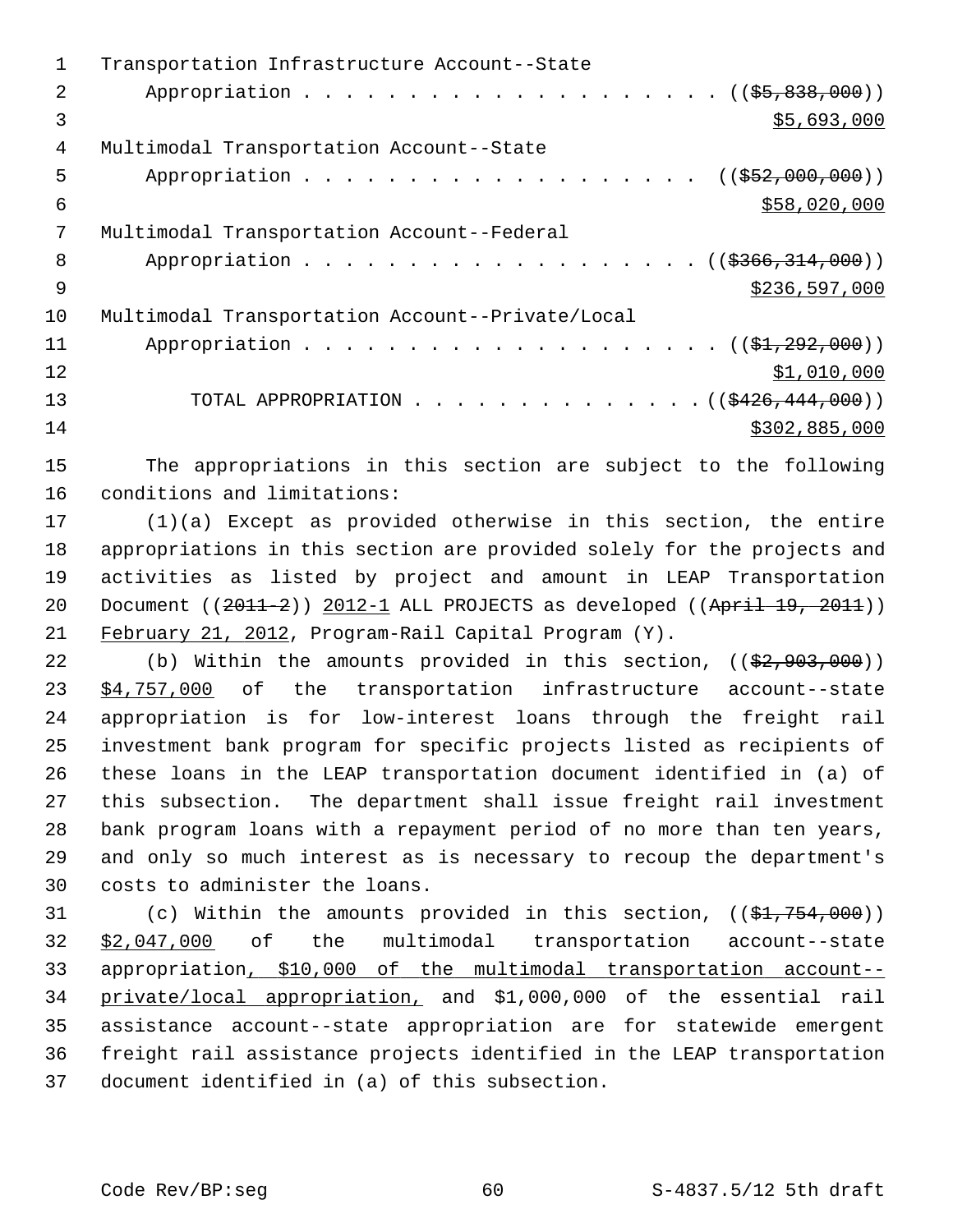1 (2)(a) ((If any funds remain in the program reserves (F01001A & 2 F01000A) for the program and projects listed in subsection (1)(b) and  $3$  (c) of this section,)) The department shall issue a call for projects 4 for the freight rail investment bank (FRIB) loan program and the 5 emergent freight rail assistance program (FRAP) grants, and shall 6 evaluate the applications according to the cost-benefit methodology 7 developed during the 2008 interim using the legislative priorities 8 specified in (c) of this subsection. Unsuccessful FRAP grant 9 applicants should be encouraged to apply to the FRIB loan program, if 10 eligible. By November 1, ((2011)) 2012, the department shall submit a 11 prioritized list of recommended projects to the office of financial 12 management and the transportation committees of the legislature.

13 (b) When the department identifies a prospective rail project that 14 may have strategic significance for the state, or at the request of a 15 proponent of a prospective rail project or a member of the legislature, 16 the department shall evaluate the prospective project according to the 17 cost-benefit methodology developed during the 2008 interim using the 18 legislative priorities specified in (c) of this subsection. The 19 department shall report its cost-benefit evaluation of the prospective 20 rail project, as well as the department's best estimate of an 21 appropriate construction schedule and total project costs, to the 22 office of financial management and the transportation committees of the 23 legislature.

24 (c) The legislative priorities to be used in the cost-benefit 25 methodology are, in order of relative importance:

26 (i) Economic, safety, or environmental advantages of freight 27 movement by rail compared to alternative modes;

28 (ii) Self-sustaining economic development that creates family-wage 29 jobs;

30 (iii) Preservation of transportation corridors that would otherwise 31 be lost;

32 (iv) Increased access to efficient and cost-effective transport to 33 market for Washington's agricultural and industrial products;

34 (v) Better integration and cooperation within the regional, 35 national, and international systems of freight distribution; and

36 (vi) Mitigation of impacts of increased rail traffic on 37 communities.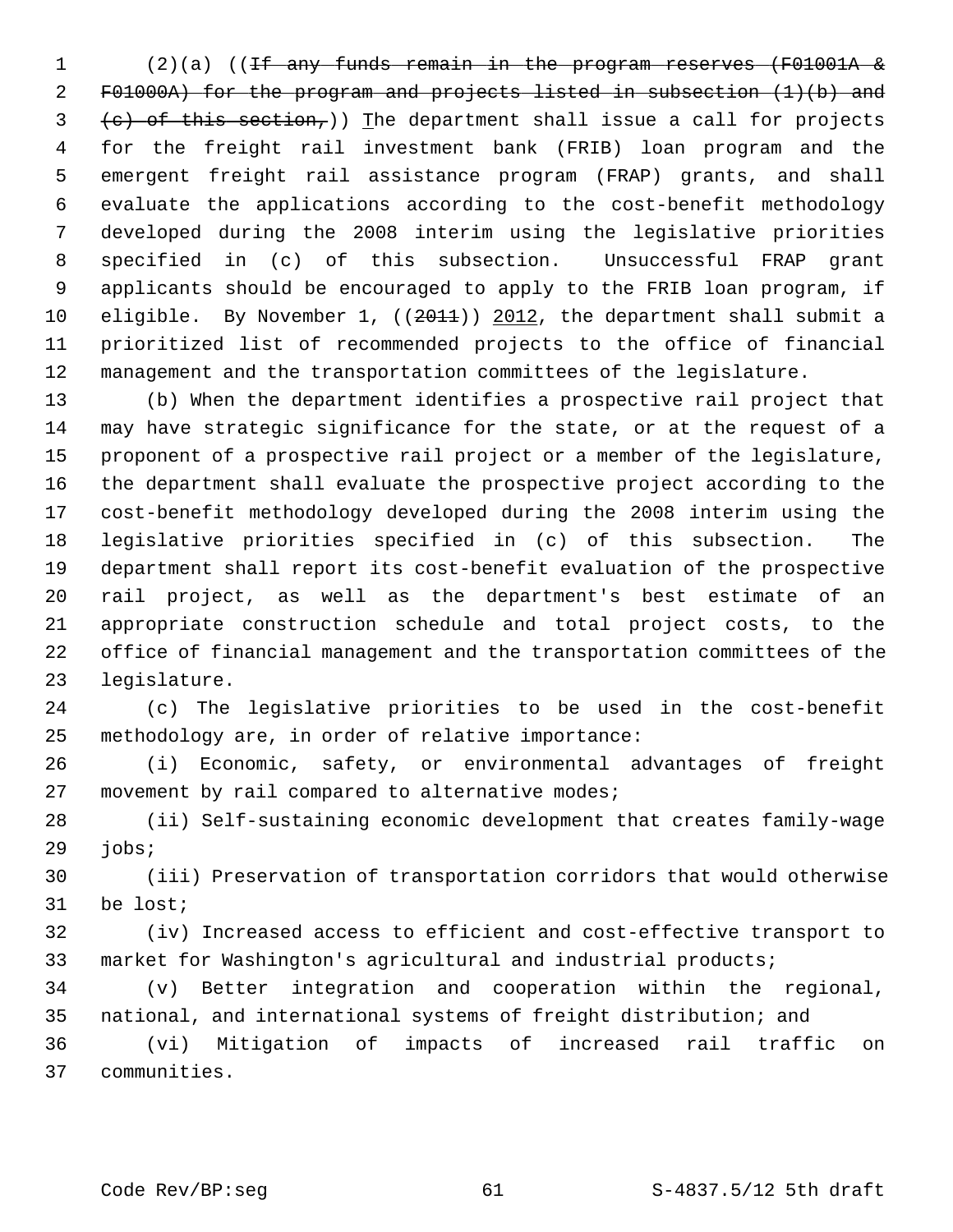1 (3) The department is directed to expend unallocated federal rail 2 crossing funds in lieu of or in addition to state funds for eligible 3 costs of projects in program Y.

 4 (4) The department shall provide quarterly reports to the office of 5 financial management and the transportation committees of the 6 legislature regarding applications that the department submits for 7 federal funds and the status of such applications.

 8 (5) ((The department shall, on a quarterly basis, provide to the office of financial management and the legislature reports providing the status on active projects identified in the LEAP transportation document described in subsection (1)(a) of this section. Report formatting and elements must be consistent with the October 2009 13 quarterly project report.

14 (6) The multimodal transportation account--state appropriation 15 includes up to \$19,684,000 in proceeds from the sale of bonds 16 authorized in RCW 47.10.867.

17 (7) When the balance of that portion of the miscellaneous program 18 account apportioned to the department for the grain train program 19 reaches \$1,180,000, the department shall acquire additional grain train 20 railcars.

21 (8) \$1,087,000 of the multimodal transportation account--state 22 appropriation is provided solely as state matching funds for successful 23 grant applications to either the federal rail line relocation and 24 improvement program (project 798999D) or new federal high-speed rail 25 <del>grants.</del>

 $(9)$ )) The Burlington Northern Santa Fe Skagit river bridge is an 27 integral part of the rail system. Constructed in 1916, the bridge does 28 not meet current design standards and is at risk during flood events 29 that occur on the Skagit river. The department shall work with 30 Burlington Northern Santa Fe and local jurisdictions to secure federal 31 funding for the Skagit river bridge and to develop an appropriate 32 replacement plan and schedule.

33 (((10) \$339,139,000)) (6) \$218,341,000 of the multimodal 34 transportation account--federal appropriation and ((\$5,099,000)) 35 \$3,639,000 of the multimodal transportation account--state 36 appropriation are provided solely for expenditures related to passenger 37 high-speed rail grants. At one and one-half percent of the total 38 project funds, the multimodal transportation account--state funds are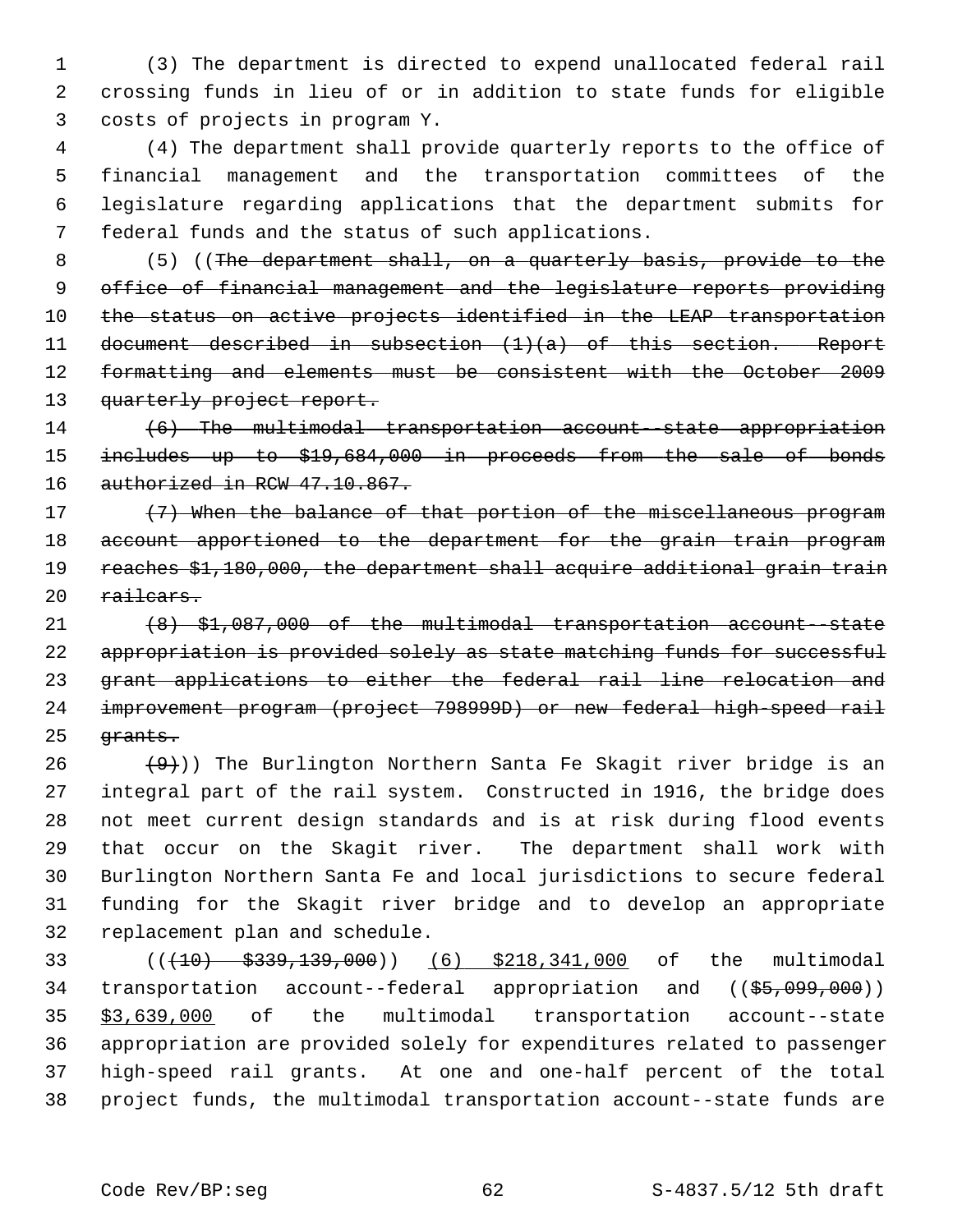1 provided solely for expenditures that are not federally reimbursable. 2 Funding in this subsection is the initial portion of multiyear 3 high-speed rail program grants awarded to Washington state for 4 high-speed intercity passenger rail investments. Funding will allow 5 for two additional round trips between Seattle and Portland and other 6 rail improvements.

 ( $(\overline{+11})$ ) (7) \$750,000 of the multimodal transportation account-- 8 state appropriation is provided solely for the Port of Royal Slope 9 rehabilitation project (L1000053). Funding is contingent upon the 10 project completing the rail cost-benefit methodology process developed 11 during the 2008 interim using the legislative priorities outlined in 12 subsection (2)(c) of this section.

 (8) As allowable under federal rail authority rules and existing competitive bidding practices, when purchasing new train sets, the department shall give preference to bidders that propose train sets with characteristics and maintenance requirements most similar to those 17 currently owned by the department.

 (9) Funds generated by the grain train program are solely for operating, sustaining, and enhancing the grain train program including, but not limited to, operations, capital investments, inspection, developing business plans for future growth, and fleet management. Any funds deemed by the department, in consultation with relevant port districts, to be in excess of current operating needs or capital reserves of the grain train program may be transferred from the miscellaneous program account to the essential rail assistance account for the purpose of sustaining the grain train program through maintaining the Palouse river and Coulee City railroad line, on which the grain train program operates.

 (10) \$500,000 of the essential rail assistance account--state appropriation is provided solely for the purpose of rehabilitation and maintenance of the Palouse river and Coulee City railroad line. Expenditures from this appropriation may not exceed the combined total of:

 (a) The revenues deposited into the essential rail assistance account from leases and sale of property pursuant to RCW 47.76.290; and (b) Revenues transferred from the miscellaneous program account for the purpose of sustaining the grain train program through maintaining the Palouse river and Coulee City railroad line.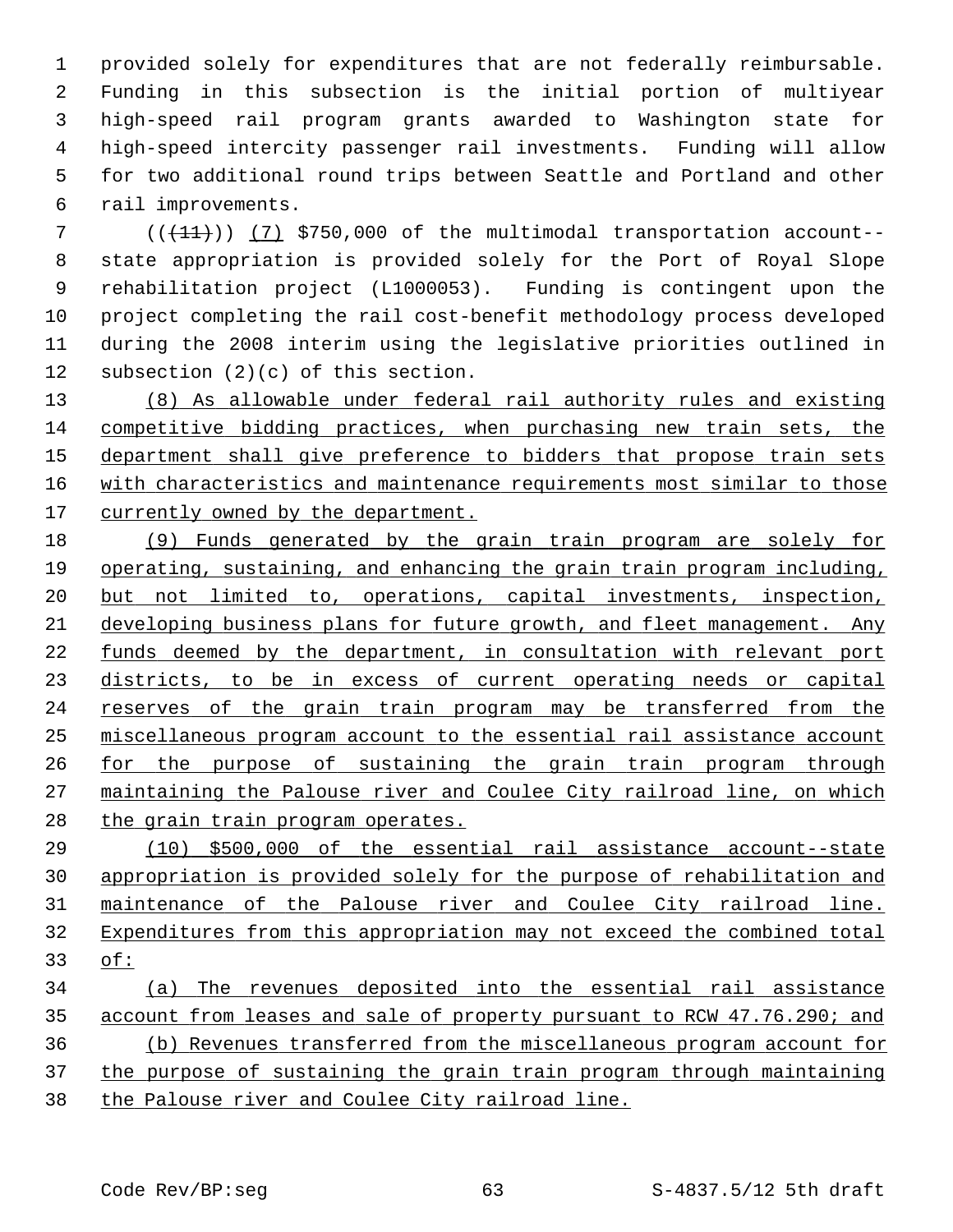| $\mathbf 1$    | Sec. 310.<br>2011 c 367 s 310 (uncodified) is amended to read as                         |
|----------------|------------------------------------------------------------------------------------------|
| 2              | follows:                                                                                 |
| 3              | FOR THE<br><b>DEPARTMENT</b><br>OF<br>TRANSPORTATION--LOCAL PROGRAMS--PROGRAM<br>$Z - -$ |
| $\overline{4}$ | <b>CAPITAL</b>                                                                           |
| 5              | Highway Infrastructure Account--State Appropriation \$207,000                            |
| 6              | Highway Infrastructure Account--Federal                                                  |
| 7              |                                                                                          |
| 8              | Motor Vehicle Account--State Appropriation ( $(\frac{2}{3}, 754, 000)$ )                 |
| $\overline{9}$ | \$4,179,000                                                                              |
| 10             | Motor Vehicle Account--Federal Appropriation $($ $($ \$31,856,000))                      |
| 11             | \$30,430,000                                                                             |
| 12             | Freight Mobility Investment Account--State                                               |
| 13             |                                                                                          |
| 14             | Transportation Partnership Account--State                                                |
| 15             |                                                                                          |
| 16             | \$7,181,000                                                                              |
| 17             | Freight Mobility Multimodal Account--State                                               |
| 18             | Appropriation<br>$((\$15,117,000))$                                                      |
| 19             | \$15,668,000                                                                             |
| 20             | Freight Mobility Multimodal Account--Local                                               |
| 21             | Appropriation<br>$((\frac{154}{752},000))$                                               |
| 22             | \$2,834,000                                                                              |
| 23             | Multimodal Transportation Account--State                                                 |
| 24             | Appropriation<br>((\$18,453,000))                                                        |
| 25             | \$22,475,000                                                                             |
| 26             | Passenger Ferry Account--State Appropriation \$1,115,000                                 |
| 27             | TOTAL APPROPRIATION $($ $($ $\frac{694,169,000)}{100,000})$                              |
| 28             | \$96,969,000                                                                             |
| 29             | The appropriations in this section are subject to the following                          |
| 30             | conditions and limitations:                                                              |
| 31             | (1) ((The department shall, on a quarterly basis beginning July 1,                       |
| 32             | 2011, provide to the office of financial management and the legislature                  |
| 33             | reports providing the status on each active project funded in part or                    |
| 34             | whole by the transportation 2003 account (nickel account) or the                         |
| 35             | transportation partnership account. Report formatting and elements                       |
| 36             | must be consistent with the October 2009 quarterly project report. The                   |
| 37             | department shall also provide the information required under this                        |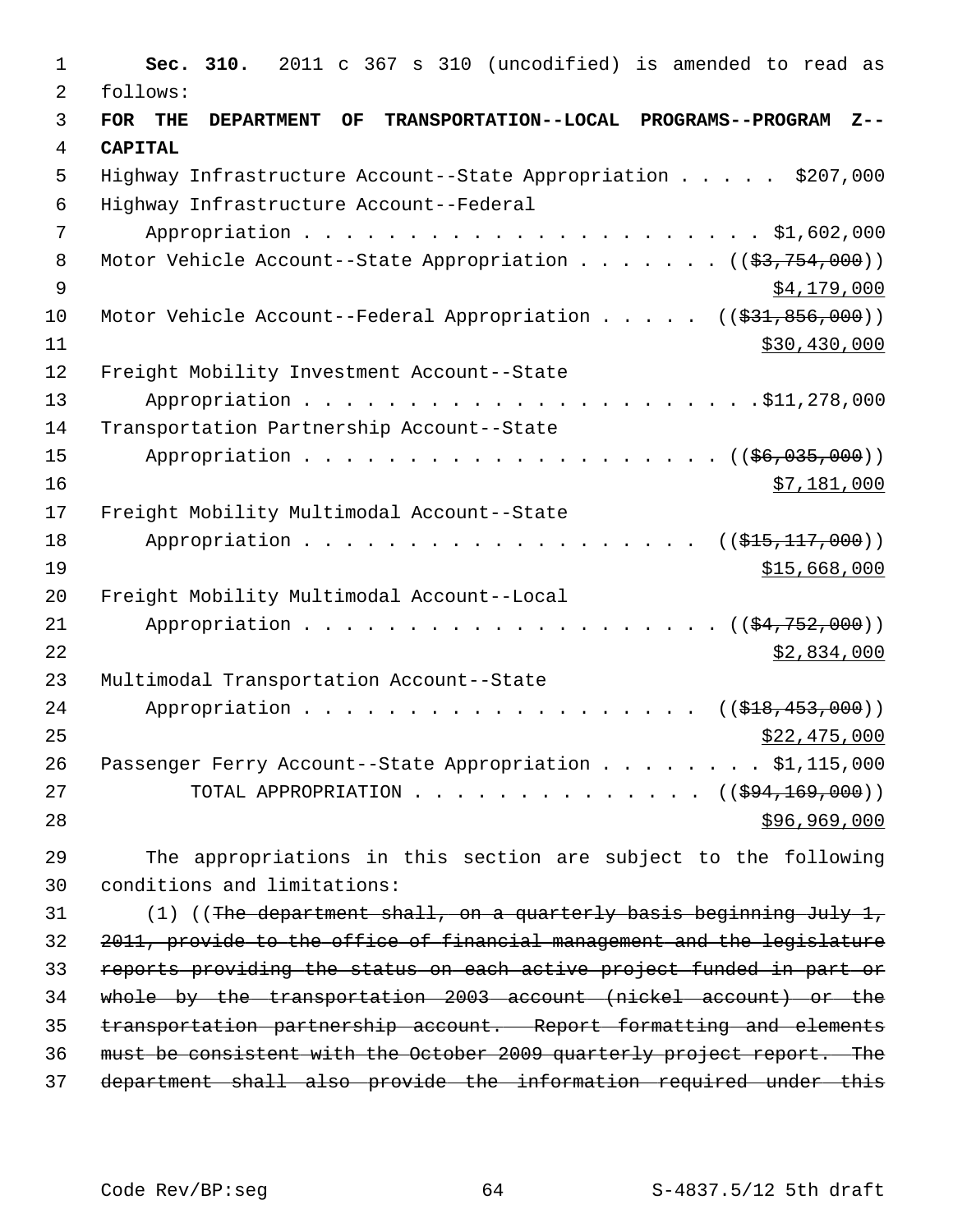1 subsection on a quarterly basis via the transportation executive

2 information system.

 $(3 + 2)$ ) \$1,115,000 of the passenger ferry account--state 4 appropriation is provided solely for near and long-term costs of 5 capital improvements and operating expenses that are consistent with 6 the business plan approved by the governor for passenger ferry service.

7  $((+3))$  (2) The department shall apply for surface transportation 8 program enhancement funds to be expended in lieu of or in addition to 9 state funds for eligible costs of projects in local programs, program 10 Z--capital.

11  $((+4))$  (3) Federal funds may be transferred from program Z to 12 programs I and P and state funds must be transferred from programs I 13 and P to program Z to replace those federal funds in a dollar-for-14 dollar match. Fund transfers authorized under this subsection shall 15 not affect project prioritization status. Appropriations must 16 initially be allotted as appropriated in this act. The department may 17 not transfer funds as authorized under this subsection without approval 18 of the office of financial management. The department shall submit a 19 report on those projects receiving fund transfers to the office of 20 financial management and the transportation committees of the 21 legislature by December 1, 2011, and December 1, 2012.

22  $((\langle 5 \rangle)(4)$  The city of Winthrop may utilize a design-build process 23 for the Winthrop bike path project.

24 ((<del>(6) \$11,557,000</del>)) (5) \$14,813,000 of the multimodal 25 transportation account--state appropriation,  $((\$12,136,000))$ 26 \$12,804,000 of the motor vehicle account--federal appropriation, and  $27$  ( $(\frac{25}{195},\frac{195}{000})$ )  $\S6,241,000$  of the transportation partnership account--28 state appropriation are provided solely for the pedestrian and bicycle 29 safety program projects and safe routes to schools program projects 30 identified in: LEAP Transportation Document 2011-A, pedestrian and 31 bicycle safety program projects and safe routes to schools program 32 projects, as developed April 19, 2011; LEAP Transportation Document 33 2009-A, pedestrian and bicycle safety program projects and safe routes 34 to schools program projects, as developed March 30, 2009; LEAP 35 Transportation Document 2007-A, pedestrian and bicycle safety program 36 projects and safe routes to schools program projects, as developed 37 April 20, 2007; and LEAP Transportation Document 2006-B, pedestrian and 38 bicycle safety program projects and safe routes to schools program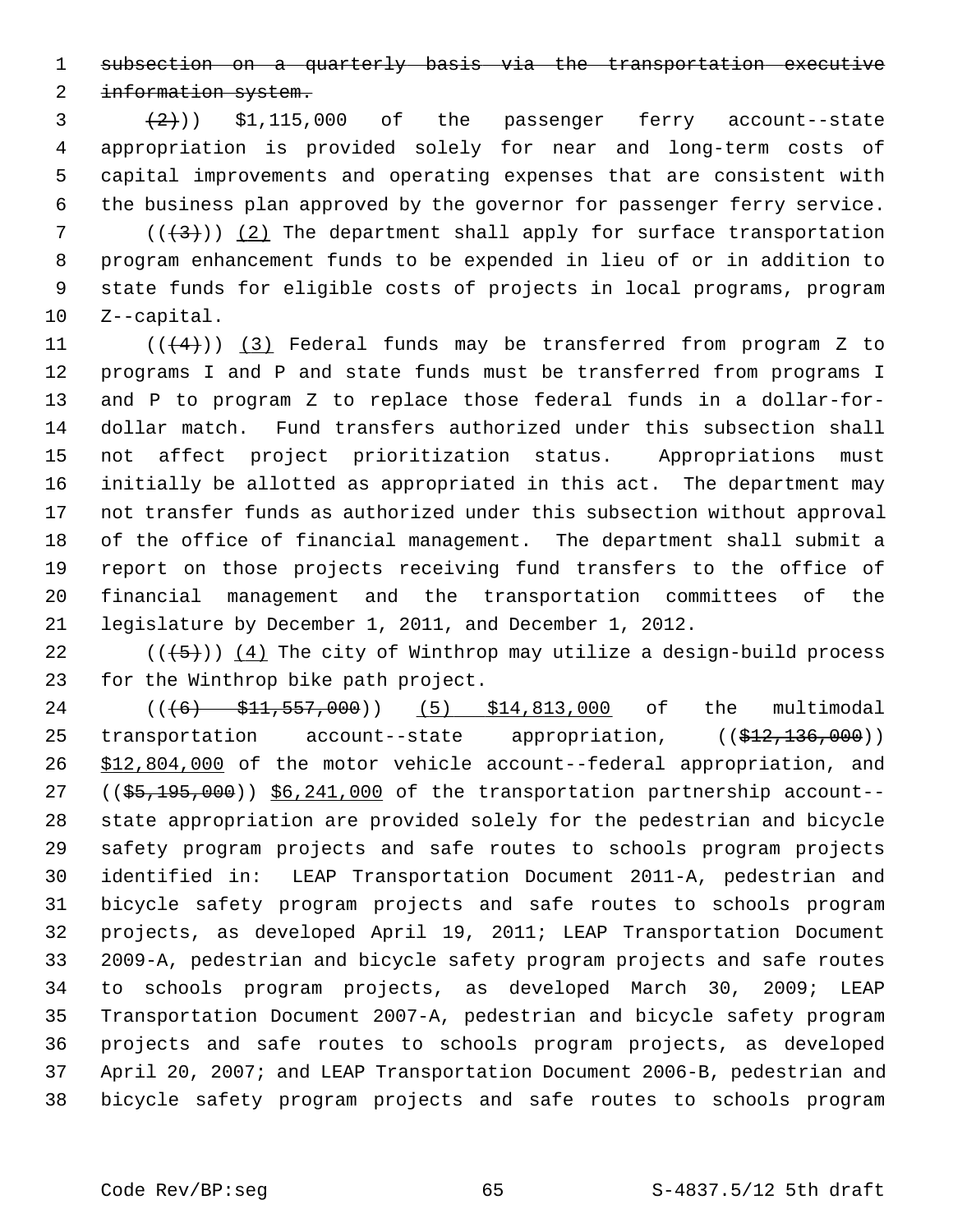1 projects, as developed March 8, 2006. Projects must be allocated 2 funding based on order of priority. The department shall review all 3 projects receiving grant awards under this program at least 4 semiannually to determine whether the projects are making satisfactory 5 progress. Any project that has been awarded funds, but does not report 6 activity on the project within one year of the grant award must be 7 reviewed by the department to determine whether the grant should be 8 terminated. The department shall promptly close out grants when 9 projects have been completed, and identify where unused grant funds 10 remain because actual project costs were lower than estimated in the 11 grant award.

12  $((+7)^{n})$  (6) Except as provided otherwise in this section, the 13 entire appropriations in this section are provided solely for the 14 projects and activities as listed by project and amount in LEAP 15 Transportation Document ((2011-2)) 2012-1 ALL PROJECTS as developed 16 ((April 19, 2011)) February 21, 2012, Program - Local Program (Z).

17  $((+8))$   $(7)$  For the 2011-2013 project appropriations, unless 18 otherwise provided in this act, the director of the office of financial 19 management may authorize a transfer of appropriation authority between 20 projects managed by the freight mobility strategic investment board in 21 order for the board to manage project spending and efficiently deliver 22 all projects in the respective program.

23 ( $(\frac{49}{})$ ) (8) With each department budget submittal, the department 24 shall provide an update on the status of the repayment of the twenty 25 million dollars of unobligated federal funds authority advanced by the 26 department in September 2010 to the city of Tacoma for the Murray 27 Morgan/11th Street bridge project.

28 (((10) The department shall prepare a list of main street projects, 29 consistent with chapter ... (Engrossed Substitute House Bill No. 1071), Laws of 2011, for approval in the 2013-2015 fiscal biennium. In order to ensure that any proposed list of projects is consistent with legislative intent, the department shall provide a report to the joint transportation committee by December 1, 2011. The report must identify the eligible segments of main streets highways, the department's proposed project selection and ranking method, criteria to be considered, and a plan for soliciting project proposals.

 $(11)$ ) (9) If funding is specifically designated in this act for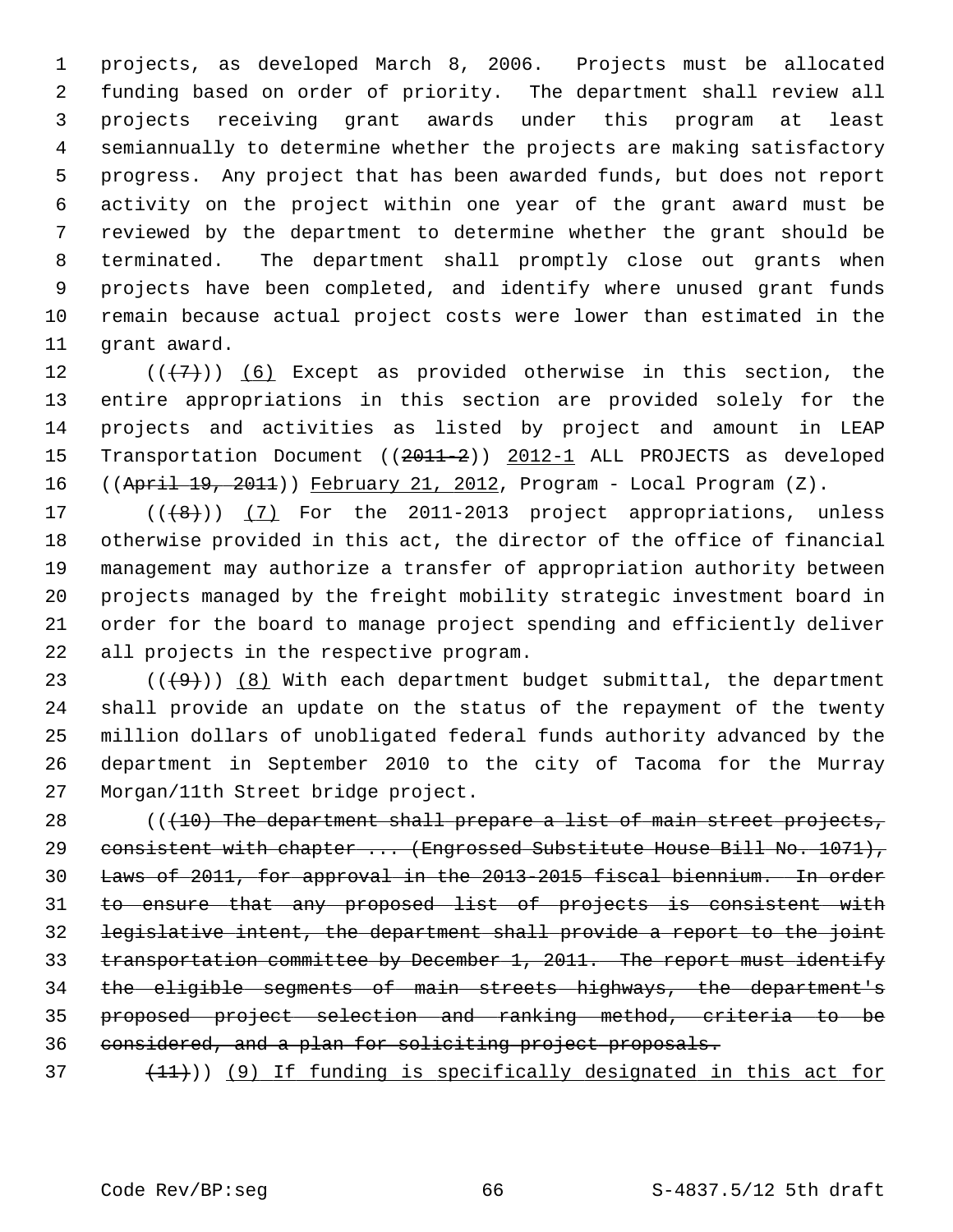1 main street projects, the department shall prepare a list of projects 2 that is consistent with chapter 257, Laws of 2011, for approval in the 3 2013-2015 fiscal biennium.

 4 (10) \$267,000 of the motor vehicle account--state appropriation and 5 \$2,859,000 of the motor vehicle account--federal appropriation are 6 provided solely for completion of the US 101 northeast peninsula safety 7 rest area and associated roadway improvements east of Port Angeles at 8 the Deer Park scenic view point (3LP187A). The department must surplus 9 any right-of-way previously purchased for this project near Sequim. 10 Approval to proceed with construction is contingent on surplus of 11 previously purchased right-of-way.

12 (( $(12)$ )) (11) Up to (( $$3,650,000$ )) \$3,702,000 of the motor vehicle 13 account--federal appropriation and ((\$23,000)) \$75,000 of the motor 14 vehicle account--state appropriation are provided solely to reimburse 15 the cities of Kirkland and Redmond for pavement and bridge deck 16 rehabilitation on state route number 908 (1LP611A). These funds may 17 not be expended unless the cities sign an agreement stating that the 18 cities agree to take ownership of state route number 908 in its 19 entirety and agree that the payment of these funds represents the 20 entire state commitment to the cities for state route number 908 21 expenditures.

22  $((+13))$  (12) \$225,000 of the multimodal transportation account--23 state appropriation is provided solely for the Shell Valley emergency 24 road and bicycle/pedestrian path (L1000036).

25  $((14)$   $$150,000)$   $(13)$   $$188,000$  of the motor vehicle account--state 26 appropriation is provided solely for flood reduction solutions on state 27 route number 522 caused by the lower McAleer and Lyon creek basins 28 (L1000041).

29  $((+15))$  (14) \$896,000 of the multimodal transportation account--30 state appropriation is provided solely for realignment of Parker Road 31 and construction of secondary access off of state route number 20 32 (L2200040).

33  $((+16))$   $(15)$  An additional \$2,500,000 of the motor vehicle 34 account--federal appropriation is provided solely for the Strander 35 Blvd/SW 27th St Connection project (1LP902F), which amount is reflected 36 in the LEAP transportation document identified in subsection  $((+7))$ 37 (6) of this section. These funds may only be committed if needed, may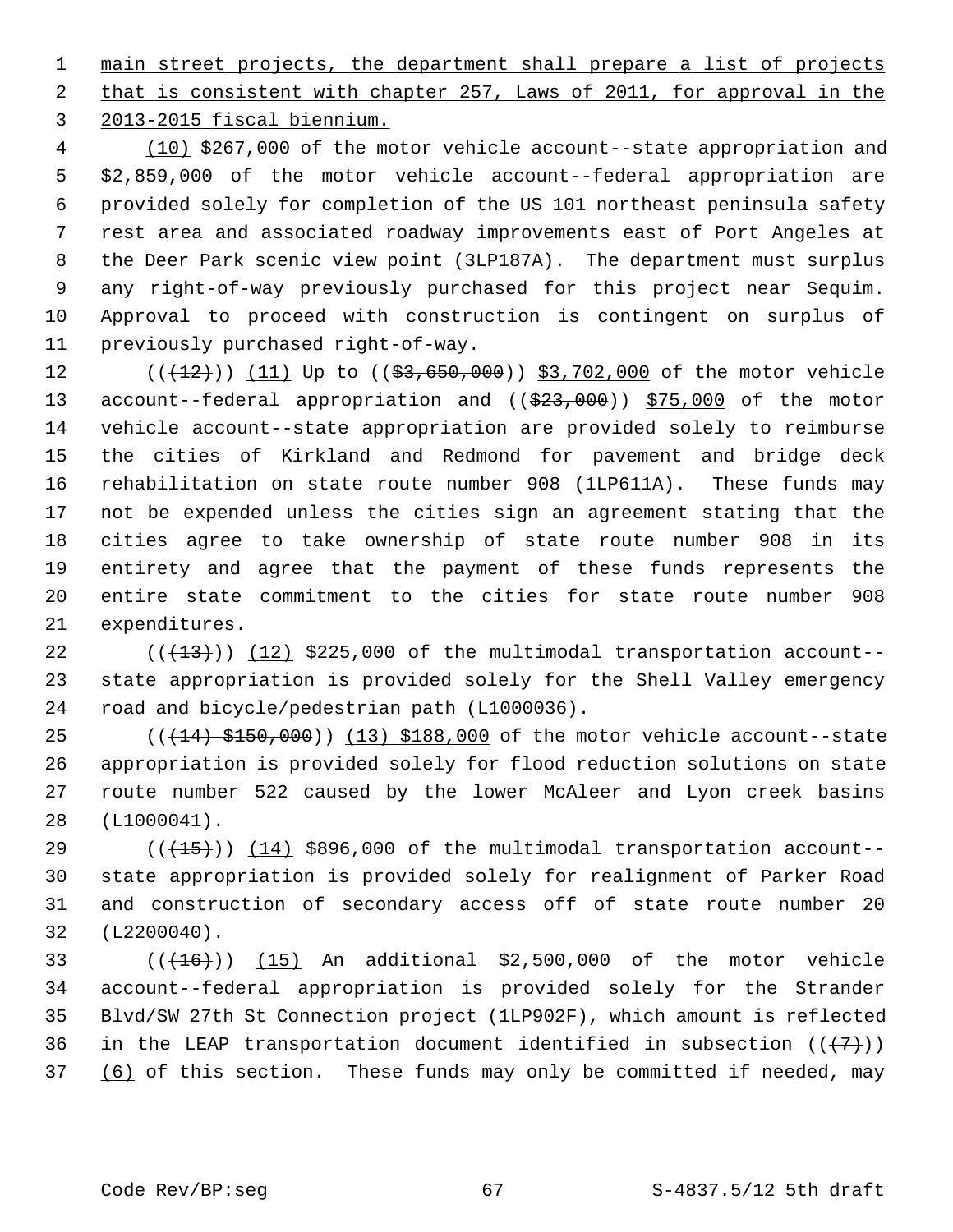1 not be used to supplant any other committed project partnership 2 funding, and must be the last funds expended.

 $3$   $((+17))$   $(16)$  \$500,000 of the motor vehicle account--federal 4 appropriation is provided solely for safety improvements at the 5 intersection of South Wapato and McDonald Road (L1000052).

6  $((+18))$   $(17)$  \$2,000,000 of the multimodal transportation account-- 7 state appropriation is provided solely for the state route number 432 8 rail realignment and highway improvements project (L1000056).

9 (( $\{19\}$  \$500,000 of the multimodal transportation account-state 10 appropriation is provided solely for a multimodal corridor plan on 11 state route number 520 between Interstate 405 and Avondale Road in 12 Redmond (L1000054).

13  $(20)$   $(18)$  \$100,000 of the motor vehicle account--federal 14 appropriation is provided solely for state route number 164 and Auburn 15 Way South pedestrian improvements (L1000057).

16  $((+21))$   $(19)$  \$115,000 of the motor vehicle account--federal 17 appropriation is provided solely for median street lighting on state 18 route number 410 (L1000058).

19  $((+22))$   $(20)$  \$60,000 of the multimodal transportation account--20 state appropriation is provided solely for a cross docking study for 21 the port of Douglas county (L1000060).

 $(1+23)$  ( $(21)$  \$100,000 of the motor vehicle account--federal 23 appropriation is provided solely for city of Auburn - 8th and R Street 24 NE intersection improvements (L2200043).

 $(1 + 24)(1 + 24)$  (22) \$65,000 of the multimodal transportation account--26 state appropriation is provided solely for the Puget Sound regional 27 council to further the implementation of multimodal concurrency 28 practice through a transit service overlay zone implemented at the 29 local level (L1000061). This approach will improve the linkage of land 30 use and transportation investment decisions, improve the efficiency of 31 transit service by encouraging transit-supportive development, provide 32 incentives for developers, and support integrated regional growth, 33 economic development, and transportation plans. In carrying out this 34 work, the council shall involve representatives from cities and 35 counties, developers, transit agencies, and other interested 36 stakeholders, and shall consult with other regional transportation 37 planning organizations across the state. The council shall report the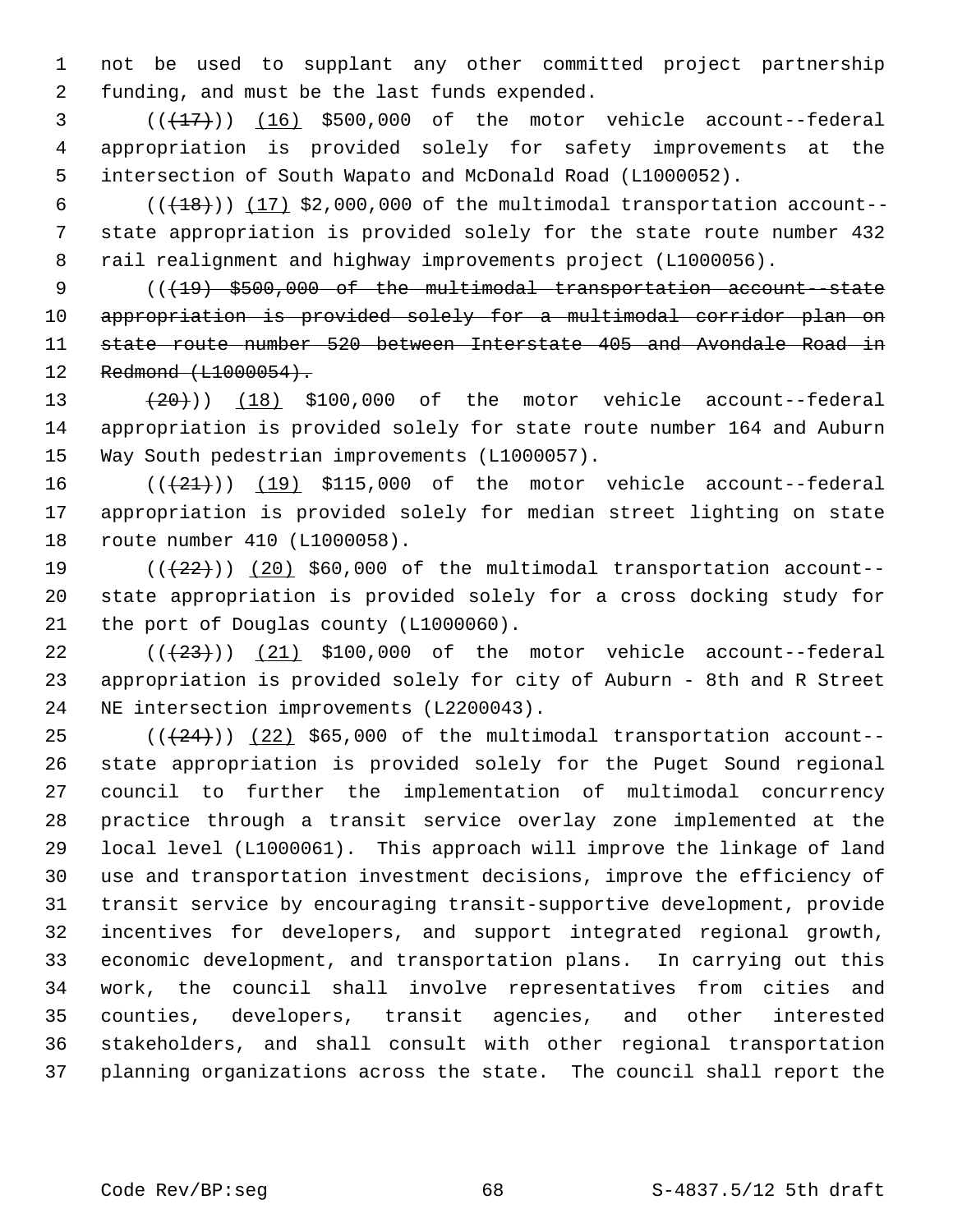1 results of their work and recommendations to the joint transportation 2 committee by December 2011, with a final report to the transportation 3 committees of the legislature by January 31, 2012.

 4 (23) \$650,000 of the motor vehicle account--federal appropriation 5 is provided solely for the SR 522 Improvements/61st Avenue NE and NE 6 181st Street project (L1000055).

 7 NEW SECTION. **Sec. 311.** A new section is added to 2011 c 367 8 (uncodified) to read as follows:

9 **REPORTING REQUIREMENTS FOR CAPITAL PROGRAM**

10 On a quarterly basis, the department of transportation shall 11 provide to the office of financial management and the legislative 12 transportation committees the following reports for all capital 13 programs:

14 (1) For active projects, the report must include:

15 (a) A TEIS version containing actual capital expenditures for all 16 projects consistent with the structure of the most recently enacted 17 budget;

18 (b) Anticipated cost savings, cost increases, reappropriations, and 19 schedule adjustments for all projects consistent with the structure of 20 the most recently enacted budget;

21 (c) The award amount, the engineer's estimate, and the number of 22 bidders for all active projects consistent with the structure of the 23 most recently enacted budget;

24 (d) Projected costs and schedule for individual projects that are 25 funded at a programmatic level for projects relating to bridge rail, 26 guard rail, fish passage barrier removal, roadside safety projects, and 27 seismic bridges. Projects within this programmatic level funding must 28 be completed on a priority basis and scoped to be completed within the 29 current programmatic budget;

30 (e) Highway projects that may be reduced in scope and still achieve 31 a functional benefit;

32 (f) Highway projects that have experienced scope increases and that 33 can be reduced in scope;

34 (g) Highway projects that have lost significant local or regional 35 contributions that were essential to completing the project; and

36 (h) Contingency amounts for all projects consistent with the 37 structure of the most recently enacted budget.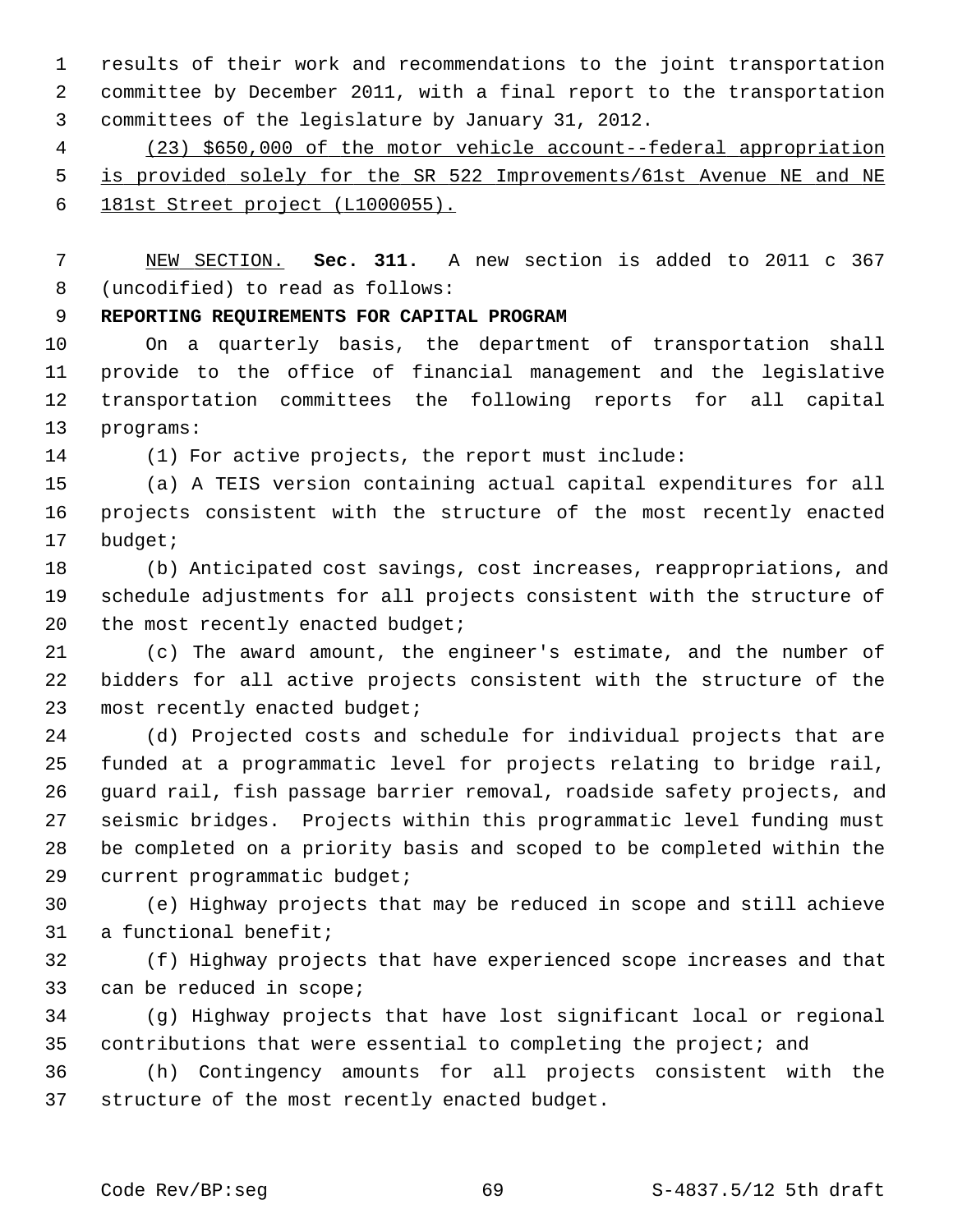1 (2) For completed projects, the report must:

 2 (a) Compare the original project cost estimates and schedule 3 approved in the transportation 2003 and 2005 transportation partnership 4 project lists to the completed cost of the project;

 5 (b) Compare the costs and operationally complete date for projects 6 on the transportation 2003 and 2005 transportation partnership project 7 lists to the last legislatively adopted project list prior to the 8 completion of a project; and

 9 (c) Compare the costs and operationally complete date for projects 10 with budgets of twenty million dollars that are funded with preexisting 11 funds to the original project cost estimates and schedule.

12 (3) For prospective projects, the report must:

13 (a) Identify the estimated advertisement date for all projects 14 consistent with the structure of the most recently enacted budget that 15 are going to advertisement during the current biennium;

16 (b) Identify the anticipated operationally complete date for all 17 projects consistent with the structure of the most recently enacted 18 budget that are going to advertisement during the current biennium; and 19 (c) Identify the estimated cost of completion for all projects 20 consistent with the structure of the most recently enacted budget that 21 are going to advertisement during the current biennium.

## 22 **TRANSFERS AND DISTRIBUTIONS**

23 **Sec. 401.** 2011 c 367 s 401 (uncodified) is amended to read as 24 follows:

 **FOR THE STATE TREASURER--BOND RETIREMENT AND INTEREST, AND ONGOING BOND REGISTRATION AND TRANSFER CHARGES: FOR BOND SALES DISCOUNTS AND DEBT TO BE PAID BY MOTOR VEHICLE ACCOUNT AND TRANSPORTATION FUND** 28 **REVENUE**

| 29              | Highway Bond Retirement Account--State                          |
|-----------------|-----------------------------------------------------------------|
| 30              | Appropriation ( $(\frac{2920}{560}, \frac{560}{000})$ )         |
| 31              | \$796,020,000                                                   |
| 32 <sup>°</sup> | Ferry Bond Retirement Account--State Appropriation \$31,801,000 |
| 33              | State Route Number 520 Corridor Account--State                  |
| 34              |                                                                 |
| 35              | Transportation Improvement Board Bond Retirement                |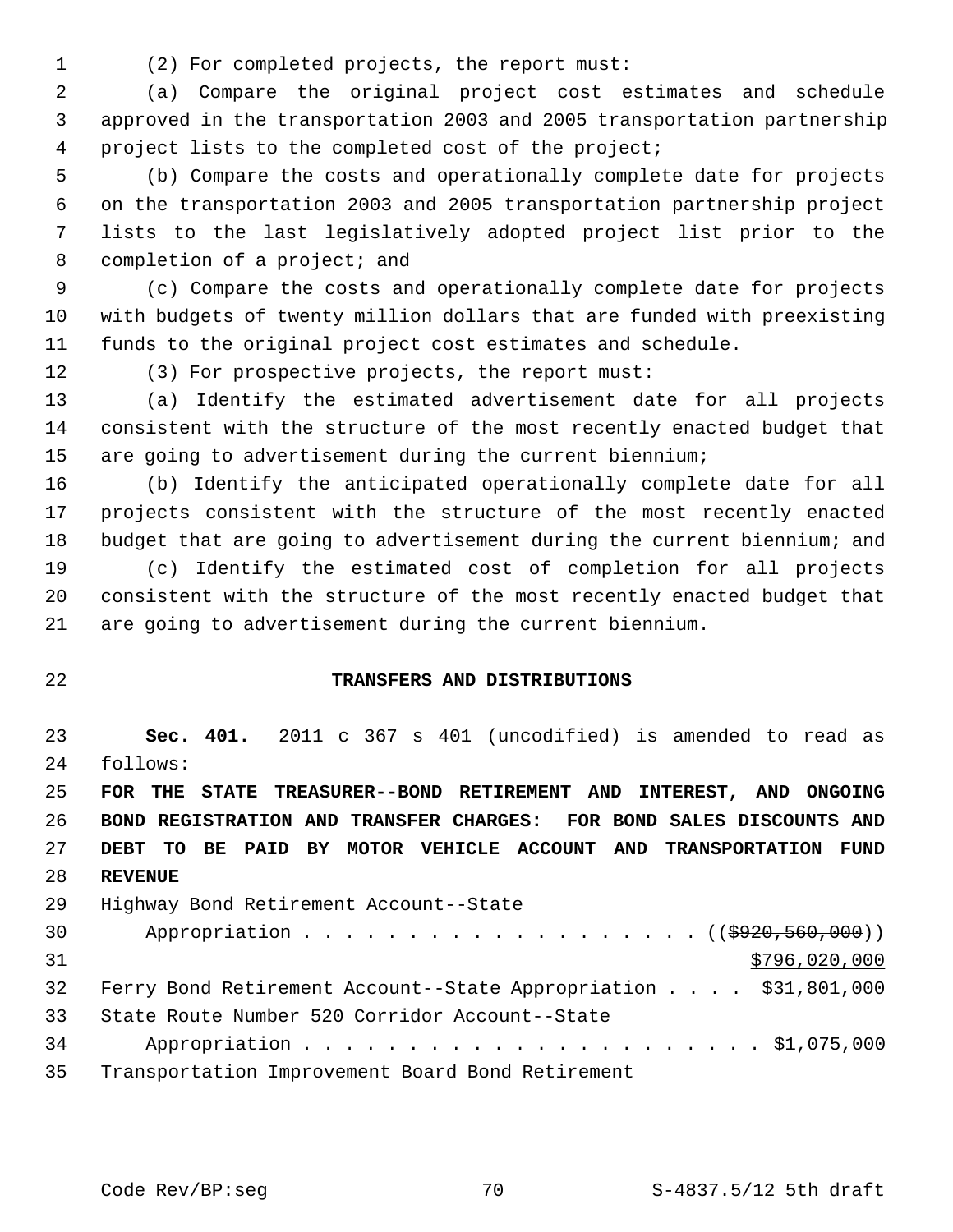| $\mathbf 1$ | Account--State Appropriation $($ $($ $$16, 544, 000)$ $)$             |
|-------------|-----------------------------------------------------------------------|
| 2           | \$16,504,000                                                          |
| 3           | Nondebt-Limit Reimbursable Account Appropriation $(($25,200,000))$    |
| 4           | \$20,892,000                                                          |
| 5           | Transportation Partnership Account--State                             |
| 6           | (( <del>\$3,142,000</del> ))                                          |
| 7           | \$2,846,000                                                           |
| 8           | Motor Vehicle Account--State Appropriation ( $(\frac{2333}{100})$ )   |
| $\mathsf 9$ | \$298,000                                                             |
| 10          | Transportation 2003 Account (Nickel Account)--State                   |
| 11<br>12    | $((\frac{1}{21}, 140, 000))$<br>\$1,110,000                           |
| 13          | Transportation Improvement Account--State                             |
| 14          |                                                                       |
| 15          | Multimodal Transportation Account--State                              |
| 16          |                                                                       |
| 17          | \$125,000                                                             |
| 18          | Toll Facility Bond Retirement Account--State                          |
| 19          | Appropriation<br>((\$33,792,000))                                     |
| 20          | \$48,807,000                                                          |
| 21          | Toll Facility Bond Retirement Account--Federal                        |
| 22          | Appropriation<br>((\$14,649,000))                                     |
| 23          | \$7,500,000                                                           |
| 24          | TOTAL APPROPRIATION<br>$\ldots$ (( $\frac{1}{2}$ , 048, 403, 000))    |
| 25          | \$927,007,000                                                         |
| 26          | ((The appropriations in this section are subject to the following     |
| 27          | conditions and limitations:                                           |
| 28          | $(1)$ \$4,610,000 of the highway bond retirement account-state        |
| 29          | appropriation is provided solely for debt service on bonds issued to  |
| 30          | construct a ferry boat vessel with a carrying capacity of one hundred |
| 31          | forty-four cars. If neither chapter  (House Bill No. 2083), Laws of   |
| 32          | 2011 nor chapter  (Engrossed Substitute Senate Bill No. 5742) is      |
| 33          | enacted by June 30, 2011, the amount provided in this subsection      |
| 34          | lapses.                                                               |
| 35          | (2) \$165,000 of the transportation 2003 account (nickel account) --  |
| 36          | state appropriation is provided solely for discounts on bonds sold to |
| 37          | construct a ferry boat vessel with a carrying capacity of one hundred |
| 38          | forty-four cars. If neither chapter  (House Bill No. 2083), Laws of   |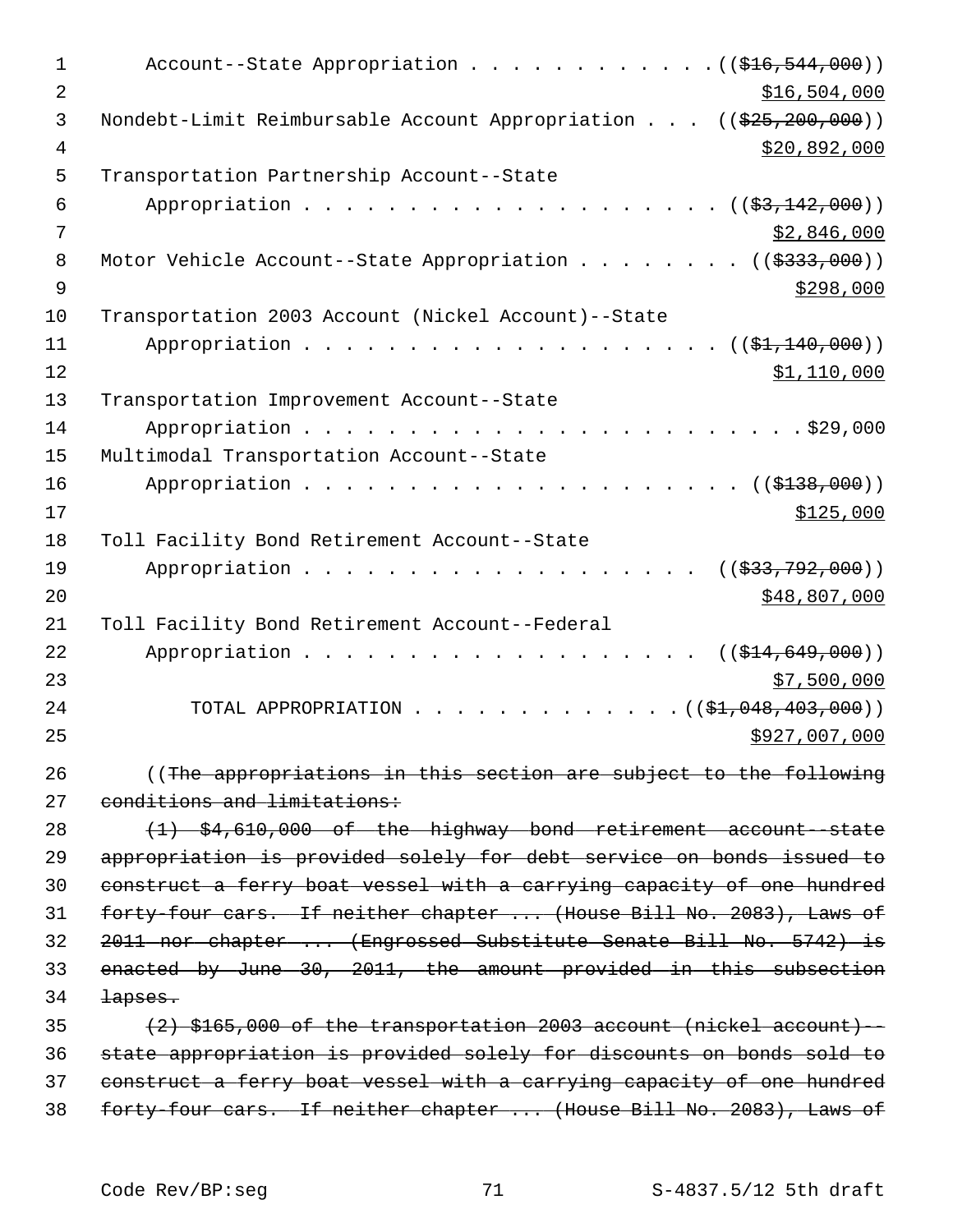1 2011 nor chapter ... (Engrossed Substitute Senate Bill No. 5742) is 2 enacted by June 30, 2011, the amount provided in this subsection  $3 \t\t \text{layers.}$  4 **Sec. 402.** 2011 c 367 s 402 (uncodified) is amended to read as 5 follows: 6 **FOR THE STATE TREASURER--BOND RETIREMENT AND INTEREST, AND ONGOING** 7 **BOND REGISTRATION AND TRANSFER CHARGES: FOR BOND SALE EXPENSES AND** 8 **FISCAL AGENT CHARGES**  9 State Route Number 520 Corridor Account--State 10 Appropriation . . . . . . . . . . . . . . . . . . . . . . . . \$68,000 11 Transportation Partnership Account--State 12 Appropriation . . . . . . . . . . . . . . . . . . (  $(\frac{2608,000}{1000})$  $\frac{$478,000}{ }$ 14 Motor Vehicle Account--State Appropriation . . . . . . . . . ((\$60,000))  $15$   $\frac{$47,000}{}$ 16 Transportation 2003 Account (Nickel Account)--State 17 Appropriation . . . . . . . . . . . . . . . . . . ((<del>\$219,000</del>))  $18$   $\frac{$173,000}{}$ 19 Transportation Improvement Account--State Appropriation . . . . \$5,000 20 Multimodal Transportation Account--State 21 Appropriation . . . . . . . . . . . . . . . . . . . . . .((\$26,000))  $22$ 23 TOTAL APPROPRIATION . . . . . . . . . . . . . . . ((<del>\$986,000</del>))  $24$ 25 ((The appropriations in this section are subject to the following 26 conditions and limitations: \$30,000 of the transportation 2003 account 27 (nickel account)--state appropriation is provided solely for expenses 28 associated with bonds sold to construct a ferry boat vessel with a 29 carrying capacity of one hundred forty-four cars. If neither chapter 30 ... (House Bill No. 2083), Laws of 2011 nor chapter ... (Engrossed 31 Substitute Senate Bill No. 5742) is enacted by June 30, 2011, the 32 amount provided in this subsection lapses.)) 33 **Sec. 403.** 2011 c 367 s 403 (uncodified) is amended to read as

34 follows: 35 **FOR THE STATE TREASURER--BOND RETIREMENT AND INTEREST, AND ONGOING**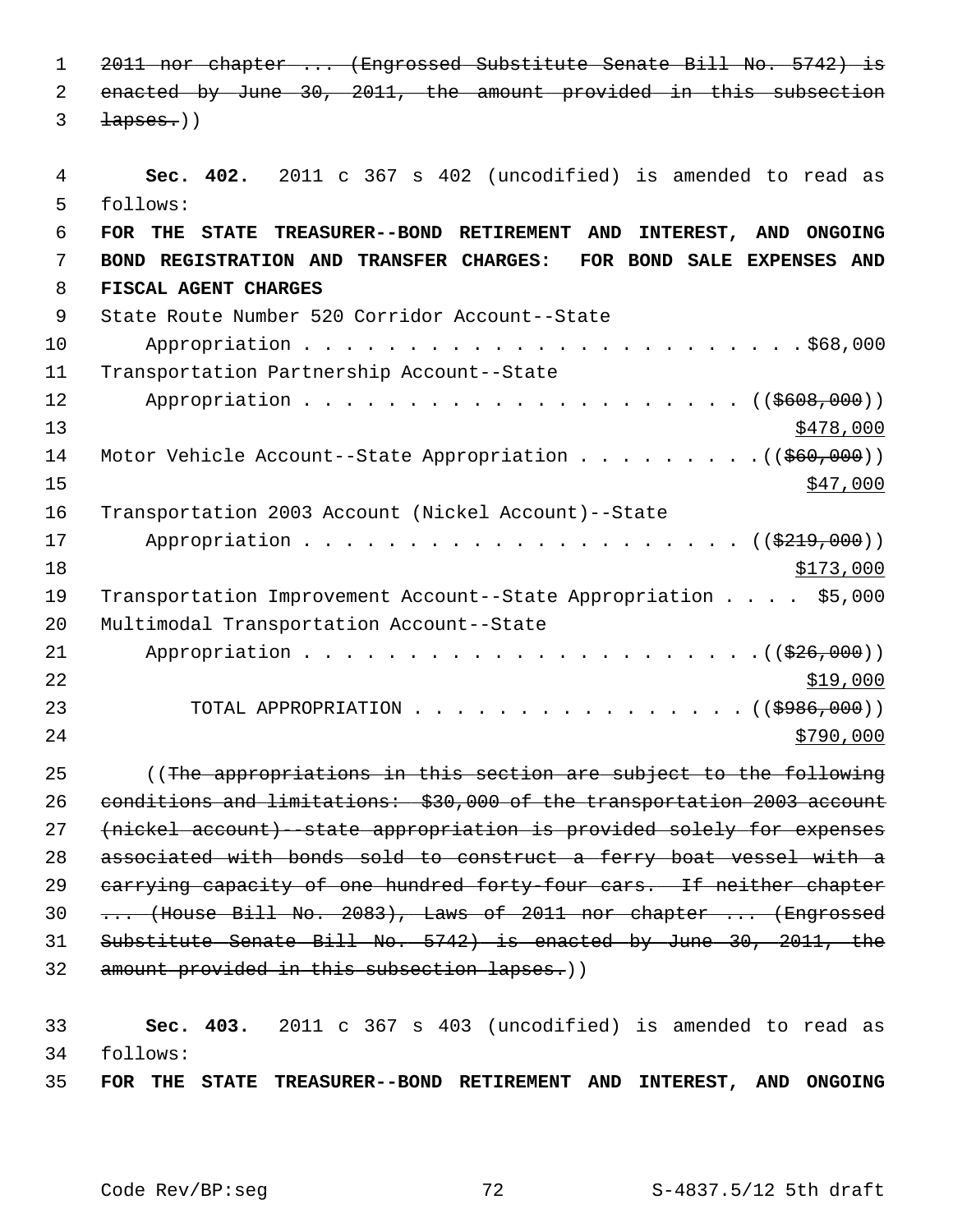| $\mathbf{1}$ | BOND REGISTRATION AND TRANSFER CHARGES: FOR MVFT BONDS AND TRANSFERS     |
|--------------|--------------------------------------------------------------------------|
| 2            | Motor Vehicle Account--State Appropriation: For                          |
| 3            | transfer to the Puget Sound Capital Construction                         |
| 4            |                                                                          |
| 5            | \$45,000,000                                                             |
| 6            | The department of transportation is authorized to sell up to             |
| 7            | $(($552,516,000))$ \$45,000,000 in bonds authorized by RCW 47.10.843 for |
| 8            | vessel and terminal acquisition, major and minor improvements, and long  |
| 9            | lead-time materials acquisition for the Washington state ferries. $(9)$  |
| 10           | the authorized amounts, \$14,500,000 is provided solely for expenditures |
| 11           | made during the fiscal biennium ending June 30, 2011.))                  |
| 12           | Sec. 404. 2011 c 367 s 404 (uncodified) is amended to read as            |
| 13           | follows:                                                                 |
| 14           | FOR THE STATE TREASURER--STATE REVENUES FOR DISTRIBUTION                 |
| 15           | Motor Vehicle Account--State Appropriation for motor                     |
| 16           | vehicle fuel tax distributions to cities and                             |
| 17           |                                                                          |
| 18           | \$470,701,000                                                            |
| 19           | Sec. 405. 2011 c 367 s 405 (uncodified) is amended to read as            |
| 20           | follows:                                                                 |
| 21           | FOR THE STATE TREASURER--TRANSFERS                                       |
| 22           | Motor Vehicle Account--State Appropriation: For                          |
| 23           | motor vehicle fuel tax refunds and statutory                             |
| 24           |                                                                          |
| 25           | \$1,227,005,000                                                          |
| 26           | Sec. 406. 2011 c 367 s 406 (uncodified) is amended to read as            |
| 27           | follows:                                                                 |
| 28           | FOR THE DEPARTMENT OF LICENSING--TRANSFERS                               |
| 29           | Motor Vehicle Account--State Appropriation: For                          |
| 30           | motor vehicle fuel tax refunds and transfers $\ldots$ ((\$127,984,000))  |
| 31           | \$151,870,000                                                            |
| 32           | Sec. 407. 2011 c 367 s 407 (uncodified) is amended to read as            |
| 33           | follows:                                                                 |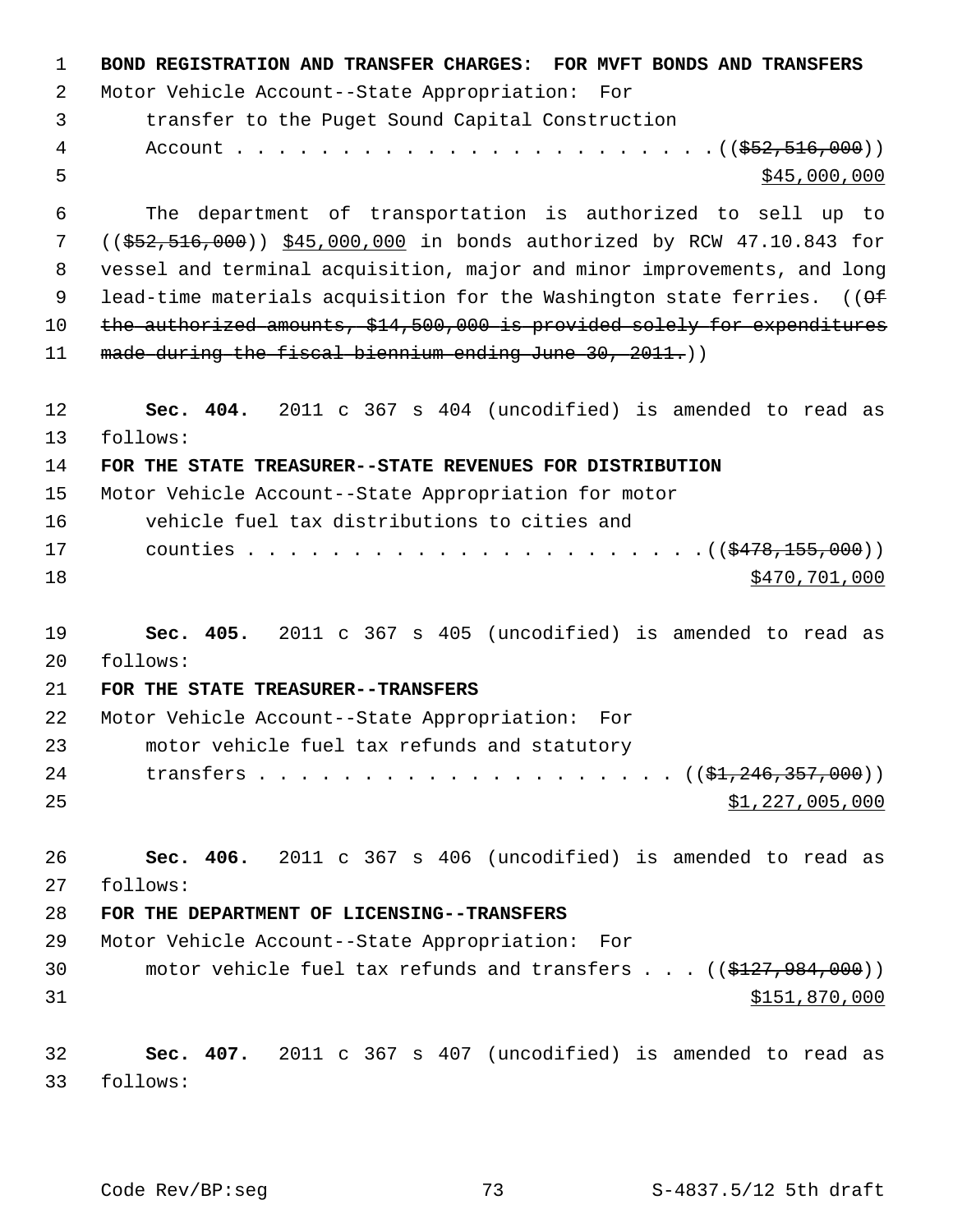1 **FOR THE STATE TREASURER--ADMINISTRATIVE TRANSFERS** 2 (1) ((Tacoma Narrows Toll Bridge Account--State 3 Appropriation: For transfer to the Motor Vehicle 4 Account--State . . . . . . . . . . . . . . . . . . . . . . . . . \$543,000  $\{2\})$ ) Motor Vehicle Account--State Appropriation: 6 For transfer to the Puget Sound Ferry Operations 7 Account--State . . . . . . . . . . . . . . . . . . . . . ((\$46,500,000)) 8 \$45,500,000 \$45,500,000 \$45,500 \$45,500 \$45,500 \$45,500 \$45,500 \$45,500 \$45,500 \$1,000 \$1,000 \$1,000 \$1,000 \$1,000 \$1,000 \$1,000 \$1,000 \$1,000 \$1,000 \$1,000 \$1,000 \$1,000 \$1,000 \$1,000 \$1,000 \$1,000 \$1,000 \$1,000 \$1,000 9  $((+3))$  (2) Recreational Vehicle Account--State 10 Appropriation: For transfer to the Motor Vehicle 11 Account--State . . . . . . . . . . . . . . . . . . . . . .((\$1,450,000))  $12$  \$1,150,000 13  $((\langle 4 \rangle)(3)$  License Plate Technology Account--State 14 Appropriation: For transfer to the Highway Safety 15 Account--State  $\ldots$  . . . . . . . . . . . . . . . . . .  $(33.200.000))$  $16$  \$3,000,000 17 (((+5)) (4) Multimodal Transportation Account--State 18 Appropriation: For transfer to the Puget Sound 19 Ferry Operations Account--State . . . . . . . . . . . ((\$43,000,000))  $20$  \$42,000,000 21  $((\lbrace 6 \rbrace))$  (5) Highway Safety Account--State Appropriation: 22 For transfer to the Motor Vehicle Account--State . . . . . . \$23,000,000 23 (( $(7)$  Department of Licensing Services Account 24 -State Appropriation: For transfer to the Motor Vehicle 25 Account--State . . . . . . . . . . . . . . . . . . . . . . . . . \$400,000 26 (8))) (6) Advanced Right-of-Way Revolving Fund: For 27 transfer to the Motor Vehicle Account--State . . . . . . . \$5,000,000 28 (((9) State Route Number 520 Civil Penalties 29 Account--State Appropriation: For transfer to the 30 State Route Number 520 Corridor Account-State . . . . . . . \$754,000  $(10)(7)$  Rural Mobility Grant Program Account--State 32 Appropriation: For transfer to the Multimodal 33 Transportation Account--State . . . . . . . . . . . . . . . . \$3,000,000 34 (( $(11)$ )) (8) Motor Vehicle Account--State 35 Appropriation: For transfer to the State Patrol 36 Highway Account--State . . . . . . . . . . . . . . . . . (  $(\frac{144,000,000)}{1000,000})$  $37$   $37$ 38  $((+12))$  (9) State Route Number 520 Corridor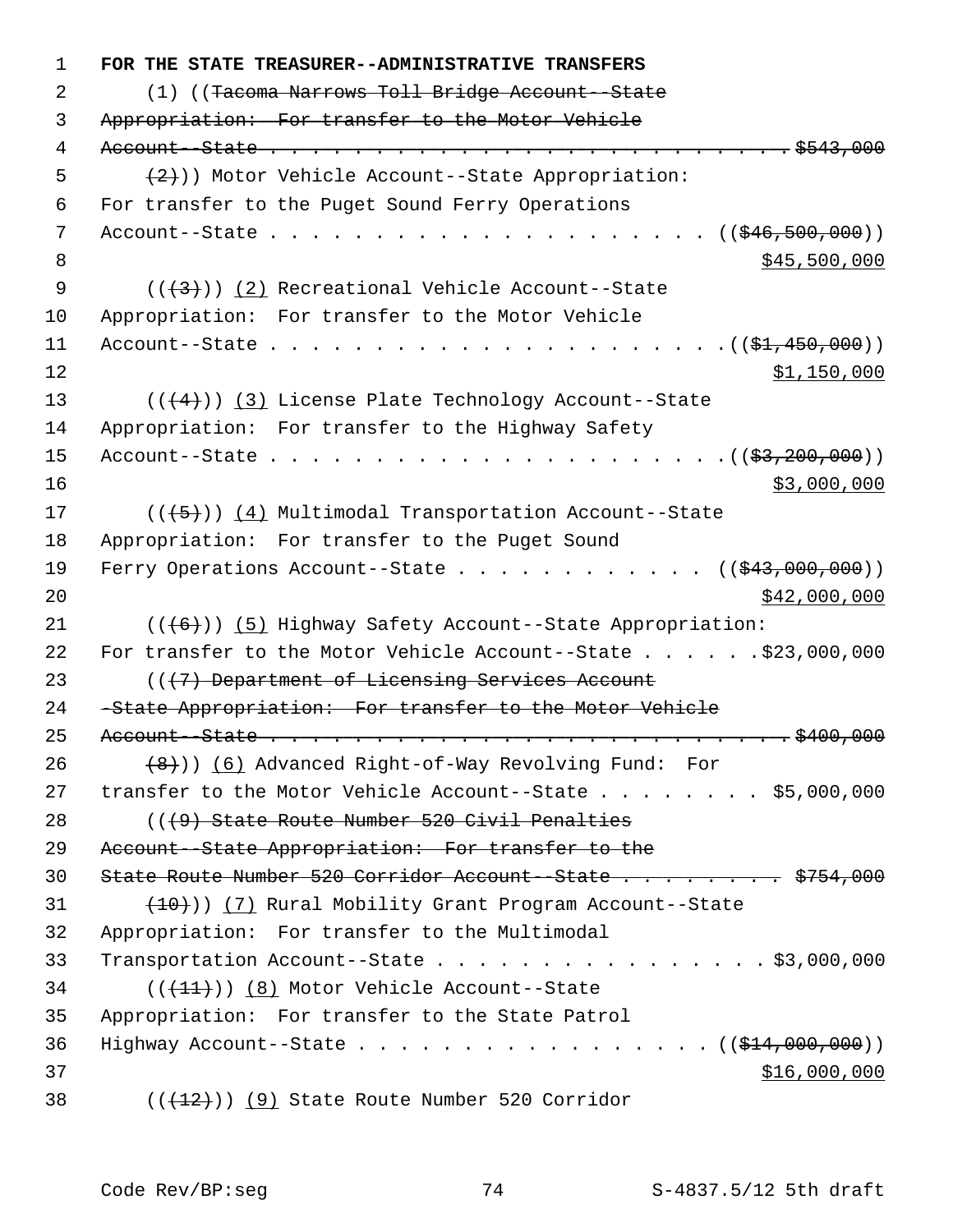| 1  | Account--State Appropriation: For transfer to the                       |
|----|-------------------------------------------------------------------------|
| 2  | Motor Vehicle Account--State( $\frac{1}{7}$ in an amount equal to       |
| 3  | funds dispersed during the 2009-2011 fiscal biennium                    |
| 4  | $\alpha$ uthorized under section 805(7) of this act.)) \$58,000         |
| 5  | $((+13))$ (10) Motor Vehicle Account--State                             |
| 6  | Appropriation: For transfer to the Special Category C                   |
| 7  |                                                                         |
| 8  | \$2,500,000                                                             |
| 9  | (( <del>(14)</del> )) (11) Regional Mobility Grant Program              |
| 10 | Account--State Appropriation: For transfer to the                       |
| 11 | Multimodal Transportation Account--State \$1,000,000                    |
| 12 | $((+15))$ $(12)$ State Patrol Highway Account--State                    |
| 13 | Appropriation: For transfer to the Vehicle                              |
| 14 |                                                                         |
| 15 | (( <del>(16) State Route Number 520 Corridor Account-State</del>        |
| 16 | Appropriation: For transfer to the Motor Vehicle                        |
| 17 |                                                                         |
| 18 | (13) Capital Vessel Replacement Account--State                          |
| 19 | Appropriation: For transfer to the Transportation 2003                  |
| 20 | Account (Nickel Account)--State \$6,367,000                             |
| 21 | $((+17))$ $(14)$ The transfers identified in this section are subject   |
| 22 | to the following conditions and limitations:                            |
| 23 | (a) $($ The amount transferred in subsection $(1)$ of this section      |
| 24 | represents repayment of operating loans and reserve payments provided   |
| 25 | to the Tacoma Narrows toll bridge account from the motor vehicle        |
| 26 | account in the 2005-2007 fiscal biennium.                               |
| 27 | (b) The transfer in subsection (9) of this section represents toll      |
| 28 | revenue collected from toll violations)) The transfer in subsection (9) |
| 29 | this section represents the repayment of an amount equal to<br>оf       |
| 30 | subprogram B5 expenditures that occurred in the motor vehicle account   |
| 31 | in the 2009-2011 fiscal biennium.                                       |
| 32 | (b) The amount transferred in subsection (2) of this section shall      |
| 33 | not exceed the expenditures incurred from the motor vehicle account--   |
| 34 | state for the recreational vehicle sanitary disposal systems program.   |
|    |                                                                         |

# 35 **COMPENSATION**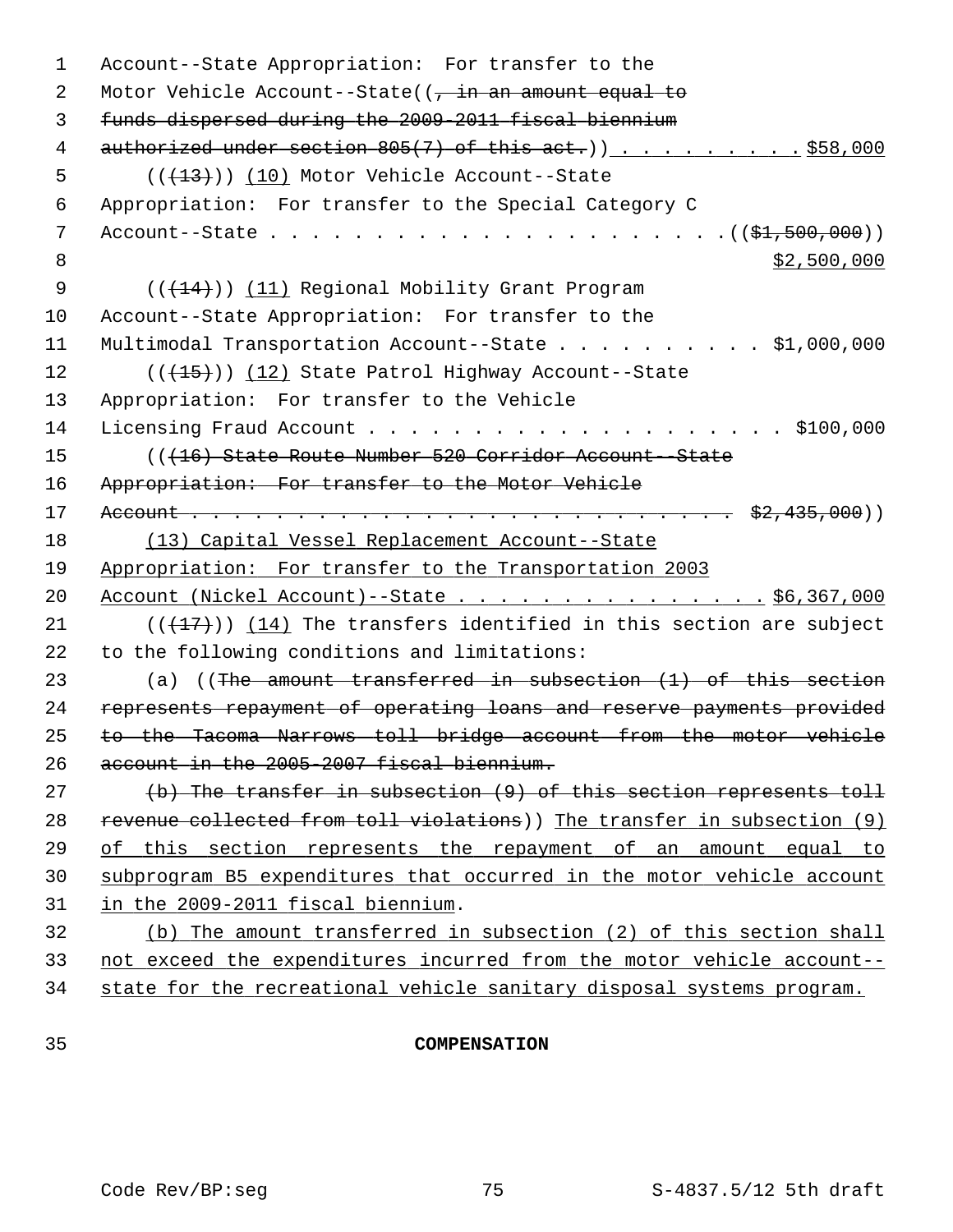1 **Sec. 501.** 2011 c 367 s 502 (uncodified) is amended to read as 2 follows:

## 3 **COLLECTIVE BARGAINING AGREEMENTS--WSP TROOPERS ASSOCIATION**

 4 (1) No agreement has been reached between the governor and the 5 Washington state patrol trooper's association under chapter 41.56 RCW 6 for ((the 2011-2013 fiscal biennium)) fiscal year 2012. Appropriations 7 for the Washington state patrol in this act are sufficient to fund the 8 provisions of the 2009-2011 agreement.

 (2) An agreement has been reached between the governor and the Washington state patrol troopers association under chapter 41.56 RCW for fiscal year 2013. Appropriations for the Washington state patrol in this act provide funding to implement the fiscal year 2013 13 agreement. The fiscal year 2013 agreement contains no change in compensation from the 2009-2011 agreement; therefore, no additional funding is appropriated.

16 **Sec. 502.** 2011 c 367 s 503 (uncodified) is amended to read as 17 follows:

# 18 **COLLECTIVE BARGAINING AGREEMENTS--WSP LIEUTENANTS ASSOCIATION**

19 (1) No agreement has been reached between the governor and the 20 Washington state patrol lieutenant's association under chapter 41.56 21 RCW for ((the 2011-2013 fiscal biennium)) fiscal year 2012. 22 Appropriations for the Washington state patrol in this act are 23 sufficient to fund the provisions of the 2009-2011 agreement.

 (2) An agreement has been reached between the governor and the Washington state patrol lieutenants association under chapter 41.56 RCW for fiscal year 2013. Appropriations for the Washington state patrol 27 in this act provide funding to implement the fiscal year 2013 agreement. The fiscal year 2013 agreement contains no change in compensation from the 2009-2011 agreement; therefore, no additional funding is appropriated.

31 **Sec. 503.** 2011 c 367 s 505 (uncodified) is amended to read as 32 follows:

# 33 **DEPARTMENT OF TRANSPORTATION MARINE DIVISION COLLECTIVE BARGAINING** 34 **AGREEMENTS--TERMS AND CONDITIONS**

35 No agreement has been reached between the governor and the masters, 36 mates, and pilots marine operations watch supervisors under chapter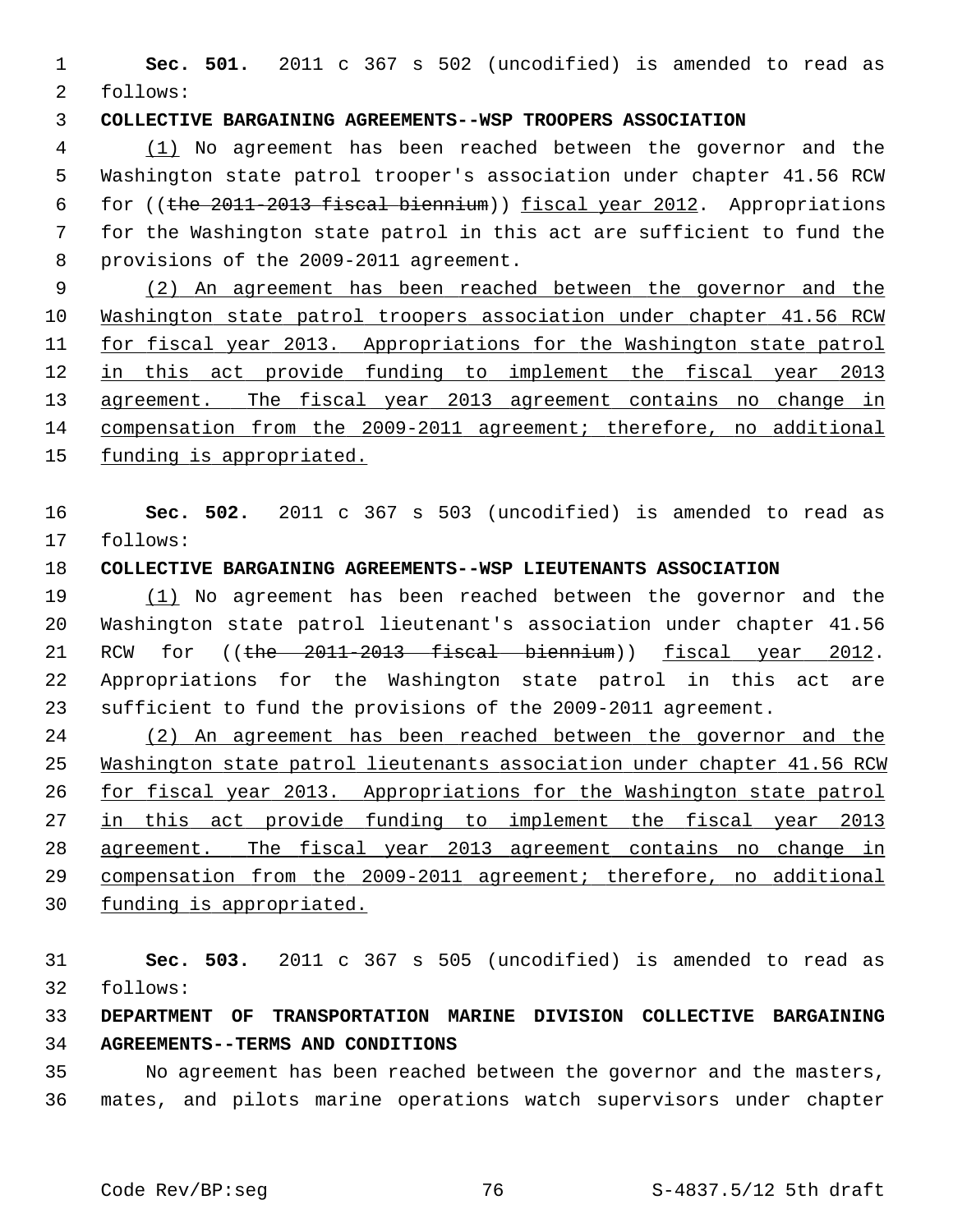1 47.64 RCW for the 2011-2013 fiscal biennium. Appropriations in this 2 act reflect funding to maintain the provisions or terms and conditions 3 of the 2009-2011 agreements for fiscal year 2012. Fiscal year 2013 4 appropriations are reduced to reflect a 6.0 percent temporary salary 5 reduction effective July 1, 2012, through June 29, 2013, a reduction to 6 overtime calculation, reduced vacation accruals, and other management 7 priorities in collective bargaining. Effective June 30, 2013, the 8 salary schedules effective July 1, 2009, through June 30, 2011, will be 9 reinstated.

10 NEW SECTION. **Sec. 504.** A new section is added to 2011 c 367 11 (uncodified) to read as follows:

12 **EMPLOYEE HEALTH INSURANCE**

13 Motor Vehicle Account--State Appropriation . . . . . . . . . . (\$2,000)

14 The appropriation in this section is subject to the following 15 conditions and limitations:

16 (1) The appropriation in this section is provided solely for a 17 reduction in employee health insurance funding rate as described in 18 section 9.. of the 2012 supplemental omnibus operating budget, 19 effective July 1, 2012, through June 30, 2013, for employees of the 20 legislative branch.

21 (2) The appropriation from funds and accounts must be made in the 22 amounts specified and from the funds and accounts specified in OFM 23 Document 2011-INS-01 dated November 21, 2012.

24 NEW SECTION. **Sec. 505. TRANSPORTATION EMPLOYEES--COMPENSATION**

25 The following acts or parts of acts are each repealed:

26 (1) 2011 1st sp.s. c 50 s 718 (uncodified) (FOR THE OFFICE OF 27 FINANCIAL MANAGEMENT--TRANSPORTATION EMPLOYEES--RETIREMENT SYSTEM 28 CONTRIBUTIONS);

29 (2) 2011 1st sp.s. c 50 s 719 (uncodified) (FOR THE OFFICE OF 30 FINANCIAL MANAGEMENT--TRANSPORTATION EMPLOYEES--RETIREMENT SYSTEM 31 CONTRIBUTIONS);

32 (3) 2011 1st sp.s. c 50 s 720 (uncodified) (FOR THE OFFICE OF 33 FINANCIAL MANAGEMENT--TRANSPORTATION EMPLOYEE SALARY REDUCTIONS); and

34 (4) 2011 1st sp.s. c 50 s 721 (uncodified) (FOR THE OFFICE OF 35 FINANCIAL MANAGEMENT--TRANSPORTATION EMPLOYEES RETIREMENT SYSTEM 36 CONTRIBUTIONS).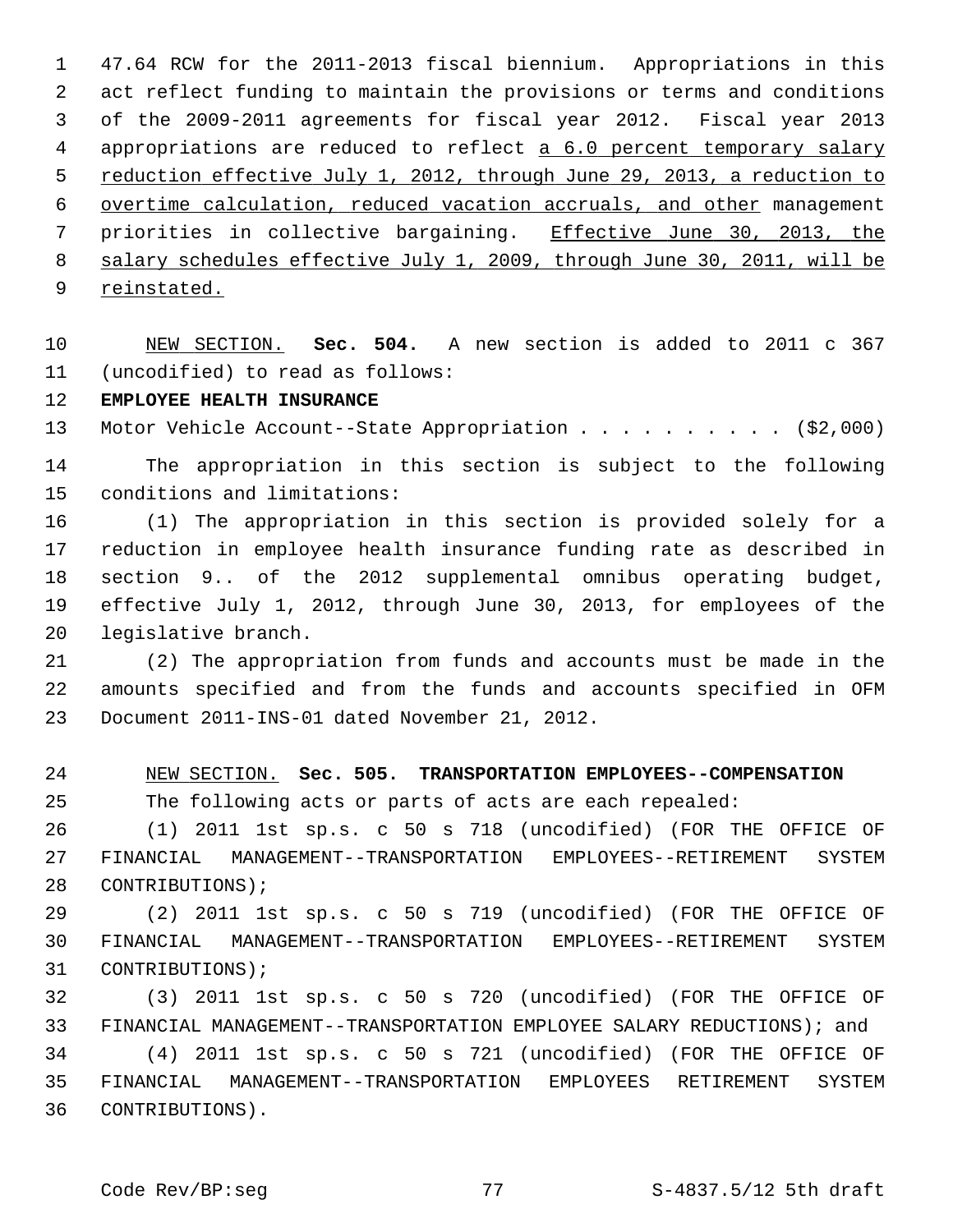1 **IMPLEMENTING PROVISIONS**

 2 NEW SECTION. **Sec. 601.** A new section is added to chapter 47.76 3 RCW to read as follows:

 4 Funds deemed by the department of transportation, in consultation 5 with relevant port districts, to be in excess of current operating 6 needs or capital reserves of the grain train program may be transferred 7 from the miscellaneous program account to the essential rail assistance 8 account created in RCW 47.76.250 for the purpose of sustaining the 9 grain train program.

10 **Sec. 602.** 2011 c 367 s 608 (uncodified) is amended to read as 11 follows:

12 **STAFFING LEVELS**

13 (1) As the department of transportation completes delivery of the 14 projects funded by the 2003 and 2005 transportation revenue packages, 15 it is clear that the current staffing levels necessary to deliver these 16 projects are not sustainable into the future. Therefore, the 17 department is directed to quickly move forward to develop and implement 18 new business practices so that a smaller, more nimble state workforce 19 can effectively and efficiently deliver transportation improvement 20 programs as they are approved in the future, in strong partnership with 21 the private sector, while protecting the public's interests and assets.

22 (2) To this end, the department of transportation is directed to 23 reduce the size of its engineering and technical workforce to a level 24 sustained by current law revenue levels currently estimated at two 25 thousand FTEs by the end of the 2013-2015 fiscal biennium. The 26 department's current two thousand eight hundred FTE engineering and 27 technical workforce levels for highway construction will be reduced in 28 the 2011-2013 fiscal biennium, with a target of two thousand four 29 hundred FTEs by June 30, 2013, and to a level of two thousand FTEs by 30 June 30, 2015.

31 (3) In order to successfully deliver the highway construction 32 program as funded, the department of transportation may continue to 33 contract out engineering and technical services. In addition, the 34 department may continue the incentive program for retirements and 35 employee separations. ((The department shall report quarterly to the 36 office of financial management and the transportation committees of the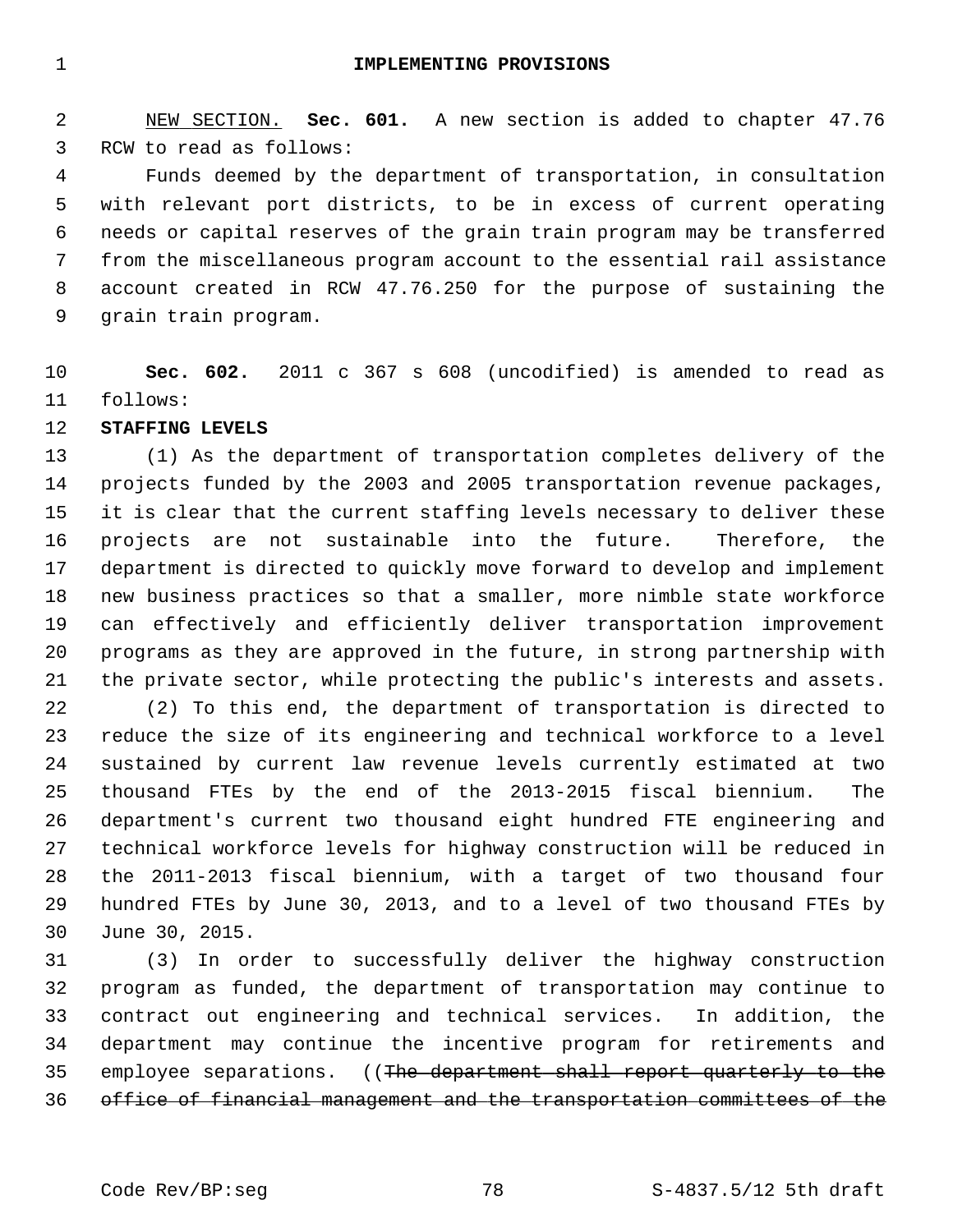1 legislature on its progress and plans to reduce highway construction 2 workforce levels to two thousand FTEs by June 2015. This report must 3 also be posted on the department's web site.))

 (4) The department of transportation is directed to reduce the size of its administrative operating programs for the 2013-2015 biennium. As part of the department's biennial budget submittal, the department shall reduce its workforce in Programs C, H, T, and S by five to seven percent. The ratio of executive management service or Washington management services employee staff must be at least seven staff for every manager by the end of the 2013-2015 biennium.

11 **Sec. 603.** 2011 c 367 s 603 (uncodified) is amended to read as 12 follows:

# 13 **FUND TRANSFERS**

14 (1) The transportation 2003 projects or improvements and the 2005 15 transportation partnership projects or improvements are listed in LEAP 16 Transportation Document ((2011-1)) 2012-2 as developed ((April 19, 17 2011)) February 21, 2012, which consists of a list of specific projects 18 by fund source and amount over a sixteen-year period. Current fiscal 19 biennium funding for each project is a line-item appropriation, while 20 the outer year funding allocations represent a sixteen-year plan. The 21 department is expected to use the flexibility provided in this section 22 to assist in the delivery and completion of all transportation 23 partnership account and transportation 2003 account (nickel account) 24 projects on the LEAP transportation documents referenced in this act. 25 For the 2009-2011 and 2011-2013 project appropriations, unless 26 otherwise provided in this act, the director of financial management 27 may authorize a transfer of appropriation authority between projects 28 funded with transportation 2003 account (nickel account) 29 appropriations, or transportation partnership account appropriations, 30 in order to manage project spending and efficiently deliver all 31 projects in the respective program under the following conditions and 32 limitations:

33 (a) Transfers may only be made within each specific fund source 34 referenced on the respective project list;

35 (b) Transfers from a project may not be made as a result of the 36 reduction of the scope of a project or be made to support increases in 37 the scope of a project;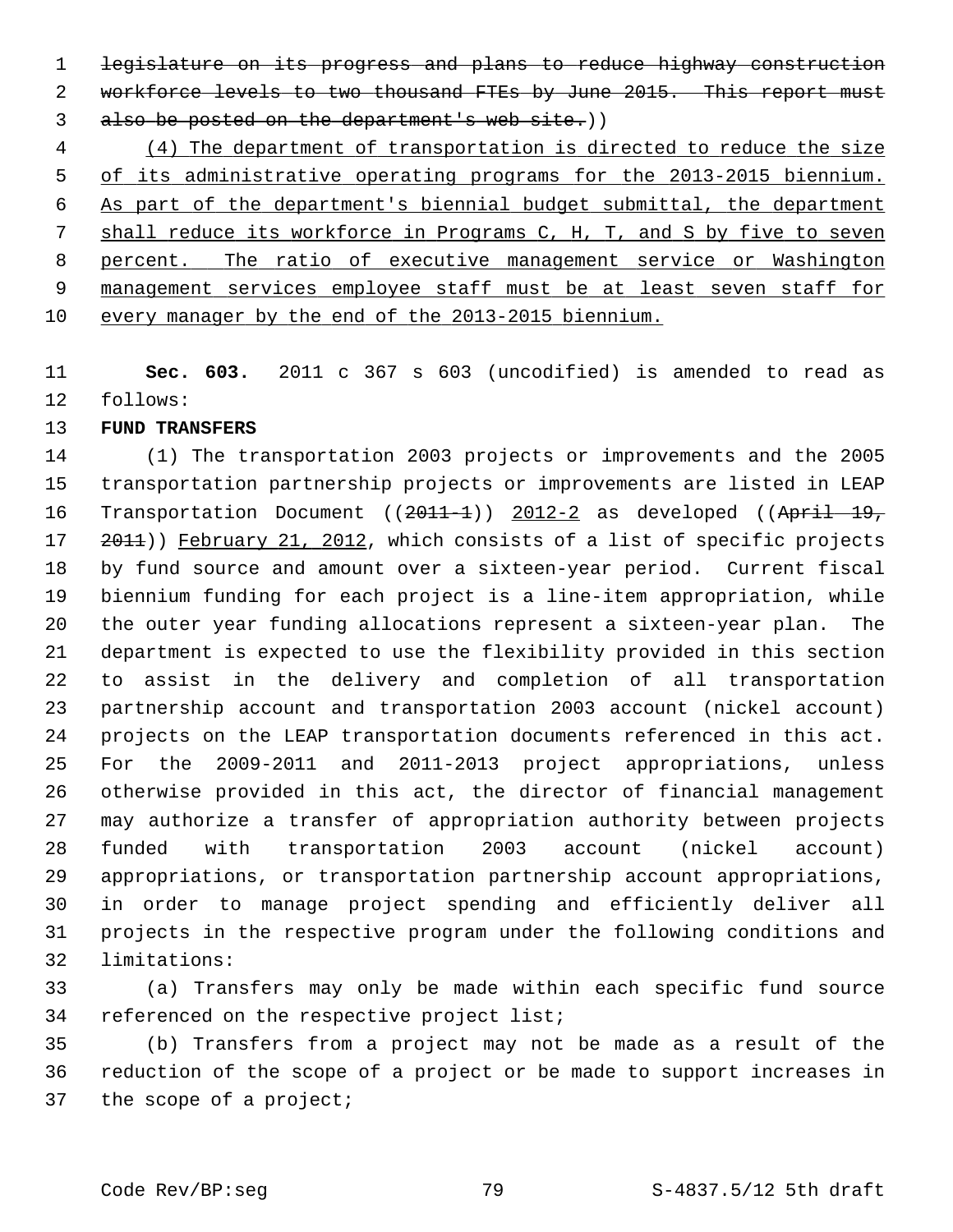1 (c) Each transfer between projects may only occur if the director 2 of financial management finds that any resulting change will not hinder 3 the completion of the projects as approved by the legislature. Until 4 the legislature reconvenes to consider the 2012 supplemental 5 transportation budget, any unexpended 2009-2011 appropriation balance 6 as approved by the office of financial management, in consultation with 7 the legislative staff of the house of representatives and senate 8 transportation committees, may be considered when transferring funds 9 between projects;

10 (d) Transfers from a project may be made if the funds appropriated 11 to the project are in excess of the amount needed to complete the 12 project;

13 (e) Transfers may not occur for projects not identified on the 14 applicable project list;

15 (f) Transfers may not be made while the legislature is in session; 16 and

17 (g) Transfers between projects may be made by the department of 18 transportation until the transfer amount by project exceeds two hundred 19 fifty thousand dollars, or ten percent of the total project, whichever 20 is less. These transfers must be reported quarterly to the director of 21 financial management and the chairs of the house of representatives and 22 senate transportation committees.

23 (2) At the time the department submits a request to transfer funds 24 under this section, a copy of the request must be submitted to the 25 transportation committees of the legislature.

26 (3) The office of financial management shall work with legislative 27 staff of the house of representatives and senate transportation 28 committees to review the requested transfers in a timely manner.

29 (4) The office of financial management shall document approved 30 transfers and schedule changes in the transportation executive 31 information system, compare changes to the legislative baseline funding 32 and schedules identified by project identification number identified in 33 the LEAP transportation documents referenced in this act, and transmit 34 revised project lists to chairs of the transportation committees of the 35 legislature on a quarterly basis.

36 NEW SECTION. **Sec. 604.** A new section is added to 2011 c 367 37 (uncodified) to read as follows: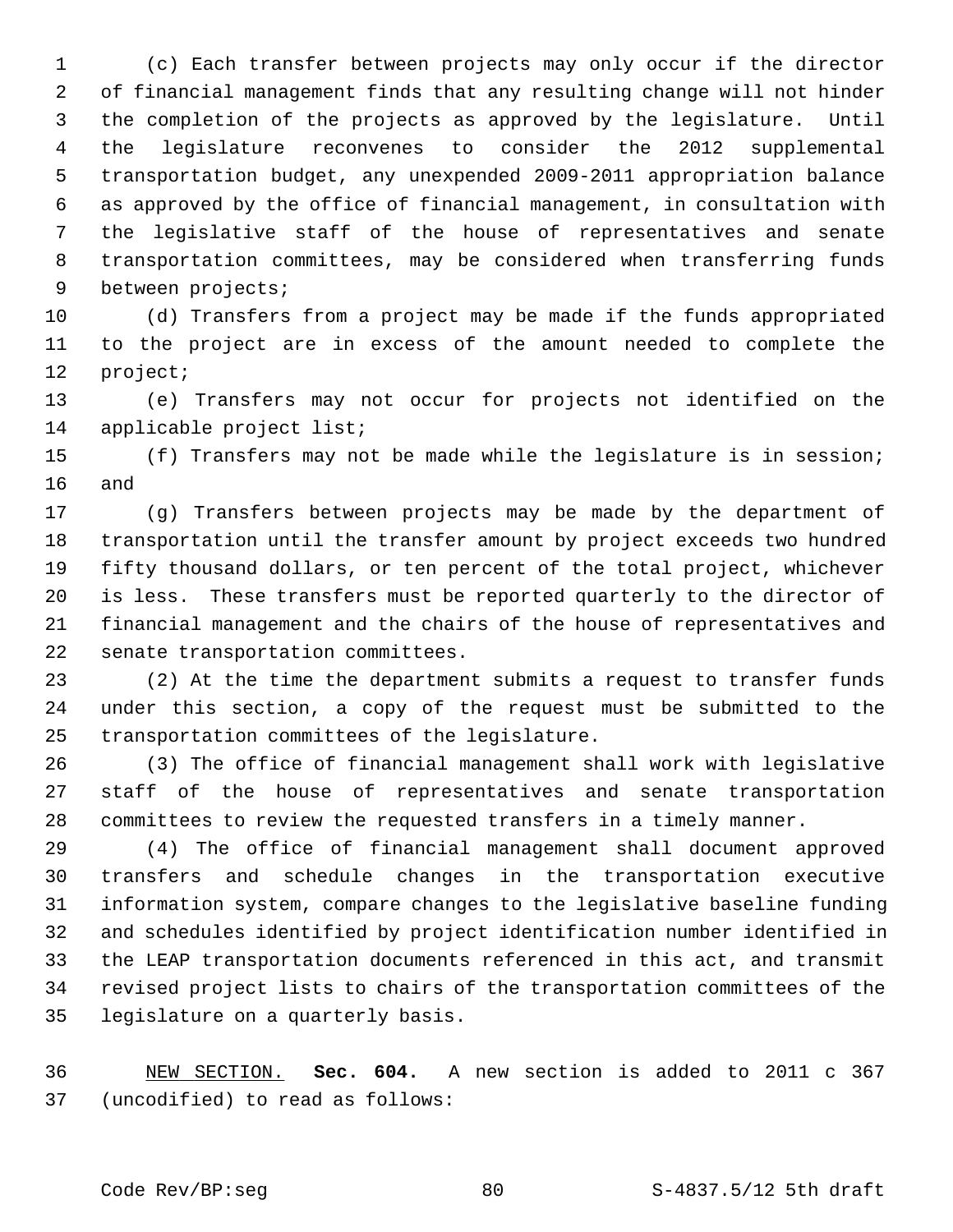1 The department of transportation may provide up to \$163,000 in toll 2 credits to the Port of Kingston for its role in the new passenger-only 3 ferry service and ferry corridor-related projects. The number of toll 4 credits provided to the Port of Kingston must be equal to, but no more 5 than, the number sufficient to meet federal match requirements for 6 grant funding for passenger-only ferry service, but shall not exceed 7 the amount authorized in this section.

# 8 **CONDITIONALLY ADDITIVE APPROPRIATIONS**

 9 NEW SECTION. **Sec. 701.** A new section is added to 2011 c 367 10 (uncodified) to read as follows:

### 11 **FOR THE WASHINGTON STATE PATROL**

|    | 12 State Patrol Highway Account--State Appropriation \$5,642,000 |  |
|----|------------------------------------------------------------------|--|
|    | 13 Highway Safety Account--State Appropriation \$3,500,000       |  |
| 14 | TOTAL APPROPRIATION $\ldots$ , \$9,142,000                       |  |

15 The appropriations in this section are subject to the following 16 conditions and limitations:

17 (1) \$1,642,000 of the state patrol highway account--state 18 appropriation is provided solely for the auto theft investigation units 19 in King county, the city of Spokane, and the city of Tacoma.

20 (2) \$4,000,000 of state patrol highway account--state appropriation 21 and the entire highway safety account--state appropriation is provided 22 solely for equipment acquisition, installation, integration, and 23 financing needs associated with the conversion of the existing 24 communication system to narrowbanding as required by the federal 25 communications commission.

26 NEW SECTION. **Sec. 702.** A new section is added to 2011 c 367 27 (uncodified) to read as follows:

### 28 **FOR THE COUNTY ROAD ADMINISTRATION BOARD--CAPITAL**

29 Highway Safety Account--State Appropriation . . . . . . . . . \$3,000,000

30 The appropriation in this section is subject to the following 31 conditions and limitations: The appropriation in this section is 32 provided solely for the county arterial preservation program to help 33 counties meet urgent preservation needs.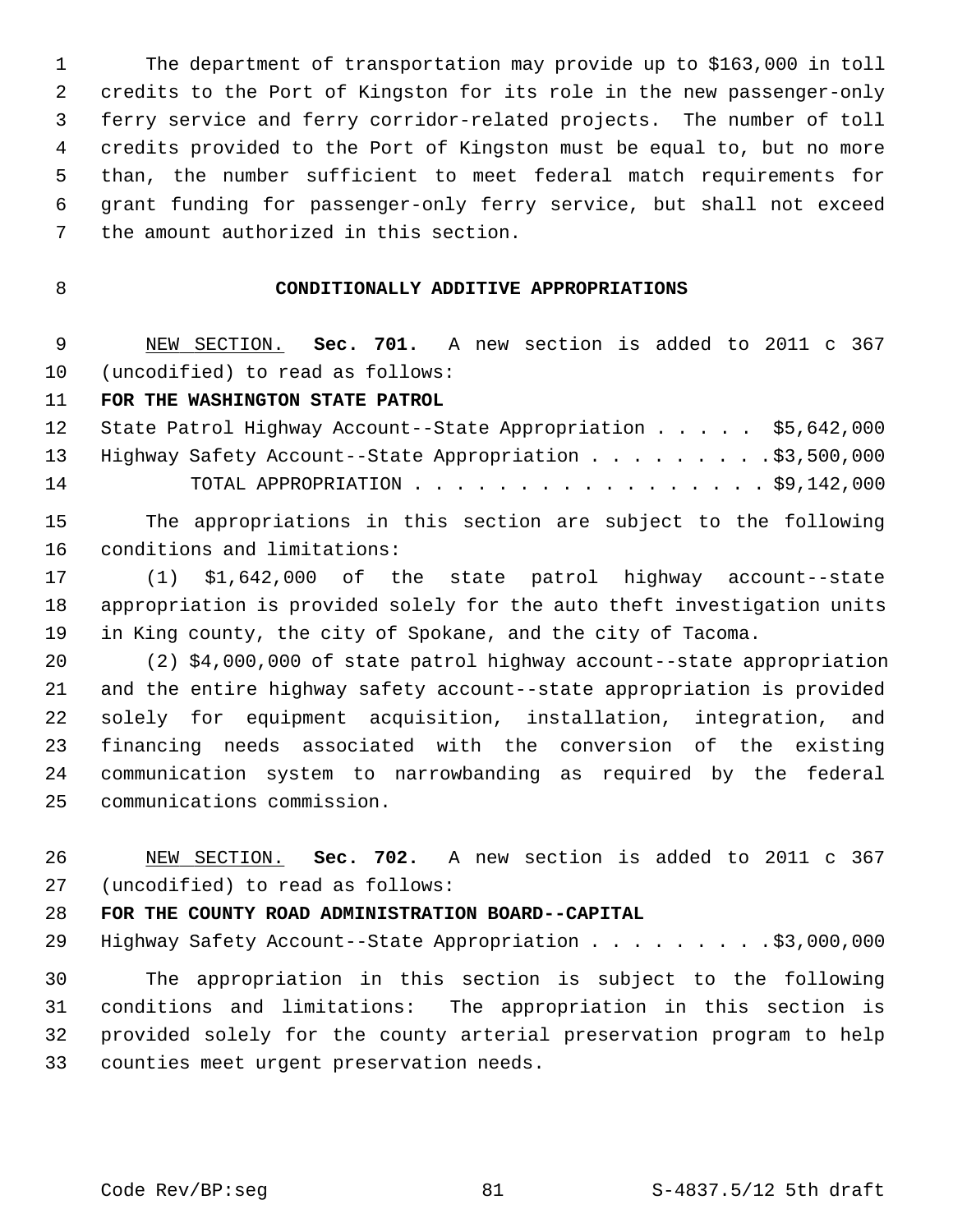1 NEW SECTION. **Sec. 703.** A new section is added to 2011 c 367 2 (uncodified) to read as follows:

3 **FOR THE TRANSPORTATION IMPROVEMENT BOARD--CAPITAL**

4 Highway Safety Account--State Appropriation . . . . . . . . \$3,000,000

 5 The appropriation in this section is subject to the following 6 conditions and limitations:

 7 (1) \$2,700,000 of the highway safety account--state appropriation 8 is provided solely for the urban arterial program to help cities meet 9 urgent preservation and storm water needs.

10 (2) \$300,000 of the highway safety account--state appropriation is 11 provided solely for the small city pavement program to help cities meet 12 urgent preservation and storm water needs.

13 NEW SECTION. **Sec. 704.** A new section is added to 2011 c 367 14 (uncodified) to read as follows:

15 **FOR THE DEPARTMENT OF TRANSPORTATION--IMPROVEMENTS--PROGRAM I**

16 Motor Vehicle Account--State Appropriation . . . . . . . . \$8,000,000

17 The appropriation in this section is subject to the following 18 conditions and limitations: The appropriation in this section is 19 provided solely to advance the design, preliminary engineering, and 20 rights-of-way acquisition for the priority projects identified in LEAP 21 Transportation Document 2012-3 as developed February 21, 2012. Funds 22 must be used to advance the emergent, initial development of these 23 projects for the purpose of expediting delivery of the associated major 24 investments when funding for such investments becomes available. 25 Funding may be reallocated between projects to maximize the 26 accomplishment of design and preliminary engineering work and rights-27 of-way acquisition, provided that all projects are addressed. It is 28 the intent of the legislature that, while seeking to maximize the 29 outcomes in this section, the department shall utilize an approach that 30 ensures private sector general engineering consultant participation, 31 continuity of personnel, and consistency with the department's business 32 plan for reducing staffing in the highway construction program in the 33 current and next biennia.

34 NEW SECTION. **Sec. 705.** A new section is added to 2011 c 367 35 (uncodified) to read as follows: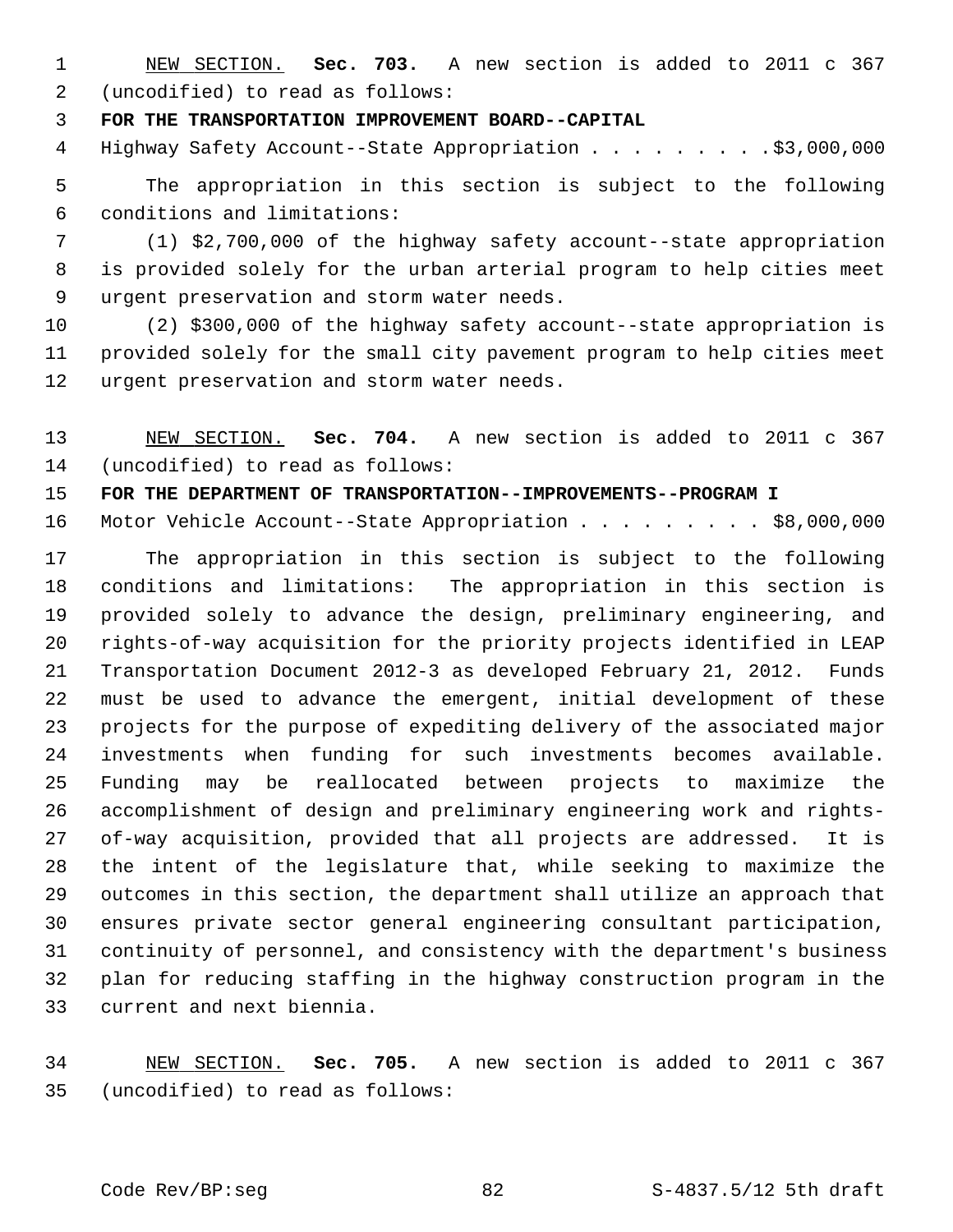1 **FOR THE DEPARTMENT OF TRANSPORTATION--HIGHWAY MAINTENANCE--PROGRAM M**

2 Highway Safety Account--State Appropriation . . . . . . . . . \$3,000,000

 3 The appropriation in this section is subject to the following 4 conditions and limitations: The appropriation in this section is 5 provided solely to further reduce the highway maintenance backlog in 6 order to maintain or increase levels of service.

 7 NEW SECTION. **Sec. 706.** A new section is added to 2011 c 367 8 (uncodified) to read as follows:

9 **FOR THE DEPARTMENT OF TRANSPORTATION--PRESERVATION--PROGRAM P**

10 Highway Safety Account--State Appropriation . . . . . . . . . \$3,000,000

11 The appropriation in this section is subject to the following 12 conditions and limitations: The appropriation in this section is 13 provided solely for urgent preservation needs on the state highway 14 system.

15 NEW SECTION. **Sec. 707.** A new section is added to 2011 c 367 16 (uncodified) to read as follows:

17 **FOR THE STATE TREASURER: FOR DISTRIBUTION TO TRANSIT ENTITIES**

18 Multimodal Transportation Account--State Appropriation . . . \$3,500,000

19 The appropriation in this section is subject to the following 20 conditions and limitations:

21 (1) The appropriation in this section must be distributed statewide 22 to transit authorities according to the distribution formula in 23 subsection (2) of this section. Funding must be used for operations.

24 (2) Of the amounts provided in this section:

25 (a) One-third must be distributed based on vehicle miles of service 26 provided;

27 (b) One-third must be distributed based on the number of vehicle 28 hours of service provided; and

29 (c) One-third must be distributed based on the number of passenger 30 trips.

31 (3) For the purposes of this section:

32 (a) "Transit authorities" has the same meaning as in RCW 33 9.91.025(2)(c).

34 (b) "Vehicle miles of service," "vehicle hours of service," and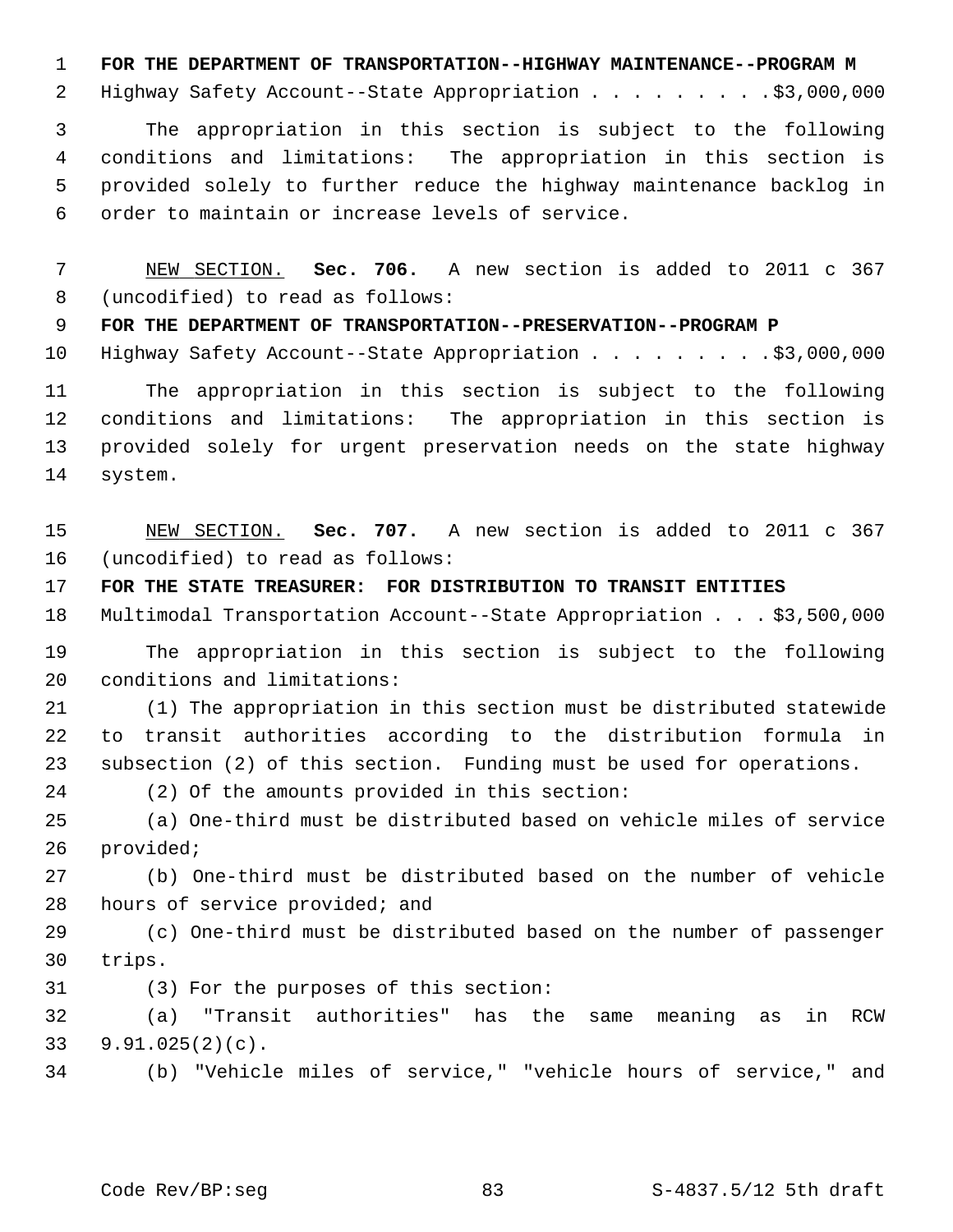1 "passenger trips" are transit service metrics as reported by the public 2 transportation program of the department of transportation in the 3 annual report required in RCW 35.58.2796 for calendar year 2010.

 4 NEW SECTION. **Sec. 708.** A new section is added to 2011 c 367 5 (uncodified) to read as follows:

# 6 **FOR THE DEPARTMENT OF TRANSPORTATION--MARINE--PROGRAM X**

7 Highway Safety Account--State Appropriation . . . . . . . . . \$6,000,000

 8 The appropriation in this section is subject to the following 9 conditions and limitations: The appropriation in this section is 10 provided solely for the purchase of fuel for marine operations.

11 NEW SECTION. **Sec. 709.** A new section is added to 2011 c 367 12 (uncodified) to read as follows:

13 **FOR THE DEPARTMENT OF TRANSPORTATION--WASHINGTON STATE FERRIES** 14 **CONSTRUCTION--PROGRAM W**

15 Transportation 2003 Account

16 (Nickel Account)--State Appropriation . . . . . . . . .\$130,000,000

17 The appropriation in this section is subject to the following 18 conditions and limitations:

19 (1) The appropriation in this section is provided solely for the 20 purposes of constructing a ferry boat vessel with a carrying capacity 21 of at least one hundred forty-four cars.

22 (2) The appropriation in this section includes up to \$130,000,000 23 in proceeds from the sale of bonds authorized in RCW 47.10.861.

24 NEW SECTION. **Sec. 710.** A new section is added to 2011 c 367 25 (uncodified) to read as follows:

26 **FOR THE DEPARTMENT OF TRANSPORTATION--LOCAL PROGRAMS--PROGRAM Z--** 27 **CAPITAL**

28 Highway Safety Account--State Appropriation . . . . . . . . . \$3,000,000

29 The appropriations in this section are subject to the following 30 conditions and limitations:

31 (1) \$1,000,000 of the highway safety account--state appropriation 32 is provided solely to the freight mobility strategic investment board 33 for grants to meet urgent freight corridor improvement and preservation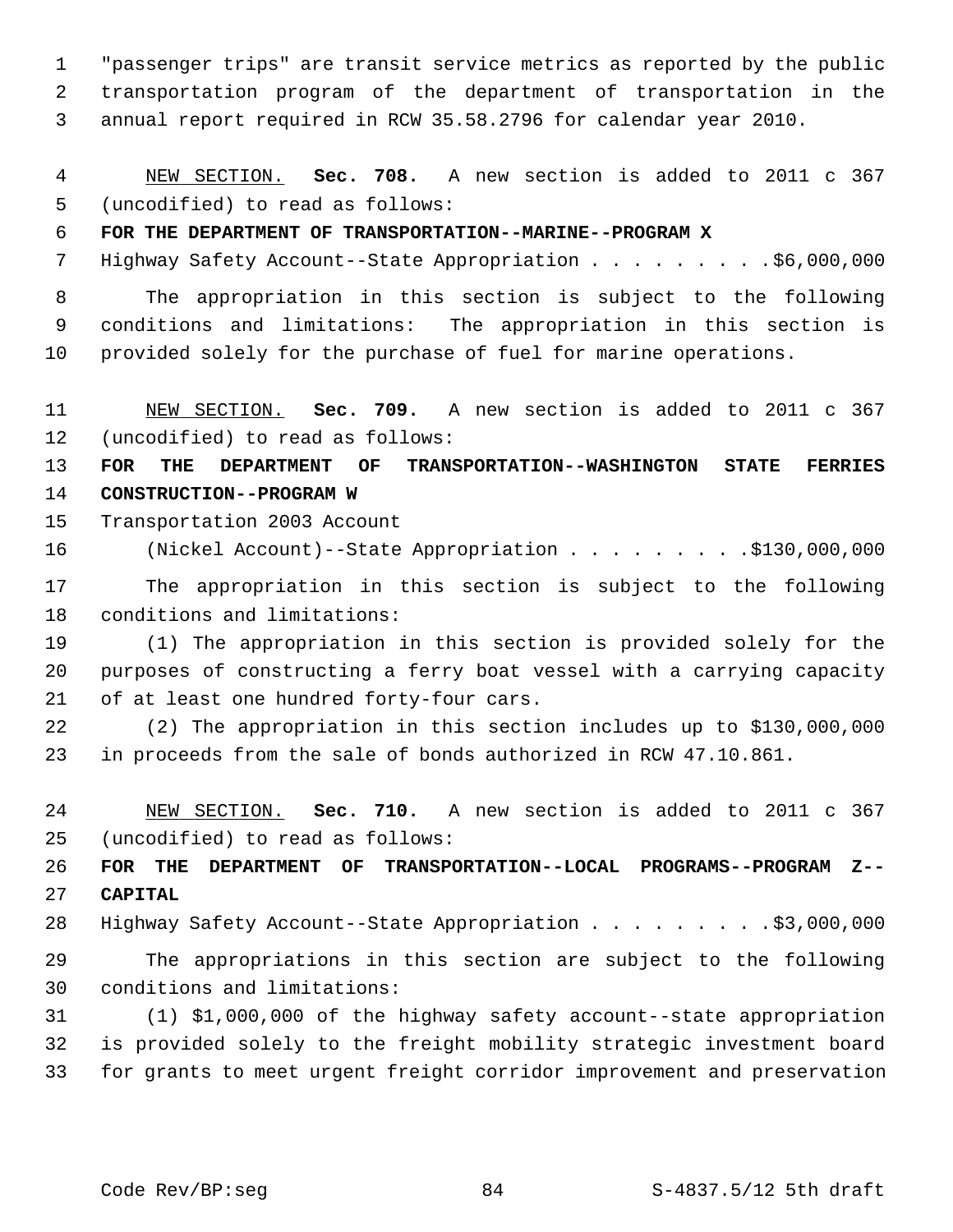1 needs, including advancing projects that are identified in LEAP 2 Transportation Document 2012-2 ALL PROJECTS as developed February 21, 3 2012, and for other projects that meet the board's criteria.

 4 (2) \$2,000,000 of the highway safety account--state appropriation 5 is provided solely for safe routes to schools program projects, in rank 6 order, and identified as contingency projects in the LEAP 7 Transportation Document 2011-A, pedestrian and bicycle safety program 8 projects and safe routes to school program projects, referenced in 9 chapter 367, Laws of 2011 (the omnibus transportation appropriations 10 act).

11 NEW SECTION. **Sec. 711.** A new section is added to 2011 c 367 12 (uncodified) to read as follows:

 **FOR THE STATE TREASURER--BOND RETIREMENT AND INTEREST, AND ONGOING BOND REGISTRATION AND TRANSFER CHARGES: FOR BOND SALES DISCOUNTS AND DEBT TO BE PAID BY MOTOR VEHICLE ACCOUNT AND TRANSPORTATION FUND** 16 **REVENUE**

17 Highway Bond Retirement Account--State Appropriation . . . . \$6,500,000

18 NEW SECTION. **Sec. 712.** A new section is added to 2011 c 367 19 (uncodified) to read as follows:

20 **FOR THE STATE TREASURER--BOND RETIREMENT AND INTEREST, AND ONGOING** 21 **BOND REGISTRATION AND TRANSFER CHARGES: FOR BOND SALE EXPENSES AND** 22 **FISCAL AGENT CHARGES**

- 23 Transportation 2003 Account
- 24 (Nickel Account)--State Appropriation . . . . . . . . . . . \$58,000

25 NEW SECTION. **Sec. 713.** Sections 701 through 708 and 710 of this 26 act take effect November 1, 2012.

27 NEW SECTION. **Sec. 714.** Sections 709, 711, and 712 of this act 28 take effect July 1, 2012.

29 NEW SECTION. **Sec. 715.** If chapter . . . (Engrossed Substitute 30 Senate Bill No. 6150), Laws of 2012 is not enacted by June 30, 2012, 31 the appropriations in sections 702, 703, 705, 706, 708, and 710(1) of 32 this act are null and void.

Code Rev/BP:seg 85 85 S-4837.5/12 5th draft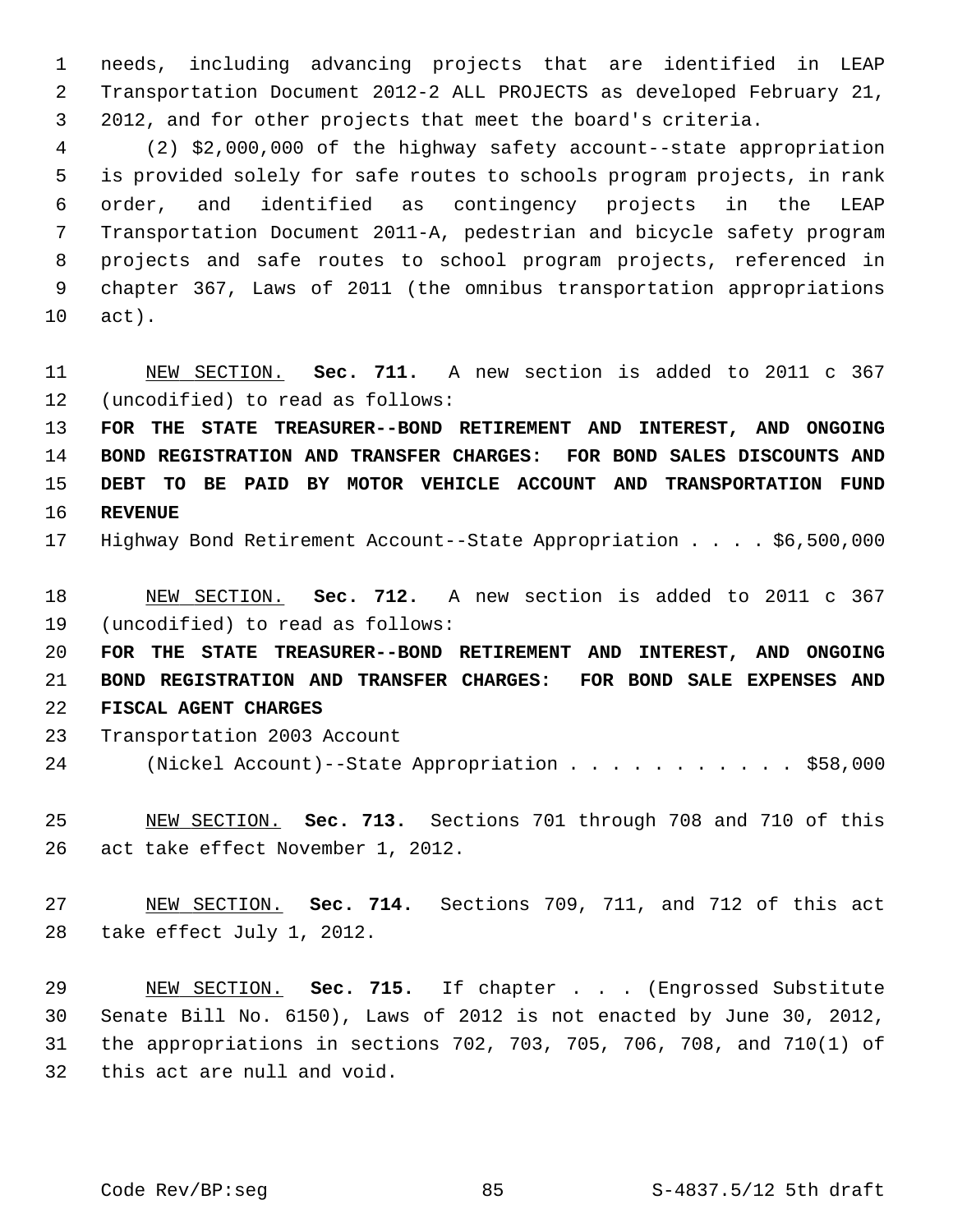1 NEW SECTION. **Sec. 716.** If chapter . . . (Engrossed Substitute 2 Senate Bill No. 6455), Laws of 2012 is not enacted by June 30, 2012, 3 the appropriations in sections 701, 704, 707, 709, 710(2), 711, and 712 4 of this act are null and void.

### 5 **MISCELLANEOUS**

 6 NEW SECTION. **Sec. 801.** If any provision of this act or its 7 application to any person or circumstance is held invalid, the 8 remainder of the act or the application of the provision to other 9 persons or circumstances is not affected.

10 NEW SECTION. **Sec. 802.** Except for sections 701 through 712 of 11 this act, this act is necessary for the immediate preservation of the 12 public peace, health, or safety, or support of the state government and 13 its existing public institutions, and takes effect immediately.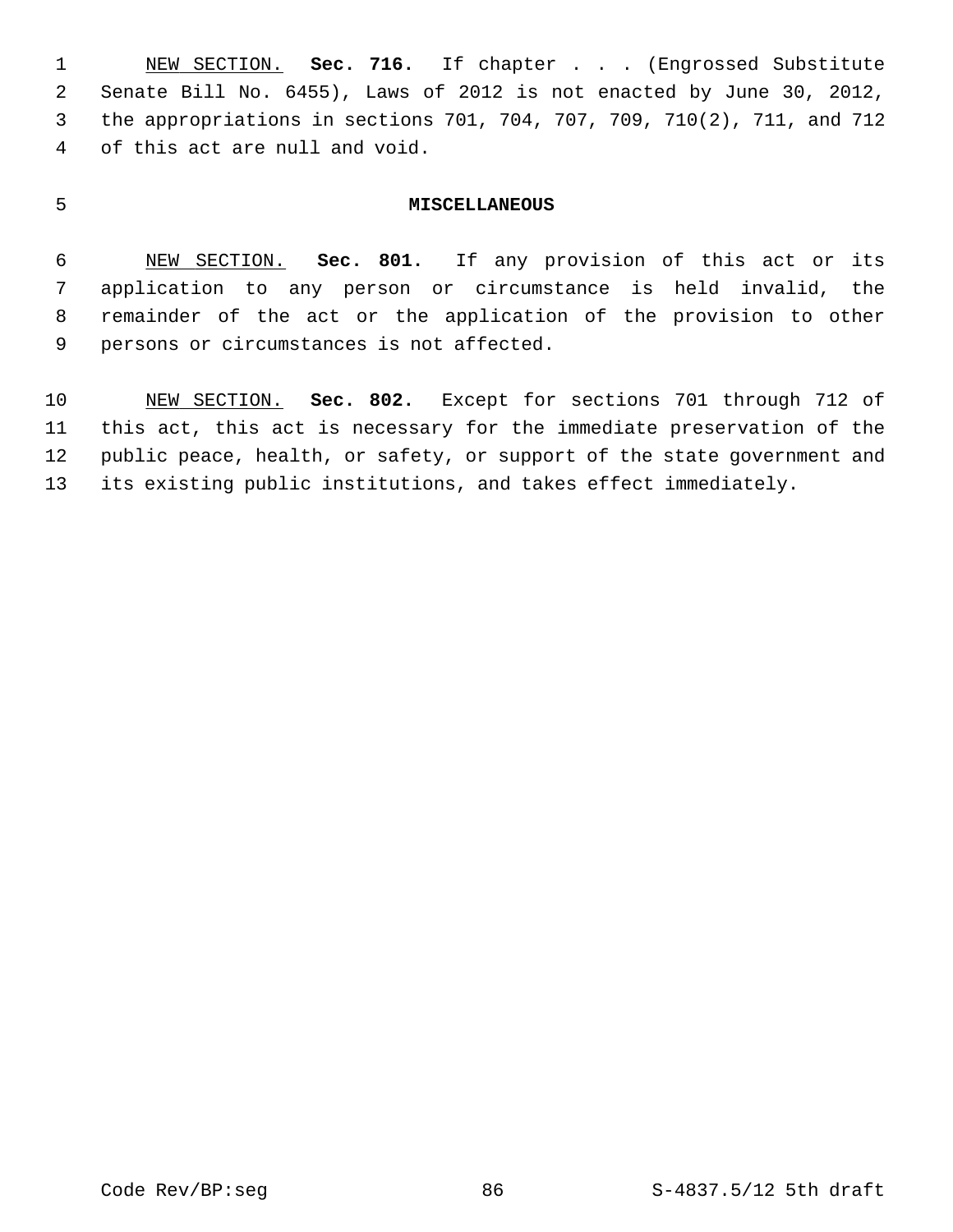COLLECTIVE BARGAINING AGREEMENTS

| COUNTY ROAD ADMINISTRATION BOARD $\dots \dots \dots \dots \dots \dots \dots \dots \dots \dots \dots \dots \dots \dots$ |
|------------------------------------------------------------------------------------------------------------------------|
|                                                                                                                        |
|                                                                                                                        |
| DEPARTMENT OF ARCHAEOLOGY AND HISTORIC PRESERVATION $\ldots \ldots \ldots \ldots \ldots \ldots \ldots \ldots$          |
| DEPARTMENT OF ENTERPRISE SERVICES $\ldots \ldots \ldots \ldots \ldots \ldots \ldots \ldots \ldots \ldots \ldots$       |
|                                                                                                                        |
|                                                                                                                        |
| DEPARTMENT OF TRANSPORTATION MARINE DIVISION COLLECTIVE BARGAINING AGREEMENTS                                          |
| TERMS AND CONDITIONS $\dots\dots\dots\dots\dots\dots\dots\dots\dots\dots\dots\dots\dots\dots\dots$                     |
| DEPARTMENT OF TRANSPORTATION                                                                                           |
|                                                                                                                        |
|                                                                                                                        |
|                                                                                                                        |
|                                                                                                                        |
|                                                                                                                        |
|                                                                                                                        |
|                                                                                                                        |
| INFORMATION TECHNOLOGY--PROGRAM $C \ldots \ldots \ldots \ldots \ldots \ldots \ldots \ldots \ldots \ldots \ldots 21$    |
| LOCAL PROGRAMS--PROGRAM Z--CAPITAL $\dots \dots \dots \dots \dots \dots \dots \dots \dots \dots \dots \dots$ 64,84     |
| LOCAL PROGRAMS--PROGRAM Z--OPERATING $\dots \dots \dots \dots \dots \dots \dots \dots \dots \dots \dots$               |
|                                                                                                                        |
|                                                                                                                        |
| PROGRAM DELIVERY MANAGEMENT AND SUPPORT--PROGRAM H 23                                                                  |
|                                                                                                                        |
|                                                                                                                        |
|                                                                                                                        |
|                                                                                                                        |
|                                                                                                                        |
| TRAFFIC OPERATIONS--PROGRAM Q--OPERATING  26                                                                           |
| TRANSPORTATION MANAGEMENT AND SUPPORT--PROGRAM S 30                                                                    |
| TRANSPORTATION PLANNING, DATA, AND RESEARCH--PROGRAM T 30                                                              |
| WASHINGTON STATE FERRIES CONSTRUCTION--PROGRAM W 84                                                                    |
|                                                                                                                        |
|                                                                                                                        |